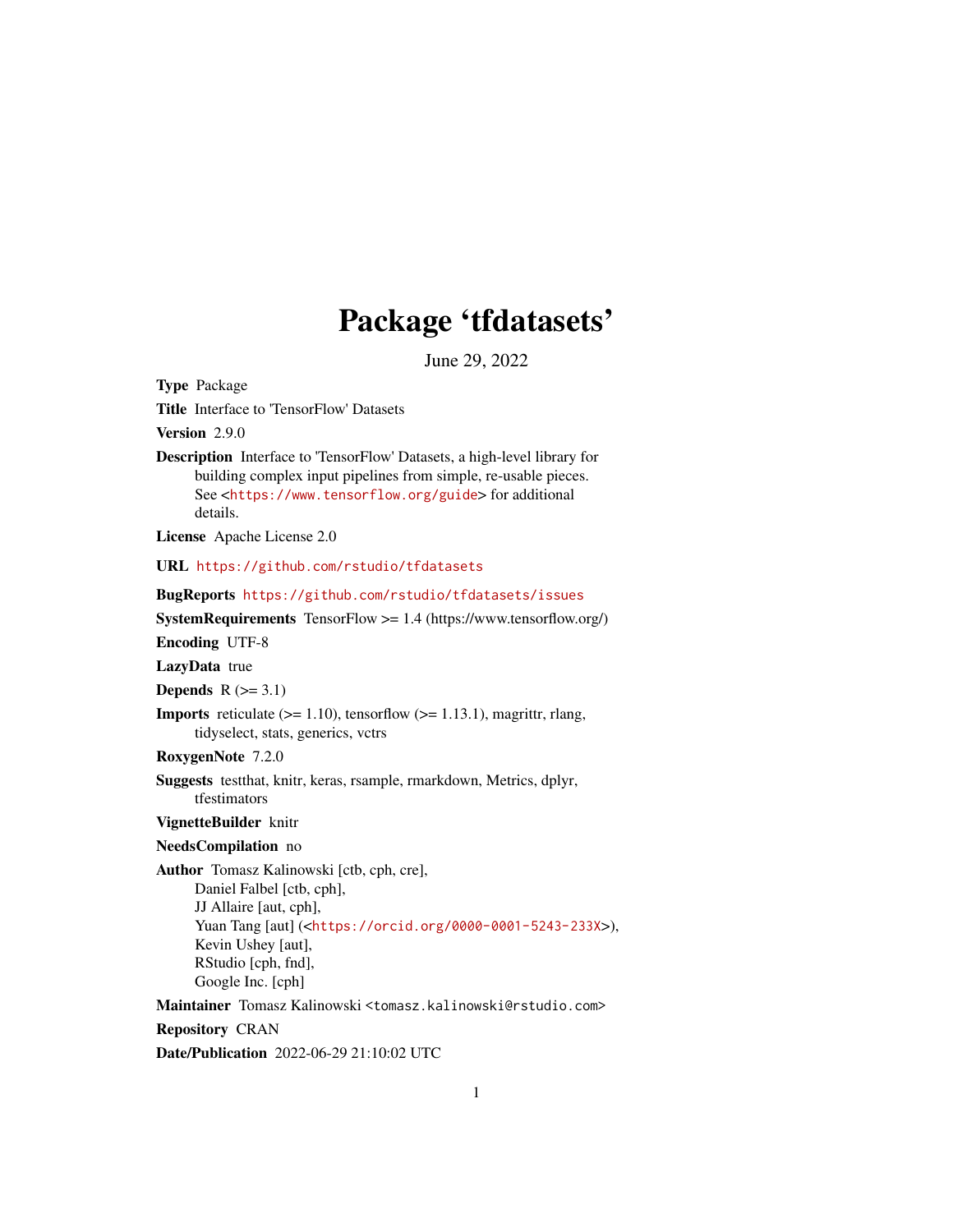# R topics documented:

|                                                            | 4              |
|------------------------------------------------------------|----------------|
|                                                            | $\overline{4}$ |
|                                                            | $\overline{4}$ |
| as_tensor.tensorflow.python.data.ops.dataset_ops.DatasetV2 | 5              |
|                                                            | 6              |
|                                                            | $\overline{7}$ |
|                                                            | 8              |
|                                                            | 10             |
|                                                            | 11             |
|                                                            | 12             |
|                                                            | 12             |
|                                                            | 13             |
|                                                            | 14             |
|                                                            | 15             |
|                                                            | 16             |
|                                                            | -17            |
|                                                            |                |
|                                                            |                |
|                                                            | 20             |
|                                                            |                |
|                                                            |                |
|                                                            |                |
|                                                            | 25             |
|                                                            | 27             |
|                                                            | 27             |
|                                                            | 29             |
|                                                            |                |
|                                                            |                |
|                                                            |                |
|                                                            | 32             |
|                                                            |                |
|                                                            | 34             |
|                                                            | 35             |
|                                                            | 36             |
|                                                            |                |
|                                                            |                |
|                                                            |                |
|                                                            | 39             |
|                                                            | 40             |
|                                                            | 41             |
|                                                            | 42             |
|                                                            | 43             |
| fit.FeatureSpec                                            | 44             |
|                                                            | 45             |
|                                                            | 46             |
|                                                            | 46             |
| hearts                                                     |                |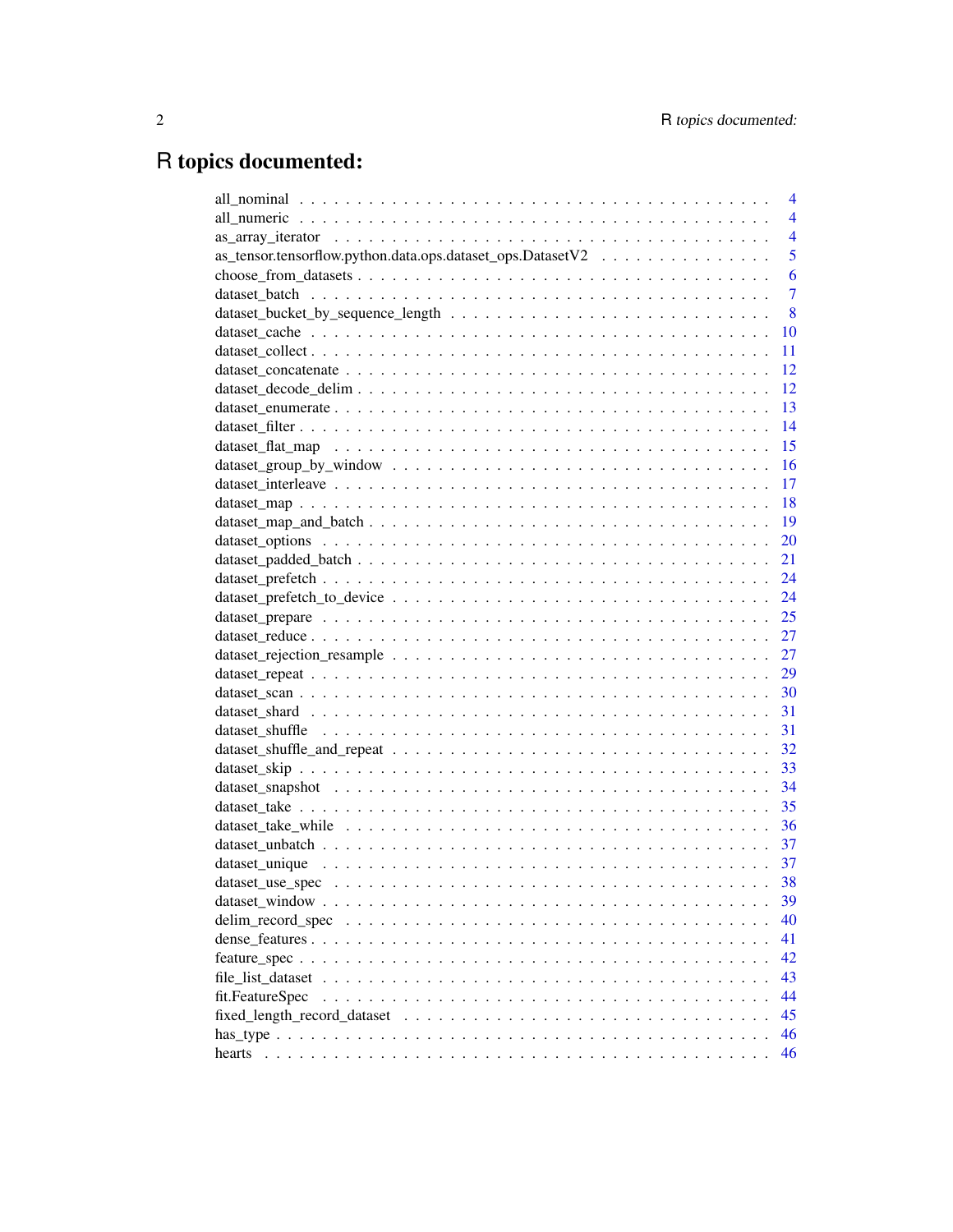| 48                                                                                                                               |
|----------------------------------------------------------------------------------------------------------------------------------|
| 48                                                                                                                               |
| 49                                                                                                                               |
| 49                                                                                                                               |
| 50                                                                                                                               |
| 51                                                                                                                               |
| 51                                                                                                                               |
| 53                                                                                                                               |
| 55                                                                                                                               |
| 56                                                                                                                               |
| 57                                                                                                                               |
| 57                                                                                                                               |
| 58                                                                                                                               |
| 59                                                                                                                               |
| 59                                                                                                                               |
| 60                                                                                                                               |
| 60                                                                                                                               |
| 61                                                                                                                               |
| 61                                                                                                                               |
| 62                                                                                                                               |
| 63                                                                                                                               |
| 63                                                                                                                               |
| 64                                                                                                                               |
| 66                                                                                                                               |
| 67                                                                                                                               |
| 68                                                                                                                               |
| 70                                                                                                                               |
| 71                                                                                                                               |
| 73                                                                                                                               |
|                                                                                                                                  |
|                                                                                                                                  |
|                                                                                                                                  |
| tensors_dataset<br>78                                                                                                            |
| 78                                                                                                                               |
| 79                                                                                                                               |
| 79                                                                                                                               |
| until_out_of_range $\dots \dots \dots \dots \dots \dots \dots \dots \dots \dots \dots \dots \dots \dots \dots \dots \dots$<br>80 |
| 81                                                                                                                               |
| 82                                                                                                                               |

**Index [83](#page-82-0) Proposed by Except American** Section 2014, the Section 2014 of the Section 2014 of the Section 2014 of the Section 2014 of the Section 2014 of the Section 2014 of the Section 2014 of the Section 2014 of the Secti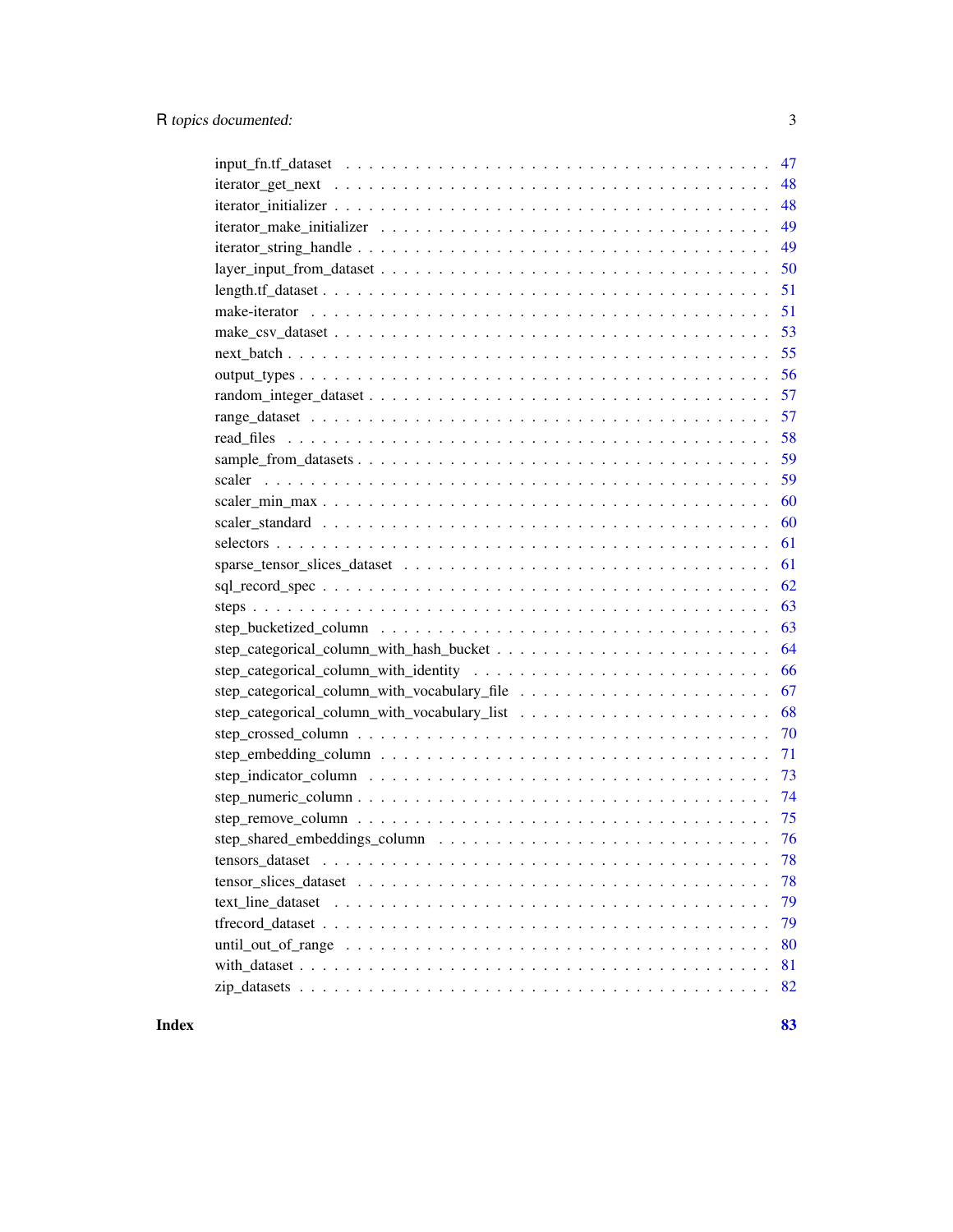<span id="page-3-2"></span><span id="page-3-0"></span>

## Description

Currently we only consider "string" type as nominal.

# Usage

all\_nominal()

# See Also

Other Selectors: [all\\_numeric\(](#page-3-1)), [has\\_type\(](#page-45-1))

<span id="page-3-1"></span>all\_numeric *Speciy all numeric variables.*

Description

Find all the variables with the following types: "float16", "float32", "float64", "int16", "int32", "int64", "half", "double".

#### Usage

all\_numeric()

#### See Also

Other Selectors: [all\\_nominal\(](#page-3-2)), [has\\_type\(](#page-45-1))

as\_array\_iterator *Convert tf\_dataset to an iterator that yields R arrays.*

# Description

Convert tf\_dataset to an iterator that yields R arrays.

## Usage

```
as_array_iterator(dataset)
```
## Arguments

dataset A tensorflow dataset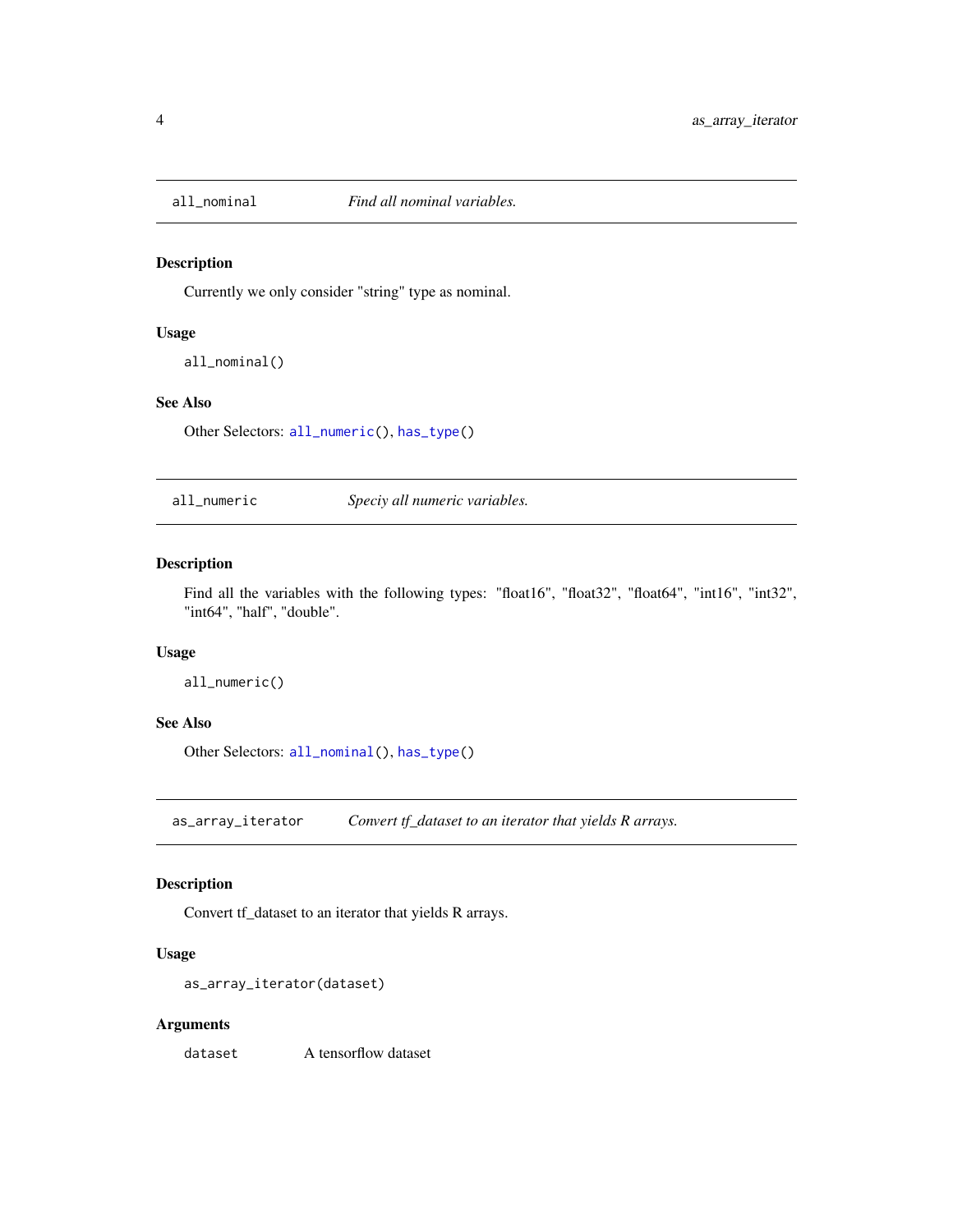## <span id="page-4-0"></span>Value

An iterable. Use [iterate\(\)](#page-0-0) or [iter\\_next\(\)](#page-0-0) to access values from the iterator.

as\_tensor.tensorflow.python.data.ops.dataset\_ops.DatasetV2 *Get the single element of the dataset.*

# **Description**

The function enables you to use a TF Dataset in a stateless "tensor-in tensor-out" expression, without creating an iterator. This facilitates the ease of data transformation on tensors using the optimized TF Dataset abstraction on top of them.

# Usage

```
## S3 method for class 'tensorflow.python.data.ops.dataset_ops.DatasetV2'
as_{\text{t}} as \text{t}} as (x, \ldots, \text{name} = \text{NULL})
```
## S3 method for class 'tensorflow.python.data.ops.dataset\_ops.DatasetV2' as.array $(x, \ldots)$ 

#### Arguments

| x                       | A TF Dataset                                     |
|-------------------------|--------------------------------------------------|
| $\cdot$ $\cdot$ $\cdot$ | passed on to tensorflow::as_tensor()             |
| name                    | (Optional.) A name for the TensorFlow operation. |

## Details

For example, consider a preprocess\_batch() which would take as an input a batch of raw features and returns the processed feature.

```
preprocess_one_case <- function(x) x + 100
preprocess_batch <- function(raw_features) {
 batch_size <- dim(raw_features)[1]
 ds <- raw_features %>%
   tensor_slices_dataset() %>%
   dataset_map(preprocess_one_case, num_parallel_calls = batch_size) %>%
    dataset_batch(batch_size)
 as_tensor(ds)
}
raw_features \leq array(seq(prod(4, 5)), c(4, 5))
preprocess_batch(raw_features)
```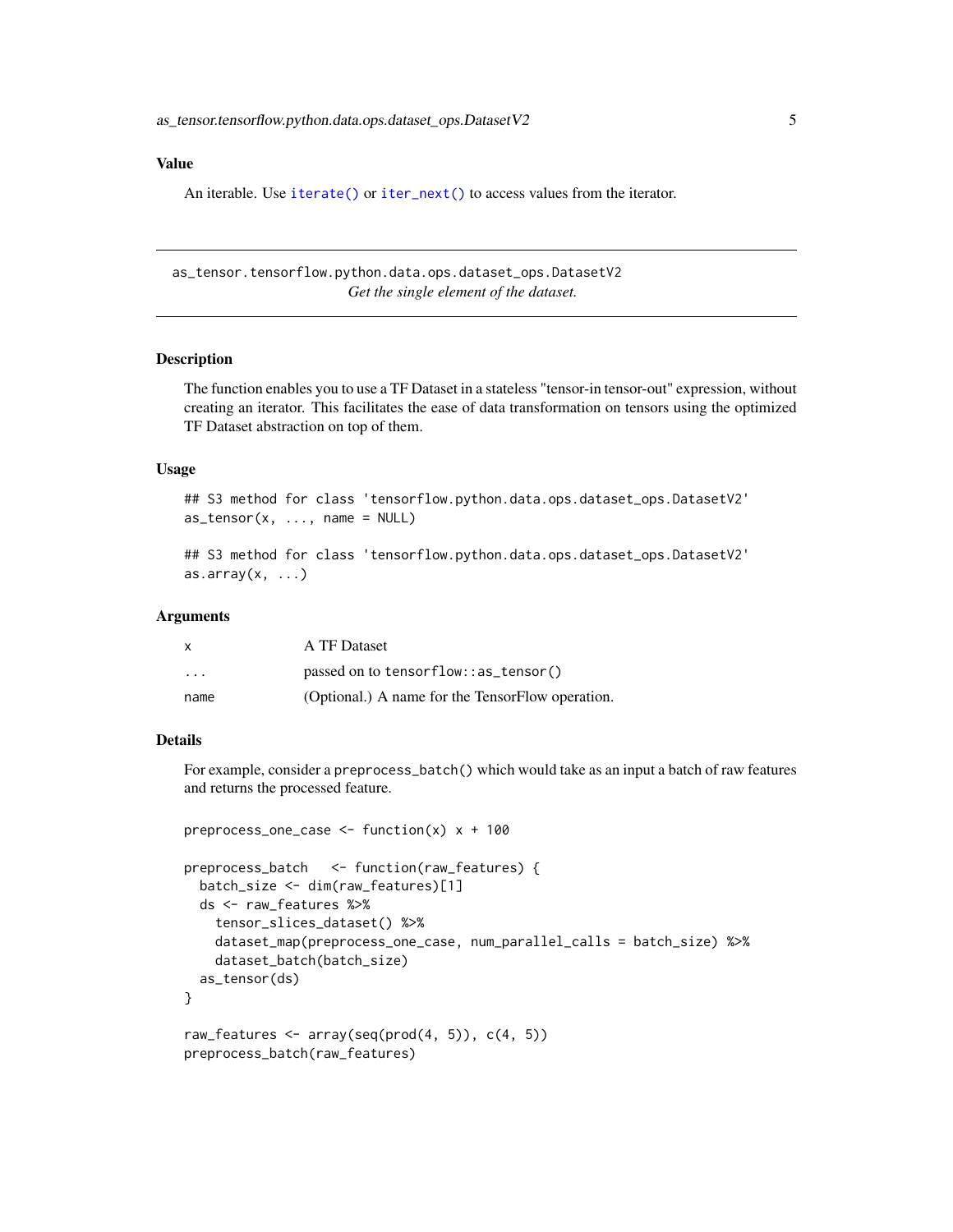<span id="page-5-0"></span>In the above example, the batch of raw\_features was converted to a TF Dataset. Next, each of the raw\_feature cases in the batch was mapped using the preprocess\_one\_case and the processed features were grouped into a single batch. The final dataset contains only one element which is a batch of all the processed features.

Note: The dataset should contain only one element. Now, instead of creating an iterator for the dataset and retrieving the batch of features, the as\_tensor() function is used to skip the iterator creation process and directly output the batch of features.

This can be particularly useful when your tensor transformations are expressed as TF Dataset operations, and you want to use those transformations while serving your model.

#### See Also

• [https://www.tensorflow.org/api\\_docs/python/tf/data/Dataset#get\\_single\\_element](https://www.tensorflow.org/api_docs/python/tf/data/Dataset#get_single_element)

choose\_from\_datasets *Creates a dataset that deterministically chooses elements from datasets.*

## Description

Creates a dataset that deterministically chooses elements from datasets.

#### Usage

```
choose_from_datasets(datasets, choice_dataset, stop_on_empty_dataset = TRUE)
```
#### Arguments

| datasets              | A non-empty list of traditional part objects with compatible structure.                              |
|-----------------------|------------------------------------------------------------------------------------------------------|
|                       | choice_dataset Atf.data.Dataset of scalar $tf$ .int64 tensors between 0 and length(datasets)<br>$-1$ |
| stop_on_empty_dataset |                                                                                                      |
|                       | If TRUE cologian stops if it appointers an ampty detect. If $E \wedge E$ it skips                    |

If TRUE, selection stops if it encounters an empty dataset. If FALSE, it skips empty datasets. It is recommended to set it to TRUE. Otherwise, the selected elements start off as the user intends, but may change as input datasets become empty. This can be difficult to detect since the dataset starts off looking correct. Defaults to TRUE.

## Value

Returns a dataset that interleaves elements from datasets according to the values of choice\_dataset.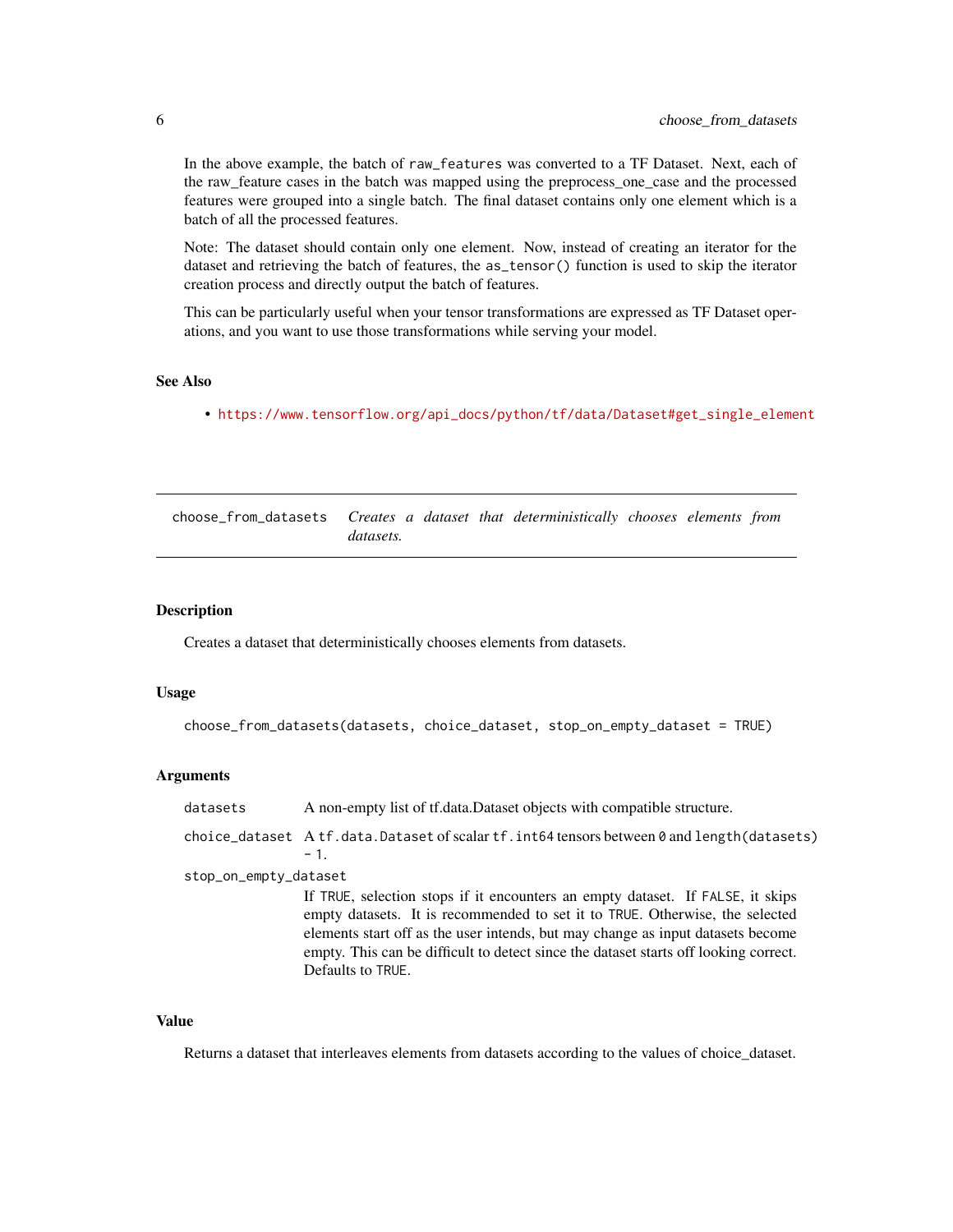# <span id="page-6-0"></span>dataset\_batch 7

#### Examples

```
## Not run:
datasets <- list(tensors_dataset("foo") %>% dataset_repeat(),
                 tensors_dataset("bar") %>% dataset_repeat(),
                 tensors_dataset("baz") %>% dataset_repeat())
# Define a dataset containing `[0, 1, 2, 0, 1, 2, 0, 1, 2]`.
choice_dataset <- range_dataset(0, 3) %>% dataset_repeat(3)
result <- choose_from_datasets(datasets, choice_dataset)
result %>% as_array_iterator() %>% iterate(function(s) s$decode()) %>% print()
# [1] "foo" "bar" "baz" "foo" "bar" "baz" "foo" "bar" "baz"
```
## End(Not run)

<span id="page-6-1"></span>dataset\_batch *Combines consecutive elements of this dataset into batches.*

## Description

The components of the resulting element will have an additional outer dimension, which will be batch\_size (or N %% batch\_size for the last element if batch\_size does not divide the number of input elements N evenly and drop\_remainder is FALSE). If your program depends on the batches having the same outer dimension, you should set the drop\_remainder argument to TRUE to prevent the smaller batch from being produced.

## Usage

```
dataset_batch(
  dataset,
  batch_size,
  drop_remainder = FALSE,
  num_parallel_calls = NULL,
  deterministic = NULL
\mathcal{L}
```
#### Arguments

| dataset            | A dataset                                                                                                                                                                                                                                                                                               |
|--------------------|---------------------------------------------------------------------------------------------------------------------------------------------------------------------------------------------------------------------------------------------------------------------------------------------------------|
| batch_size         | An integer, representing the number of consecutive elements of this dataset to<br>combine in a single batch.                                                                                                                                                                                            |
| drop_remainder     | (Optional.) A boolean, representing whether the last batch should be dropped in<br>the case it has fewer than batch_size elements; the default behavior is not to<br>drop the smaller batch.                                                                                                            |
| num_parallel_calls |                                                                                                                                                                                                                                                                                                         |
|                    | (Optional.) A scalar integer, representing the number of batches to compute<br>asynchronously in parallel. If not specified, batches will be computed sequen-<br>tially. If the value tf\$data\$AUTOTUNE is used, then the number of parallel calls<br>is set dynamically based on available resources. |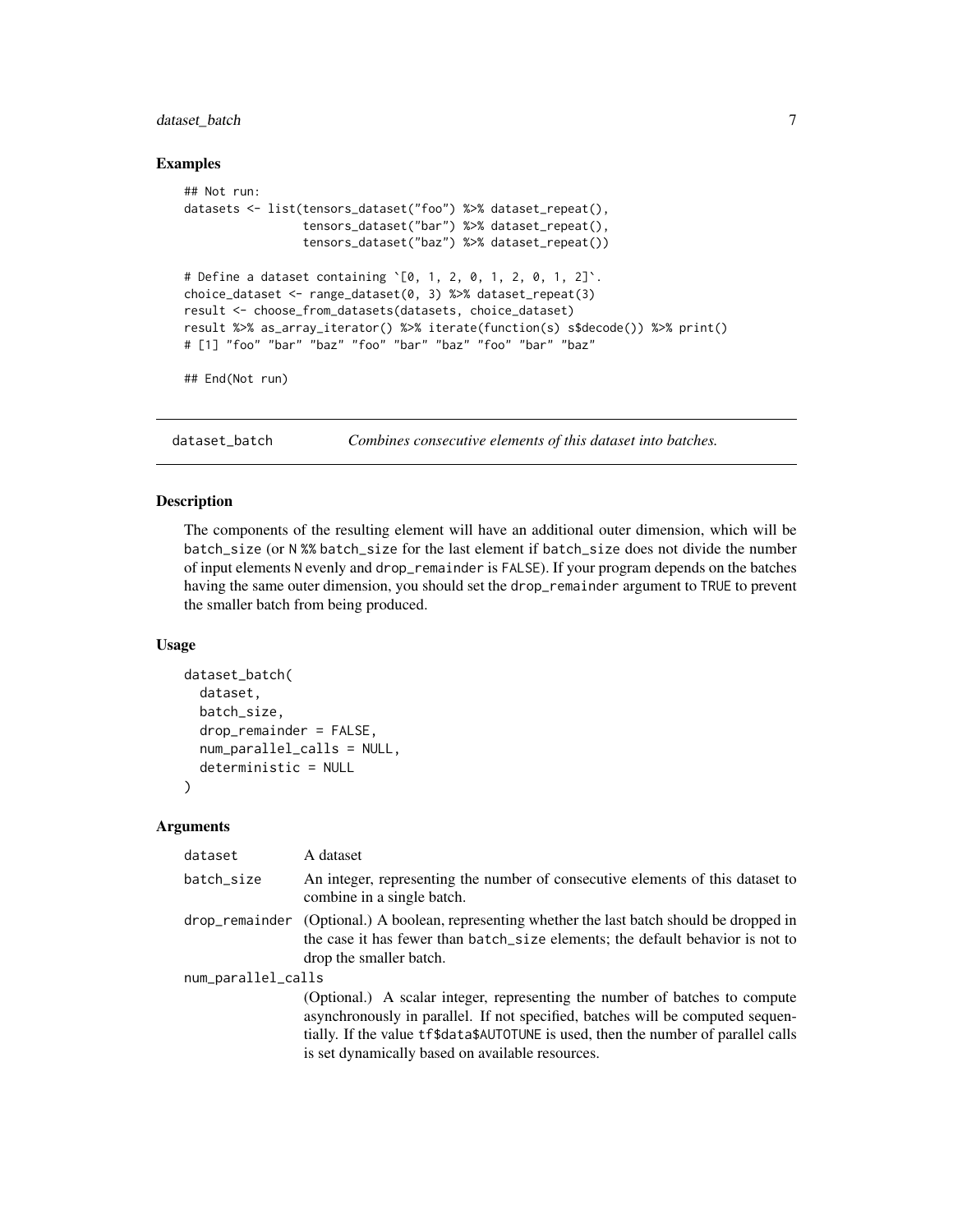```
deterministic (Optional.) When num_parallel_calls is specified, if this boolean is spec-
                  ified (TRUE or FALSE), it controls the order in which the transformation pro-
                  duces elements. If set to FALSE, the transformation is allowed to yield ele-
                  ments out of order to trade determinism for performance. If not specified, the
                  tf.data.Options.experimental_deterministic option (TRUE by default) con-
                  trols the behavior. See dataset_options() for how to set dataset options.
```
#### Value

A dataset

#### Note

If your program requires data to have a statically known shape (e.g., when using XLA), you should use drop\_remainder=TRUE. Without drop\_remainder=TRUE the shape of the output dataset will have an unknown leading dimension due to the possibility of a smaller final batch.

#### See Also

```
Other dataset methods: dataset_cache(), dataset_collect(), dataset_concatenate(), dataset_decode_delim(),
dataset_filter(), dataset_interleave(), dataset_map_and_batch(), dataset_map(), dataset_padded_batch(),
dataset_prefetch_to_device(), dataset_prefetch(), dataset_reduce(), dataset_repeat(),
dataset_shuffle_and_repeat(), dataset_shuffle(), dataset_skip(), dataset_take_while(),
dataset_take(), dataset_window()
```
dataset\_bucket\_by\_sequence\_length

*A transformation that buckets elements in a* Dataset *by length*

#### **Description**

A transformation that buckets elements in a Dataset by length

#### Usage

```
dataset_bucket_by_sequence_length(
  dataset,
  element_length_func,
  bucket_boundaries,
  bucket_batch_sizes,
  padded_shapes = NULL,
  padding_values = NULL,
  pad_to_bucket_boundary = FALSE,
  no\_padding = FALSE,
  drop_remainder = FALSE,
  name = NULL
)
```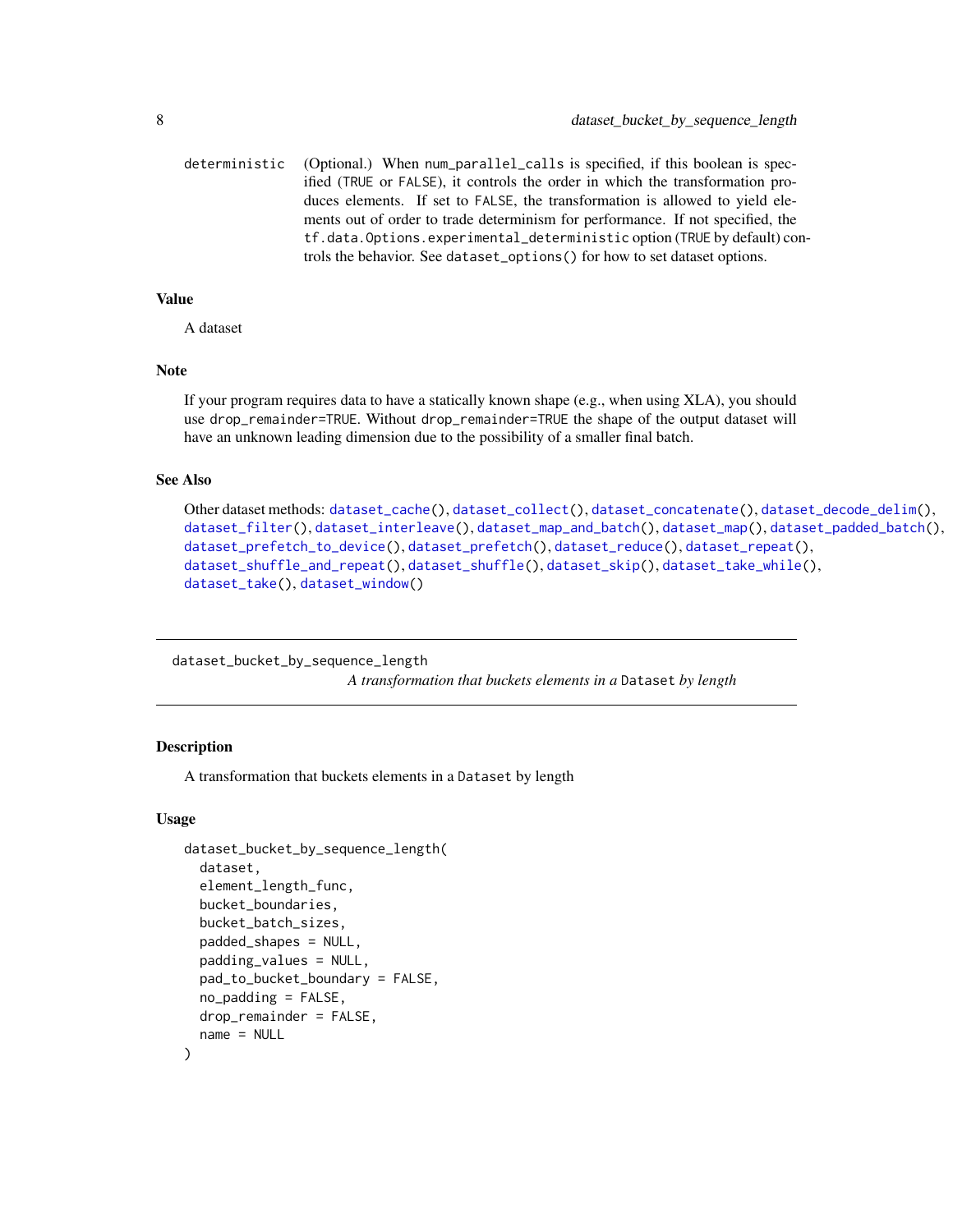# Arguments

| dataset                | A tf_dataset                                                                                                                                                                                                                                                                                                                                      |
|------------------------|---------------------------------------------------------------------------------------------------------------------------------------------------------------------------------------------------------------------------------------------------------------------------------------------------------------------------------------------------|
| element_length_func    |                                                                                                                                                                                                                                                                                                                                                   |
|                        | function from element in Dataset to tf\$int32, determines the length of the<br>element, which will determine the bucket it goes into.                                                                                                                                                                                                             |
| bucket_boundaries      |                                                                                                                                                                                                                                                                                                                                                   |
|                        | integers, upper length boundaries of the buckets.                                                                                                                                                                                                                                                                                                 |
| bucket_batch_sizes     |                                                                                                                                                                                                                                                                                                                                                   |
|                        | integers, batch size per bucket. Length should be length (bucket_boundaries)<br>$+1.$                                                                                                                                                                                                                                                             |
| padded_shapes          | Nested structure of tf. TensorShape (returned by tensorflow::shape()) to<br>pass to tf.data.Dataset.padded_batch. If not provided, will use dataset.output_shapes,<br>which will result in variable length dimensions being padded out to the maxi-<br>mum length in each batch.                                                                  |
|                        | padding_values Values to pad with, passed to tf.data.Dataset.padded_batch. Defaults to<br>padding with 0.                                                                                                                                                                                                                                         |
| pad_to_bucket_boundary |                                                                                                                                                                                                                                                                                                                                                   |
|                        | bool, if FALSE, will pad dimensions with unknown size to maximum length<br>in batch. If TRUE, will pad dimensions with unknown size to bucket bound-<br>ary minus 1 (i.e., the maximum length in each bucket), and caller must ensure<br>that the source Dataset does not contain any elements with length longer than<br>max(bucket_boundaries). |
| no_padding             | boolean, indicates whether to pad the batch features (features need to be either<br>of type tf. sparse. SparseTensor or of same shape).                                                                                                                                                                                                           |
| drop_remainder         | (Optional.) A logical scalar, representing whether the last batch should be<br>dropped in the case it has fewer than batch_size elements; the default behavior<br>is not to drop the smaller batch.                                                                                                                                               |
| name                   | (Optional.) A name for the tf.data operation.                                                                                                                                                                                                                                                                                                     |

# Details

Elements of the Dataset are grouped together by length and then are padded and batched.

This is useful for sequence tasks in which the elements have variable length. Grouping together elements that have similar lengths reduces the total fraction of padding in a batch which increases training step efficiency.

Below is an example to bucketize the input data to the 3 buckets "[0, 3), [3, 5), [5, Inf)" based on sequence length, with batch size 2.

# See Also

• [https://www.tensorflow.org/api\\_docs/python/tf/data/Dataset#bucket\\_by\\_sequen](https://www.tensorflow.org/api_docs/python/tf/data/Dataset#bucket_by_sequence_length)ce\_ [length](https://www.tensorflow.org/api_docs/python/tf/data/Dataset#bucket_by_sequence_length)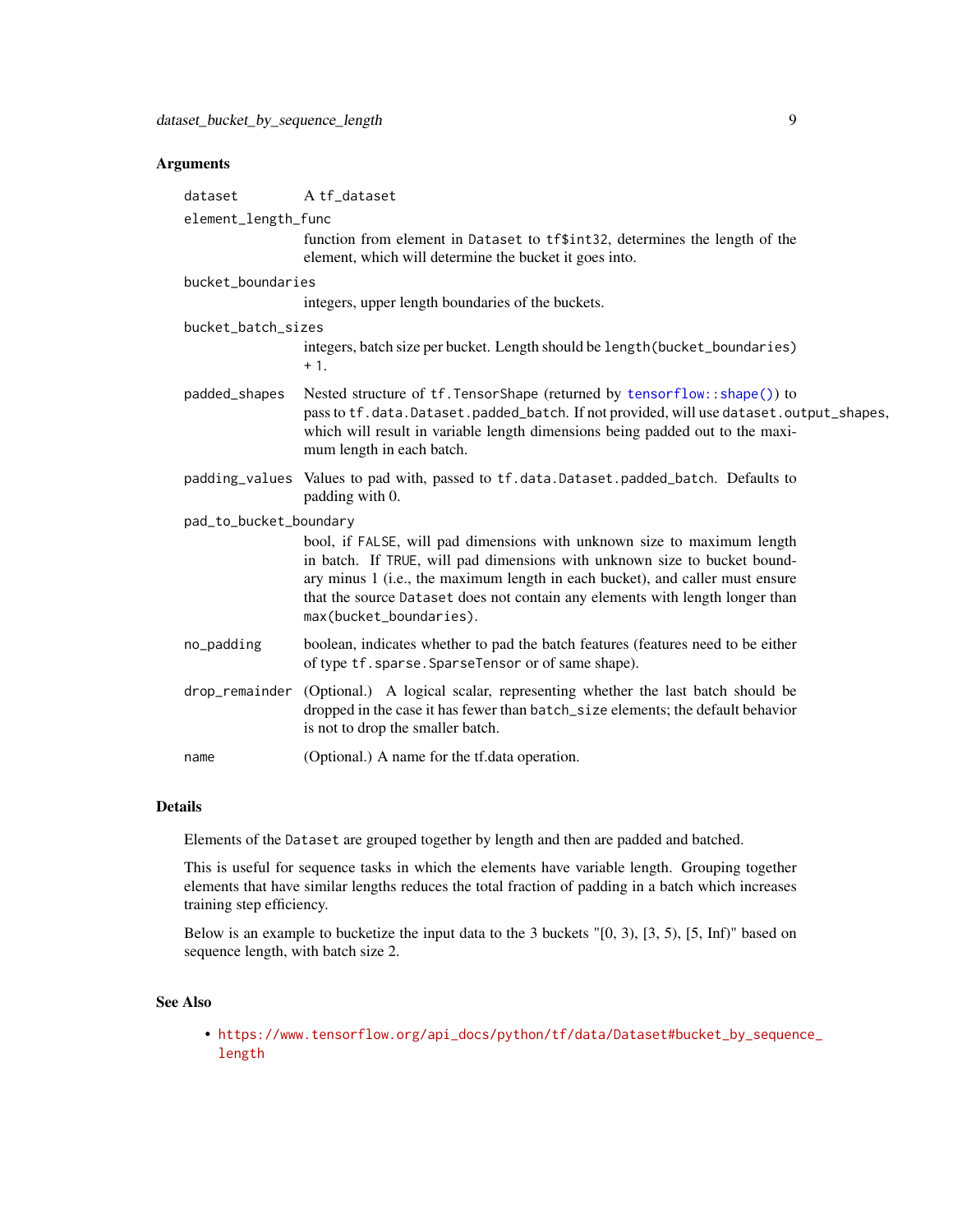# Examples

```
## Not run:
dataset \leq - list(c(0),
              c(1, 2, 3, 4),
              c(5, 6, 7),
              c(7, 8, 9, 10, 11),
              c(13, 14, 15, 16, 17, 18, 19, 20),
              c(21, 22)) %>%
 lapply(as.array) %>% lapply(as_tensor, "int32") %>%
 lapply(tensors_dataset) %>%
 Reduce(dataset_concatenate, .)
dataset %>%
 dataset_bucket_by_sequence_length(
   element_length_func = function(elem) tf$shape(elem)[1],
   bucket_boundaries = c(3, 5),
   bucket_batch_sizes = c(2, 2, 2)) %>%
 as_array_iterator() %>%
 iterate(print)
# [,1] [,2] [,3] [,4]
# [1,] 1 2 3 4
# [2,] 5 6 7 0
# [,1] [,2] [,3] [,4] [,5] [,6] [,7] [,8]
# [1,] 7 8 9 10 11 0 0 0
# [2,] 13 14 15 16 17 18 19 20
# [,1] [,2]
# [1, ] 0 0# [2,] 21 22
## End(Not run)
```
<span id="page-9-1"></span>dataset\_cache *Caches the elements in this dataset.*

## Description

Caches the elements in this dataset.

# Usage

```
dataset_cache(dataset, filename = NULL)
```
#### Arguments

| dataset  | A dataset                                                                           |
|----------|-------------------------------------------------------------------------------------|
| filename | String with the name of a directory on the filesystem to use for caching tensors in |
|          | this Dataset. If a filename is not provided, the dataset will be cached in memory.  |

<span id="page-9-0"></span>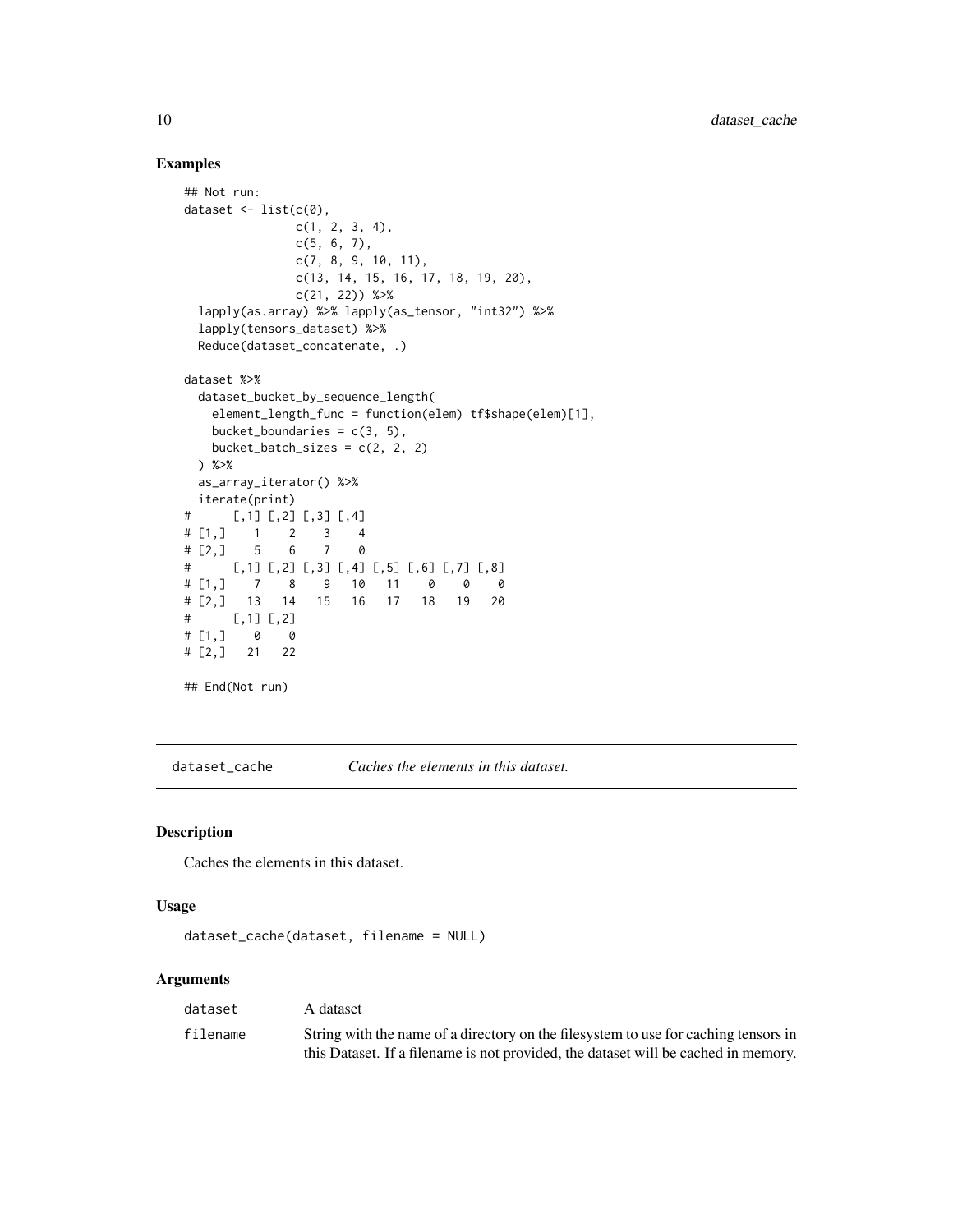<span id="page-10-0"></span>dataset\_collect 11

## Value

A dataset

## See Also

```
Other dataset methods: dataset_batch(), dataset_collect(), dataset_concatenate(), dataset_decode_delim(),
dataset_filter(), dataset_interleave(), dataset_map_and_batch(), dataset_map(), dataset_padded_batch(),
dataset_prefetch_to_device(), dataset_prefetch(), dataset_reduce(), dataset_repeat(),
dataset_shuffle_and_repeat(), dataset_shuffle(), dataset_skip(), dataset_take_while(),
dataset_take(), dataset_window()
```
<span id="page-10-1"></span>dataset\_collect *Collects a dataset*

#### Description

Iterates throught the dataset collecting every element into a list. It's useful for looking at the full result of the dataset. Note: You may run out of memory if your dataset is too big.

#### Usage

```
dataset_collect(dataset, iter_max = Inf)
```
#### Arguments

| dataset  | A dataset                                                      |
|----------|----------------------------------------------------------------|
| iter max | Maximum number of iterations. Inf until the end of the dataset |

# See Also

```
Other dataset methods: dataset_batch(), dataset_cache(), dataset_concatenate(), dataset_decode_delim(),
dataset_filter(), dataset_interleave(), dataset_map_and_batch(), dataset_map(), dataset_padded_batch(),
dataset_prefetch_to_device(), dataset_prefetch(), dataset_reduce(), dataset_repeat(),
dataset_shuffle_and_repeat(), dataset_shuffle(), dataset_skip(), dataset_take_while(),
dataset_take(), dataset_window()
```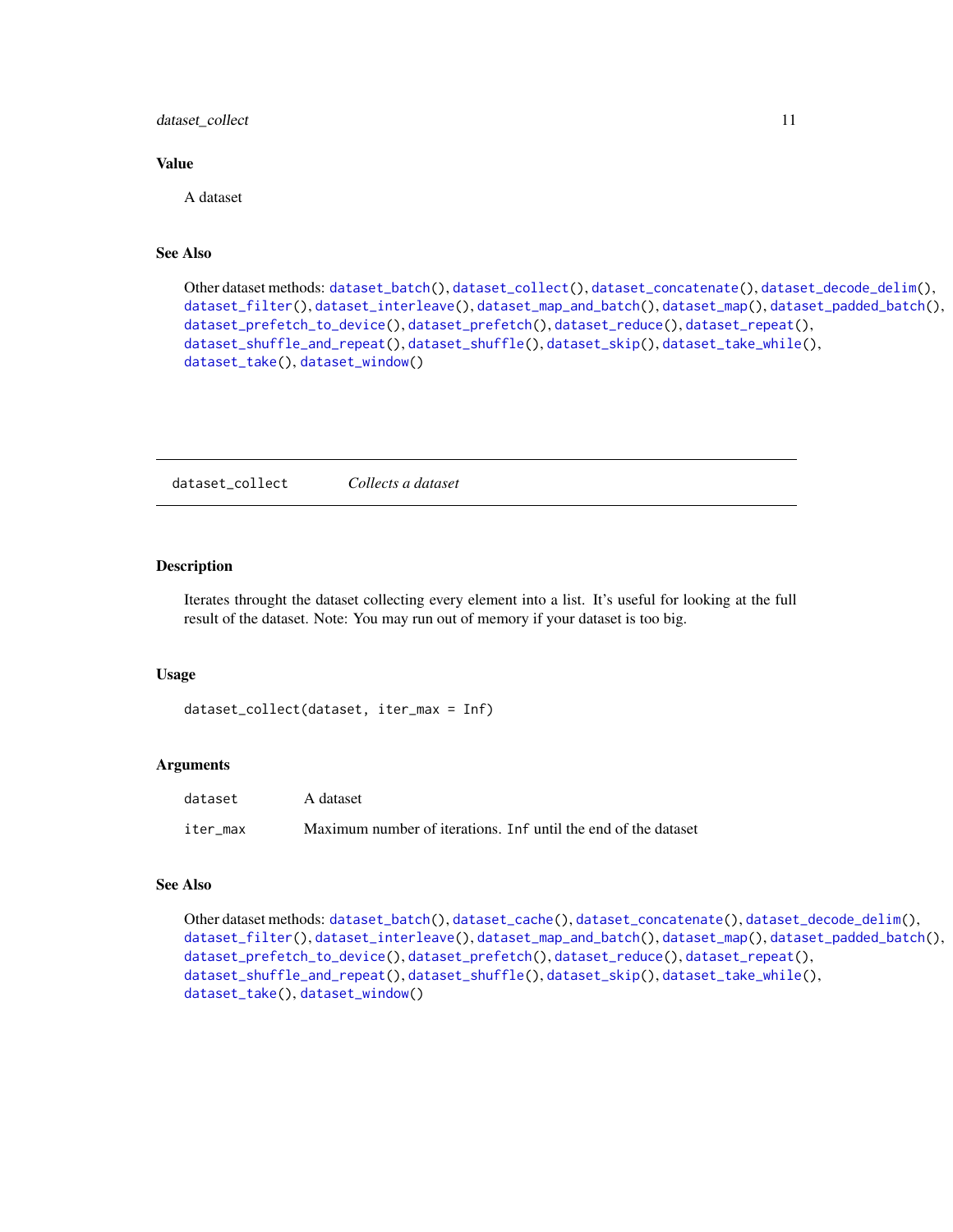<span id="page-11-1"></span><span id="page-11-0"></span>dataset\_concatenate *Creates a dataset by concatenating given dataset with this dataset.*

#### Description

Creates a dataset by concatenating given dataset with this dataset.

#### Usage

```
dataset_concatenate(dataset, ...)
```
## Arguments

dataset, ... tf\_datasets to be concatenated

## Value

A dataset

## Note

Input dataset and dataset to be concatenated should have same nested structures and output types.

# See Also

```
Other dataset methods: dataset_batch(), dataset_cache(), dataset_collect(), dataset_decode_delim(),
dataset_filter(), dataset_interleave(), dataset_map_and_batch(), dataset_map(), dataset_padded_batch(),
dataset_prefetch_to_device(), dataset_prefetch(), dataset_reduce(), dataset_repeat(),
dataset_shuffle_and_repeat(), dataset_shuffle(), dataset_skip(), dataset_take_while(),
dataset_take(), dataset_window()
```
<span id="page-11-2"></span>

| dataset_decode_delim Transform a dataset with delimted text lines into a dataset with named |
|---------------------------------------------------------------------------------------------|
| columns                                                                                     |

## Description

Transform a dataset with delimted text lines into a dataset with named columns

## Usage

```
dataset_decode_delim(dataset, record_spec, parallel_records = NULL)
```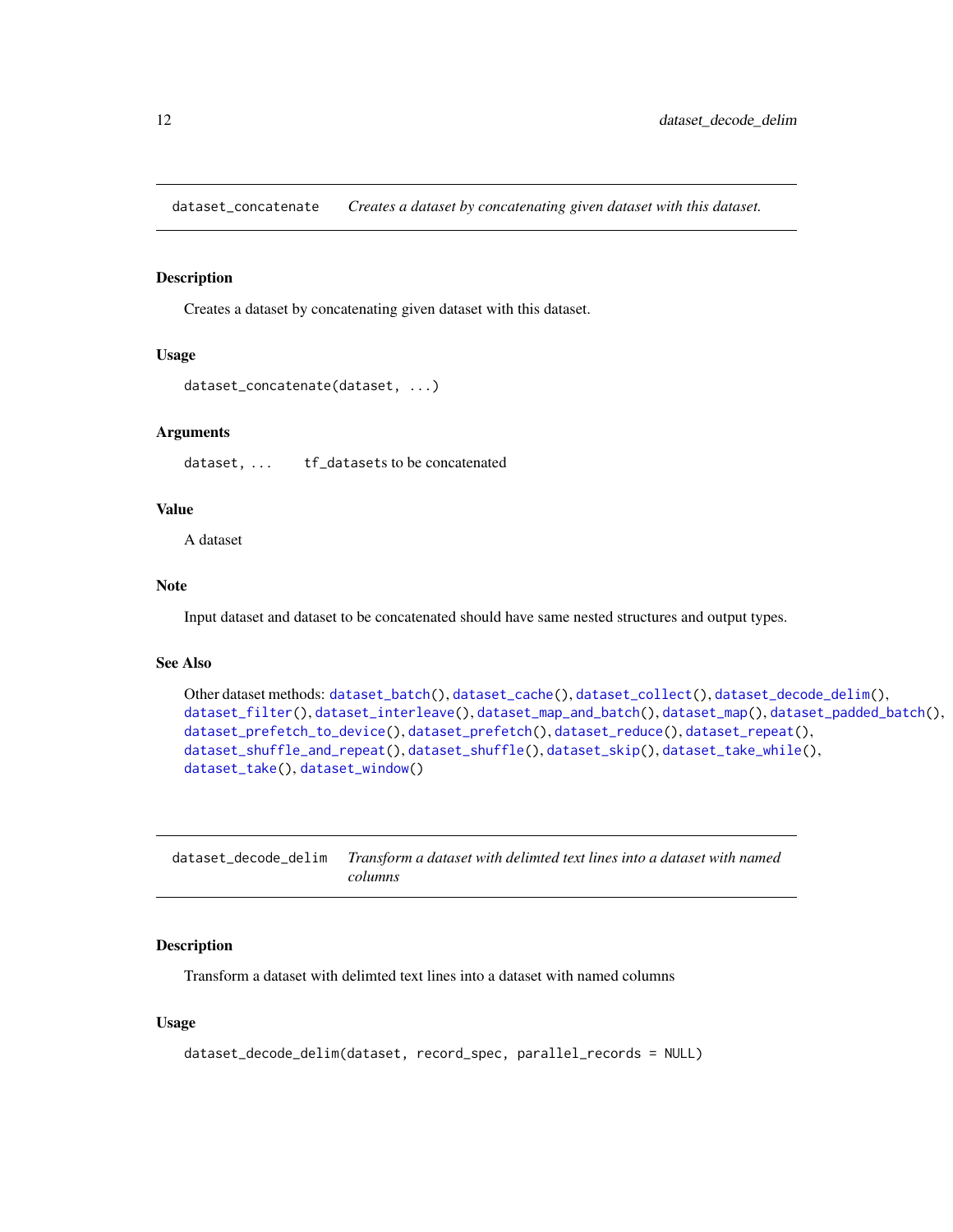# <span id="page-12-0"></span>dataset\_enumerate 13

#### **Arguments**

| dataset          | Dataset containing delimited text lines (e.g. a CSV)                             |
|------------------|----------------------------------------------------------------------------------|
| record_spec      | Specification of column names and types (see delim_record_spec()).               |
| parallel_records |                                                                                  |
|                  | (Optional) An integer, representing the number of records to decode in parallel. |
|                  | If not specified, records will be processed sequentially.                        |

## See Also

```
Other dataset methods: dataset_batch(), dataset_cache(), dataset_collect(), dataset_concatenate(),
dataset_filter(), dataset_interleave(), dataset_map_and_batch(), dataset_map(), dataset_padded_batch(),
dataset_prefetch_to_device(), dataset_prefetch(), dataset_reduce(), dataset_repeat(),
dataset_shuffle_and_repeat(), dataset_shuffle(), dataset_skip(), dataset_take_while(),
dataset_take(), dataset_window()
```
dataset\_enumerate *Enumerates the elements of this dataset*

#### Description

Enumerates the elements of this dataset

#### Usage

```
dataset_enumerate(dataset, start = 0L)
```
#### Arguments

| dataset | A tensorflow dataset                                                                                    |
|---------|---------------------------------------------------------------------------------------------------------|
| start   | An integer (coerced to a tf\$int64 scalar tf. Tensor), representing the start<br>value for enumeration. |

#### Details

It is similar to python's enumerate, this transforms a sequence of elements into a sequence of list(index, element), where index is an integer that indicates the position of the element in the sequence.

## Examples

```
## Not run:
dataset <- tensor_slices_dataset(100:103) %>%
 dataset_enumerate()
iterator <- reticulate::as_iterator(dataset)
reticulate::iter_next(iterator) # list(0, 100)
reticulate::iter_next(iterator) # list(1, 101)
```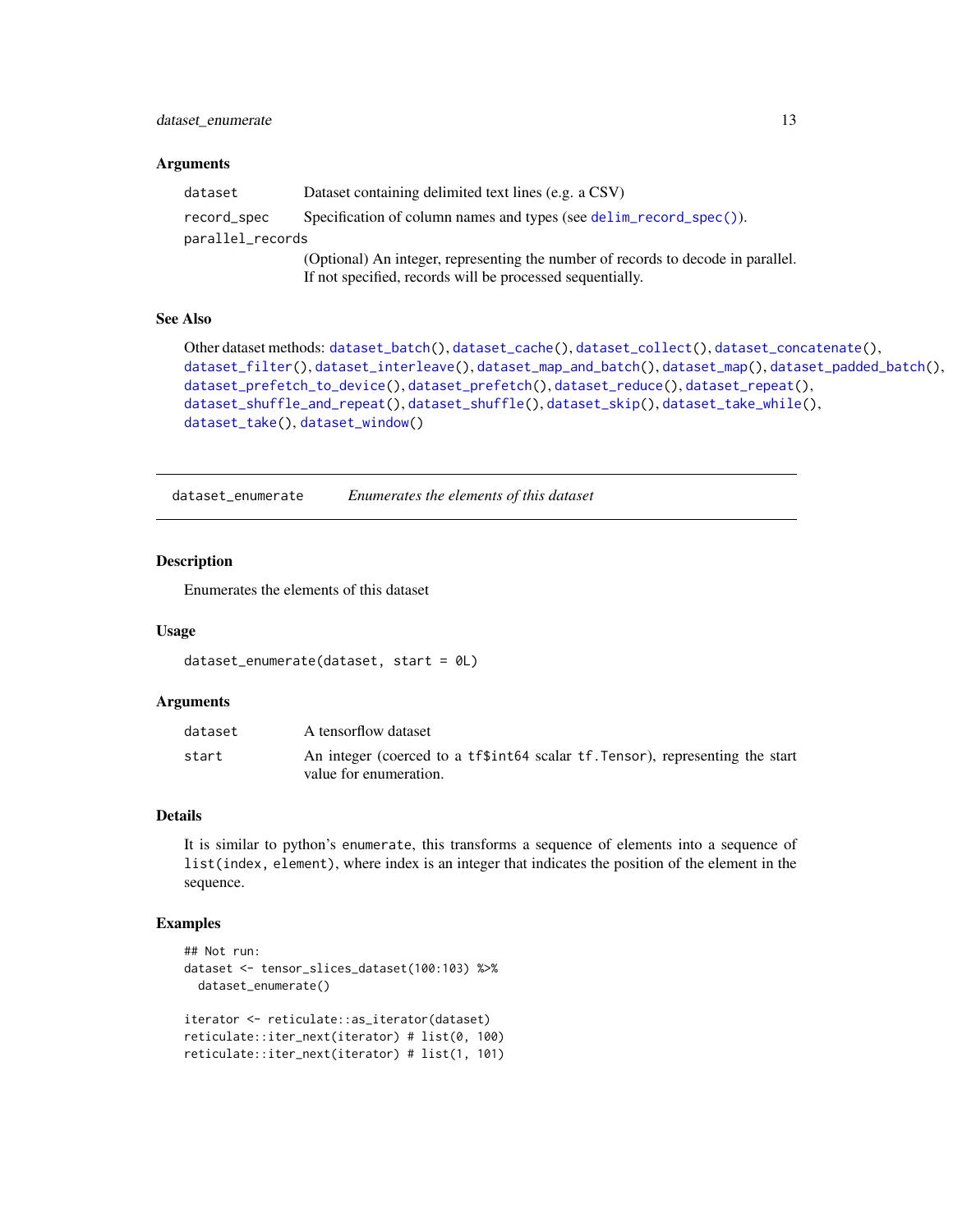```
reticulate::iter_next(iterator) # list(2, 102)
reticulate::iter_next(iterator) # list(3, 103)
reticulate::iter_next(iterator) # NULL (iterator exhausted)
reticulate::iter_next(iterator) # NULL (iterator exhausted)
```
## End(Not run)

<span id="page-13-1"></span>dataset\_filter *Filter a dataset by a predicate*

## **Description**

Filter a dataset by a predicate

## Usage

dataset\_filter(dataset, predicate)

#### Arguments

| dataset   | A dataset                                                                     |
|-----------|-------------------------------------------------------------------------------|
| predicate | A function mapping a nested structure of tensors (having shapes and types de- |
|           | fined by output_shapes() and output_types() to a scalar tf\$bool tensor.      |

## Details

Note that the functions used inside the predicate must be tensor operations (e.g. tf\$not\_equal, tf\$less, etc.). R generic methods for relational operators (e.g.  $\leq, \geq, \leq,$  etc.) and logical operators (e.g. !, &, |, etc.) are provided so you can use shorthand syntax for most common comparisions (this is illustrated by the example below).

# Value

A dataset composed of records that matched the predicate.

#### See Also

```
Other dataset methods: dataset_batch(), dataset_cache(), dataset_collect(), dataset_concatenate(),
dataset_decode_delim(), dataset_interleave(), dataset_map_and_batch(), dataset_map(),
dataset_padded_batch(), dataset_prefetch_to_device(), dataset_prefetch(), dataset_reduce(),
dataset_repeat(), dataset_shuffle_and_repeat(), dataset_shuffle(), dataset_skip(),
dataset_take_while(), dataset_take(), dataset_window()
```
<span id="page-13-0"></span>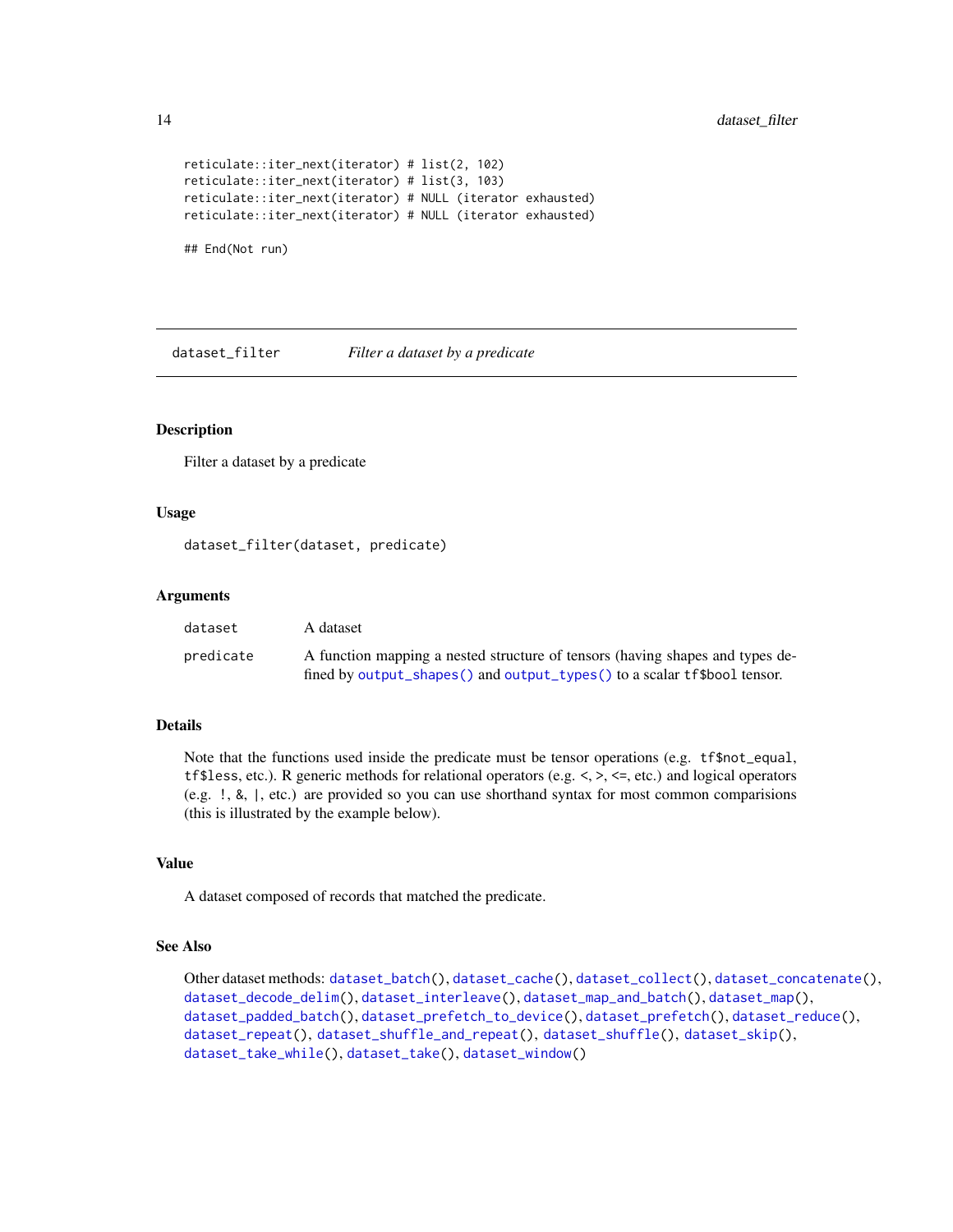# <span id="page-14-0"></span>dataset\_flat\_map 15

# Examples

```
## Not run:
dataset <- text_line_dataset("mtcars.csv", record_spec = mtcars_spec) %>%
  dataset_filter(function(record) {
   record$mpg >= 20
})
dataset <- text_line_dataset("mtcars.csv", record_spec = mtcars_spec) %>%
  dataset_filter(function(record) {
    record$mpg >= 20 & record$cyl >= 6L
  })
```
## End(Not run)

dataset\_flat\_map *Maps map\_func across this dataset and flattens the result.*

# Description

Maps map\_func across this dataset and flattens the result.

# Usage

```
dataset_flat_map(dataset, map_func)
```
## Arguments

| dataset  | A dataset                                                                                                                                  |
|----------|--------------------------------------------------------------------------------------------------------------------------------------------|
| map_func | A function mapping a nested structure of tensors (having shapes and types de-<br>fined by output_shapes() and output_types() to a dataset. |

# Value

A dataset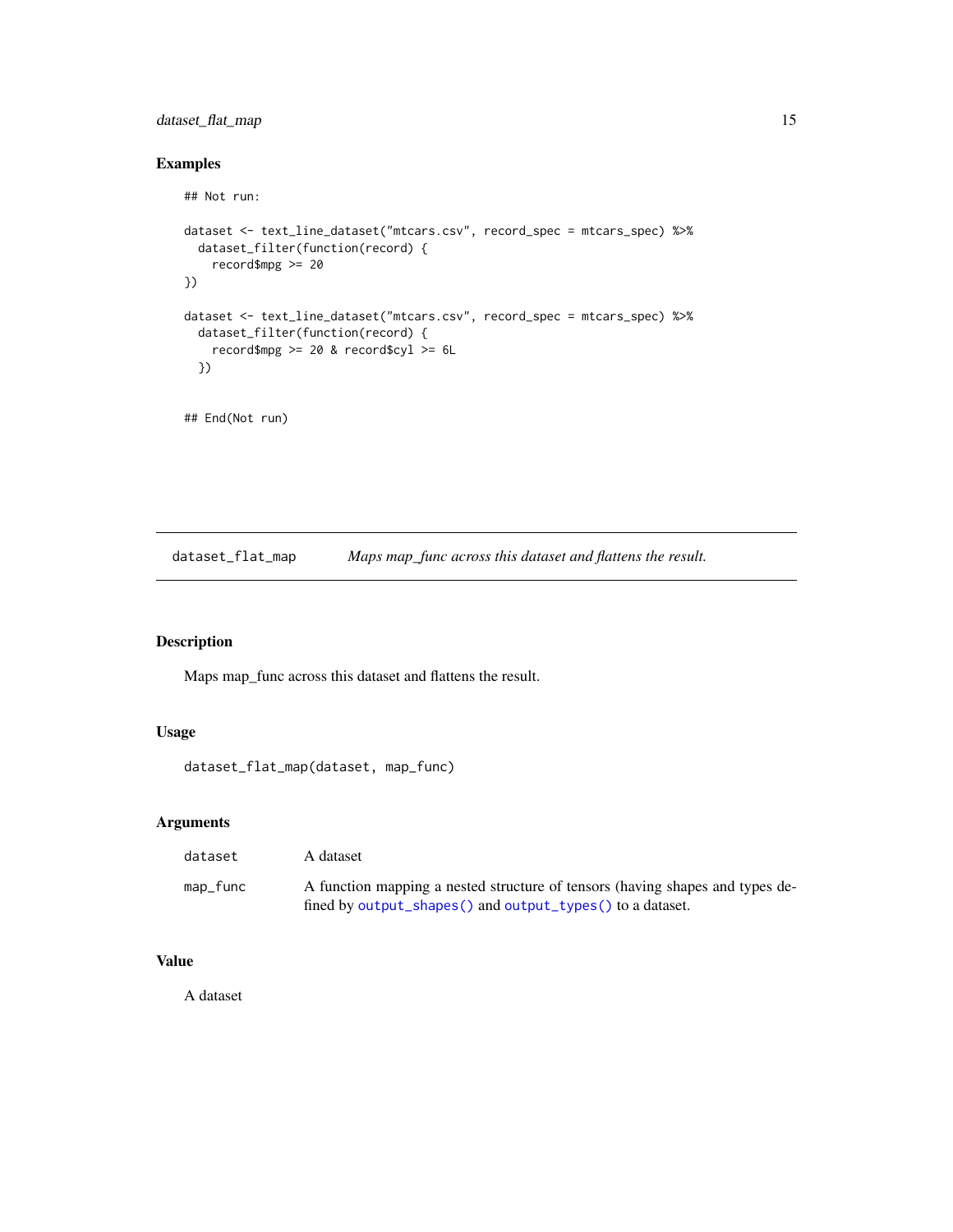```
dataset_group_by_window
```
*Group windows of elements by key and reduce them*

#### Description

Group windows of elements by key and reduce them

#### Usage

```
dataset_group_by_window(
  dataset,
  key_func,
  reduce_func,
  window_size = NULL,
 window_size_func = NULL,
  name = NULL
)
```
## Arguments

| dataset          | a TF Dataset                                                                                                                                                                                                                                        |  |
|------------------|-----------------------------------------------------------------------------------------------------------------------------------------------------------------------------------------------------------------------------------------------------|--|
| key_func         | A function mapping a nested structure of tensors (having shapes and types de-<br>fined by self\$output_shapes and self\$output_types) to a scalar tf. int64<br>tensor.                                                                              |  |
| reduce_func      | A function mapping a key and a dataset of up to window_size consecutive ele-<br>ments matching that key to another dataset.                                                                                                                         |  |
| window_size      | A tf. int64 scalar tf. Tensor, representing the number of consecutive ele-<br>ments matching the same key to combine in a single batch, which will be passed<br>to reduce_func. Mutually exclusive with window_size_func.                           |  |
| window_size_func |                                                                                                                                                                                                                                                     |  |
|                  | A function mapping a key to a tf. int64 scalar tf. Tensor, representing the<br>number of consecutive elements matching the same key to combine in a sin-<br>gle batch, which will be passed to reduce_func. Mutually exclusive with<br>window_size. |  |
| name             | (Optional.) A name for the Tensorflow operation.                                                                                                                                                                                                    |  |

#### Details

This transformation maps each consecutive element in a dataset to a key using key\_func() and groups the elements by key. It then applies reduce\_func() to at most window\_size\_func(key) elements matching the same key. All except the final window for each key will contain window\_size\_func(key) elements; the final window may be smaller.

You may provide either a constant window\_size or a window size determined by the key through window\_size\_func.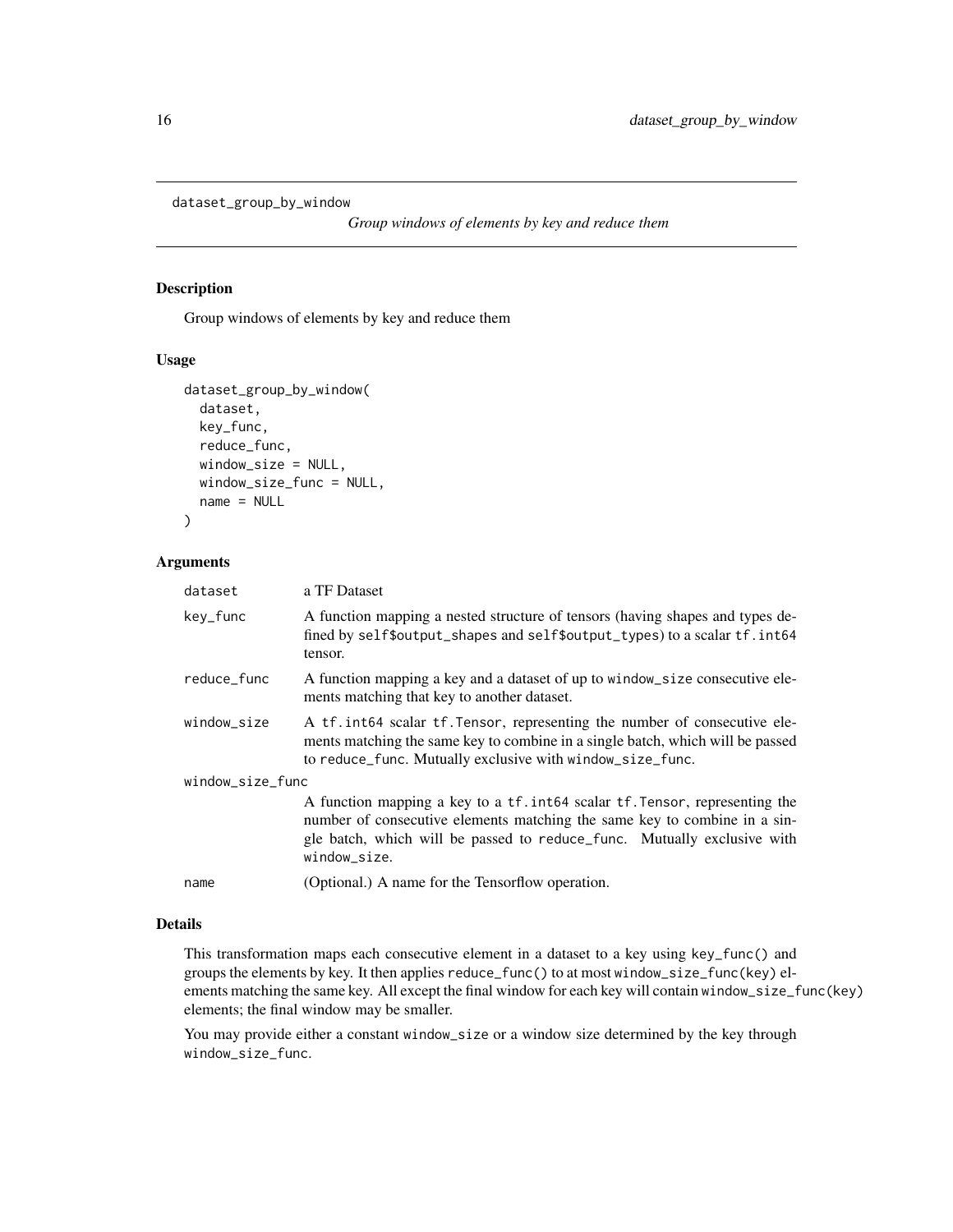# <span id="page-16-0"></span>dataset\_interleave 17

```
window_size <- 5
dataset <- range_dataset(to = 10) %>%
  dataset_group_by_window(
    key\_func = function(x) \times %2,reduce_func = function(key, ds) dataset_batch(ds, window_size),
    window_size = window_size
  )
it <- as_array_iterator(dataset)
while (!is.null(elem <- iter_next(it)))
 print(elem)
#> tf.Tensor([0 2 4 6 8], shape=(5), dtype=int64)
#> tf.Tensor([1 3 5 7 9], shape=(5), dtype=int64)
```
## See Also

• [https://www.tensorflow.org/api\\_docs/python/tf/data/Dataset#group\\_by\\_window](https://www.tensorflow.org/api_docs/python/tf/data/Dataset#group_by_window)

<span id="page-16-1"></span>dataset\_interleave *Maps map\_func across this dataset, and interleaves the results*

#### Description

Maps map\_func across this dataset, and interleaves the results

#### Usage

```
dataset_interleave(dataset, map_func, cycle_length, block_length = 1)
```
## Arguments

| dataset      | A dataset                                                                                                                                  |
|--------------|--------------------------------------------------------------------------------------------------------------------------------------------|
| map_func     | A function mapping a nested structure of tensors (having shapes and types de-<br>fined by output_shapes() and output_types() to a dataset. |
| cycle_length | The number of elements from this dataset that will be processed concurrently.                                                              |
| block_length | The number of consecutive elements to produce from each input element before<br>cycling to another input element.                          |

#### Details

The cycle\_length and block\_length arguments control the order in which elements are produced. cycle\_length controls the number of input elements that are processed concurrently. In general, this transformation will apply map\_func to cycle\_length input elements, open iterators on the returned dataset objects, and cycle through them producing block\_length consecutive elements from each iterator, and consuming the next input element each time it reaches the end of an iterator.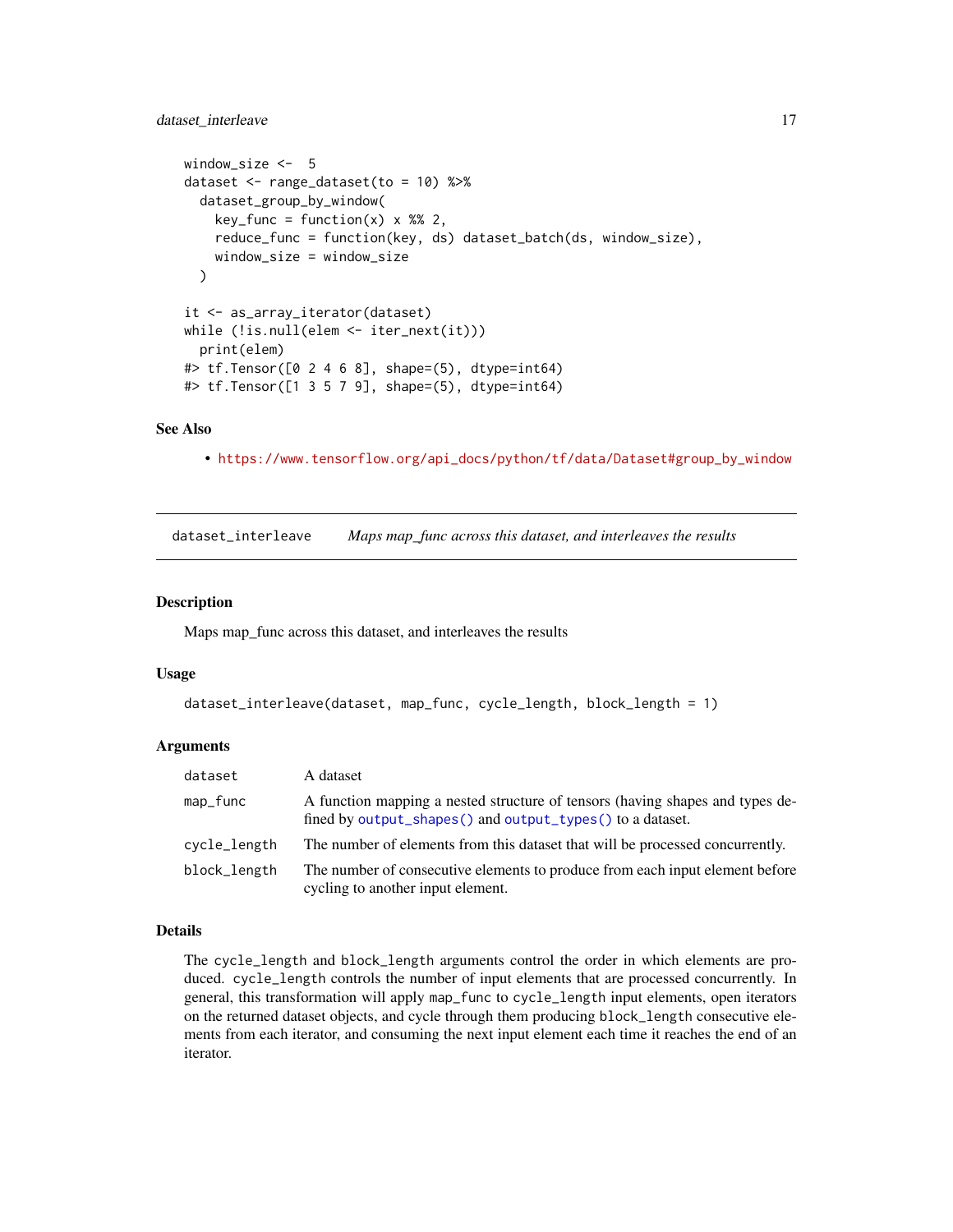# See Also

```
Other dataset methods: dataset_batch(), dataset_cache(), dataset_collect(), dataset_concatenate(),
dataset_decode_delim(), dataset_filter(), dataset_map_and_batch(), dataset_map(), dataset_padded_batch(),
dataset_prefetch_to_device(), dataset_prefetch(), dataset_reduce(), dataset_repeat(),
dataset_shuffle_and_repeat(), dataset_shuffle(), dataset_skip(), dataset_take_while(),
dataset_take(), dataset_window()
```
#### Examples

```
## Not run:
dataset <- tensor_slices_dataset(c(1,2,3,4,5)) %>%
dataset_interleave(cycle_length = 2, block_length = 4, function(x) {
  tensors_dataset(x) %>%
     dataset_repeat(6)
})
# resulting dataset (newlines indicate "block" boundaries):
c(1, 1, 1, 1,
 2, 2, 2, 2,
 1, 1,
 2, 2,
 3, 3, 3, 3,
 4, 4, 4, 4,
 3, 3,
 4, 4,
 5, 5, 5, 5,
 5, 5,
)
## End(Not run)
```
<span id="page-17-1"></span>dataset\_map *Map a function across a dataset.*

## Description

Map a function across a dataset.

#### Usage

```
dataset_map(dataset, map_func, num_parallel_calls = NULL)
```
<span id="page-17-0"></span>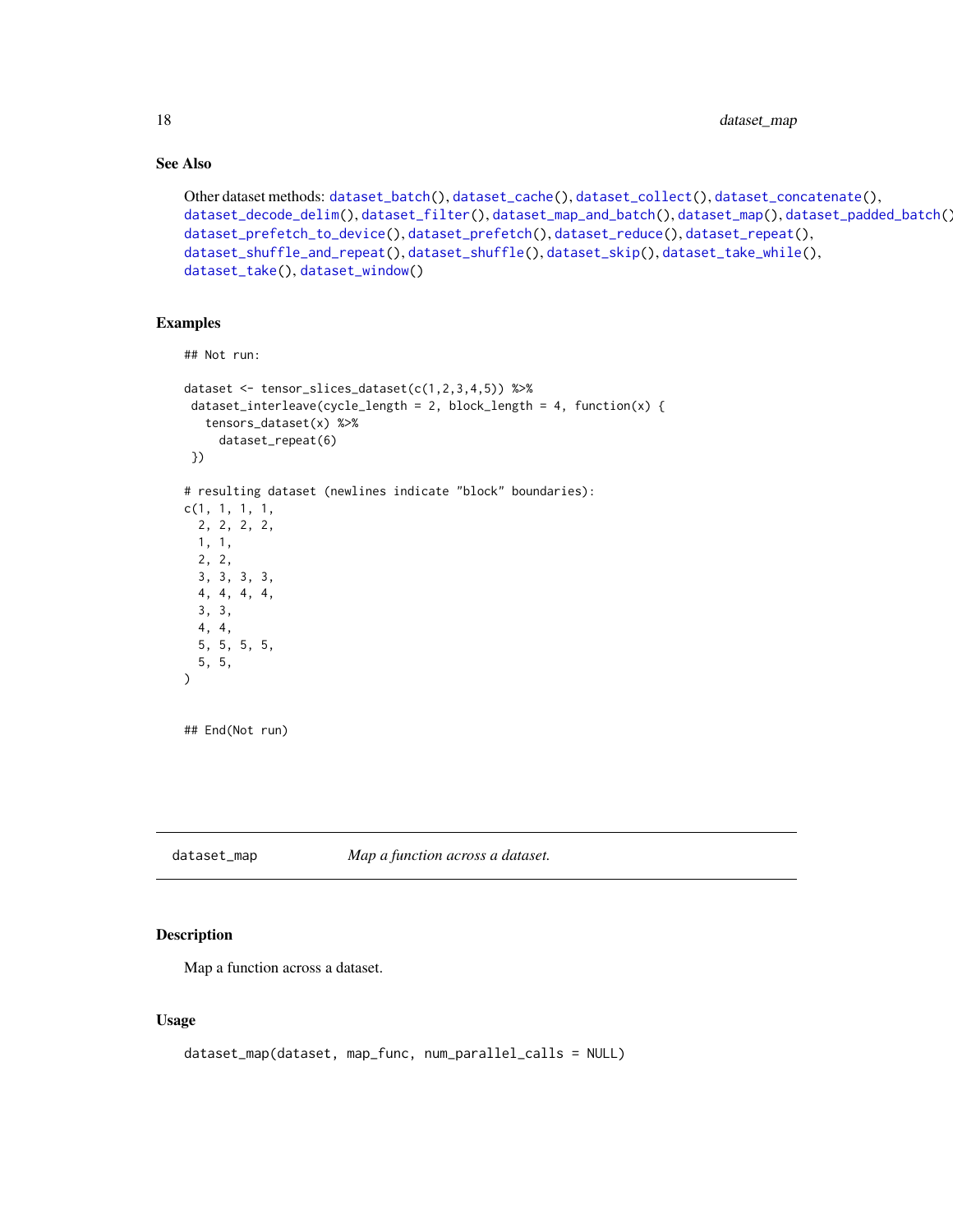#### <span id="page-18-0"></span>**Arguments**

| dataset            | A dataset                                                                                                                                                                                                                                                    |
|--------------------|--------------------------------------------------------------------------------------------------------------------------------------------------------------------------------------------------------------------------------------------------------------|
| map_func           | A function mapping a nested structure of tensors (having shapes and types<br>defined by output_shapes() and output_types() to another nested struc-<br>ture of tensors. It also supports purrr style lambda functions powered by<br>$r$ lang::as_function(). |
| num_parallel_calls |                                                                                                                                                                                                                                                              |
|                    | (Optional) An integer, representing the number of elements to process in parallel                                                                                                                                                                            |

If not specified, elements will be processed sequentially.

#### Value

A dataset

# See Also

Other dataset methods: [dataset\\_batch\(](#page-6-1)), [dataset\\_cache\(](#page-9-1)), [dataset\\_collect\(](#page-10-1)), [dataset\\_concatenate\(](#page-11-1)), [dataset\\_decode\\_delim\(](#page-11-2)), [dataset\\_filter\(](#page-13-1)), [dataset\\_interleave\(](#page-16-1)), [dataset\\_map\\_and\\_batch\(](#page-18-1)), [dataset\\_padded\\_batch\(](#page-20-1)), [dataset\\_prefetch\\_to\\_device\(](#page-23-1)), [dataset\\_prefetch\(](#page-23-2)), [dataset\\_reduce\(](#page-26-1)), [dataset\\_repeat\(](#page-28-1)), [dataset\\_shuffle\\_and\\_repeat\(](#page-31-1)), [dataset\\_shuffle\(](#page-30-1)), [dataset\\_skip\(](#page-32-1)), [dataset\\_take\\_while\(](#page-35-1)), [dataset\\_take\(](#page-34-1)), [dataset\\_window\(](#page-38-1))

<span id="page-18-1"></span>dataset\_map\_and\_batch *Fused implementation of dataset\_map() and dataset\_batch()*

# Description

Maps 'map\_func" across batch\_size consecutive elements of this dataset and then combines them into a batch. Functionally, it is equivalent to map followed by batch. However, by fusing the two transformations together, the implementation can be more efficient.

## Usage

```
dataset_map_and_batch(
  dataset,
 map_func,
 batch_size,
  num_parallel_batches = NULL,
  drop_remainder = FALSE,
  num_parallel_calls = NULL
)
```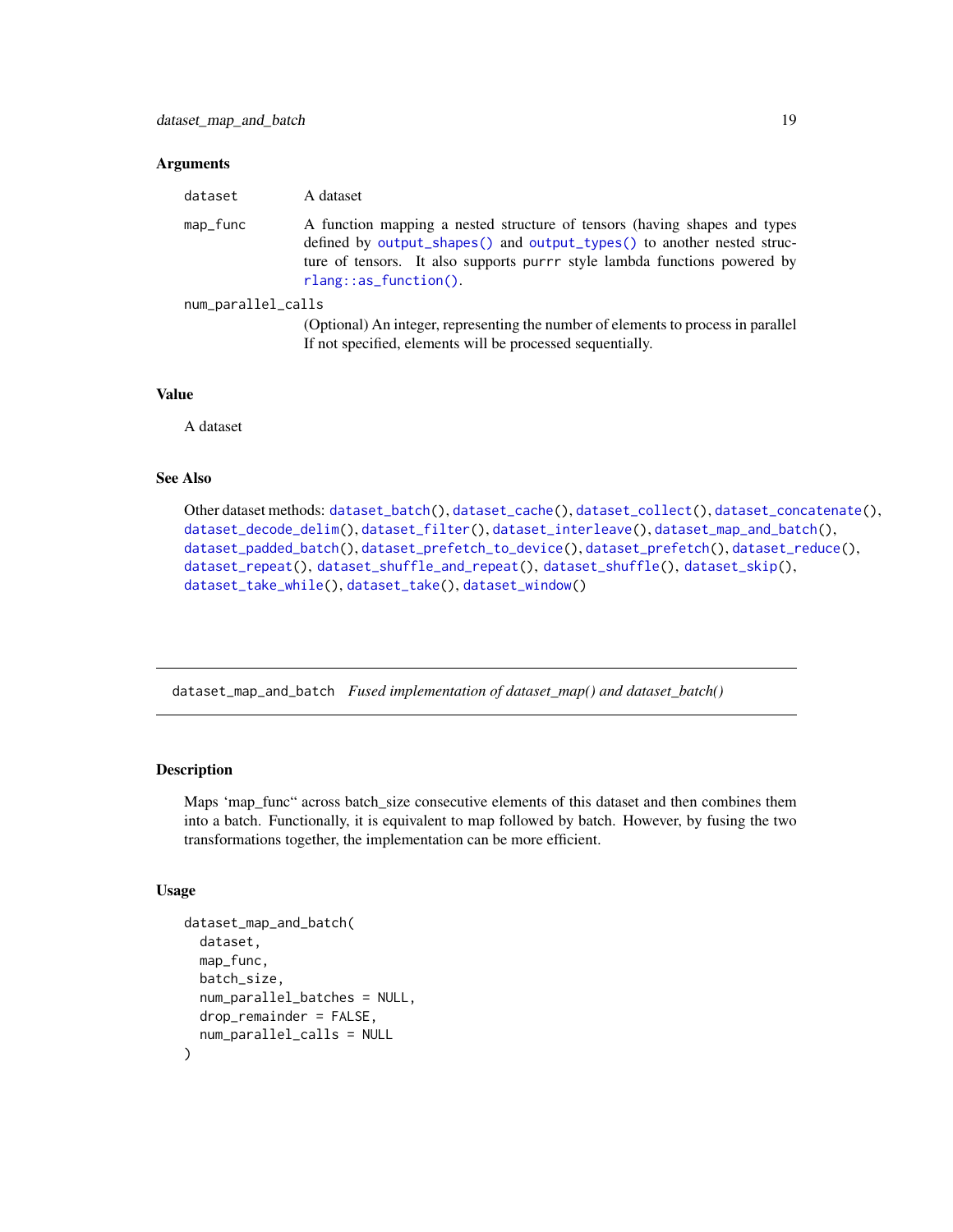## <span id="page-19-0"></span>Arguments

| dataset              | A dataset                                                                                                                                                                                                                                                    |  |
|----------------------|--------------------------------------------------------------------------------------------------------------------------------------------------------------------------------------------------------------------------------------------------------------|--|
| map_func             | A function mapping a nested structure of tensors (having shapes and types<br>defined by output_shapes() and output_types() to another nested struc-<br>ture of tensors. It also supports purrr style lambda functions powered by<br>$rlang::as_function()$ . |  |
| batch size           | An integer, representing the number of consecutive elements of this dataset to<br>combine in a single batch.                                                                                                                                                 |  |
| num_parallel_batches |                                                                                                                                                                                                                                                              |  |
|                      | (Optional) An integer, representing the number of batches to create in parallel.<br>On one hand, higher values can help mitigate the effect of stragglers. On the<br>other hand, higher values can increase contention if CPU is scarce.                     |  |
|                      | drop_remainder (Optional.) A boolean, representing whether the last batch should be dropped in<br>the case it has fewer than batch_size elements; the default behavior is not to<br>drop the smaller batch.                                                  |  |
| num_parallel_calls   |                                                                                                                                                                                                                                                              |  |
|                      | (Optional) An integer, representing the number of elements to process in parallel<br>If not specified, elements will be processed sequentially.                                                                                                              |  |

# See Also

```
Other dataset methods: dataset_batch(), dataset_cache(), dataset_collect(), dataset_concatenate(),
dataset_decode_delim(), dataset_filter(), dataset_interleave(), dataset_map(), dataset_padded_batch(),
dataset_prefetch_to_device(), dataset_prefetch(), dataset_reduce(), dataset_repeat(),
dataset_shuffle_and_repeat(), dataset_shuffle(), dataset_skip(), dataset_take_while(),
dataset_take(), dataset_window()
```
dataset\_options *Get or Set Dataset Options*

# Description

Get or Set Dataset Options

## Usage

```
dataset_options(dataset, ...)
```
## Arguments

| dataset                 | a tensorflow dataset                                                                                                                                                                                                     |
|-------------------------|--------------------------------------------------------------------------------------------------------------------------------------------------------------------------------------------------------------------------|
| $\cdot$ $\cdot$ $\cdot$ | Valid values include:                                                                                                                                                                                                    |
|                         | • A set of named arguments setting options. Names of nested attributes can<br>be separated with a "." (see examples). The set of named arguments can<br>be supplied individually to $\dots$ , or as a single named list. |
|                         | • a tf\$data\$0ptions() instance.                                                                                                                                                                                        |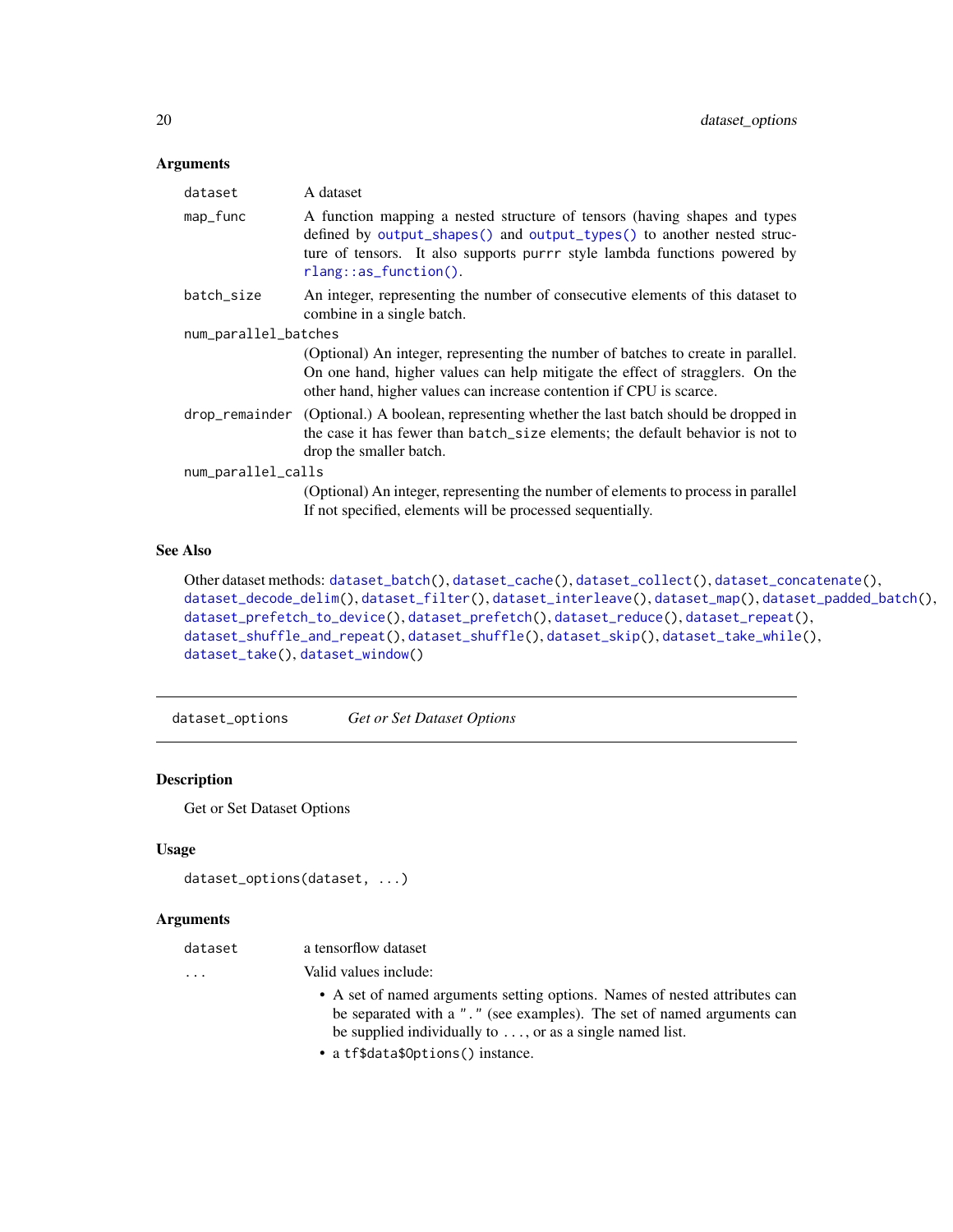# <span id="page-20-0"></span>Details

The options are "global" in the sense they apply to the entire dataset. If options are set multiple times, they are merged as long as different options do not use different non-default values.

## Value

If values are supplied to ..., returns a tf.data.Dataset with the given options set/updated. Otherwise, returns the currently set options for the dataset.

## Examples

```
## Not run:
# pass options directly:
range_dataset(0, 10) %>%
 dataset_options(
    experimental_deterministic = FALSE,
    threading.private_threadpool_size = 10
 )
# pass options as a named list:
opts <- list(
 experimental_deterministic = FALSE,
 threading.private_threadpool_size = 10
)
range_dataset(0, 10) %>%
 dataset_options(opts)
# pass a tf.data.Options() instance
opts <- tf$data$Options()
opts$experimental_deterministic <- FALSE
opts$threading$private_threadpool_size <- 10L
range_dataset(0, 10) %>%
 dataset_options(opts)
# get currently set options
range_dataset(0, 10) %>% dataset_options()
```
## End(Not run)

<span id="page-20-1"></span>dataset\_padded\_batch *Combines consecutive elements of this dataset into padded batches.*

#### Description

Combines consecutive elements of this dataset into padded batches.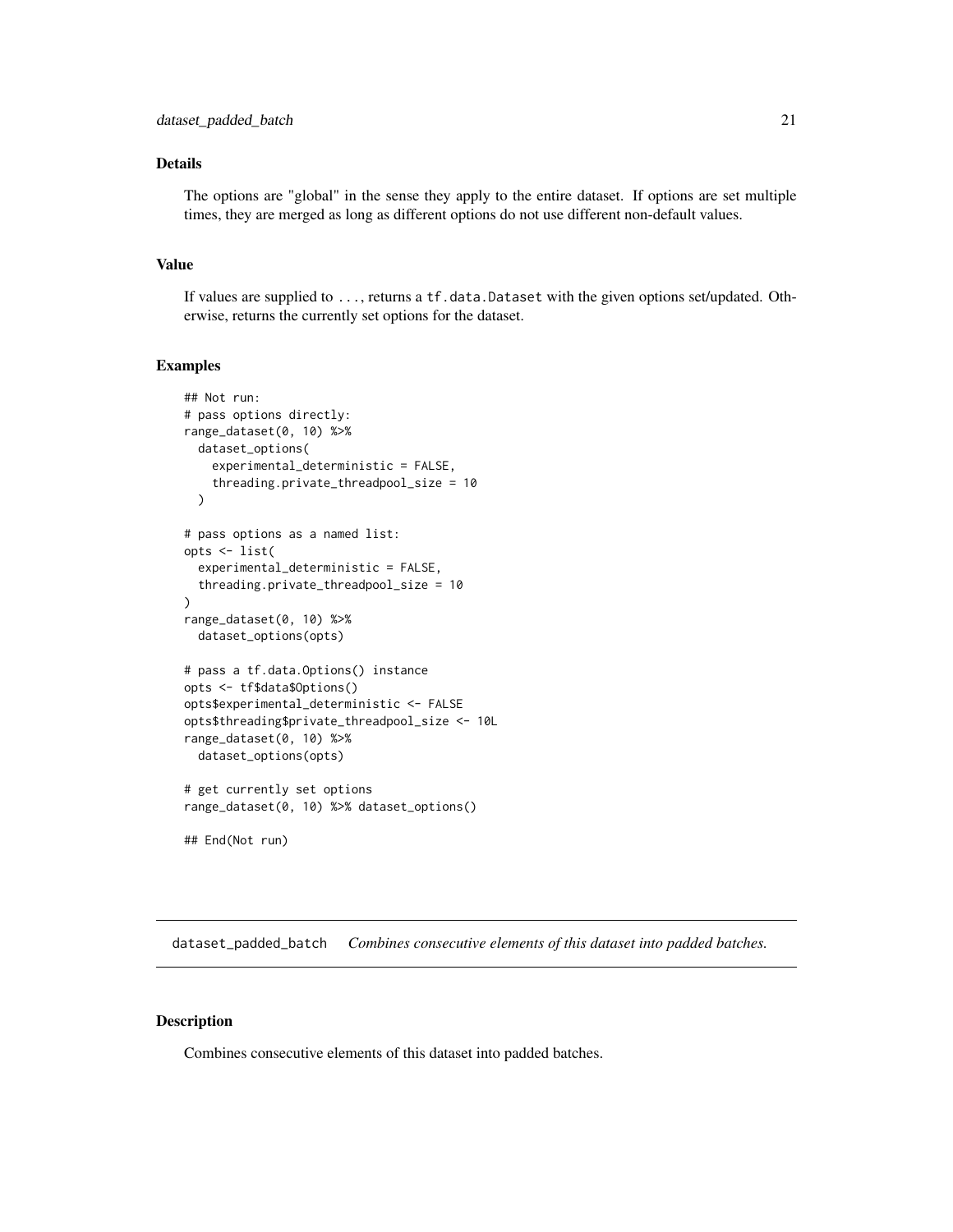# Usage

```
dataset_padded_batch(
  dataset,
  batch_size,
  padded_shapes = NULL,
 padding_values = NULL,
  drop_remainder = FALSE,
  name = NULL
)
```
# Arguments

| dataset       | A dataset                                                                                                                                                                                                                                                                                                                                                                                                                                                                                                                                                                                                                                                                                                |
|---------------|----------------------------------------------------------------------------------------------------------------------------------------------------------------------------------------------------------------------------------------------------------------------------------------------------------------------------------------------------------------------------------------------------------------------------------------------------------------------------------------------------------------------------------------------------------------------------------------------------------------------------------------------------------------------------------------------------------|
| batch_size    | An integer, representing the number of consecutive elements of this dataset to<br>combine in a single batch.                                                                                                                                                                                                                                                                                                                                                                                                                                                                                                                                                                                             |
| padded_shapes | (Optional.) A (nested) structure of tf. Tensor Shape (returned by tensor flow::shape())<br>or tf\$int64 vector tensor-like objects representing the shape to which the re-<br>spective component of each input element should be padded prior to batching.<br>Any unknown dimensions will be padded to the maximum size of that dimen-<br>sion in each batch. If unset, all dimensions of all components are padded to the<br>maximum size in the batch. padded_shapes must be set if any component has<br>an unknown rank.                                                                                                                                                                              |
|               | padding_values (Optional.) A (nested) structure of scalar-shaped tf. Tensor, representing the<br>padding values to use for the respective components. NULL represents that the<br>(nested) structure should be padded with default values. Defaults are 0 for nu-<br>meric types and the empty string "" for string types. The padding_values<br>should have the same (nested) structure as the input dataset. If padding_values<br>is a single element and the input dataset has multiple components, then the<br>same padding_values will be used to pad every component of the dataset. If<br>padding_values is a scalar, then its value will be broadcasted to match the<br>shape of each component. |
|               | drop_remainder (Optional.) A boolean scalar, representing whether the last batch should be<br>dropped in the case it has fewer than batch_size elements; the default behavior<br>is not to drop the smaller batch.                                                                                                                                                                                                                                                                                                                                                                                                                                                                                       |
| name          | (Optional.) A name for the tf.data operation. Requires tensorflow version $\ge$ =<br>2.7.                                                                                                                                                                                                                                                                                                                                                                                                                                                                                                                                                                                                                |

# Details

This transformation combines multiple consecutive elements of the input dataset into a single element.

Like [dataset\\_batch\(\)](#page-6-1), the components of the resulting element will have an additional outer dimension, which will be batch\_size (or N %% batch\_size for the last element if batch\_size does not divide the number of input elements N evenly and drop\_remainder is FALSE). If your program depends on the batches having the same outer dimension, you should set the drop\_remainder argument to TRUE to prevent the smaller batch from being produced.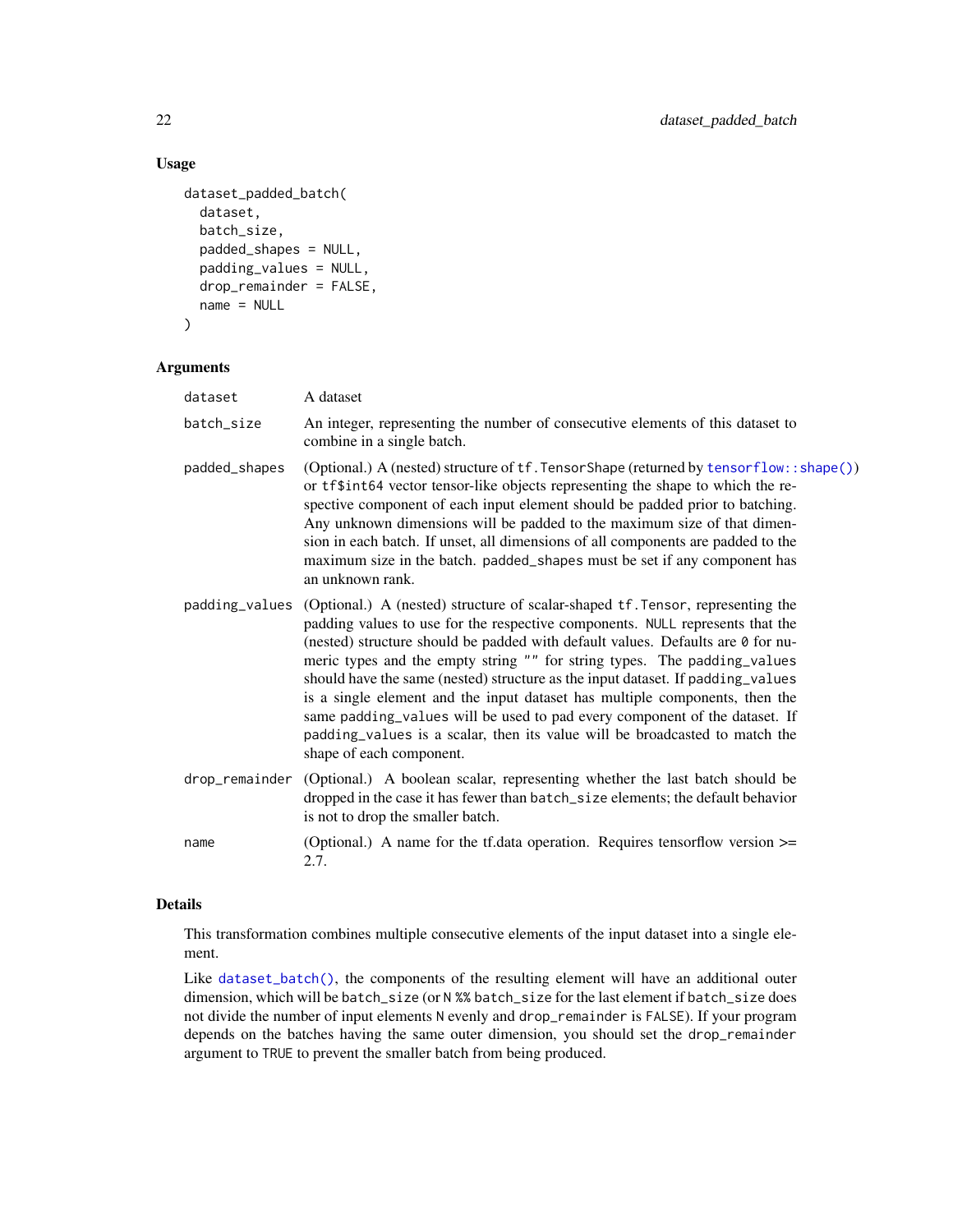Unlike [dataset\\_batch\(\)](#page-6-1), the input elements to be batched may have different shapes, and this transformation will pad each component to the respective shape in padded\_shapes. The padded\_shapes argument determines the resulting shape for each dimension of each component in an output element:

- If the dimension is a constant, the component will be padded out to that length in that dimension.
- If the dimension is unknown, the component will be padded out to the maximum length of all elements in that dimension.

See also tf\$data\$experimental\$dense\_to\_sparse\_batch, which combines elements that may have different shapes into a tf\$sparse\$SparseTensor.

## Value

A tf\_dataset

## See Also

• [https://www.tensorflow.org/api\\_docs/python/tf/data/Dataset#padded\\_batch](https://www.tensorflow.org/api_docs/python/tf/data/Dataset#padded_batch)

```
Other dataset methods: dataset_batch(), dataset_cache(), dataset_collect(), dataset_concatenate(),
dataset_decode_delim(), dataset_filter(), dataset_interleave(), dataset_map_and_batch(),
dataset_map(), dataset_prefetch_to_device(), dataset_prefetch(), dataset_reduce(),
dataset_repeat(), dataset_shuffle_and_repeat(), dataset_shuffle(), dataset_skip(),
dataset_take_while(), dataset_take(), dataset_window()
```
## Examples

```
## Not run:
A \leq range_dataset(1, 5, dtype = tf$int32) %>%
  dataset_map(function(x) tf$fill(list(x), x))
# Pad to the smallest per-batch size that fits all elements.
B <- A %>% dataset_padded_batch(2)
B %>% as_array_iterator() %>% iterate(print)
# Pad to a fixed size.
C <- A %>% dataset_padded_batch(2, padded_shapes=5)
C %>% as_array_iterator() %>% iterate(print)
# Pad with a custom value.
D \leq -A %>% dataset_padded_batch(2, padded_shapes=5, padding_values = -1L)
D %>% as_array_iterator() %>% iterate(print)
# Pad with a single value and multiple components.
E <- zip_datasets(A, A) %>% dataset_padded_batch(2, padding_values = -1L)
E %>% as_array_iterator() %>% iterate(print)
## End(Not run)
```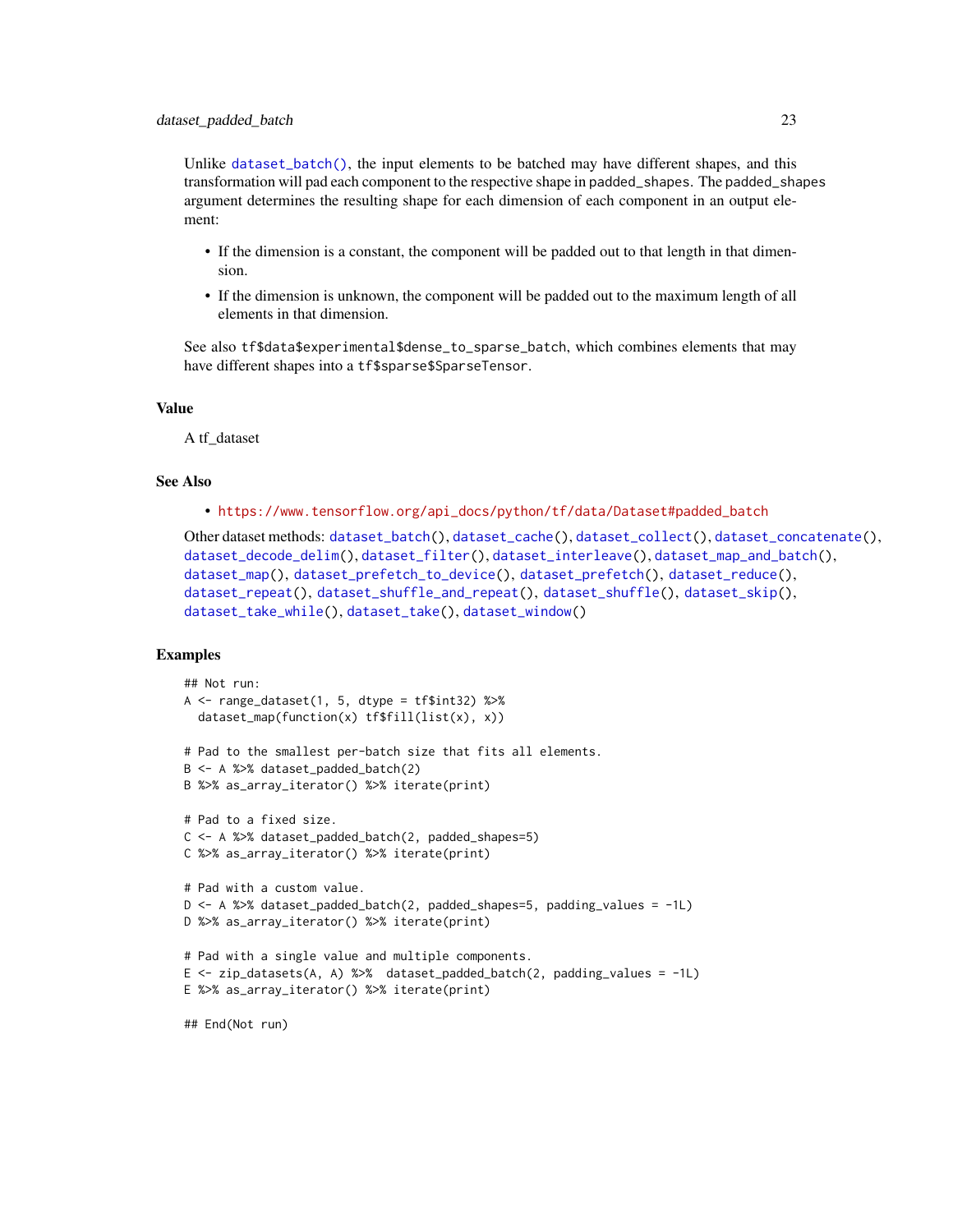<span id="page-23-2"></span><span id="page-23-0"></span>

# Description

Creates a Dataset that prefetches elements from this dataset.

#### Usage

```
dataset_prefetch(dataset, buffer_size = tf$data$AUTOTUNE)
```
## **Arguments**

| dataset     | A dataset                                                                                       |
|-------------|-------------------------------------------------------------------------------------------------|
| buffer size | An integer, representing the maximum number elements that will be buffered<br>when prefetching. |

#### Value

A dataset

## See Also

```
Other dataset methods: dataset_batch(), dataset_cache(), dataset_collect(), dataset_concatenate(),
dataset_decode_delim(), dataset_filter(), dataset_interleave(), dataset_map_and_batch(),
dataset_map(), dataset_padded_batch(), dataset_prefetch_to_device(), dataset_reduce(),
dataset_repeat(), dataset_shuffle_and_repeat(), dataset_shuffle(), dataset_skip(),
dataset_take_while(), dataset_take(), dataset_window()
```
<span id="page-23-1"></span>dataset\_prefetch\_to\_device *A transformation that prefetches dataset values to the given* device

# Description

A transformation that prefetches dataset values to the given device

#### Usage

```
dataset_prefetch_to_device(dataset, device, buffer_size = NULL)
```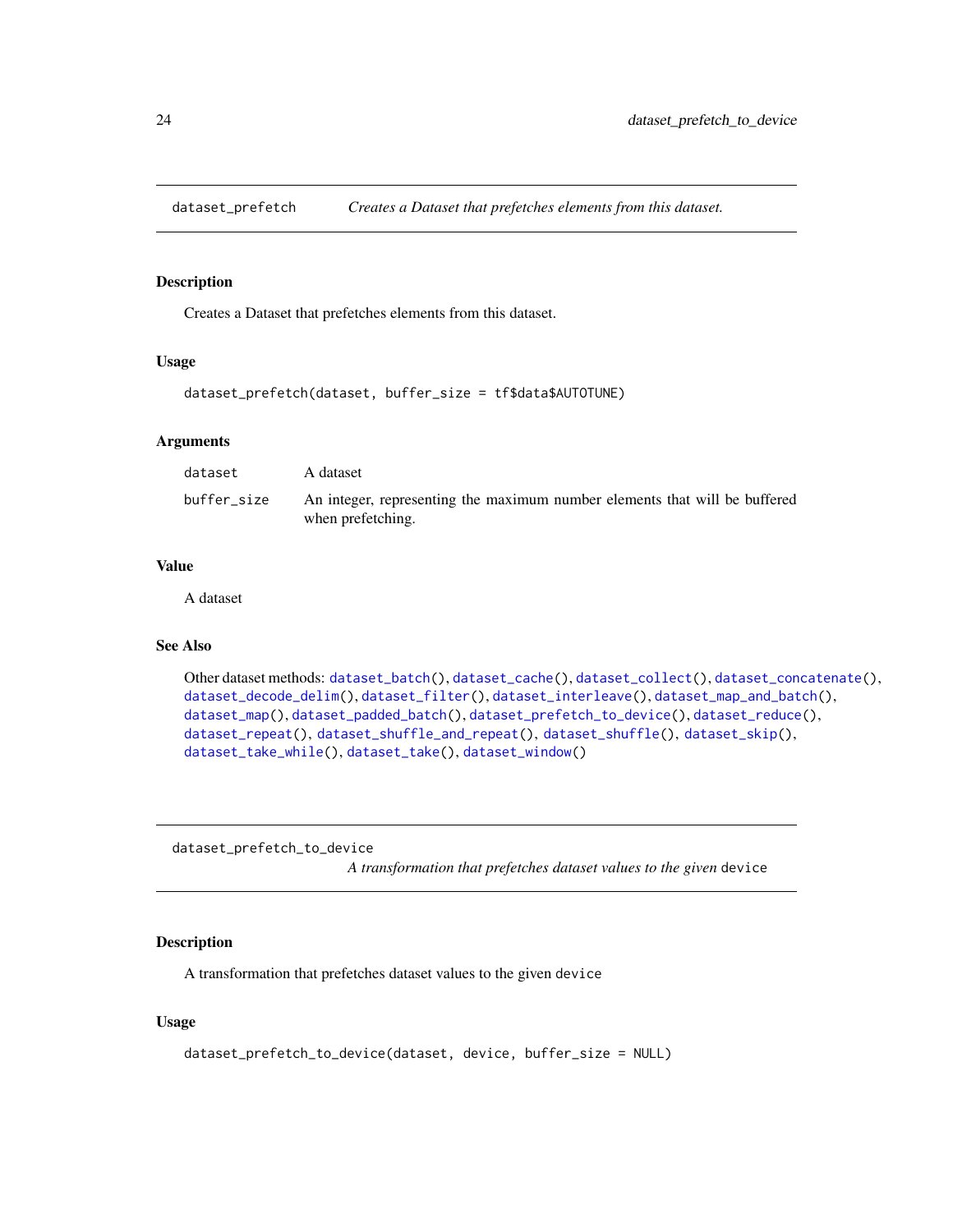# <span id="page-24-0"></span>dataset\_prepare 25

#### **Arguments**

| dataset     | A dataset                                                                                               |
|-------------|---------------------------------------------------------------------------------------------------------|
| device      | A string. The name of a device to which elements will be prefetched (e.g.<br>$"$ /gpu:0").              |
| buffer_size | (Optional.) The number of elements to buffer on device. Defaults to an auto-<br>matically chosen value. |

#### Value

A dataset

## Note

Although the transformation creates a dataset, the transformation must be the final dataset in the input pipeline.

# See Also

```
Other dataset methods: dataset_batch(), dataset_cache(), dataset_collect(), dataset_concatenate(),
dataset_decode_delim(), dataset_filter(), dataset_interleave(), dataset_map_and_batch(),
dataset_map(), dataset_padded_batch(), dataset_prefetch(), dataset_reduce(), dataset_repeat(),
dataset_shuffle_and_repeat(), dataset_shuffle(), dataset_skip(), dataset_take_while(),
dataset_take(), dataset_window()
```
dataset\_prepare *Prepare a dataset for analysis*

# Description

Transform a dataset with named columns into a list with features (x) and response (y) elements.

## Usage

```
dataset_prepare(
  dataset,
  x,
  y = NULL,named = TRUE,named_features = FALSE,
 parallel_records = NULL,
 batch_size = NULL,
 num_parallel_batches = NULL,
  drop_remainder = FALSE
)
```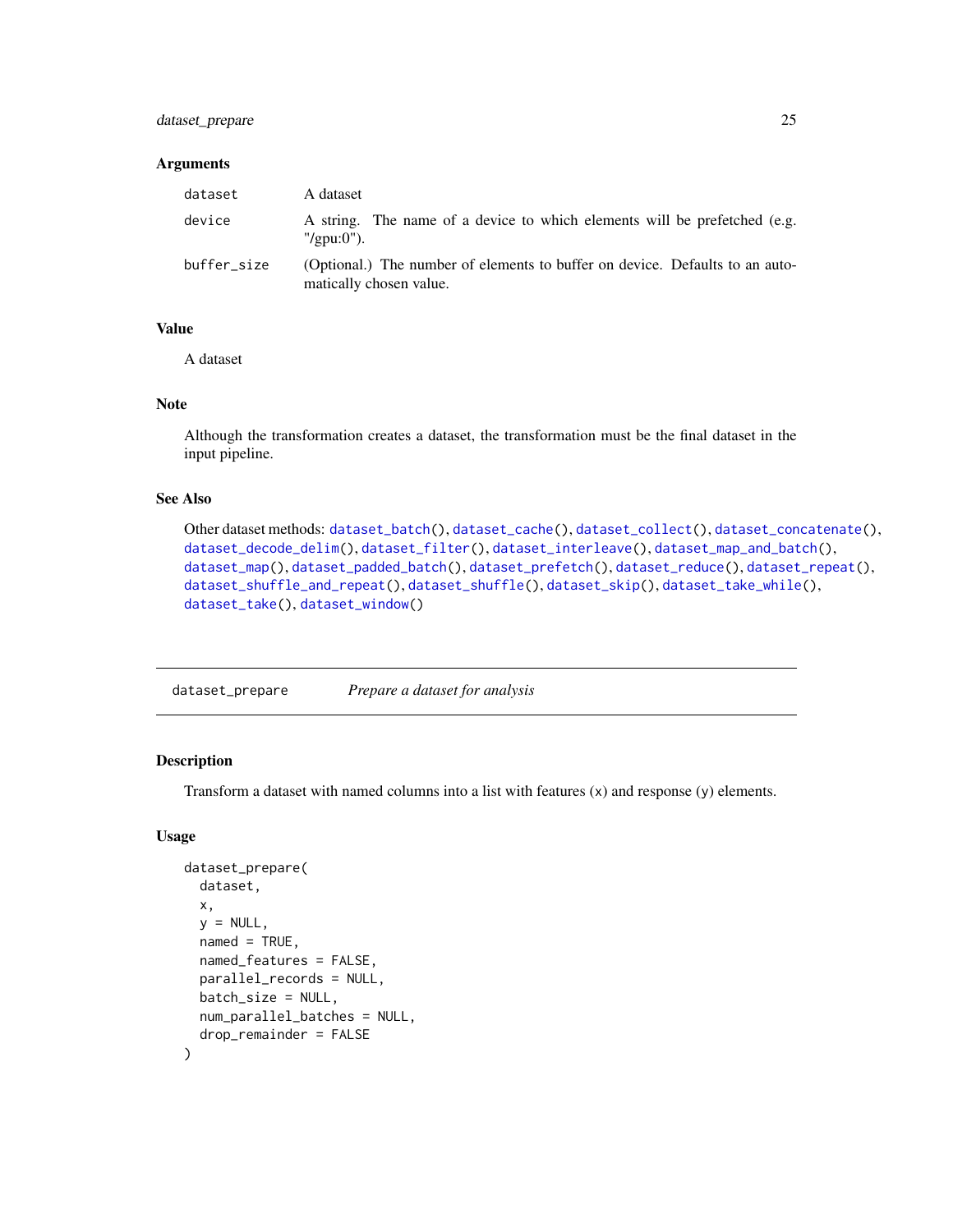## Arguments

| dataset              | A dataset                                                                                                                                                                                                                                   |
|----------------------|---------------------------------------------------------------------------------------------------------------------------------------------------------------------------------------------------------------------------------------------|
| X                    | Features to include. When named_features is FALSE all features will be stacked<br>into a single tensor so must have an identical data type.                                                                                                 |
| У                    | (Optional). Response variable.                                                                                                                                                                                                              |
| named                | TRUE to name the dataset elements "x" and "y", FALSE to not name the dataset<br>elements.                                                                                                                                                   |
| named_features       | TRUE to yield features as a named list; FALSE to stack features into a single<br>array. Note that in the case of FALSE (the default) all features will be stacked<br>into a single 2D tensor so need to have the same underlying data type. |
| parallel_records     |                                                                                                                                                                                                                                             |
|                      | (Optional) An integer, representing the number of records to decode in parallel.<br>If not specified, records will be processed sequentially.                                                                                               |
| batch_size           | (Optional). Batch size if you would like to fuse the dataset_prepare() op-<br>eration together with a dataset_batch() (fusing generally improves overall<br>training performance).                                                          |
| num_parallel_batches |                                                                                                                                                                                                                                             |
|                      | (Optional) An integer, representing the number of batches to create in parallel.<br>On one hand, higher values can help mitigate the effect of stragglers. On the<br>other hand, higher values can increase contention if CPU is scarce.    |
|                      | drop_remainder (Optional.) A boolean, representing whether the last batch should be dropped in<br>the case it has fewer than batch_size elements; the default behavior is not to<br>drop the smaller batch.                                 |

# Value

A dataset. The dataset will have a structure of either:

- When named\_features is TRUE: list(x = list(feature\_name = feature\_values, ...), y = response\_values)
- When named\_features is FALSE: list(x = features\_array, y = response\_values), where features\_array is a Rank 2 array of (batch\_size, num\_features).

Note that the y element will be omitted when y is NULL.

# See Also

[input\\_fn\(\)](#page-46-1) for use with tfestimators.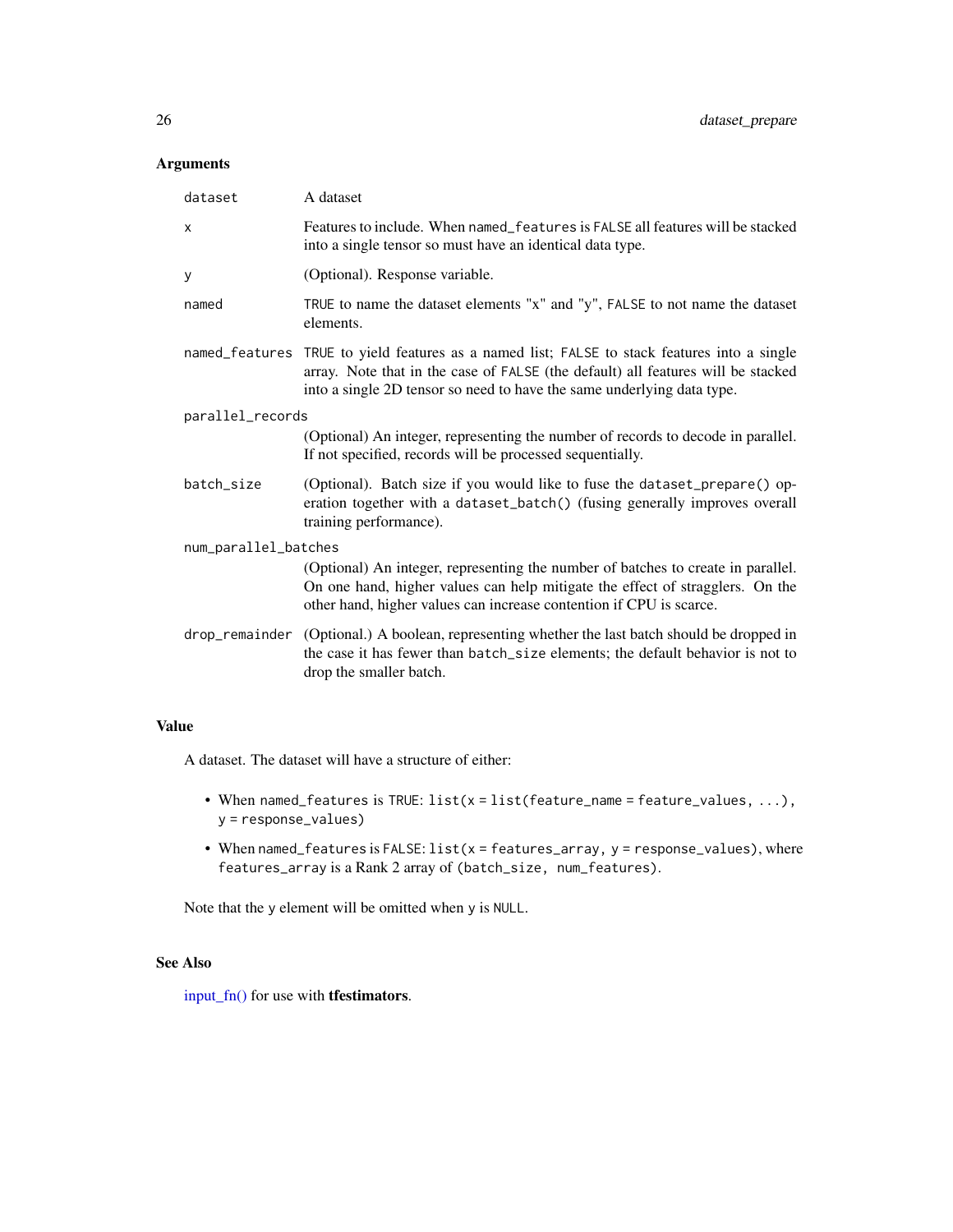<span id="page-26-1"></span><span id="page-26-0"></span>

# Description

The transformation calls reduce\_func successively on every element of the input dataset until the dataset is exhausted, aggregating information in its internal state. The initial\_state argument is used for the initial state and the final state is returned as the result.

#### Usage

dataset\_reduce(dataset, initial\_state, reduce\_func)

#### **Arguments**

| dataset     | A dataset                                                                                                                                                                                      |
|-------------|------------------------------------------------------------------------------------------------------------------------------------------------------------------------------------------------|
|             | initial_state An element representing the initial state of the transformation.                                                                                                                 |
| reduce_func | A function that maps (old_state, input_element) to new state. It must take<br>two arguments and return a new element. The structure of new state must match<br>the structure of initial state. |

#### Value

A dataset element.

## See Also

```
Other dataset methods: dataset_batch(), dataset_cache(), dataset_collect(), dataset_concatenate(),
dataset_decode_delim(), dataset_filter(), dataset_interleave(), dataset_map_and_batch(),
dataset_map(), dataset_padded_batch(), dataset_prefetch_to_device(), dataset_prefetch(),
dataset_repeat(), dataset_shuffle_and_repeat(), dataset_shuffle(), dataset_skip(),
dataset_take_while(), dataset_take(), dataset_window()
```
dataset\_rejection\_resample

*A transformation that resamples a dataset to a target distribution.*

#### Description

A transformation that resamples a dataset to a target distribution.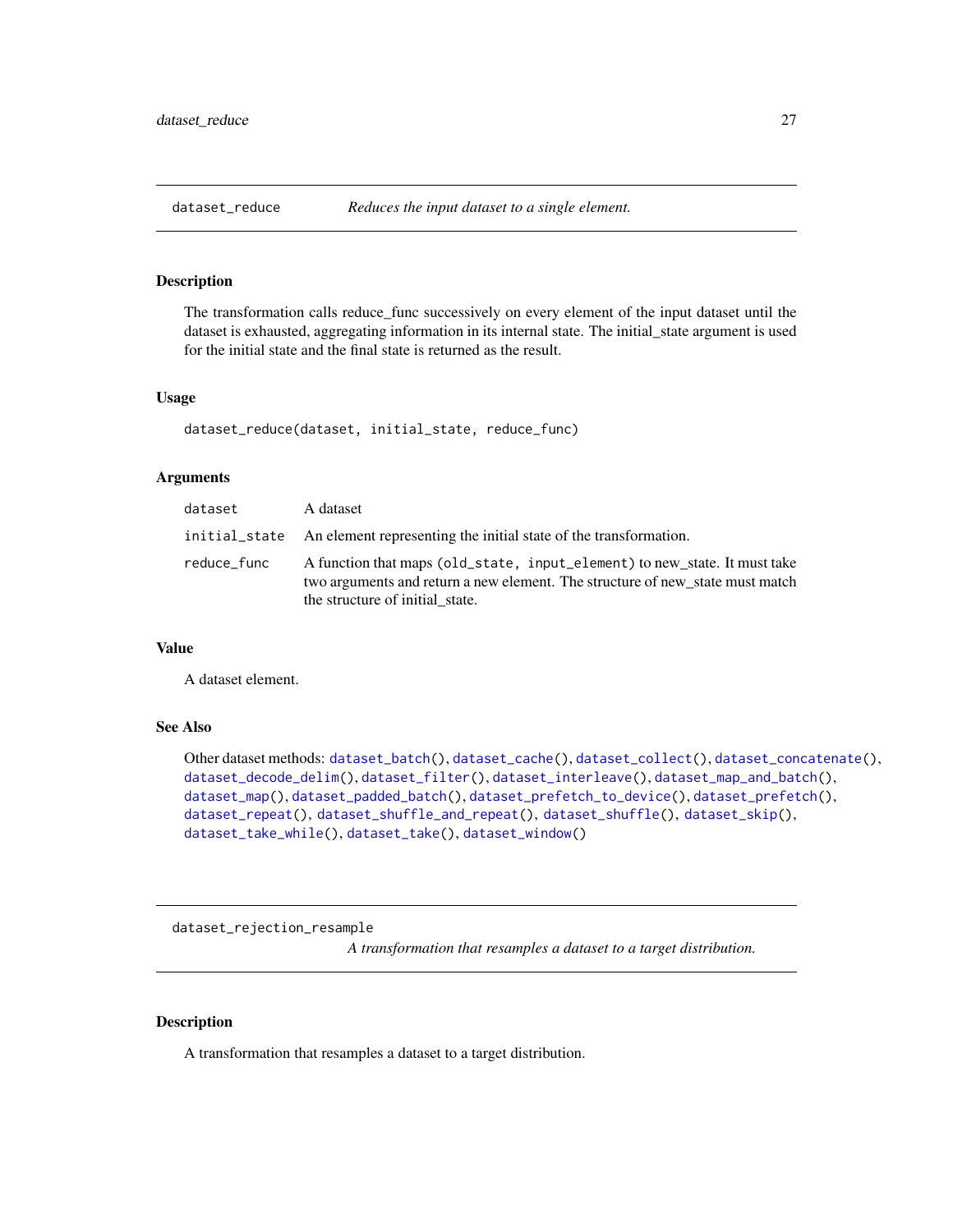# Usage

```
dataset_rejection_resample(
  dataset,
  class_func,
  target_dist,
  initial_dist = NULL,
  seed = NULL,
  name = NULL
\mathcal{L}
```
## Arguments

| dataset      | A tf.Dataset                                                                                                                                                |
|--------------|-------------------------------------------------------------------------------------------------------------------------------------------------------------|
| class_func   | A function mapping an element of the input dataset to a scalar f. int32 tensor.<br>Values should be in $[0, num_{\text{classes}})$ .                        |
| target_dist  | A floating point type tensor, shaped [num_classes].                                                                                                         |
| initial_dist | (Optional.) A floating point type tensor, shaped [num_classes]. If not pro-<br>vided, the true class distribution is estimated live in a streaming fashion. |
| seed         | (Optional.) Integer seed for the resampler.                                                                                                                 |
| name         | (Optional.) A name for the tf. data operation.                                                                                                              |

# Value

A tf.Dataset

## Examples

```
## Not run:
initial_dist \leq c(.5, .5)target_dist \leq c(.6, .4)num_classes <- length(initial_dist)
num_samples <- 100000
data <- sample.int(num_classes, num_samples, prob = initial_dist, replace = TRUE)
dataset <- tensor_slices_dataset(data)
tally \leftarrow c(0, 0)'add <- ' <- function (x, value) x + value
# tfautograph::autograph({
# for(i in dataset)
# add(tally[as.numeric(i)]) <- 1
# })
dataset %>%
  as_array_iterator() %>%
 iterate(function(i) {
   add(tally[i]) <<- 1
  }, simplify = FALSE)
# The value of `tally` will be close to c(50000, 50000) as
# per the `initial_dist` distribution.
tally # c(50287, 49713)
```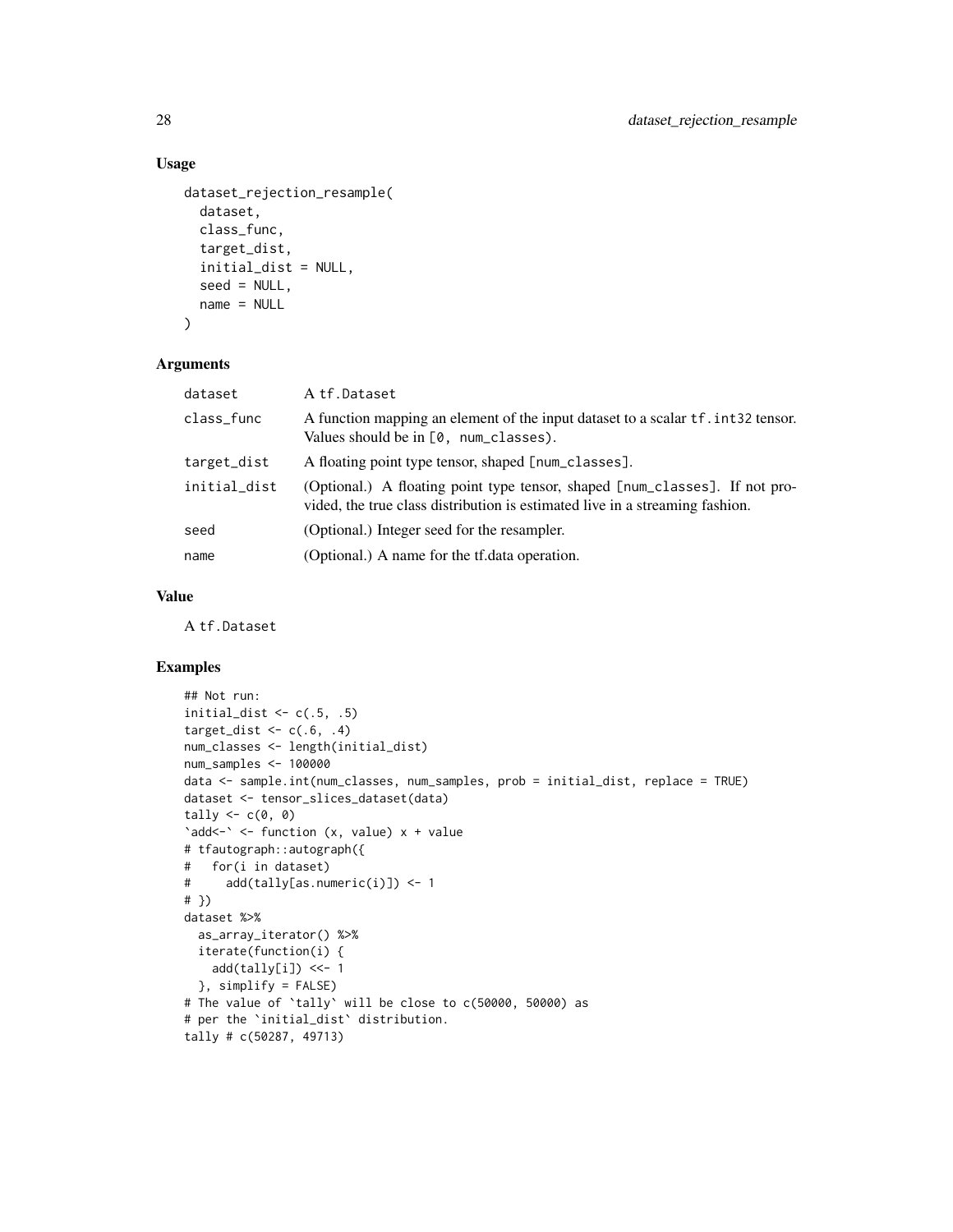# <span id="page-28-0"></span>dataset\_repeat 29

```
tally \leftarrow c(\emptyset, \emptyset)dataset %>%
 dataset_rejection_resample(
    class_func = function(x) (x-1) %% 2,
    target_dist = target_dist,
    initial_dist = initial_dist
  ) %>%
  as_array_iterator() %>%
  iterate(function(element) {
    names(element) <- c("class_id", "i")
    add(tally[element$i]) <<- 1
  }, simplify = FALSE)
# The value of tally will be now be close to c(75000, 50000)
# thus satisfying the target_dist distribution.
tally # c(74822, 49921)
## End(Not run)
```
<span id="page-28-1"></span>dataset\_repeat *Repeats a dataset count times.*

## Description

Repeats a dataset count times.

#### Usage

```
dataset_repeat(dataset, count = NULL)
```
# Arguments

| dataset | A dataset                                                                                                                                                             |
|---------|-----------------------------------------------------------------------------------------------------------------------------------------------------------------------|
| count   | (Optional.) An integer value representing the number of times the elements of<br>this dataset should be repeated. The default behavior (if count is NULL or $-1$ ) is |
|         | for the elements to be repeated indefinitely.                                                                                                                         |

## Value

A dataset

#### See Also

Other dataset methods: [dataset\\_batch\(](#page-6-1)), [dataset\\_cache\(](#page-9-1)), [dataset\\_collect\(](#page-10-1)), [dataset\\_concatenate\(](#page-11-1)), [dataset\\_decode\\_delim\(](#page-11-2)), [dataset\\_filter\(](#page-13-1)), [dataset\\_interleave\(](#page-16-1)), [dataset\\_map\\_and\\_batch\(](#page-18-1)), [dataset\\_map\(](#page-17-1)), [dataset\\_padded\\_batch\(](#page-20-1)), [dataset\\_prefetch\\_to\\_device\(](#page-23-1)), [dataset\\_prefetch\(](#page-23-2)), [dataset\\_reduce\(](#page-26-1)), [dataset\\_shuffle\\_and\\_repeat\(](#page-31-1)), [dataset\\_shuffle\(](#page-30-1)), [dataset\\_skip\(](#page-32-1)), [dataset\\_take\\_while\(](#page-35-1)), [dataset\\_take\(](#page-34-1)), [dataset\\_window\(](#page-38-1))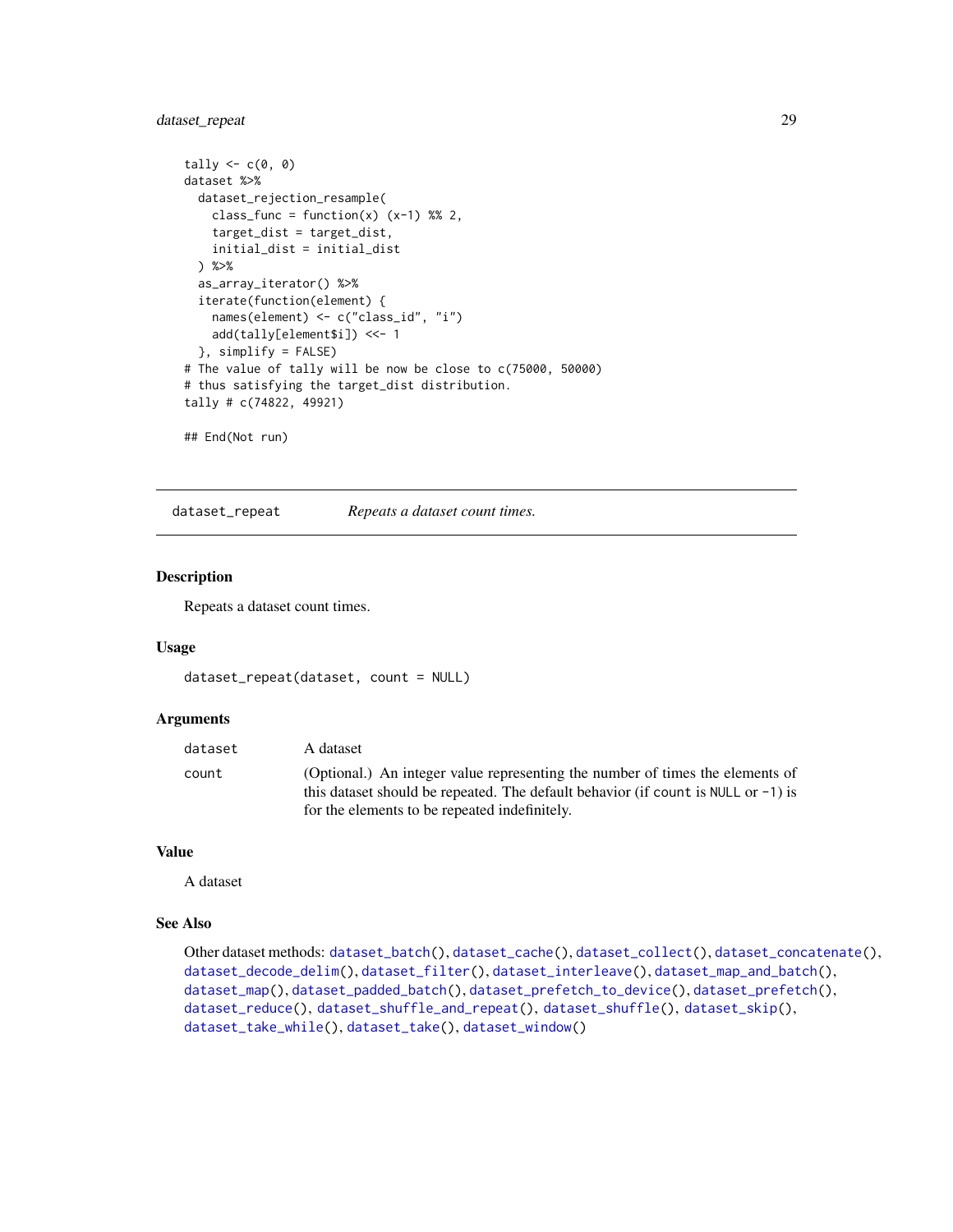<span id="page-29-0"></span>

# Description

A transformation that scans a function across an input dataset

## Usage

```
dataset_scan(dataset, initial_state, scan_func)
```
## Arguments

| dataset   | A tensorflow dataset                                                                                                                                                                                                         |
|-----------|------------------------------------------------------------------------------------------------------------------------------------------------------------------------------------------------------------------------------|
|           | initial state A nested structure of tensors, representing the initial state of the accumulator.                                                                                                                              |
| scan_func | A function that maps (old_state, input_element) to (new_state, output_element).<br>It must take two arguments and return a pair of nested structures of tensors. The<br>new_state must match the structure of initial_state. |

#### Details

This transformation is a stateful relative of dataset\_map(). In addition to mapping scan\_func across the elements of the input dataset, scan() accumulates one or more state tensors, whose initial values are initial\_state.

#### Examples

```
## Not run:
initial_state <- as_tensor(0, dtype="int64")
scan_func <- function(state, i) list(state + i, state + i)
dataset <- range_dataset(0, 10) %>%
  dataset_scan(initial_state, scan_func)
reticulate::iterate(dataset, as.array) %>%
  unlist()
# 0 1 3 6 10 15 21 28 36 45
## End(Not run)
```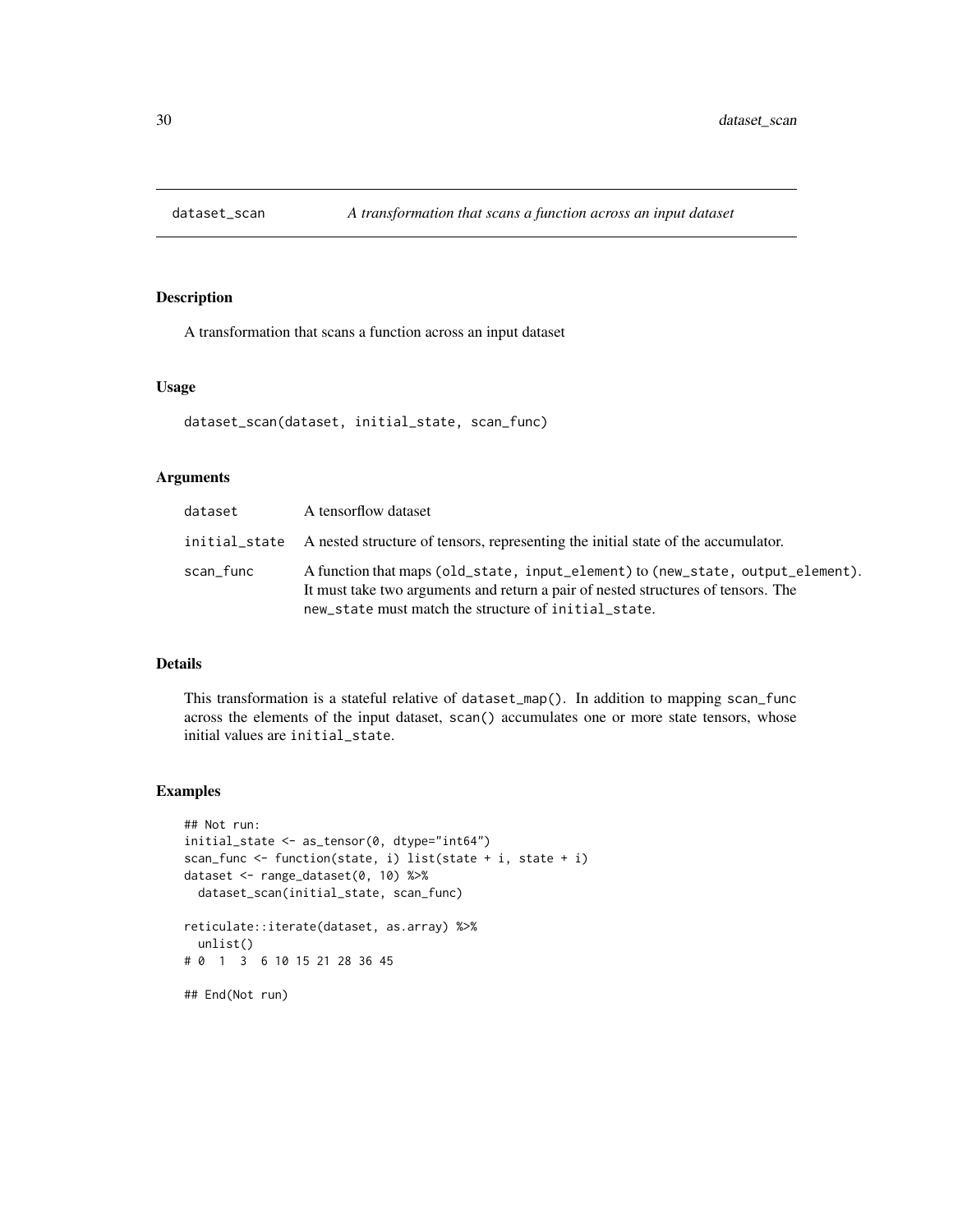<span id="page-30-0"></span>

# Description

This dataset operator is very useful when running distributed training, as it allows each worker to read a unique subset.

## Usage

dataset\_shard(dataset, num\_shards, index)

# Arguments

| dataset    | A dataset                                                          |
|------------|--------------------------------------------------------------------|
| num_shards | A integer representing the number of shards operating in parallel. |
| index      | A integer, representing the worker index.                          |

## Value

A dataset

<span id="page-30-1"></span>dataset\_shuffle *Randomly shuffles the elements of this dataset.*

# Description

Randomly shuffles the elements of this dataset.

# Usage

```
dataset_shuffle(
  dataset,
 buffer_size,
  seed = NULL,
  reshuffle_each_iteration = NULL
\mathcal{E}
```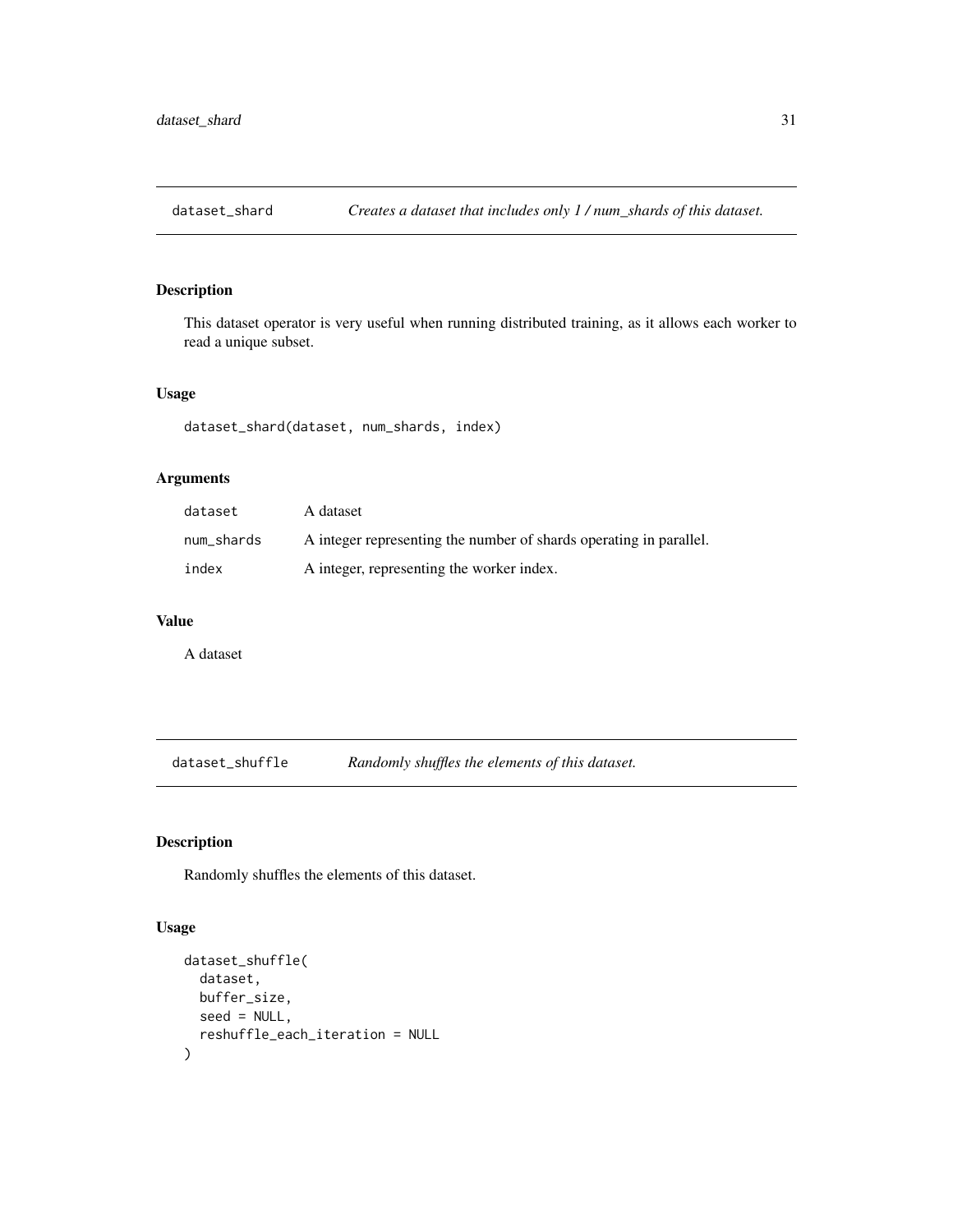#### <span id="page-31-0"></span>Arguments

| dataset                          | A dataset                                                                                                                                                                                     |
|----------------------------------|-----------------------------------------------------------------------------------------------------------------------------------------------------------------------------------------------|
| buffer_size                      | An integer, representing the number of elements from this dataset from which<br>the new dataset will sample.                                                                                  |
| seed<br>reshuffle_each_iteration | (Optional) An integer, representing the random seed that will be used to create<br>the distribution.                                                                                          |
|                                  | (Optional) A boolean, which if true indicates that the dataset should be pseudo-<br>randomly reshuffled each time it is iterated over. (Defaults to TRUE). Not used if<br>TF version $< 1.15$ |

## Value

A dataset

#### See Also

```
Other dataset methods: dataset_batch(), dataset_cache(), dataset_collect(), dataset_concatenate(),
dataset_decode_delim(), dataset_filter(), dataset_interleave(), dataset_map_and_batch(),
dataset_map(), dataset_padded_batch(), dataset_prefetch_to_device(), dataset_prefetch(),
dataset_reduce(), dataset_repeat(), dataset_shuffle_and_repeat(), dataset_skip(), dataset_take_while(),
dataset_take(), dataset_window()
```

```
dataset_shuffle_and_repeat
```
*Shuffles and repeats a dataset returning a new permutation for each epoch.*

## Description

Shuffles and repeats a dataset returning a new permutation for each epoch.

#### Usage

```
dataset_shuffle_and_repeat(dataset, buffer_size, count = NULL, seed = NULL)
```
#### Arguments

| dataset     | A dataset                                                                                                                                                                                                              |
|-------------|------------------------------------------------------------------------------------------------------------------------------------------------------------------------------------------------------------------------|
| buffer_size | An integer, representing the number of elements from this dataset from which<br>the new dataset will sample.                                                                                                           |
| count       | (Optional.) An integer value representing the number of times the elements of<br>this dataset should be repeated. The default behavior (if count is NULL or $-1$ ) is<br>for the elements to be repeated indefinitely. |
| seed        | (Optional) An integer, representing the random seed that will be used to create<br>the distribution.                                                                                                                   |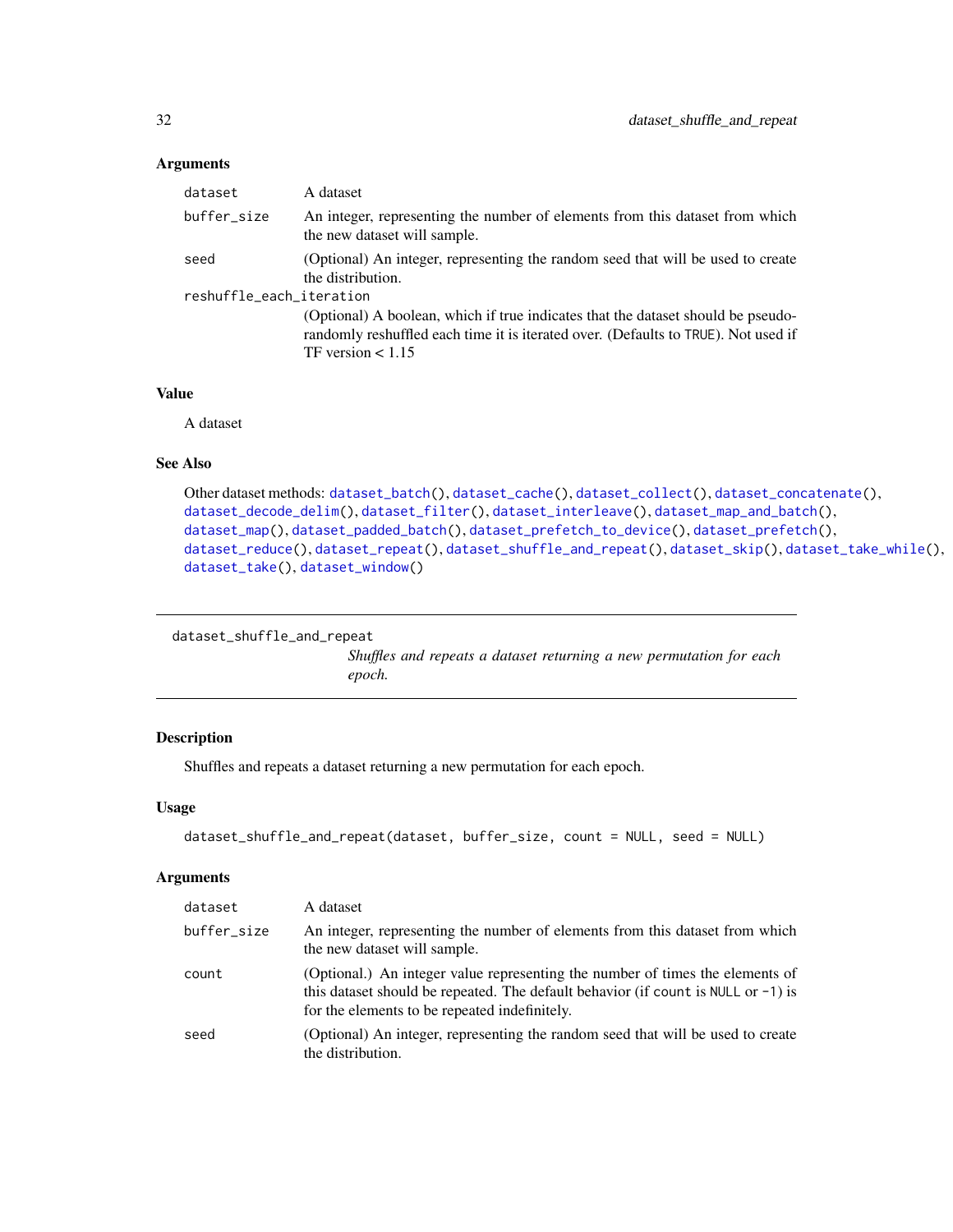# <span id="page-32-0"></span>dataset\_skip 33

# See Also

Other dataset methods: [dataset\\_batch\(](#page-6-1)), [dataset\\_cache\(](#page-9-1)), [dataset\\_collect\(](#page-10-1)), [dataset\\_concatenate\(](#page-11-1)), [dataset\\_decode\\_delim\(](#page-11-2)), [dataset\\_filter\(](#page-13-1)), [dataset\\_interleave\(](#page-16-1)), [dataset\\_map\\_and\\_batch\(](#page-18-1)), [dataset\\_map\(](#page-17-1)), [dataset\\_padded\\_batch\(](#page-20-1)), [dataset\\_prefetch\\_to\\_device\(](#page-23-1)), [dataset\\_prefetch\(](#page-23-2)), [dataset\\_reduce\(](#page-26-1)), [dataset\\_repeat\(](#page-28-1)), [dataset\\_shuffle\(](#page-30-1)), [dataset\\_skip\(](#page-32-1)), [dataset\\_take\\_while\(](#page-35-1)), [dataset\\_take\(](#page-34-1)), [dataset\\_window\(](#page-38-1))

<span id="page-32-1"></span>

dataset\_skip *Creates a dataset that skips count elements from this dataset*

# Description

Creates a dataset that skips count elements from this dataset

#### Usage

dataset\_skip(dataset, count)

#### **Arguments**

| dataset | A dataset                                                                                                                                                             |
|---------|-----------------------------------------------------------------------------------------------------------------------------------------------------------------------|
| count   | An integer, representing the number of elements of this dataset that should be<br>skipped to form the new dataset. If count is greater than the size of this dataset, |
|         | the new dataset will contain no elements. If count is -1, skips the entire dataset.                                                                                   |

#### Value

A dataset

# See Also

```
Other dataset methods: dataset_batch(), dataset_cache(), dataset_collect(), dataset_concatenate(),
dataset_decode_delim(), dataset_filter(), dataset_interleave(), dataset_map_and_batch(),
dataset_map(), dataset_padded_batch(), dataset_prefetch_to_device(), dataset_prefetch(),
dataset_reduce(), dataset_repeat(), dataset_shuffle_and_repeat(), dataset_shuffle(),
dataset_take_while(), dataset_take(), dataset_window()
```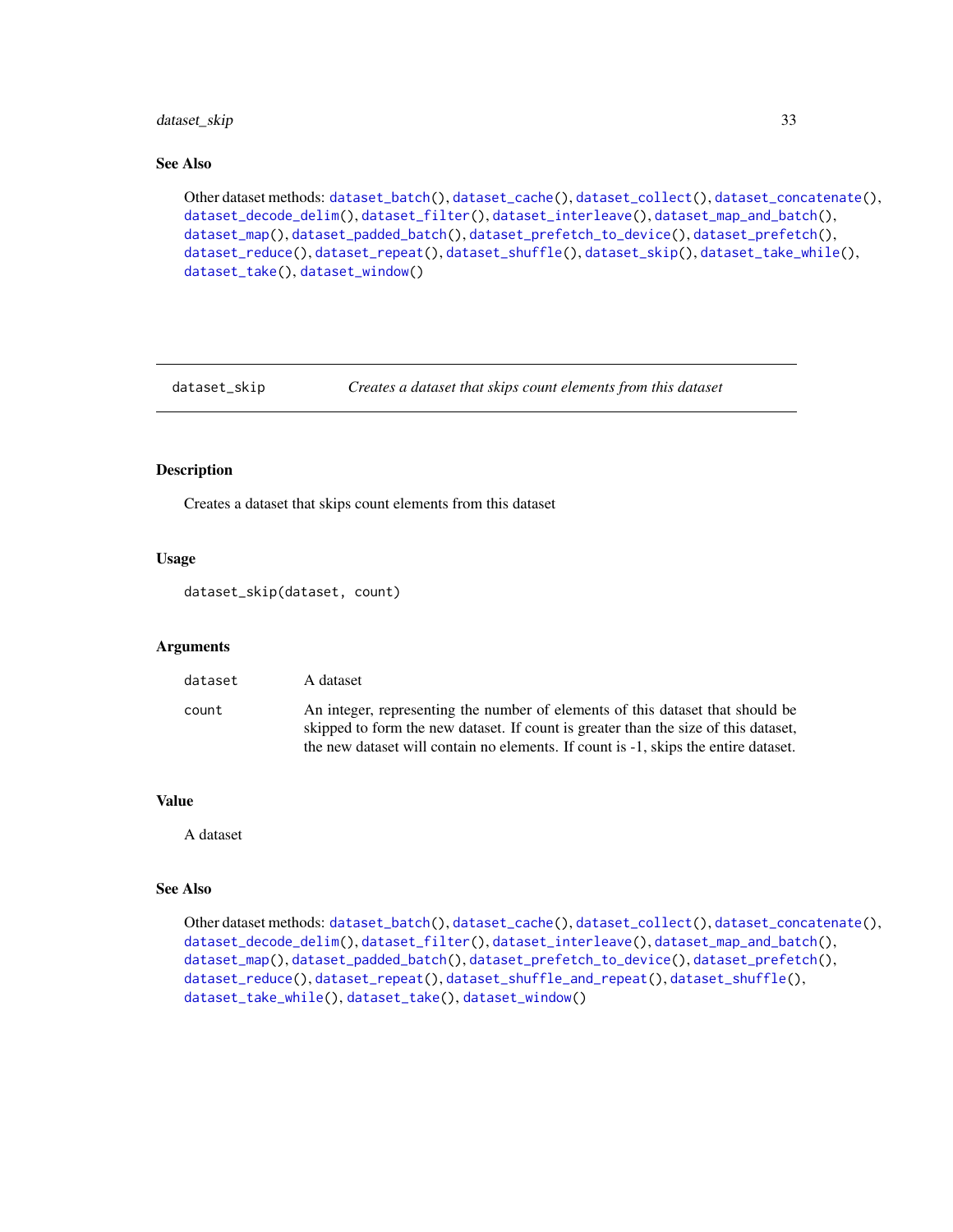#### <span id="page-33-0"></span>Description

Persist the output of a dataset

## Usage

```
dataset_snapshot(
  dataset,
  path,
  compression = c("AUTO", "GZIP", "SNAPPY", "None"),
  reader_func = NULL,
  shard_func = NULL
\lambda
```
#### Arguments

| dataset     | A tensorflow dataset                                                                                                                                                                                                                                                                               |
|-------------|----------------------------------------------------------------------------------------------------------------------------------------------------------------------------------------------------------------------------------------------------------------------------------------------------|
| path        | Required. A directory to use for storing/loading the snapshot to/from.                                                                                                                                                                                                                             |
| compression | Optional. The type of compression to apply to the snapshot written to disk.<br>Supported options are "GZIP", "SNAPPY", "AUTO" or NULL (values of "", NA,<br>and "None" are synonymous with NULL) Defaults to AUTO, which attempts to<br>pick an appropriate compression algorithm for the dataset. |
| reader_func | Optional. A function to control how to read data from snapshot shards.                                                                                                                                                                                                                             |
| shard_func  | Optional. A function to control how to shard data when writing a snapshot.                                                                                                                                                                                                                         |

## Details

The snapshot API allows users to transparently persist the output of their preprocessing pipeline to disk, and materialize the pre-processed data on a different training run.

This API enables repeated preprocessing steps to be consolidated, and allows re-use of already processed data, trading off disk storage and network bandwidth for freeing up more valuable CPU resources and accelerator compute time.

https://github.com/tensorflow/community/blob/master/rfcs/20200107-tf-data-snapshot.md has detailed design documentation of this feature.

Users can specify various options to control the behavior of snapshot, including how snapshots are read from and written to by passing in user-defined functions to the reader\_func and shard\_func parameters.

shard\_func is a user specified function that maps input elements to snapshot shards.

```
NUM_SHARDS <- parallel::detectCores()
dataset %>%
```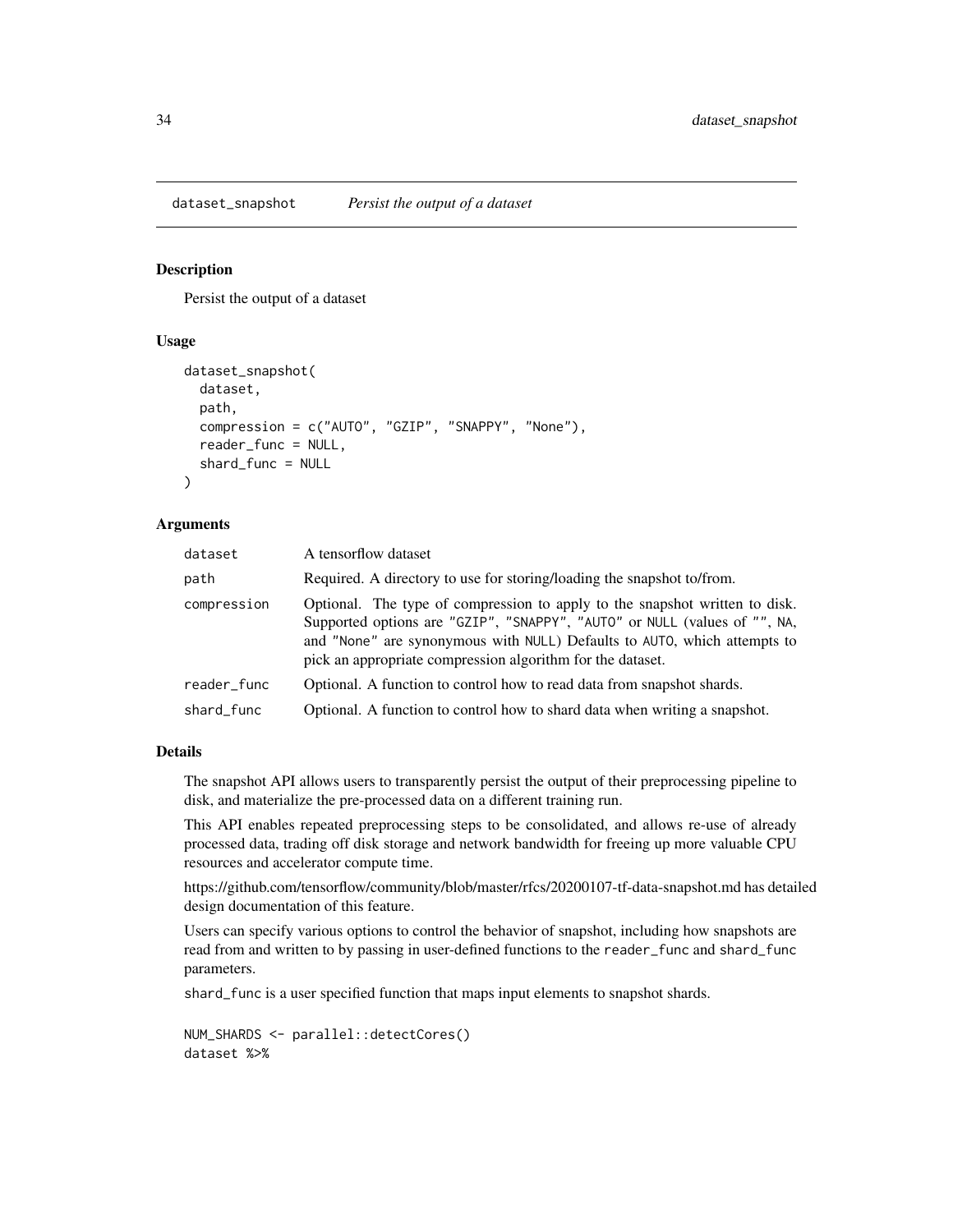```
dataset_enumerate() %>%
dataset_snapshot(
 "/path/to/snapshot/dir",
 shard_func = function(index, ds_elem) x %% NUM_SHARDS) %>%
dataset_map(function(index, ds_elem) ds_elem)
```
reader\_func is a user specified function that accepts a single argument: a Dataset of Datasets, each representing a "split" of elements of the original dataset. The cardinality of the input dataset matches the number of the shards specified in the shard\_func. The function should return a Dataset of elements of the original dataset.

Users may want specify this function to control how snapshot files should be read from disk, including the amount of shuffling and parallelism.

Here is an example of a standard reader function a user can define. This function enables both dataset shuffling and parallel reading of datasets:

```
user_reader_func <- function(datasets) {
 num_cores <- parallel::detectCores()
 datasets %>%
   dataset_shuffle(num_cores) %>%
    dataset_interleave(function(x) x, num_parallel_calls=AUTOTUNE)
}
dataset <- dataset %>%
 dataset_snapshot("/path/to/snapshot/dir",
                   reader_func = user_reader_func)
```
By default, snapshot parallelizes reads by the number of cores available on the system, but will not attempt to shuffle the data.

<span id="page-34-1"></span>dataset\_take *Creates a dataset with at most count elements from this dataset*

## Description

Creates a dataset with at most count elements from this dataset

#### Usage

```
dataset_take(dataset, count)
```
#### Arguments

| dataset | A dataset                                                                                                                                                                                                                                        |
|---------|--------------------------------------------------------------------------------------------------------------------------------------------------------------------------------------------------------------------------------------------------|
| count   | Integer representing the number of elements of this dataset that should be taken<br>to form the new dataset. If count is -1, or if count is greater than the size of<br>this dataset, the new dataset will contain all elements of this dataset. |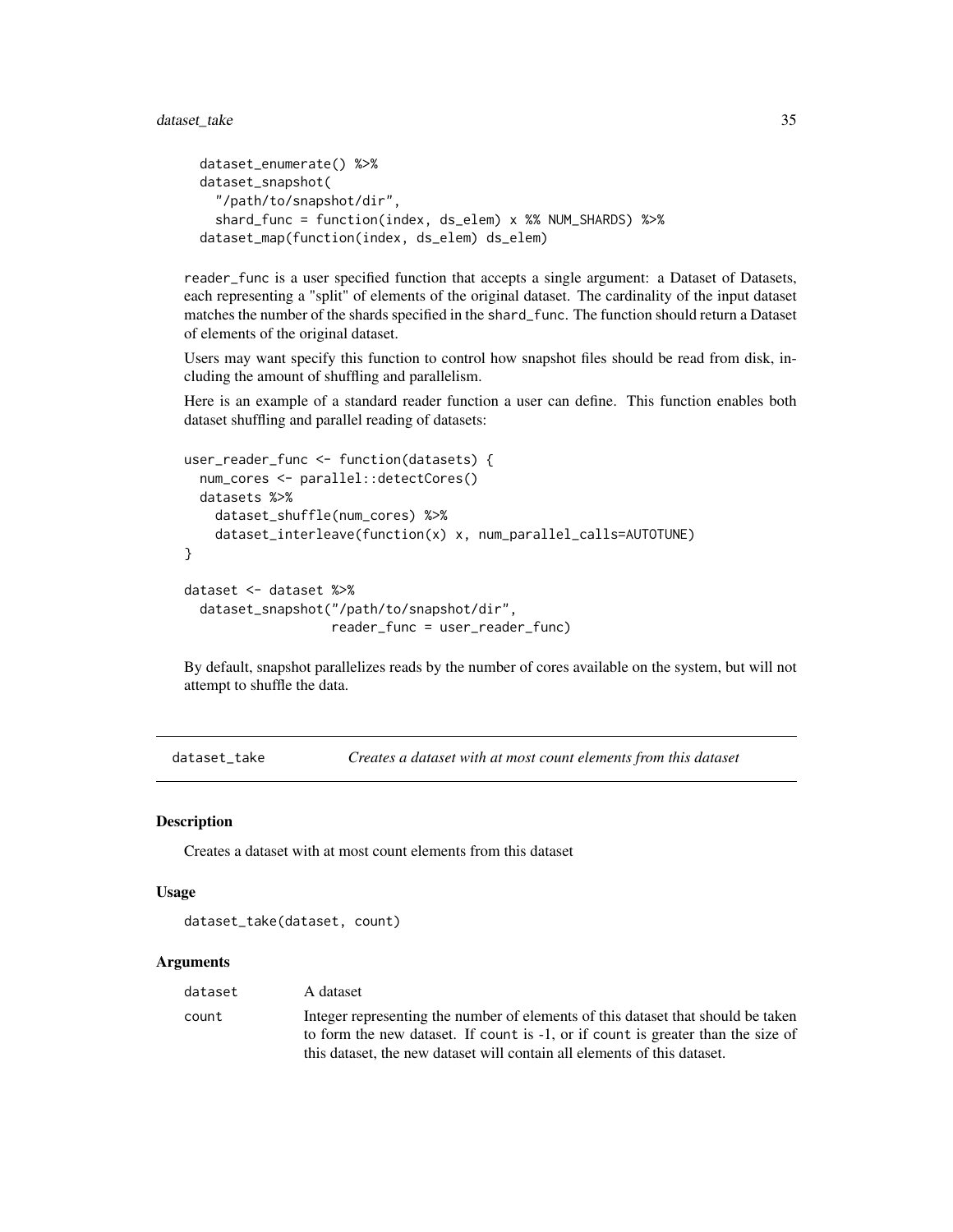## Value

A dataset

# See Also

```
Other dataset methods: dataset_batch(), dataset_cache(), dataset_collect(), dataset_concatenate(),
dataset_decode_delim(), dataset_filter(), dataset_interleave(), dataset_map_and_batch(),
dataset_map(), dataset_padded_batch(), dataset_prefetch_to_device(), dataset_prefetch(),
dataset_reduce(), dataset_repeat(), dataset_shuffle_and_repeat(), dataset_shuffle(),
dataset_skip(), dataset_take_while(), dataset_window()
```
<span id="page-35-1"></span>dataset\_take\_while *A transformation that stops dataset iteration based on a predicate.*

# Description

A transformation that stops dataset iteration based on a predicate.

## Usage

```
dataset_take_while(dataset, predicate, name = NULL)
```
## Arguments

| dataset   | A TF dataset                                                                                                                                                            |
|-----------|-------------------------------------------------------------------------------------------------------------------------------------------------------------------------|
| predicate | A function that maps a nested structure of tensors (having shapes and types de-<br>fined by self\$output_shapes and self\$output_types) to a scalar tf. bool<br>tensor. |
| name      | (Optional.) A name for the tf.data operation.                                                                                                                           |

## Details

Example usage:

```
range_dataset(from = 0, to = 10) %>%
  dataset_take_while( ~ .x < 5) %>%
  as_array_iterator() %>%
  iterate(simplify = FALSE) %>% str()
#> List of 5
#> $ : num 0
#> $ : num 1
#> $ : num 2
#> $ : num 3
#> $ : num 4
```
<span id="page-35-0"></span>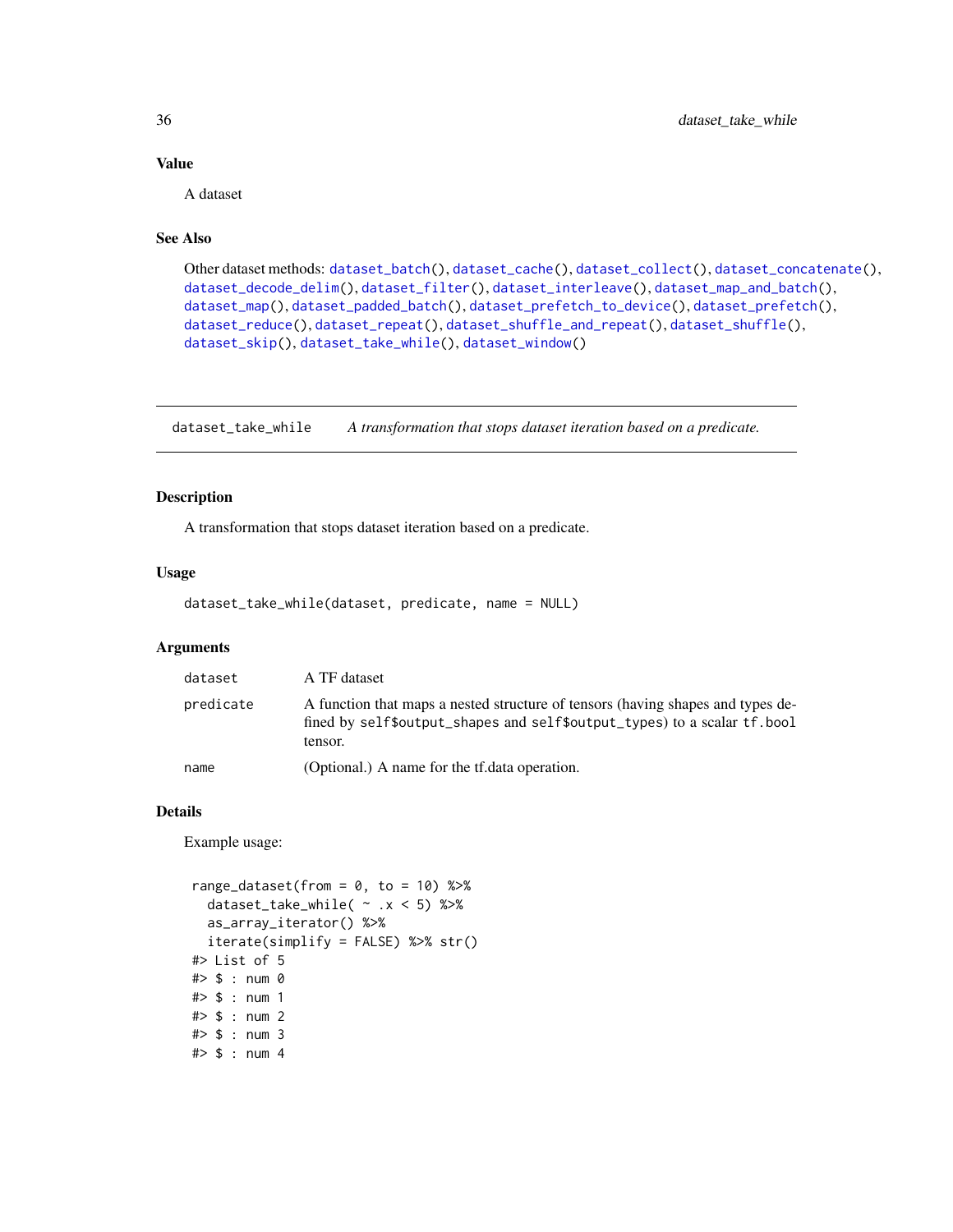## dataset\_unbatch 37

#### Value

A TF Dataset

## See Also

Other dataset methods: [dataset\\_batch\(](#page-6-0)), [dataset\\_cache\(](#page-9-0)), [dataset\\_collect\(](#page-10-0)), [dataset\\_concatenate\(](#page-11-0)), [dataset\\_decode\\_delim\(](#page-11-1)), [dataset\\_filter\(](#page-13-0)), [dataset\\_interleave\(](#page-16-0)), [dataset\\_map\\_and\\_batch\(](#page-18-0)), [dataset\\_map\(](#page-17-0)), [dataset\\_padded\\_batch\(](#page-20-0)), [dataset\\_prefetch\\_to\\_device\(](#page-23-0)), [dataset\\_prefetch\(](#page-23-1)), [dataset\\_reduce\(](#page-26-0)), [dataset\\_repeat\(](#page-28-0)), [dataset\\_shuffle\\_and\\_repeat\(](#page-31-0)), [dataset\\_shuffle\(](#page-30-0)), [dataset\\_skip\(](#page-32-0)), [dataset\\_take\(](#page-34-0)), [dataset\\_window\(](#page-38-0))

dataset\_unbatch *Unbatch a dataset*

## Description

Splits elements of a dataset into multiple elements.

#### Usage

```
dataset_unbatch(dataset, name = NULL)
```
#### Arguments

| dataset | A dataset                                     |
|---------|-----------------------------------------------|
| name    | (Optional.) A name for the tf.data operation. |

dataset\_unique *A transformation that discards duplicate elements of a Dataset.*

## Description

Use this transformation to produce a dataset that contains one instance of each unique element in the input (See example).

#### Usage

```
dataset_unique(dataset, name = NULL)
```
#### Arguments

| dataset | A tf.Dataset.                                 |
|---------|-----------------------------------------------|
| name    | (Optional.) A name for the tf.data operation. |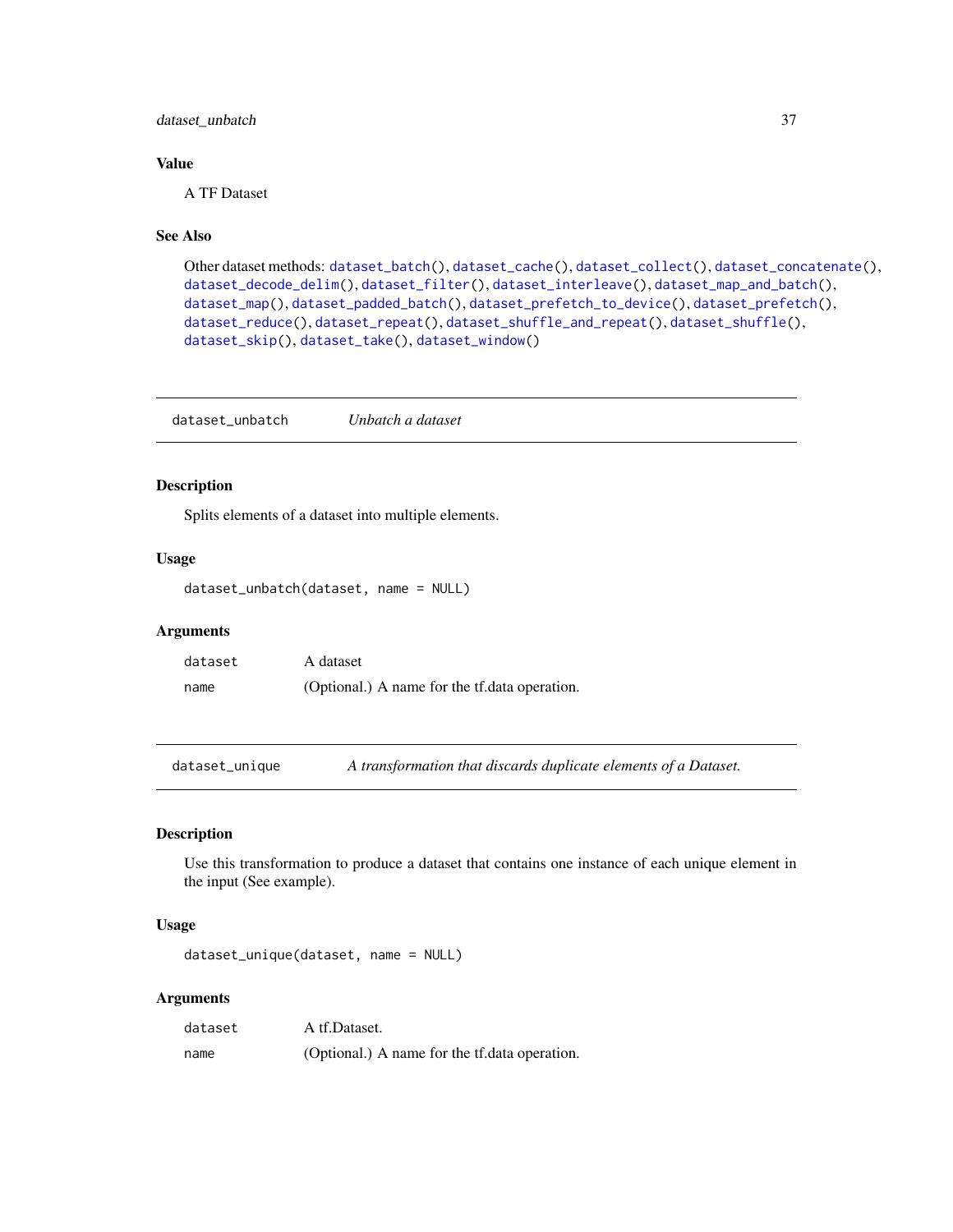## Value

A tf.Dataset

# Note

This transformation only supports datasets which fit into memory and have elements of either tf.int32, tf.int64 or tf.string type.

## Examples

```
## Not run:
c(0, 37, 2, 37, 2, 1) %>% as_tensor("int32") %>%
  tensor_slices_dataset() %>%
  dataset_unique() %>%
  as_array_iterator() %>% iterate() %>% sort()
# [1] 0 1 2 37
## End(Not run)
```
<span id="page-37-0"></span>dataset\_use\_spec *Transform the dataset using the provided spec.*

## Description

Prepares the dataset to be used directly in a model.The transformed dataset is prepared to return tuples (x,y) that can be used directly in Keras.

## Usage

```
dataset_use_spec(dataset, spec)
```
## Arguments

| dataset | A TensorFlow dataset.                                |
|---------|------------------------------------------------------|
| spec    | A feature specification created with feature_spec(). |

## Value

A TensorFlow dataset.

#### See Also

- [feature\\_spec\(\)](#page-41-0) to initialize the feature specification.
- [fit.FeatureSpec\(\)](#page-43-0) to create a tensorflow dataset prepared to modeling.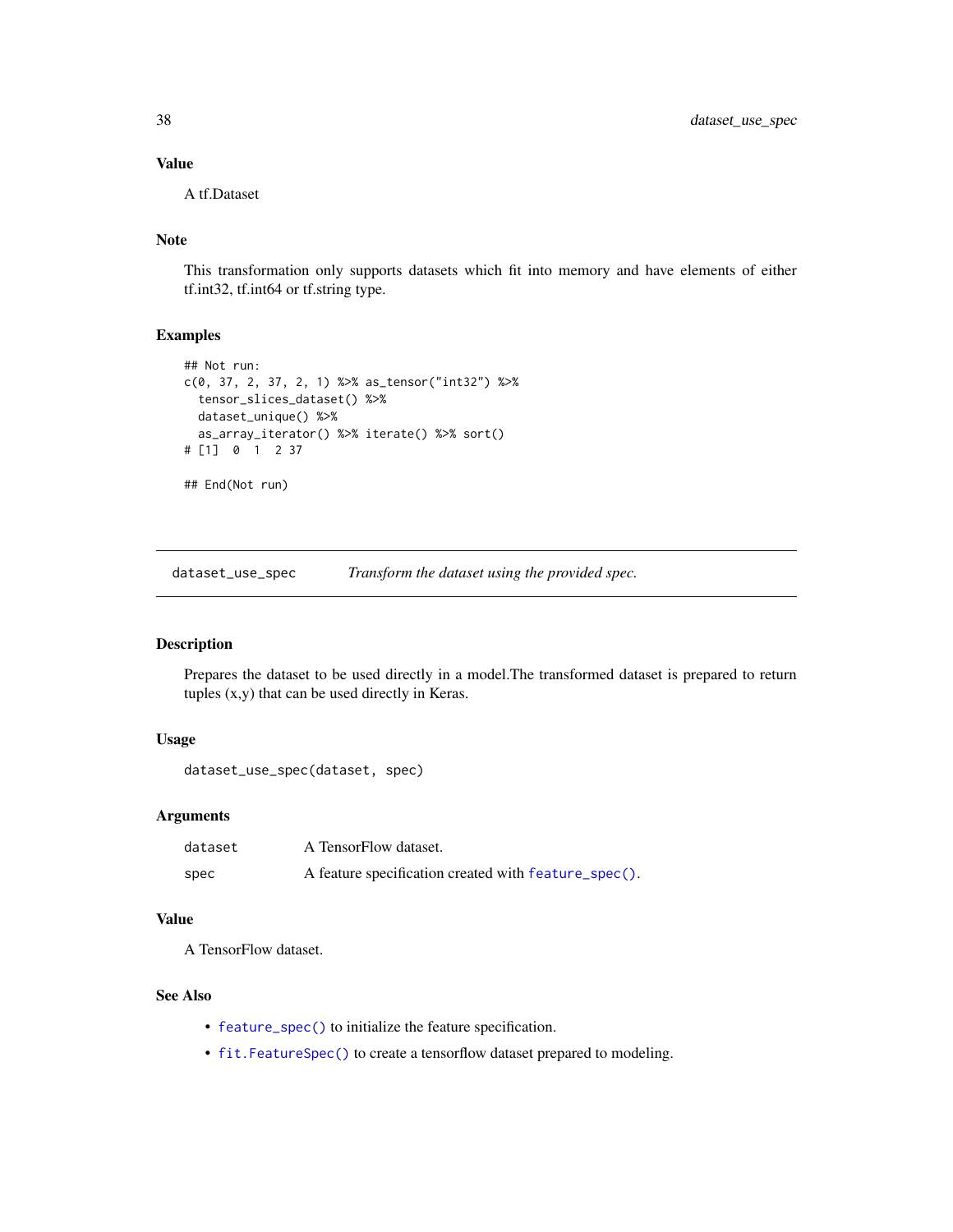#### dataset\_window 39

• [steps](#page-62-0) to a list of all implemented steps.

```
Other Feature Spec Functions: feature_spec(), fit.FeatureSpec(), step_bucketized_column(),
step_categorical_column_with_hash_bucket(), step_categorical_column_with_identity(),
step_categorical_column_with_vocabulary_file(), step_categorical_column_with_vocabulary_list(),
step_crossed_column(), step_embedding_column(), step_indicator_column(), step_numeric_column(),
step_remove_column(), step_shared_embeddings_column(), steps
```
#### Examples

```
## Not run:
library(tfdatasets)
data(hearts)
hearts <- tensor_slices_dataset(hearts) %>% dataset_batch(32)
# use the formula interface
spec <- feature_spec(hearts, target ~ age) %>%
  step_numeric_column(age)
spec_fit <- fit(spec)
final_dataset <- hearts %>% dataset_use_spec(spec_fit)
## End(Not run)
```
<span id="page-38-0"></span>dataset\_window *Combines input elements into a dataset of windows.*

#### Description

Combines input elements into a dataset of windows.

#### Usage

```
dataset_window(dataset, size, shift = NULL, stride = 1, drop_remainder = FALSE)
```
#### Arguments

| dataset        | A dataset                                                                                        |
|----------------|--------------------------------------------------------------------------------------------------|
| size           | representing the number of elements of the input dataset to combine into a win-<br>dow.          |
| shift          | epresenting the forward shift of the sliding window in each iteration. Defaults<br>to size.      |
| stride         | representing the stride of the input elements in the sliding window.                             |
| drop_remainder | representing whether a window should be dropped in case its size is smaller<br>than window_size. |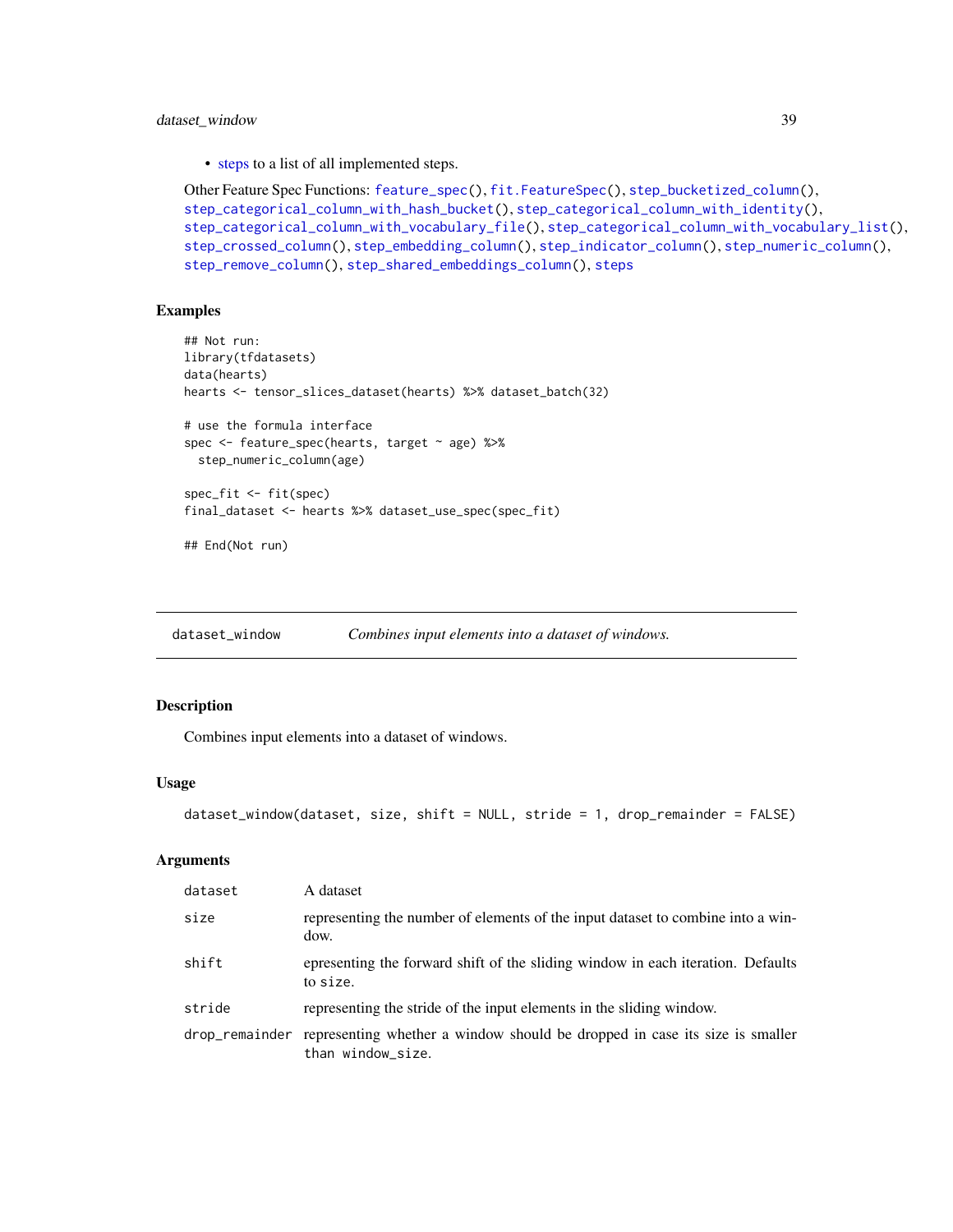## See Also

```
Other dataset methods: dataset_batch(), dataset_cache(), dataset_collect(), dataset_concatenate(),
dataset_decode_delim(), dataset_filter(), dataset_interleave(), dataset_map_and_batch(),
dataset_map(), dataset_padded_batch(), dataset_prefetch_to_device(), dataset_prefetch(),
dataset_reduce(), dataset_repeat(), dataset_shuffle_and_repeat(), dataset_shuffle(),
dataset_skip(), dataset_take_while(), dataset_take()
```
delim\_record\_spec *Specification for reading a record from a text file with delimited values*

#### Description

Specification for reading a record from a text file with delimited values

#### Usage

```
delim_record_spec(
  example_file,
  delim = ",",skip = 0,names = NULL,types = NULL,
  defaults = NULL
\lambdacsv_record_spec(
  example_file,
  skip = 0,names = NULL,types = NULL,
  defaults = NULL
\mathcal{L}tsv_record_spec(
  example_file,
  skip = 0,names = NULL,types = NULL,
  defaults = NULL
\lambda
```
#### Arguments

example\_file File that provides an example of the records to be read. If you don't explicitly specify names and types (or defaults) then this file will be read to generate default values.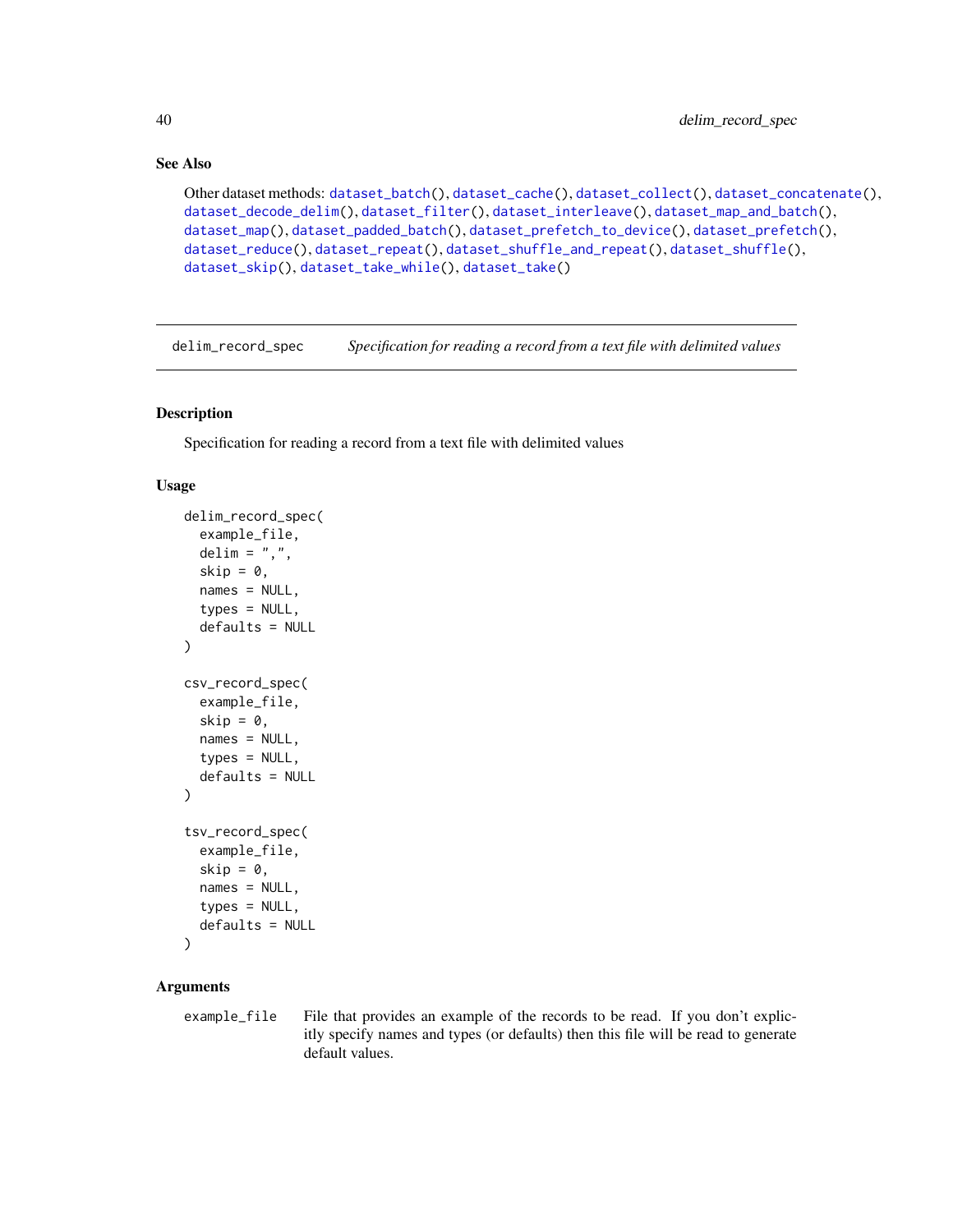| delim    | Character delimiter to separate fields in a record (defaults to ",")                                                                                                                                                                                                                                                       |
|----------|----------------------------------------------------------------------------------------------------------------------------------------------------------------------------------------------------------------------------------------------------------------------------------------------------------------------------|
| skip     | Number of lines to skip before reading data. Note that if names is explicitly<br>provided and there are column names with the file then skip should be set to 1<br>to ensure that the column names are bypassed.                                                                                                           |
| names    | Character vector with column names (or NULL to automatically detect the column<br>names from the first row of example_file).                                                                                                                                                                                               |
|          | If names is a character vector, the values will be used as the names of the<br>columns, and the first row of the input will be read into the first row of the<br>datset. Note that if the underlying text file also includes column names in it's<br>first row, this row should be skipped explicitly with $skip = 1$ .    |
|          | If NULL, the first row of the example_file will be used as the column names, and<br>will be skipped when reading the dataset.                                                                                                                                                                                              |
| types    | Column types. If NULL and defaults is specified then types will be imputed<br>from the defaults. Otherwise, all column types will be imputed from the first<br>1000 rows of the example_file. This is convenient (and fast), but not robust.<br>If the imputation fails, you'll need to supply the correct types yourself. |
|          | Types can be explicitliy specified in a character vector as "integer", "double",<br>and "character" $(e.g. col_typees = c("double", "double", "integer").$                                                                                                                                                                 |
|          | Alternatively, you can use a compact string representation where each character<br>represents one column: $c =$ character, $i =$ integer, $d =$ double (e.g. types = ddi').                                                                                                                                                |
| defaults | List of default values which are used when data is missing from a record (e.g.<br>list(0, 0, 0L). If NULL then defaults will be automatically provided based on<br>types (0 for numeric columns and "" for character columns).                                                                                             |

dense\_features *Dense Features*

# Description

Retrives the Dense Features from a spec.

## Usage

dense\_features(spec)

# Arguments

spec A feature specification created with [feature\\_spec\(\)](#page-41-0).

# Value

A list of feature columns.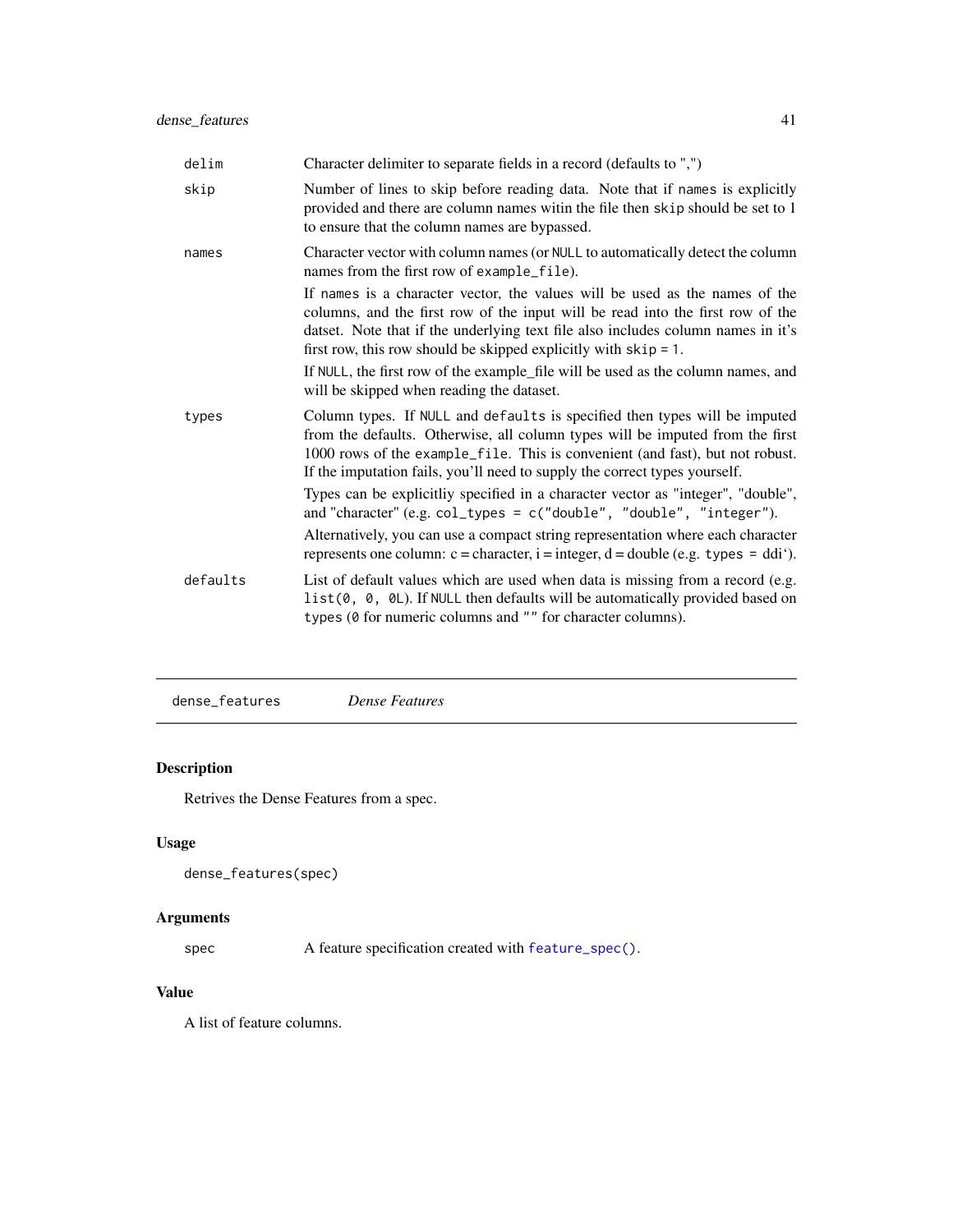<span id="page-41-0"></span>

#### Description

Used to create initialize a feature columns specification.

#### Usage

```
feature_spec(dataset, x, y = NULL)
```
#### Arguments

| dataset | A TensorFlow dataset.                                                          |
|---------|--------------------------------------------------------------------------------|
| X       | Features to include can use tidyselect: : select_helpers() or a formula.       |
| v       | (Optional) The response variable. Can also be specified using a formula in the |
|         | x argument.                                                                    |

## Details

After creating the feature\_spec object you can add steps using the step functions.

#### Value

a FeatureSpec object.

#### See Also

- [fit.FeatureSpec\(\)](#page-43-0) to fit the FeatureSpec
- [dataset\\_use\\_spec\(\)](#page-37-0) to create a tensorflow dataset prepared to modeling.
- [steps](#page-62-0) to a list of all implemented steps.

```
Other Feature Spec Functions: dataset_use_spec(), fit.FeatureSpec(), step_bucketized_column(),
step_categorical_column_with_hash_bucket(), step_categorical_column_with_identity(),
step_categorical_column_with_vocabulary_file(), step_categorical_column_with_vocabulary_list(),
step_crossed_column(), step_embedding_column(), step_indicator_column(), step_numeric_column(),
step_remove_column(), step_shared_embeddings_column(), steps
```
### Examples

```
## Not run:
library(tfdatasets)
data(hearts)
hearts <- tensor_slices_dataset(hearts) %>% dataset_batch(32)
# use the formula interface
spec <- feature_spec(hearts, target ~ .)
```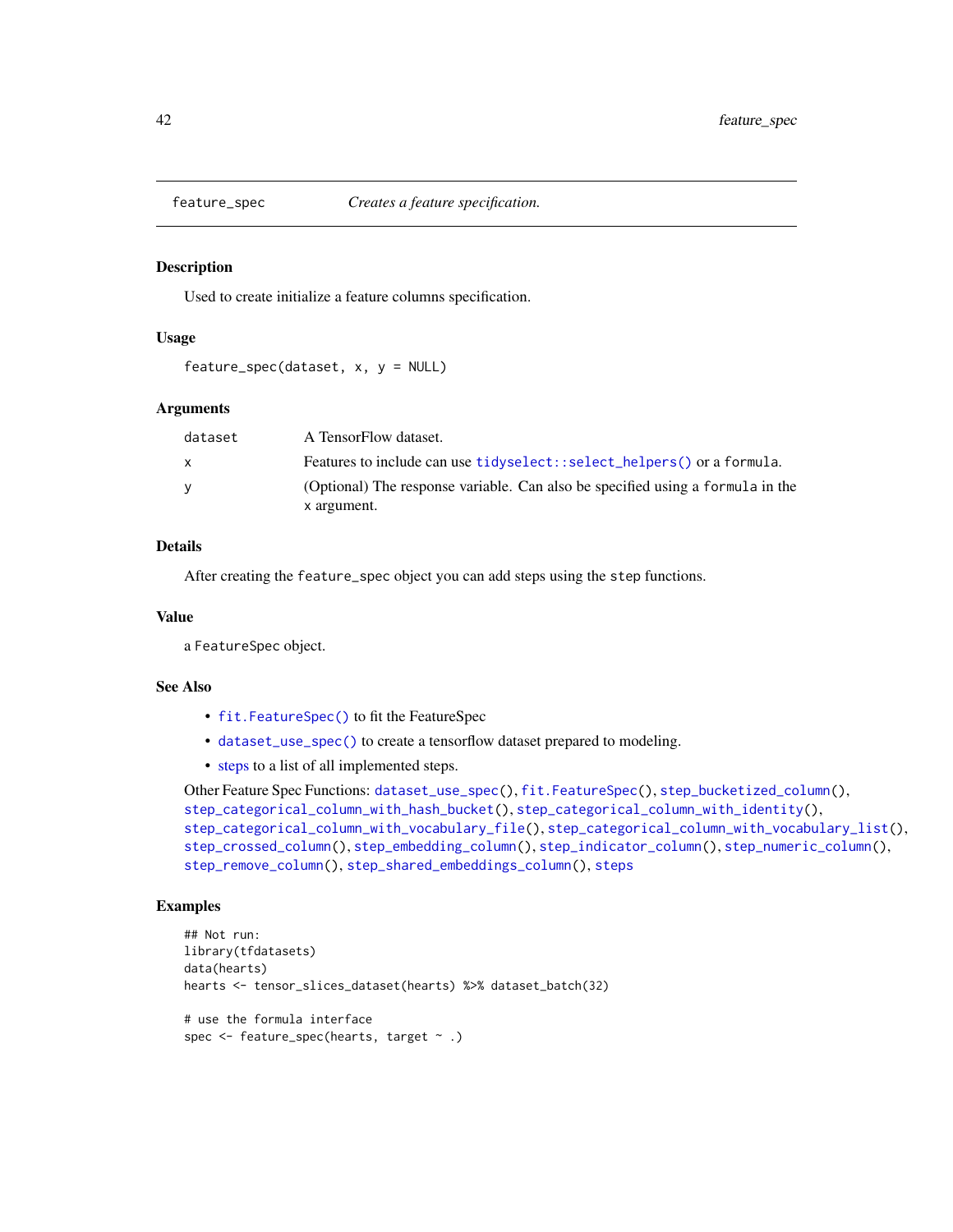## file\_list\_dataset 43

```
# select using `tidyselect` helpers
spec \leq feature_spec(hearts, x = c(thal, age), y = target)
## End(Not run)
```
file\_list\_dataset *A dataset of all files matching a pattern*

## Description

A dataset of all files matching a pattern

## Usage

```
file_list_dataset(file_pattern, shuffle = NULL, seed = NULL)
```
## Arguments

| file_pattern | A string, representing the filename pattern that will be matched.                                    |
|--------------|------------------------------------------------------------------------------------------------------|
| shuffle      | (Optional) If TRUE $\cdot$ , the file names will be shuffled randomly. Defaults to TRUE $\cdot$      |
| seed         | (Optional) An integer, representing the random seed that will be used to create<br>the distribution. |

## Details

For example, if we had the following files on our filesystem: - /path/to/dir/a.txt - /path/to/dir/b.csv - /path/to/dir/c.csv

If we pass "/path/to/dir/\*.csv" as the file\_pattern, the dataset would produce: - /path/to/dir/b.csv - /path/to/dir/c.csv

## Value

A dataset of string correponding to file names

#### Note

The shuffle and seed arguments only apply for TensorFlow  $>= v1.8$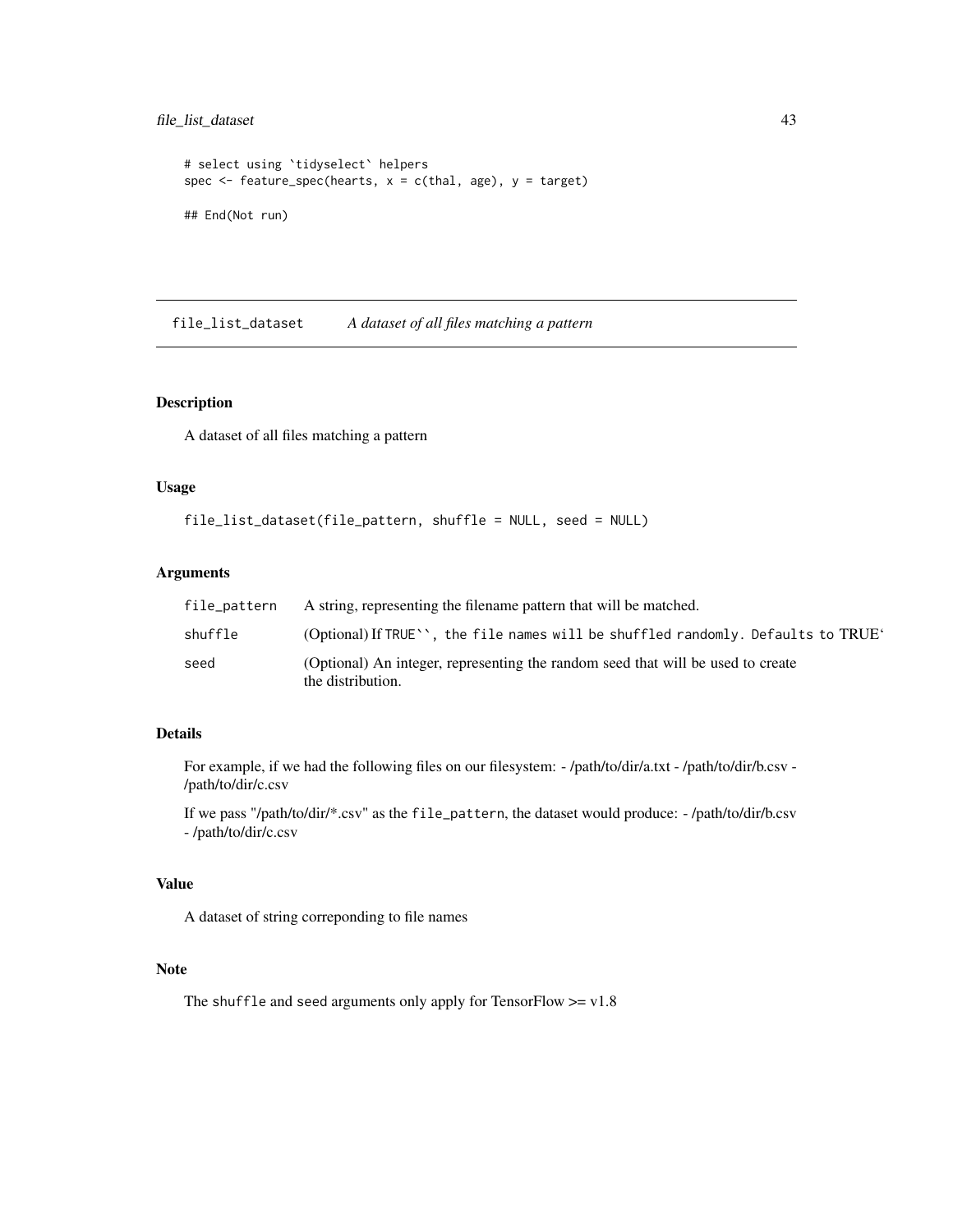<span id="page-43-0"></span>fit.FeatureSpec *Fits a feature specification.*

#### Description

This function will fit the specification. Depending on the steps added to the specification it will compute for example, the levels of categorical features, normalization constants, etc.

#### Usage

```
## S3 method for class 'FeatureSpec'
fit(object, dataset = NULL, ...)
```
#### Arguments

| object                  | A feature specification created with feature_spec().                                                               |
|-------------------------|--------------------------------------------------------------------------------------------------------------------|
| dataset                 | (Optional) A TensorFlow dataset. If NULL it will use the dataset provided when<br>initilializing the feature_spec. |
| $\cdot$ $\cdot$ $\cdot$ | (unused)                                                                                                           |

#### Value

a fitted FeatureSpec object.

#### See Also

- [feature\\_spec\(\)](#page-41-0) to initialize the feature specification.
- [dataset\\_use\\_spec\(\)](#page-37-0) to create a tensorflow dataset prepared to modeling.
- [steps](#page-62-0) to a list of all implemented steps.

```
Other Feature Spec Functions: dataset_use_spec(), feature_spec(), step_bucketized_column(),
step_categorical_column_with_hash_bucket(), step_categorical_column_with_identity(),
step_categorical_column_with_vocabulary_file(), step_categorical_column_with_vocabulary_list(),
step_crossed_column(), step_embedding_column(), step_indicator_column(), step_numeric_column(),
step_remove_column(), step_shared_embeddings_column(), steps
```
## Examples

```
## Not run:
library(tfdatasets)
data(hearts)
hearts <- tensor_slices_dataset(hearts) %>% dataset_batch(32)
# use the formula interface
spec <- feature_spec(hearts, target ~ age) %>%
  step_numeric_column(age)
spec_fit <- fit(spec)
```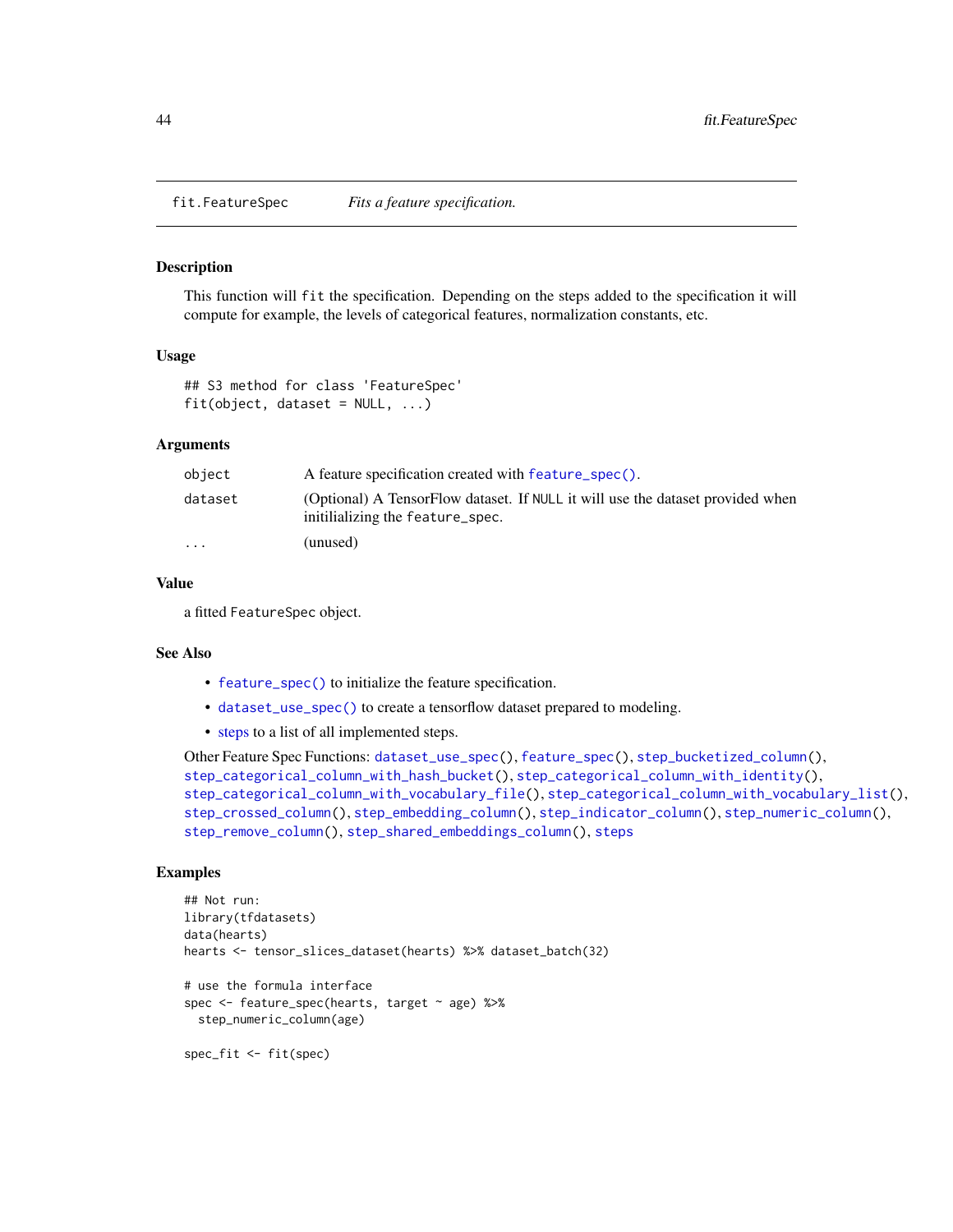spec\_fit

## End(Not run)

fixed\_length\_record\_dataset

*A dataset of fixed-length records from one or more binary files.*

## Description

A dataset of fixed-length records from one or more binary files.

# Usage

```
fixed_length_record_dataset(
  filenames,
  record_bytes,
 header_bytes = NULL,
  footer_bytes = NULL,
 buffer_size = NULL
)
```
# Arguments

| filenames    | A string tensor containing one or more filenames.                                                |
|--------------|--------------------------------------------------------------------------------------------------|
| record_bytes | An integer representing the number of bytes in each record.                                      |
| header_bytes | (Optional) An integer scalar representing the number of bytes to skip at the start<br>of a file. |
| footer_bytes | (Optional) A integer scalar representing the number of bytes to ignore at the end<br>of a file.  |
| buffer_size  | (Optional) A integer scalar representing the number of bytes to buffer when<br>reading.          |

## Value

A dataset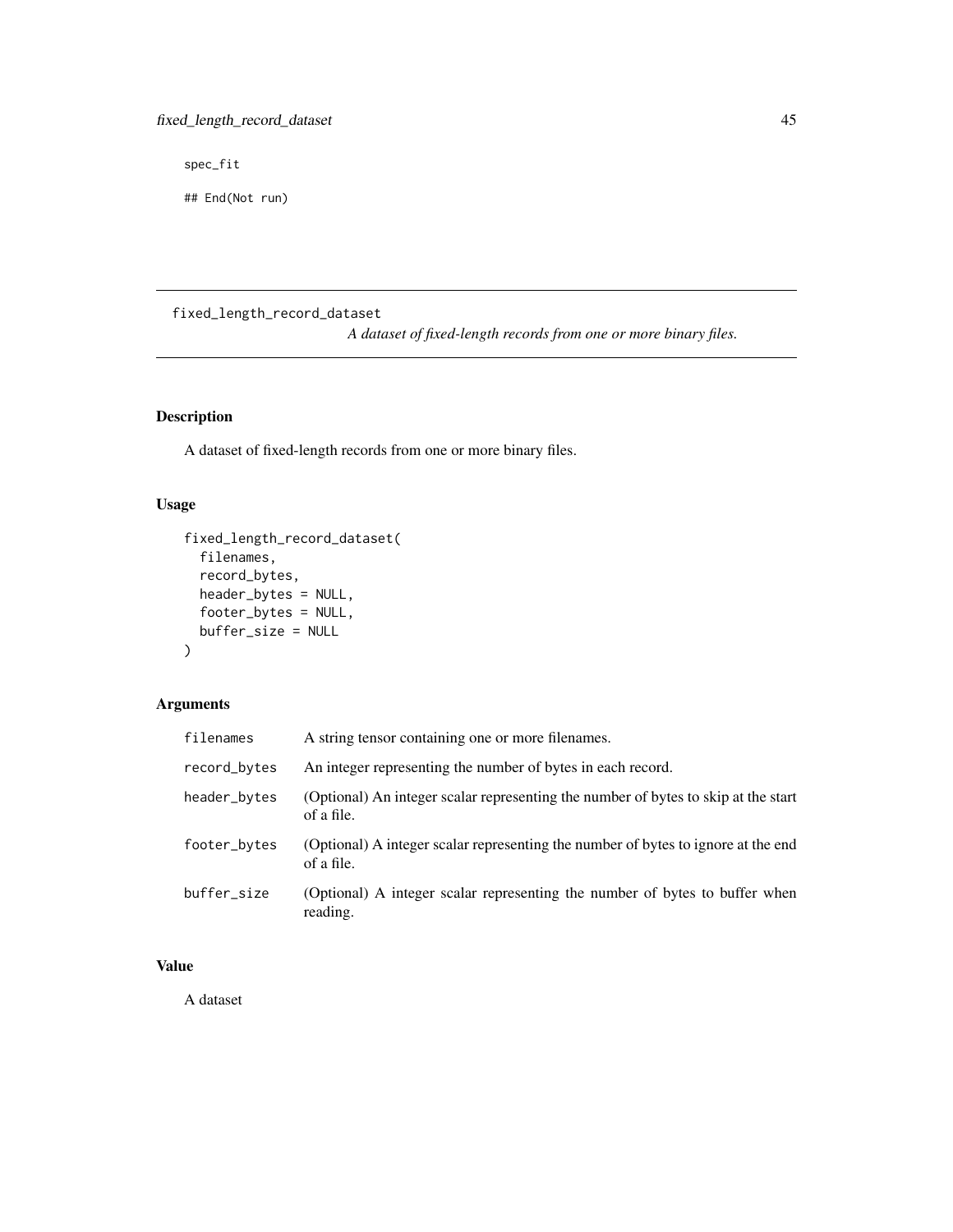<span id="page-45-0"></span>

#### Description

Can only be used inside the [steps](#page-62-0) specifications to find variables by type.

#### Usage

has\_type(match = "float32")

## Arguments

match A list of types to match.

#### See Also

Other Selectors: [all\\_nominal\(](#page-3-0)), [all\\_numeric\(](#page-3-1))

hearts *Heart Disease Data Set*

#### Description

Heart disease (angiographic disease status) dataset.

#### Usage

hearts

## Format

A data frame with 303 rows and 14 variables:

age age in years

sex sex  $(1 = male; 0 = female)$ 

- cp chest pain type: Value 1: typical angina, Value 2: atypical angina, Value 3: non-anginal pain, Value 4: asymptomatic
- trestbps resting blood pressure (in mm Hg on admission to the hospital)

chol serum cholestoral in mg/dl

- fbs (fasting blood sugar  $> 120$  mg/dl) (1 = true; 0 = false)
- restecg resting electrocardiographic results: Value 0: normal, Value 1: having ST-T wave abnormality (T wave inversions and/or ST elevation or depression of  $> 0.05$  mV), Value 2: showing probable or definite left ventricular hypertrophy by Estes' criteria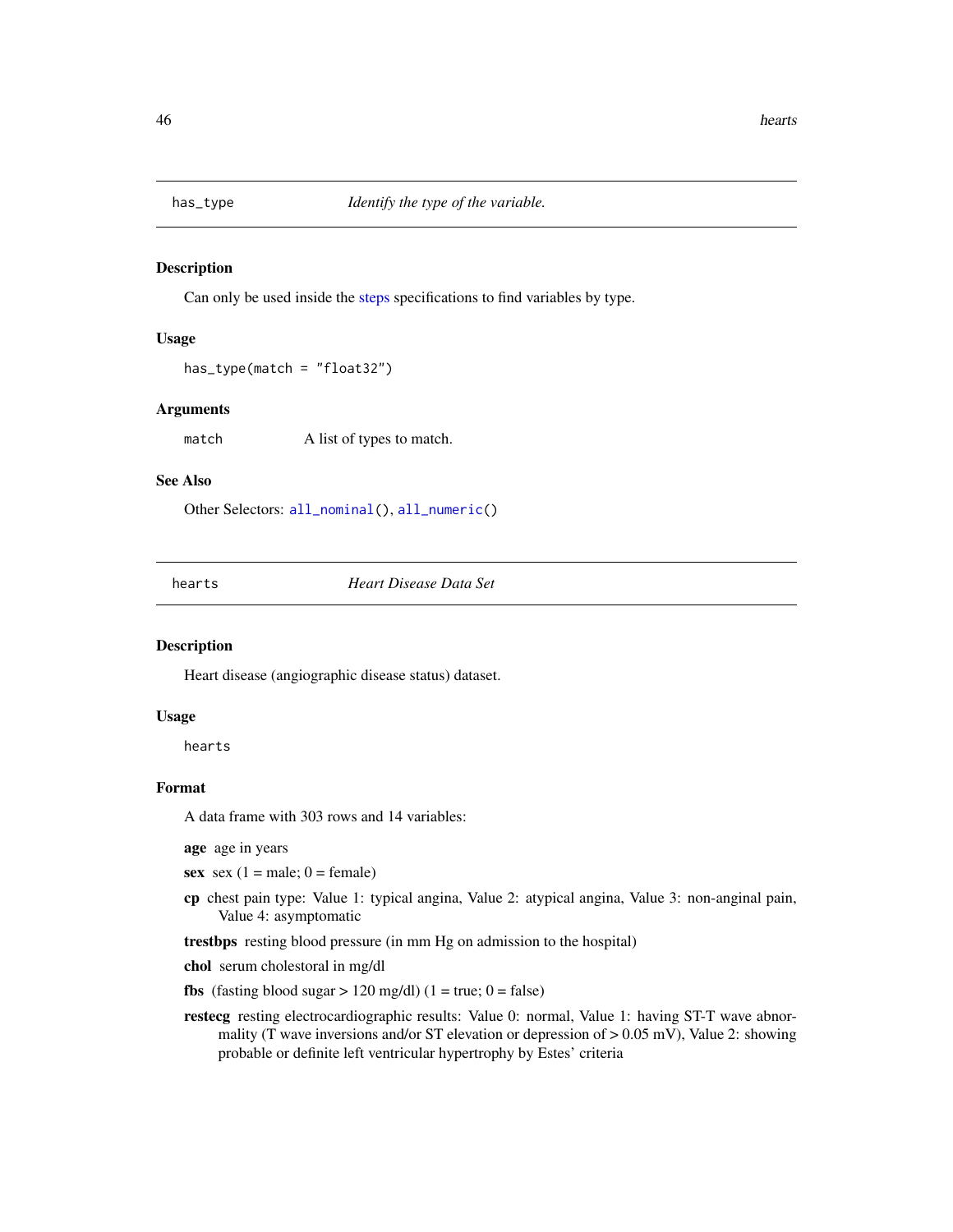thalach maximum heart rate achieved

exang exercise induced angina  $(1 = yes; 0 = no)$ 

oldpeak ST depression induced by exercise relative to rest

slope the slope of the peak exercise ST segment: Value 1: upsloping, Value 2: flat, Value 3: downsloping

ca number of major vessels  $(0-3)$  colored by flourosopy

thal  $3 =$  normal;  $6 =$  fixed defect;  $7 =$  reversable defect

target diagnosis of heart disease angiographic

#### Source

<https://archive.ics.uci.edu/ml/datasets/heart+Disease>

#### References

The authors of the databases have requested that any publications resulting from the use of the data include the names of the principal investigator responsible for the data collection at each institution. They would be:

- 1. Hungarian Institute of Cardiology. Budapest: Andras Janosi, M.D.
- 2. University Hospital, Zurich, Switzerland: William Steinbrunn, M.D.
- 3. University Hospital, Basel, Switzerland: Matthias Pfisterer, M.D.
- 4. V.A. Medical Center, Long Beach and Cleveland Clinic Foundation:Robert Detrano, M.D., Ph.D.

input\_fn.tf\_dataset *Construct a tfestimators input function from a dataset*

#### **Description**

Construct a tfestimators input function from a dataset

## Usage

```
input_fn.tf_dataset(dataset, features, response = NULL)
```
#### Arguments

| dataset  | A dataset                                  |
|----------|--------------------------------------------|
| features | The names of feature variables to be used. |
| response | The name of the response variable.         |

#### Details

Creating an input\_fn from a dataset requires that the dataset consist of a set of named output tensors (e.g. like the dataset produced by the [tfrecord\\_dataset\(\)](#page-78-0) or [text\\_line\\_dataset\(\)](#page-78-1) function).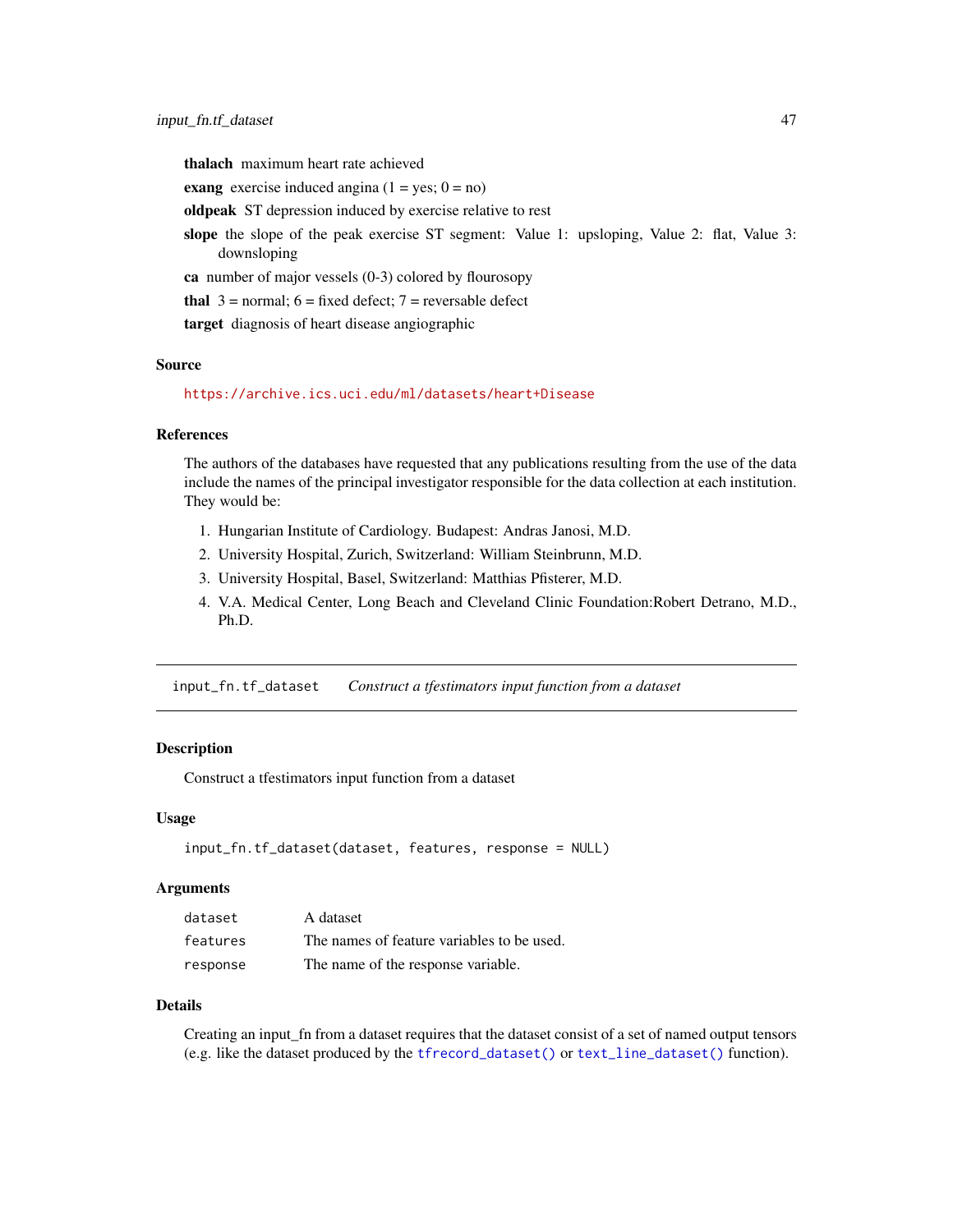## Value

An input\_fn suitable for use with tfestimators [train,](#page-0-0) [evaluate,](#page-0-0) and [predict](#page-0-0) methods

<span id="page-47-1"></span>iterator\_get\_next *Get next element from iterator*

## Description

Returns a nested list of tensors that when evaluated will yield the next element(s) in the dataset.

## Usage

```
iterator_get_next(iterator, name = NULL)
```
## Arguments

| iterator | An iterator                                  |
|----------|----------------------------------------------|
| name     | (Optional) A name for the created operation. |

## Value

A nested list of tensors

#### See Also

```
Other iterator functions: iterator_initializer(), iterator_make_initializer(), iterator_string_handle(),
make-iterator
```
<span id="page-47-0"></span>iterator\_initializer *An operation that should be run to initialize this iterator.*

## Description

An operation that should be run to initialize this iterator.

## Usage

```
iterator_initializer(iterator)
```
## Arguments

iterator An iterator

## See Also

Other iterator functions: [iterator\\_get\\_next\(](#page-47-1)), [iterator\\_make\\_initializer\(](#page-48-0)), [iterator\\_string\\_handle\(](#page-48-1)), [make-iterator](#page-50-0)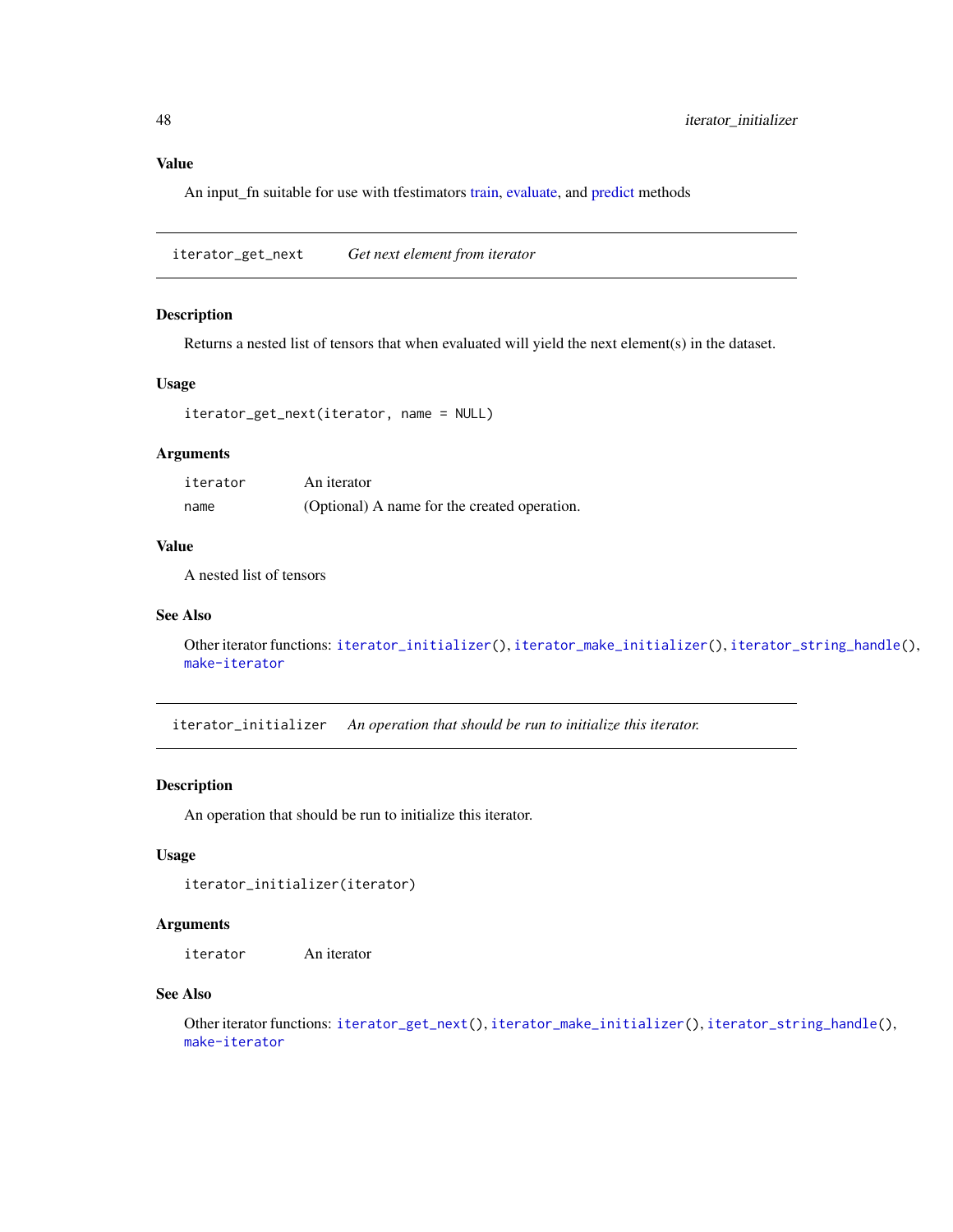<span id="page-48-0"></span>iterator\_make\_initializer

*Create an operation that can be run to initialize this iterator*

## Description

Create an operation that can be run to initialize this iterator

#### Usage

```
iterator_make_initializer(iterator, dataset, name = NULL)
```
## Arguments

| iterator | An iterator                                  |
|----------|----------------------------------------------|
| dataset  | A dataset                                    |
| name     | (Optional) A name for the created operation. |

#### Value

A tf\$Operation that can be run to initialize this iterator on the given dataset.

## See Also

Other iterator functions: [iterator\\_get\\_next\(](#page-47-1)), [iterator\\_initializer\(](#page-47-0)), [iterator\\_string\\_handle\(](#page-48-1)), [make-iterator](#page-50-0)

<span id="page-48-1"></span>iterator\_string\_handle

*String-valued tensor that represents this iterator*

## Description

String-valued tensor that represents this iterator

## Usage

iterator\_string\_handle(iterator, name = NULL)

#### Arguments

| iterator | An iterator                                  |
|----------|----------------------------------------------|
| name     | (Optional) A name for the created operation. |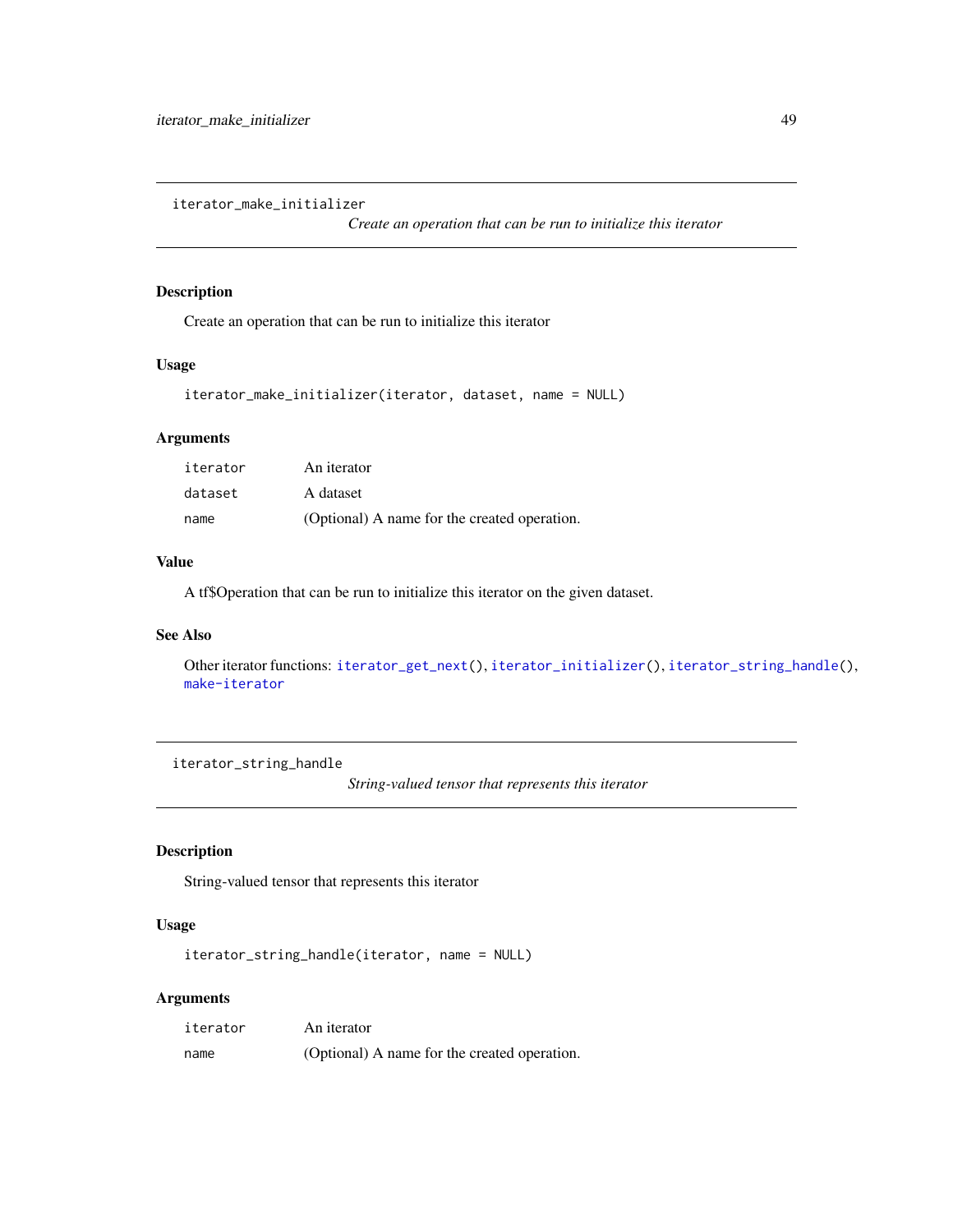## Value

Scalar tensor of type string

#### See Also

Other iterator functions: [iterator\\_get\\_next\(](#page-47-1)), [iterator\\_initializer\(](#page-47-0)), [iterator\\_make\\_initializer\(](#page-48-0)), [make-iterator](#page-50-0)

layer\_input\_from\_dataset

*Creates a list of inputs from a dataset*

## Description

Create a list ok Keras input layers that can be used together with [keras::layer\\_dense\\_features\(\)](#page-0-0).

# Usage

layer\_input\_from\_dataset(dataset)

#### Arguments

dataset **a** TensorFlow dataset or a data.frame

## Value

a list of Keras input layers

## Examples

```
## Not run:
library(tfdatasets)
data(hearts)
hearts <- tensor_slices_dataset(hearts) %>% dataset_batch(32)
# use the formula interface
spec <- feature_spec(hearts, target ~ age + slope) %>%
  step_numeric_column(age, slope) %>%
  step_bucketized_column(age, boundaries = c(10, 20, 30))
spec <- fit(spec)
dataset <- hearts %>% dataset_use_spec(spec)
input <- layer_input_from_dataset(dataset)
## End(Not run)
```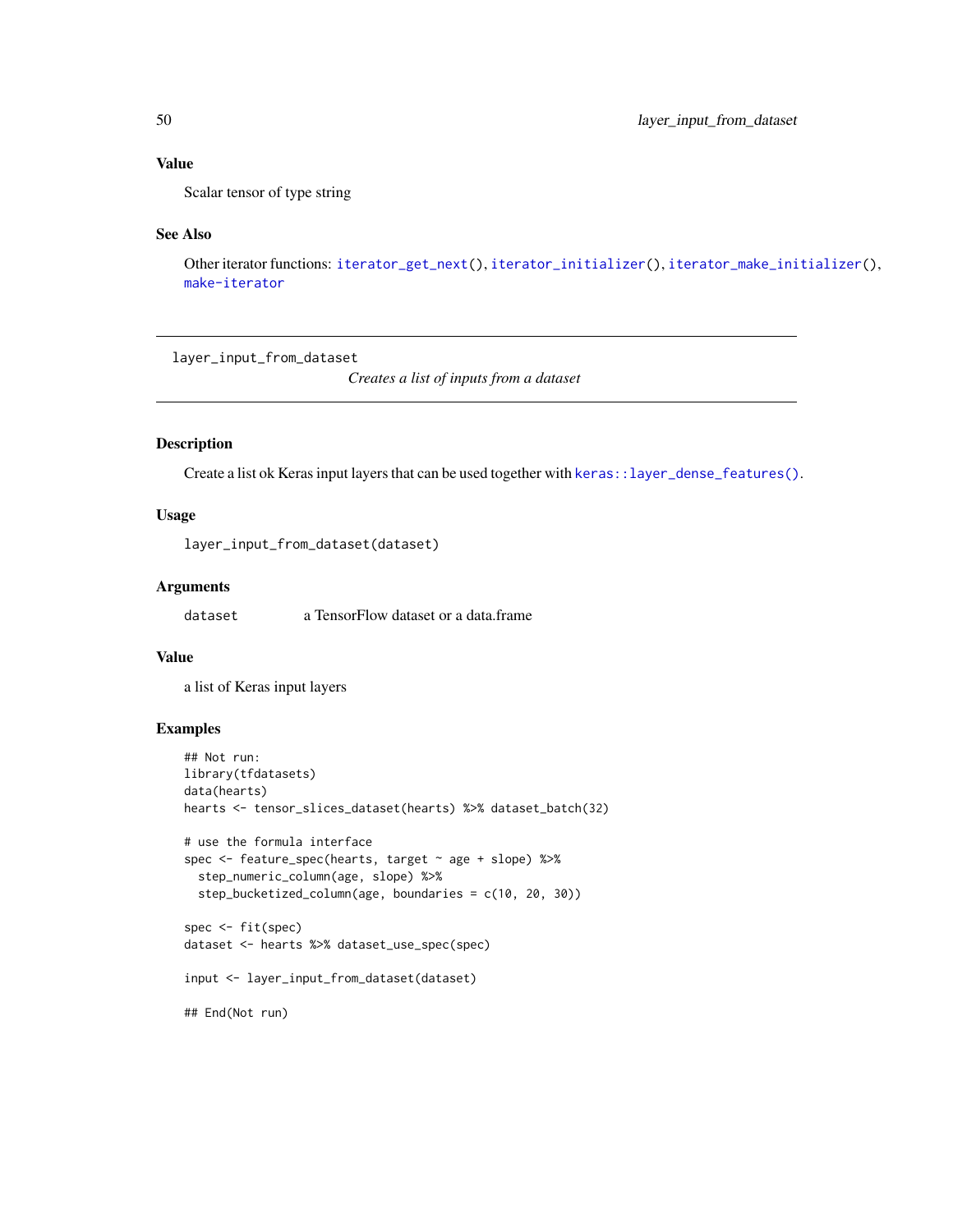length.tf\_dataset *Get Dataset length*

## Description

Returns the length of the dataset.

## Usage

```
## S3 method for class 'tf_dataset'
length(x)
```
## S3 method for class 'tensorflow.python.data.ops.dataset\_ops.DatasetV2' length(x)

#### Arguments

x a tf.data.Dataset object.

#### Value

Either Inf if the dataset is infinite, NA if the dataset length is unknown, or an R numeric if it is known.

## Examples

```
## Not run:
range_dataset(0, 42) %>% length()
# 42
range_dataset(0, 42) %>% dataset_repeat() %>% length()
# Inf
range_dataset(0, 42) %>% dataset_repeat() %>%
 dataset_filter(function(x) TRUE) %>% length()
# NA
## End(Not run)
```
<span id="page-50-0"></span>make-iterator *Creates an iterator for enumerating the elements of this dataset.*

## Description

Creates an iterator for enumerating the elements of this dataset.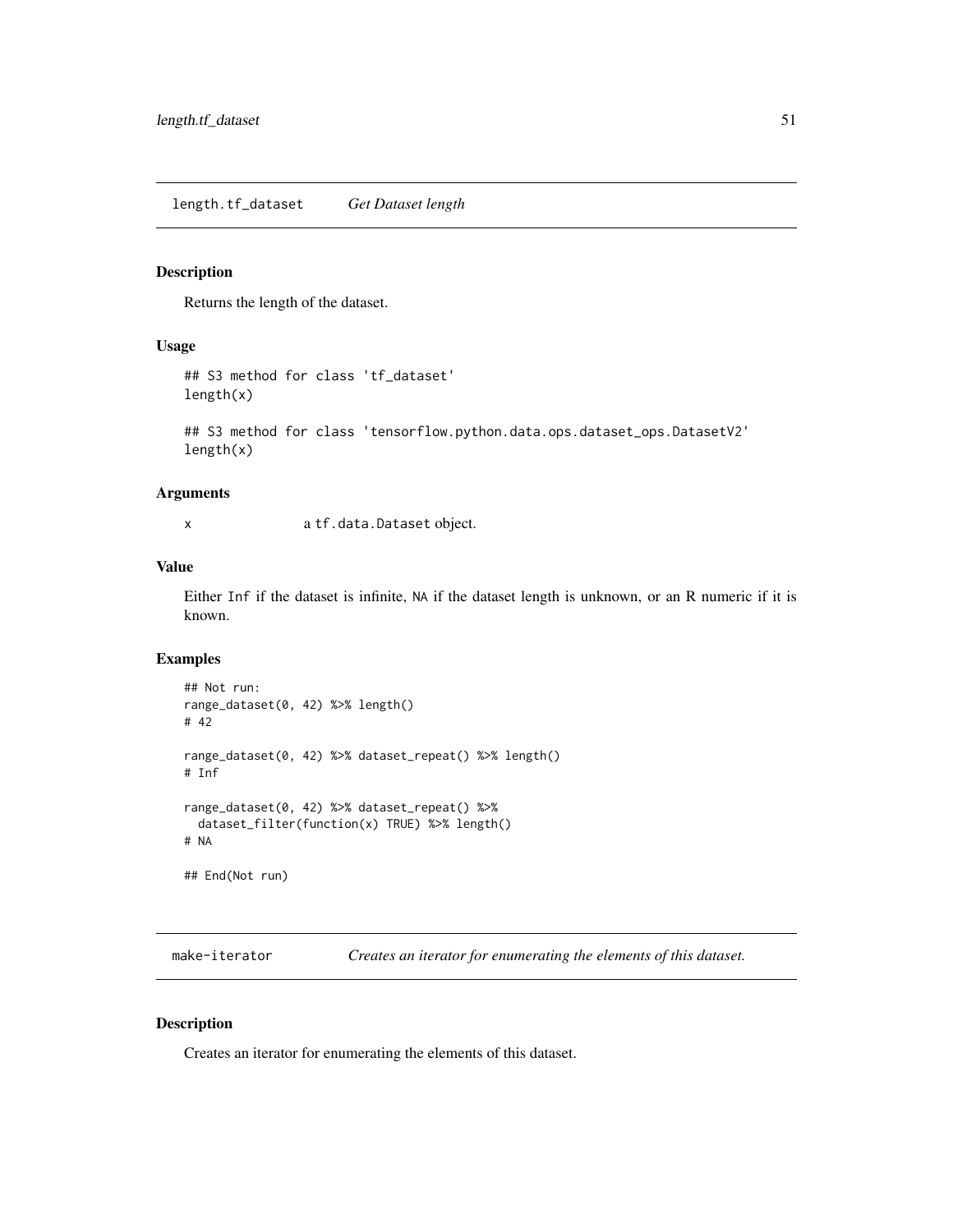#### 52 make-iterator

## Usage

```
make_iterator_one_shot(dataset)
make_iterator_initializable(dataset, shared_name = NULL)
make_iterator_from_structure(
  output_types,
 output_shapes = NULL,
  shared_name = NULL
\lambdamake_iterator_from_string_handle(
  string_handle,
 output_types,
 output_shapes = NULL
\lambda
```
## Arguments

| dataset       | A dataset                                                                                                                                                                                   |
|---------------|---------------------------------------------------------------------------------------------------------------------------------------------------------------------------------------------|
| shared_name   | (Optional) If non-empty, the returned iterator will be shared under the given<br>name across multiple sessions that share the same devices (e.g. when using a<br>remote server).            |
| output_types  | A nested structure of tf\$DType objects corresponding to each component of an<br>element of this iterator.                                                                                  |
| output_shapes | (Optional) A nested structure of tf\$TensorShape objects corresponding to each<br>component of an element of this dataset. If omitted, each component will have<br>an unconstrainted shape. |
| string_handle | A scalar tensor of type string that evaluates to a handle produced by the iterator_string_handle()<br>method.                                                                               |

## Value

An Iterator over the elements of this dataset.

#### Initialization

For make\_iterator\_one\_shot(), the returned iterator will be initialized automatically. A "oneshot" iterator does not currently support re-initialization.

For make\_iterator\_initializable(), the returned iterator will be in an uninitialized state, and you must run the object returned from [iterator\\_initializer\(\)](#page-47-0) before using it.

For make\_iterator\_from\_structure(), the returned iterator is not bound to a particular dataset, and it has no initializer. To initialize the iterator, run the operation returned by [iterator\\_make\\_initializer\(\)](#page-48-0).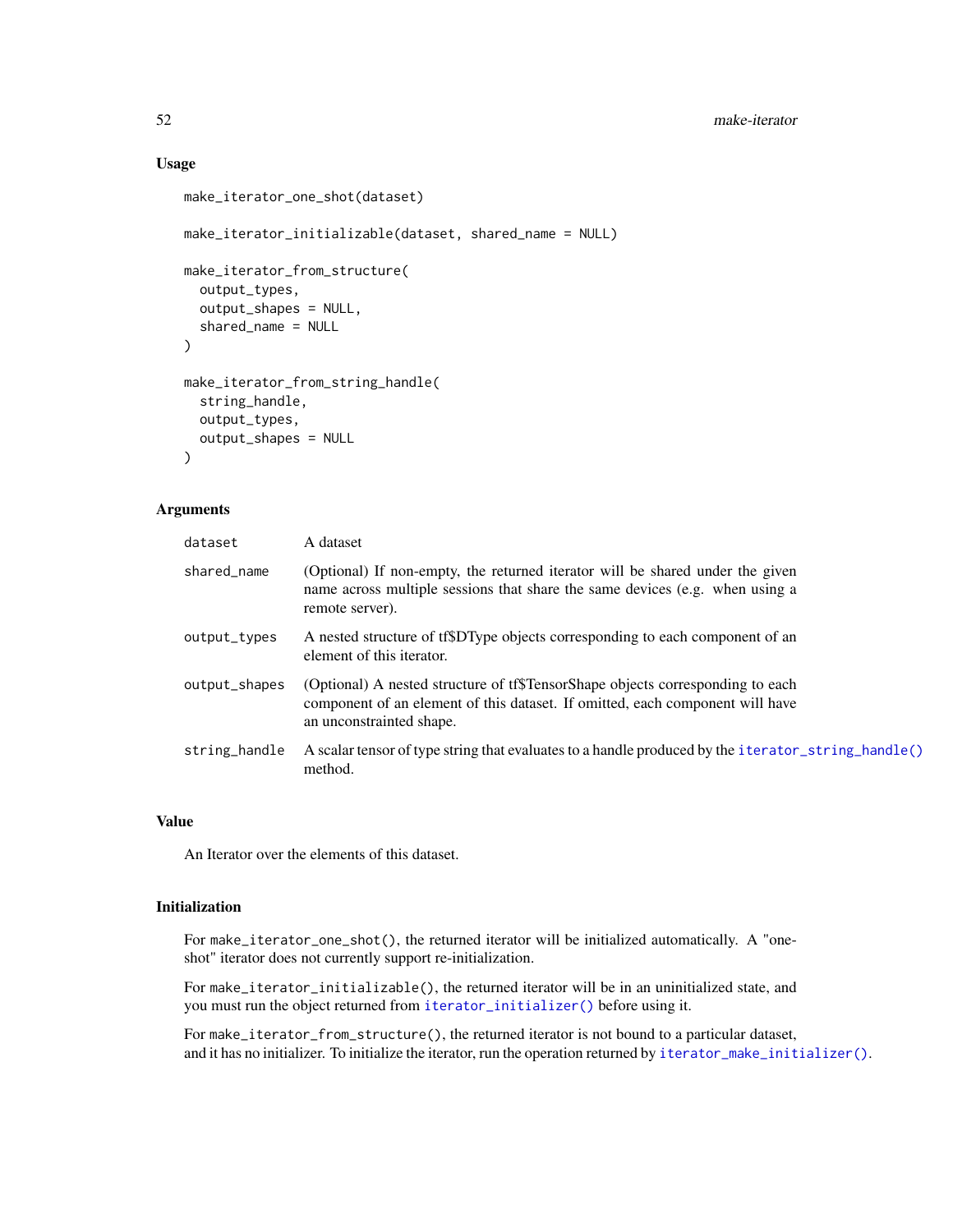## make\_csv\_dataset 53

## See Also

Other iterator functions: [iterator\\_get\\_next\(](#page-47-1)), [iterator\\_initializer\(](#page-47-0)), [iterator\\_make\\_initializer\(](#page-48-0)), [iterator\\_string\\_handle\(](#page-48-1))

make\_csv\_dataset *Reads CSV files into a batched dataset*

#### Description

Reads CSV files into a dataset, where each element is a (features, labels) list that corresponds to a batch of CSV rows. The features dictionary maps feature column names to tensors containing the corresponding feature data, and labels is a tensor containing the batch's label data.

#### Usage

```
make_csv_dataset(
  file_pattern,
 batch_size,
  column_names = NULL,
  column_defaults = NULL,
  label_name = NULL,
  select_columns = NULL,
  field_delim = ",",
  use_quote_delim = TRUE,
  na_value = "",header = TRUE,
  num_epochs = NULL,
  shuffle = TRUE,shuffle_buffer_size = 10000,
  shuffle_seed = NULL,
  prefetch_buffer_size = 1,
  num_parallel_reads = 1,
  num_parallel_parser_calls = 2,
  sloppy = FALSE,
  num_rows_for_inference = 100
)
```
#### Arguments

| file_pattern | List of files or glob patterns of file paths containing CSV records.                                                                                                                                                                                                                   |
|--------------|----------------------------------------------------------------------------------------------------------------------------------------------------------------------------------------------------------------------------------------------------------------------------------------|
| batch_size   | An integer representing the number of records to combine in a single batch.                                                                                                                                                                                                            |
| column_names | An optional list of strings that corresponds to the CSV columns, in order. One<br>per column of the input record. If this is not provided, infers the column names<br>from the first row of the records. These names will be the keys of the features<br>dict of each dataset element. |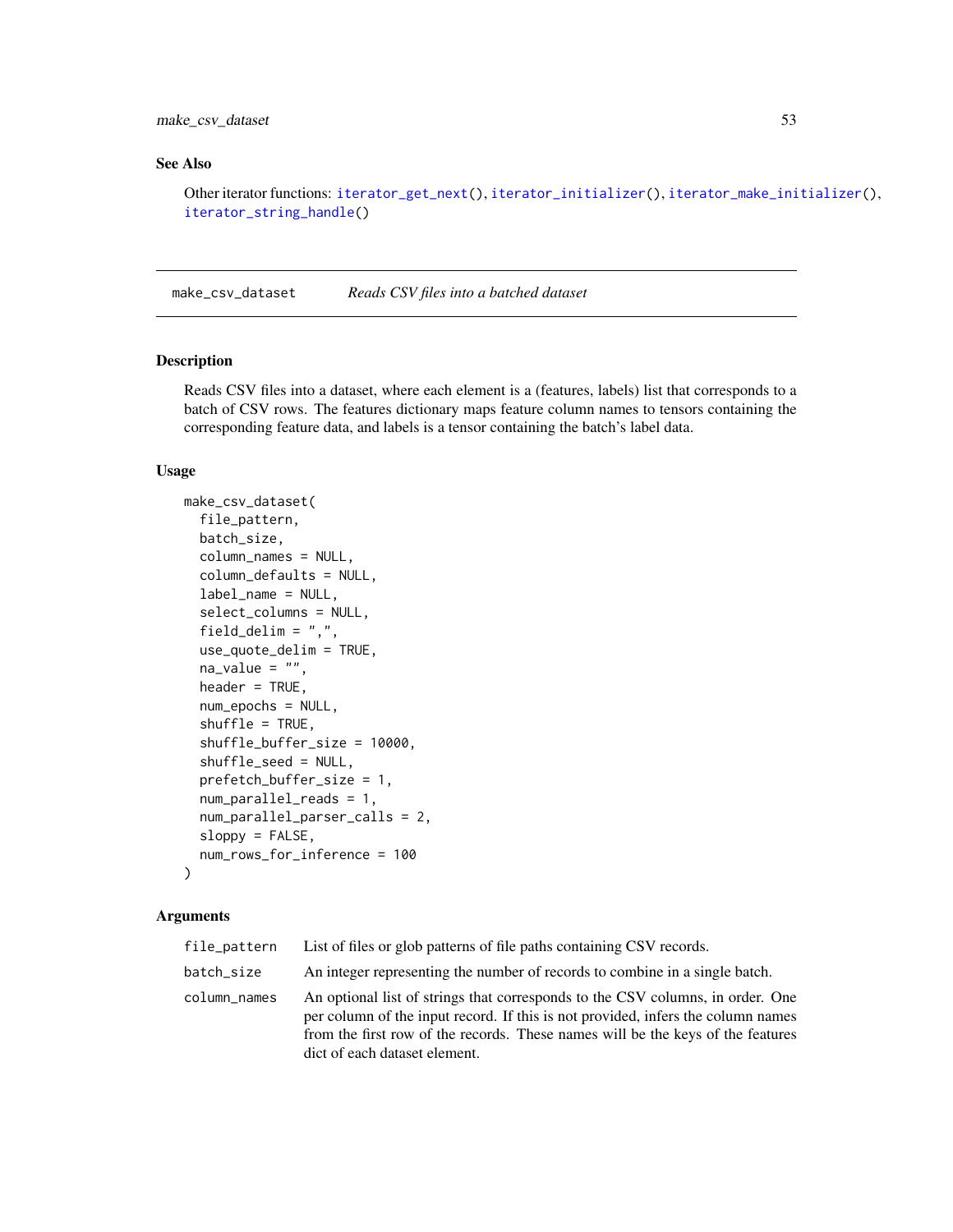#### column\_defaults

A optional list of default values for the CSV fields. One item per selected column of the input record. Each item in the list is either a valid CSV dtype (integer, numeric, or string), or a tensor with one of the aforementioned types. The tensor can either be a scalar default value (if the column is optional), or an empty tensor (if the column is required). If a dtype is provided instead of a tensor, the column is also treated as required. If this list is not provided, tries to infer types based on reading the first num\_rows\_for\_inference rows of files specified, and assumes all columns are optional, defaulting to  $\theta$  for numeric values and "" for string values. If both this and select\_columns are specified, these must have the same lengths, and column\_defaults is assumed to be sorted in order of increasing column index.

- label\_name A optional string corresponding to the label column. If provided, the data for this column is returned as a separate tensor from the features dictionary, so that the dataset complies with the format expected by a TF Estiamtors and Keras.
- select\_columns (Ignored if using TensorFlow version 1.8.) An optional list of integer indices or string column names, that specifies a subset of columns of CSV data to select. If column names are provided, these must correspond to names provided in column\_names or inferred from the file header lines. When this argument is specified, only a subset of CSV columns will be parsed and returned, corresponding to the columns specified. Using this results in faster parsing and lower memory usage. If both this and column\_defaults are specified, these must have the same lengths, and column\_defaults is assumed to be sorted in order of increasing column index.

field\_delim An optional string. Defaults to ",". Char delimiter to separate fields in a record. use\_quote\_delim

> An optional bool. Defaults to TRUE. If false, treats double quotation marks as regular characters inside of the string fields.

- na\_value Additional string to recognize as NA/NaN.
- header A bool that indicates whether the first rows of provided CSV files correspond to header lines with column names, and should not be included in the data.
- num\_epochs An integer specifying the number of times this dataset is repeated. If NULL, cycles through the dataset forever.
- shuffle A bool that indicates whether the input should be shuffled.

shuffle\_buffer\_size

Buffer size to use for shuffling. A large buffer size ensures better shuffling, but increases memory usage and startup time.

shuffle\_seed Randomization seed to use for shuffling.

prefetch\_buffer\_size

An int specifying the number of feature batches to prefetch for performance improvement. Recommended value is the number of batches consumed per training step.

#### num\_parallel\_reads

Number of threads used to read CSV records from files. If  $>1$ , the results will be interleaved.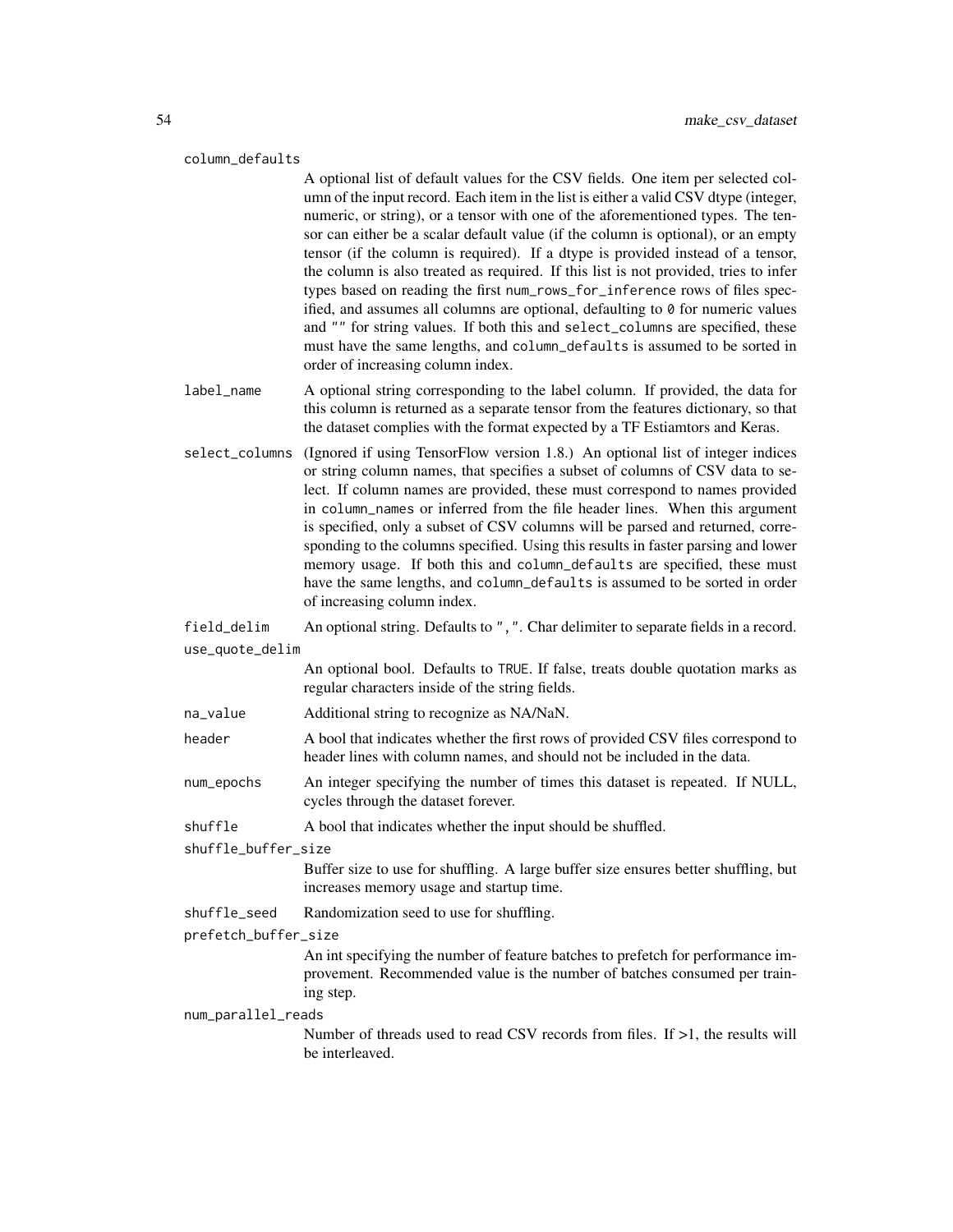#### next\_batch 55

| num_parallel_parser_calls                                                                                                                                                                                                                                                                                                                 |
|-------------------------------------------------------------------------------------------------------------------------------------------------------------------------------------------------------------------------------------------------------------------------------------------------------------------------------------------|
| (Ignored if using TensorFlow version 1.11 or later.) Number of parallel invoca-<br>tions of the CSV parsing function on CSV records.                                                                                                                                                                                                      |
| If TRUE, reading performance will be improved at the cost of non-deterministic<br>ordering. If FALSE, the order of elements produced is deterministic prior to<br>shuffling (elements are still randomized if shuffle=TRUE. Note that if the seed<br>is set, then order of elements after shuffling is deterministic). Defaults to FALSE. |
| num_rows_for_inference                                                                                                                                                                                                                                                                                                                    |
| Number of rows of a file to use for type inference if record_defaults is not pro-<br>vided. If NULL, reads all the rows of all the files. Defaults to 100.                                                                                                                                                                                |
|                                                                                                                                                                                                                                                                                                                                           |

#### Value

A dataset, where each element is a (features, labels) list that corresponds to a batch of batch\_size CSV rows. The features dictionary maps feature column names to tensors containing the corresponding column data, and labels is a tensor containing the column data for the label column specified by label\_name.

next\_batch *Tensor(s) for retrieving the next batch from a dataset*

## **Description**

Tensor(s) for retrieving the next batch from a dataset

#### Usage

next\_batch(dataset)

#### Arguments

dataset A dataset

#### Details

To access the underlying data within the dataset you iteratively evaluate the tensor(s) to read batches of data.

Note that in many cases you won't need to explicitly evaluate the tensors. Rather, you will pass the tensors to another function that will perform the evaluation (e.g. the Keras [layer\\_input\(\)](#page-0-0) and [compile\(\)](#page-0-0) functions).

If you do need to perform iteration manually by evaluating the tensors, there are a couple of possible approaches to controlling/detecting when iteration should end.

One approach is to create a dataset that yields batches infinitely (traversing the dataset multiple times with different batches randomly drawn). In this case you'd use another mechanism like a global step counter or detecting a learning plateau.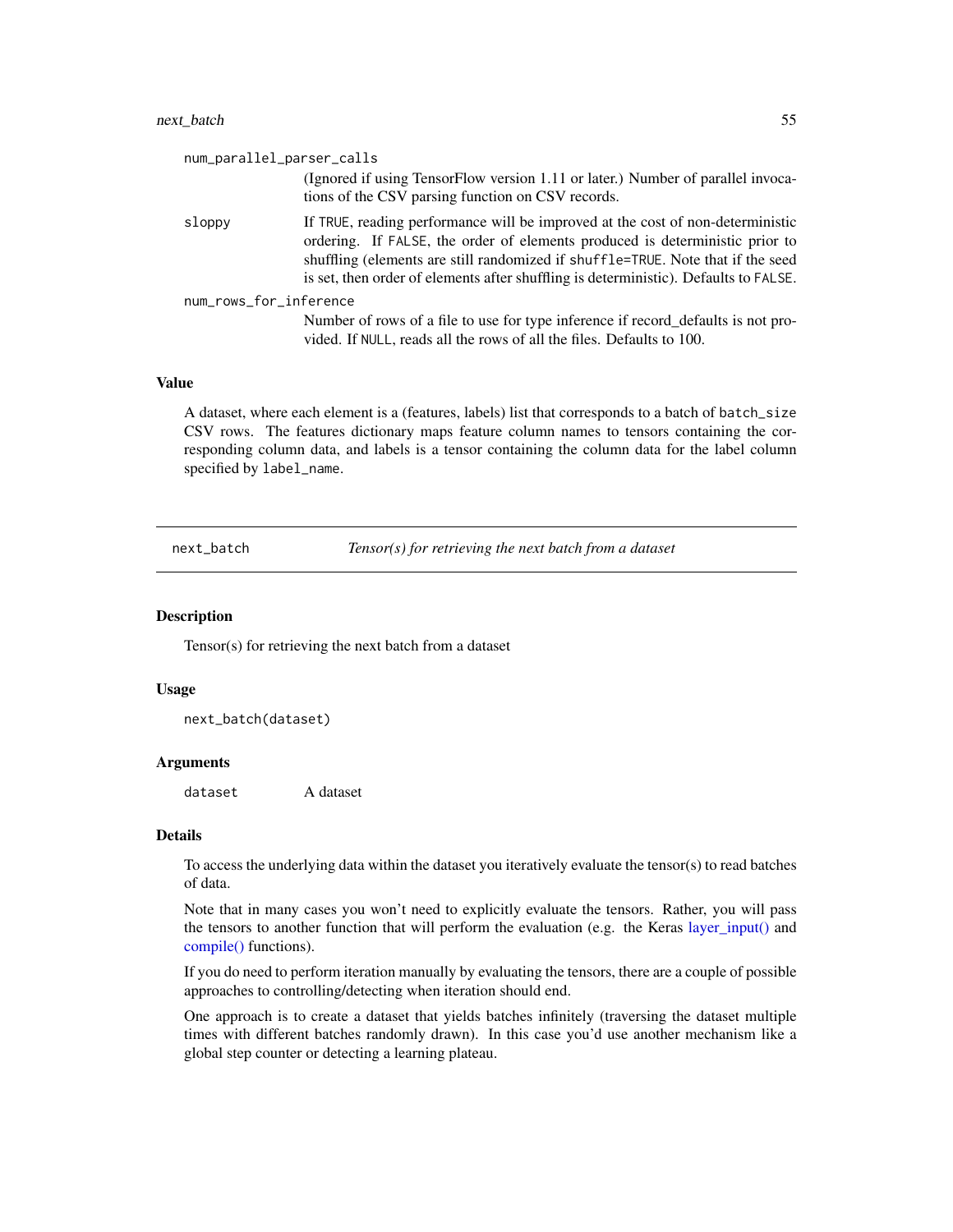Another approach is to detect when all batches have been yielded from the dataset. When the tensor reaches the end of iteration a runtime error will occur. You can catch and ignore the error when it occurs by wrapping your iteration code in the with\_dataset() function.

See the examples below for a demonstration of each of these methods of iteration.

#### Value

Tensor(s) that can be evaluated to yield the next batch of training data.

#### Examples

```
## Not run:
# iteration with 'infinite' dataset and explicit step counter
library(tfdatasets)
dataset <- text_line_dataset("mtcars.csv", record_spec = mtcars_spec) %>%
  dataset_prepare(x = c(mpg, disp), y = cyl) %>%
  dataset_shuffle(5000) %>%
  dataset_batch(128) %>%
  dataset_repeat() # repeat infinitely
batch <- next_batch(dataset)
steps <- 200
for (i in 1:steps) {
  # use batch$x and batch$y tensors
}
# iteration that detects and ignores end of iteration error
library(tfdatasets)
dataset <- text_line_dataset("mtcars.csv", record_spec = mtcars_spec) %>%
  dataset_prepare(x = c(mpg, disp), y = cyl) %>%
  dataset_batch(128) %>%
  dataset_repeat(10)
batch <- next_batch(dataset)
with_dataset({
 while(TRUE) {
    # use batch$x and batch$y tensors
  }
})
## End(Not run)
```
output\_types *Output types and shapes*

#### **Description**

Output types and shapes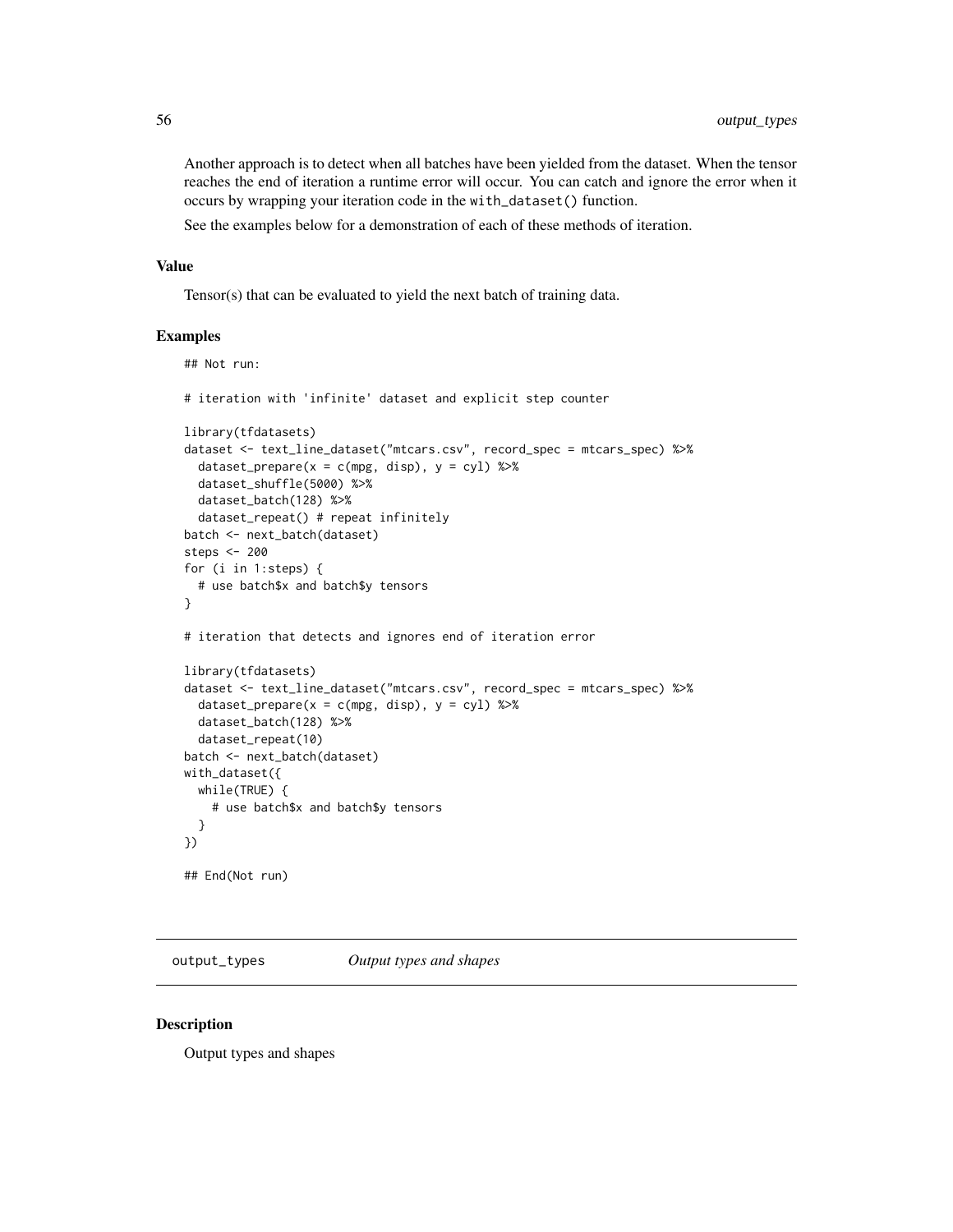#### Usage

output\_types(object)

output\_shapes(object)

## Arguments

object A dataset or iterator

## Value

output\_types() returns the type of each component of an element of this object; output\_shapes() returns the shape of each component of an element of this object

random\_integer\_dataset

*Creates a* Dataset *of pseudorandom values*

#### Description

Creates a Dataset of pseudorandom values

#### Usage

```
random_integer_dataset(seed = NULL)
```
## Arguments

seed (Optional) If specified, the dataset produces a deterministic sequence of values.

#### Details

The dataset generates a sequence of uniformly distributed integer values (dtype int64).

| range_dataset | Creates a dataset of a step-separated range of values. |  |
|---------------|--------------------------------------------------------|--|
|---------------|--------------------------------------------------------|--|

## Description

Creates a dataset of a step-separated range of values.

## Usage

range\_dataset(from =  $0$ , to =  $0$ , by = 1, ..., dtype = tf\$int64)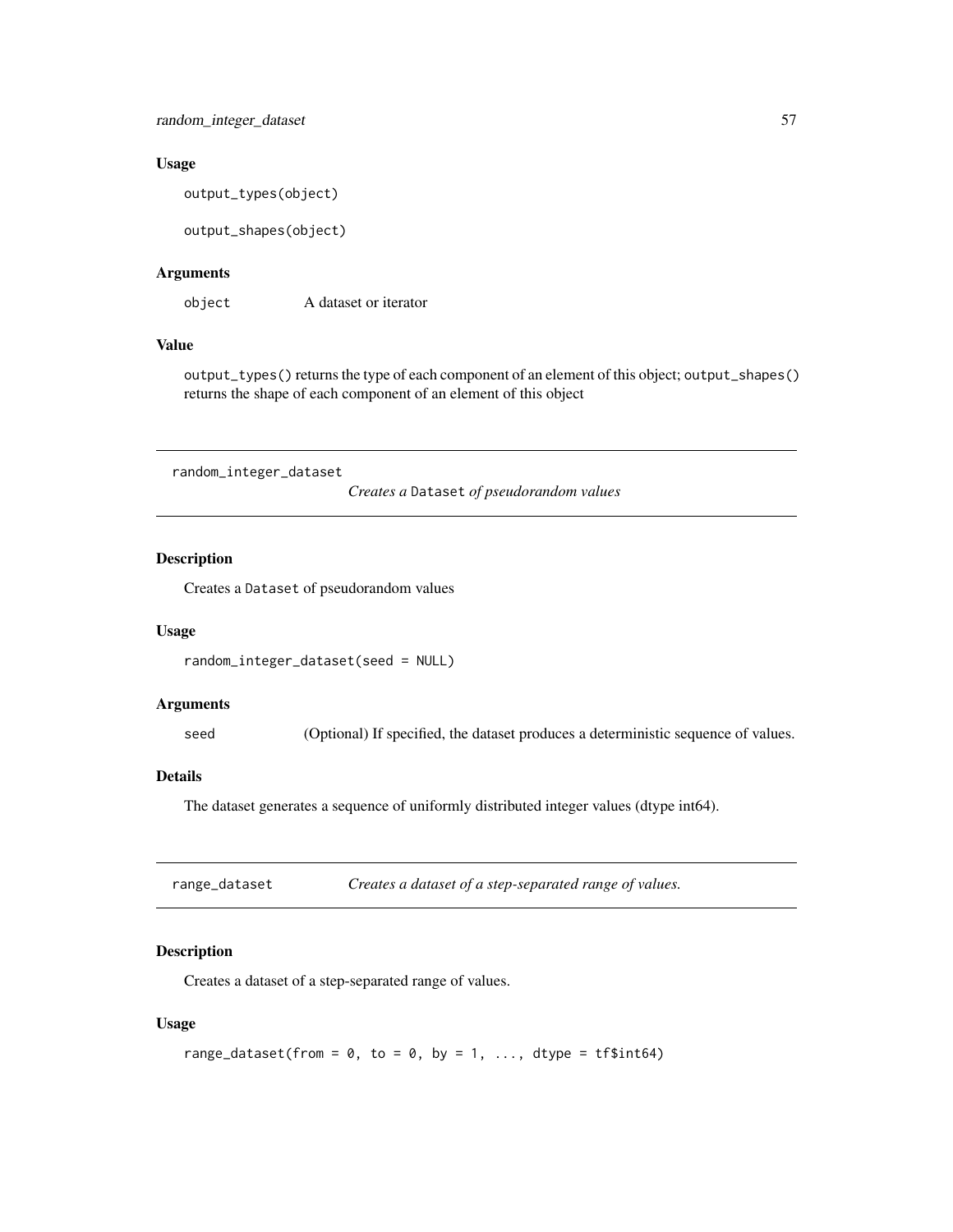58 read\_files and the contract of the contract of the contract of the contract of the contract of the contract of the contract of the contract of the contract of the contract of the contract of the contract of the contract

## Arguments

| from  | Range start                                   |
|-------|-----------------------------------------------|
| to    | Range end (exclusive)                         |
| b٧    | Increment of the sequence                     |
| .     | ignored                                       |
| dtype | Output dtype. (Optional, default: tf\$int64). |

read\_files *Read a dataset from a set of files*

# Description

Read files into a dataset, optionally processing them in parallel.

# Usage

```
read_files(
 files,
 reader,
  ...,
 parallel_files = 1,
 parallel_interleave = 1,
 num_shards = NULL,
  shard_index = NULL
)
```
## Arguments

| files               | List of filenames or glob pattern for files $(e.g. "*.csv")$                                                              |  |
|---------------------|---------------------------------------------------------------------------------------------------------------------------|--|
| reader              | Function that maps a file into a dataset (e.g. text_line_dataset () or tfrecord_dataset ()).                              |  |
| $\ddots$ .          | Additional arguments to pass to reader function                                                                           |  |
|                     | parallel_files An integer, number of files to process in parallel                                                         |  |
| parallel_interleave |                                                                                                                           |  |
|                     | An integer, number of consecutive records to produce from each file before cy-<br>cling to another file.                  |  |
| num_shards          | An integer representing the number of shards operating in parallel.                                                       |  |
| shard_index         | An integer, representing the worker index. Shared indexes are 0 based so for<br>e.g. 8 shards valid indexes would be 0-7. |  |

# Value

A dataset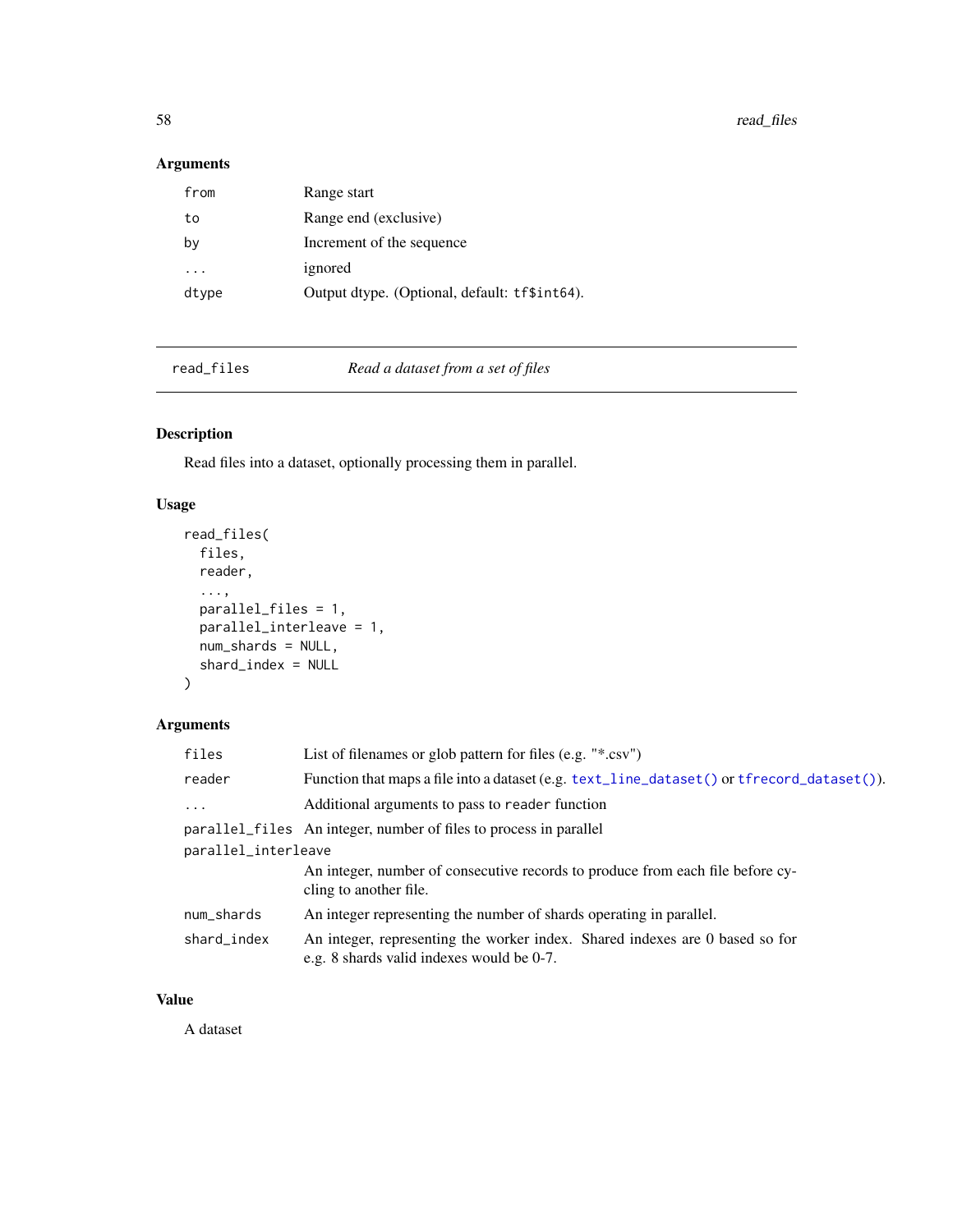sample\_from\_datasets *Samples elements at random from the datasets in* datasets*.*

## Description

Samples elements at random from the datasets in datasets.

## Usage

```
sample_from_datasets(
  datasets,
 weights = NULL,
 seed = NULL,
  stop_on_empty_dataset = TRUE
\mathcal{L}
```
## Arguments

| datasets              | A list of objects with compatible structure.                                                                                                                                                                                                                                                                                                                   |
|-----------------------|----------------------------------------------------------------------------------------------------------------------------------------------------------------------------------------------------------------------------------------------------------------------------------------------------------------------------------------------------------------|
| weights               | (Optional.) A list of length (datasets) floating-point values where weights $[\![i]\!]$<br>represents the probability with which an element should be sampled from datasets [[i]],<br>or a dataset object where each element is such a list. Defaults to a uniform dis-<br>tribution across datasets.                                                          |
| seed                  | (Optional.) An integer, representing the random seed that will be used to create<br>the distribution.                                                                                                                                                                                                                                                          |
| stop_on_empty_dataset |                                                                                                                                                                                                                                                                                                                                                                |
|                       | If TRUE, selection stops if it encounters an empty dataset. If FALSE, it skips<br>empty datasets. It is recommended to set it to TRUE. Otherwise, the selected<br>elements start off as the user intends, but may change as input datasets become<br>empty. This can be difficult to detect since the dataset starts off looking correct.<br>Defaults to TRUE. |

#### Value

A dataset that interleaves elements from datasets at random, according to weights if provided, otherwise with uniform probability.

<span id="page-58-0"></span>scaler *List of pre-made scalers*

## Description

- [scaler\\_standard:](#page-59-0) mean and standard deviation normalizer.
- [scaler\\_min\\_max:](#page-59-1) min max normalizer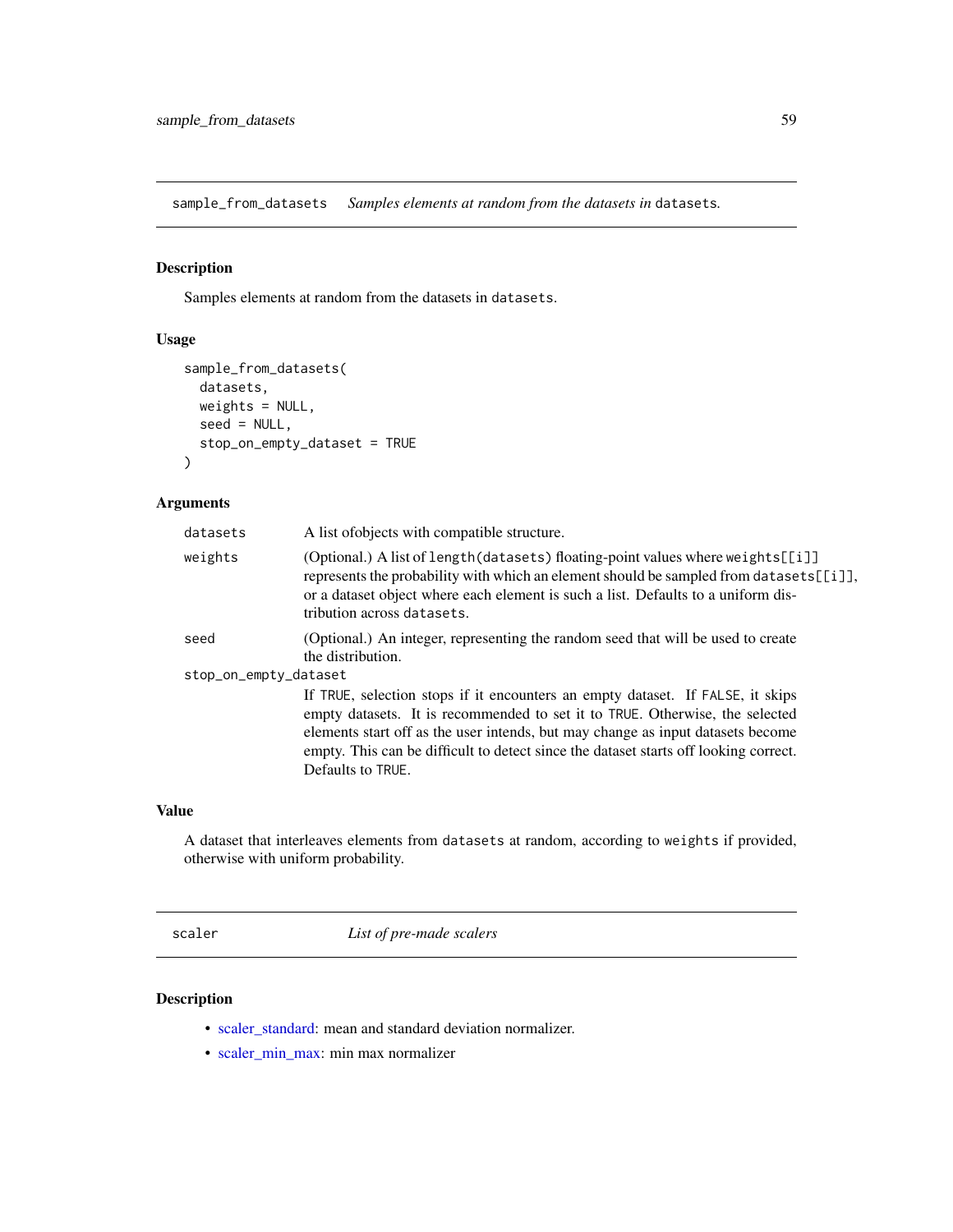# See Also

[step\\_numeric\\_column](#page-73-0)

<span id="page-59-1"></span>scaler\_min\_max *Creates an instance of a min max scaler*

## Description

This scaler will learn the min and max of the numeric variable and use this to create a normalizer\_fn.

## Usage

scaler\_min\_max()

## See Also

[scaler](#page-58-0) to a complete list of normalizers

Other scaler: [scaler\\_standard\(](#page-59-0))

<span id="page-59-0"></span>scaler\_standard *Creates an instance of a standard scaler*

#### Description

This scaler will learn the mean and the standard deviation and use this to create a normalizer\_fn.

## Usage

```
scaler_standard()
```
### See Also

[scaler](#page-58-0) to a complete list of normalizers

Other scaler: [scaler\\_min\\_max\(](#page-59-1))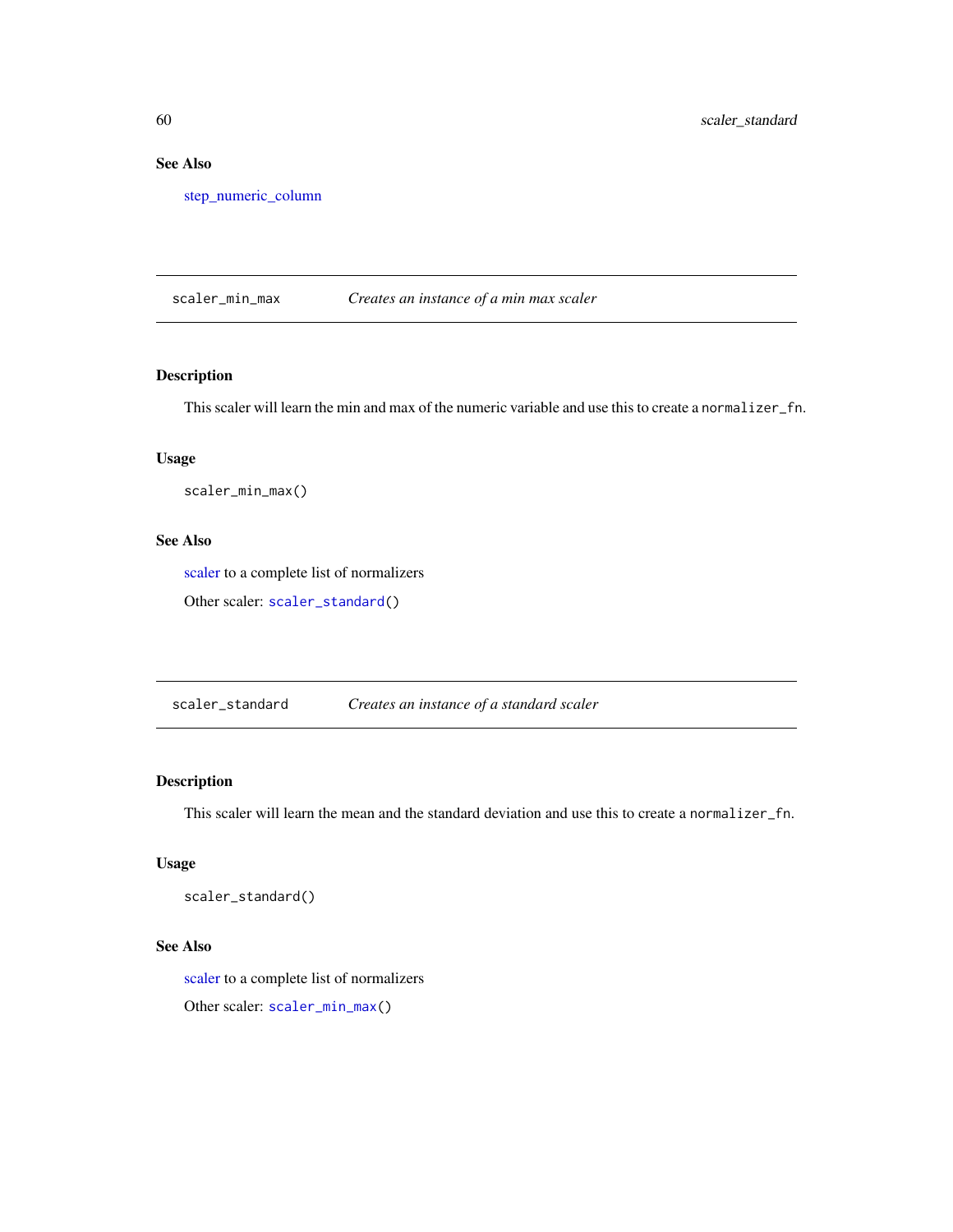<span id="page-60-0"></span>selectors *Selectors*

## Description

List of selectors that can be used to specify variables inside steps.

## Usage

cur\_info\_env

#### Format

An object of class environment of length 0.

#### **Selectors**

- [has\\_type\(\)](#page-45-0)
- [all\\_numeric\(\)](#page-3-1)
- [all\\_nominal\(\)](#page-3-0)
- [starts\\_with\(\)](#page-0-0)
- [ends\\_with\(\)](#page-0-0)
- [one\\_of\(\)](#page-0-0)
- [matches\(\)](#page-0-0)
- [contains\(\)](#page-0-0)
- [everything\(\)](#page-0-0)

sparse\_tensor\_slices\_dataset *Splits each rank-N* tf\$SparseTensor *in this dataset row-wise.*

## Description

Splits each rank-N tf\$SparseTensor in this dataset row-wise.

## Usage

sparse\_tensor\_slices\_dataset(sparse\_tensor)

## Arguments

sparse\_tensor A tf\$SparseTensor.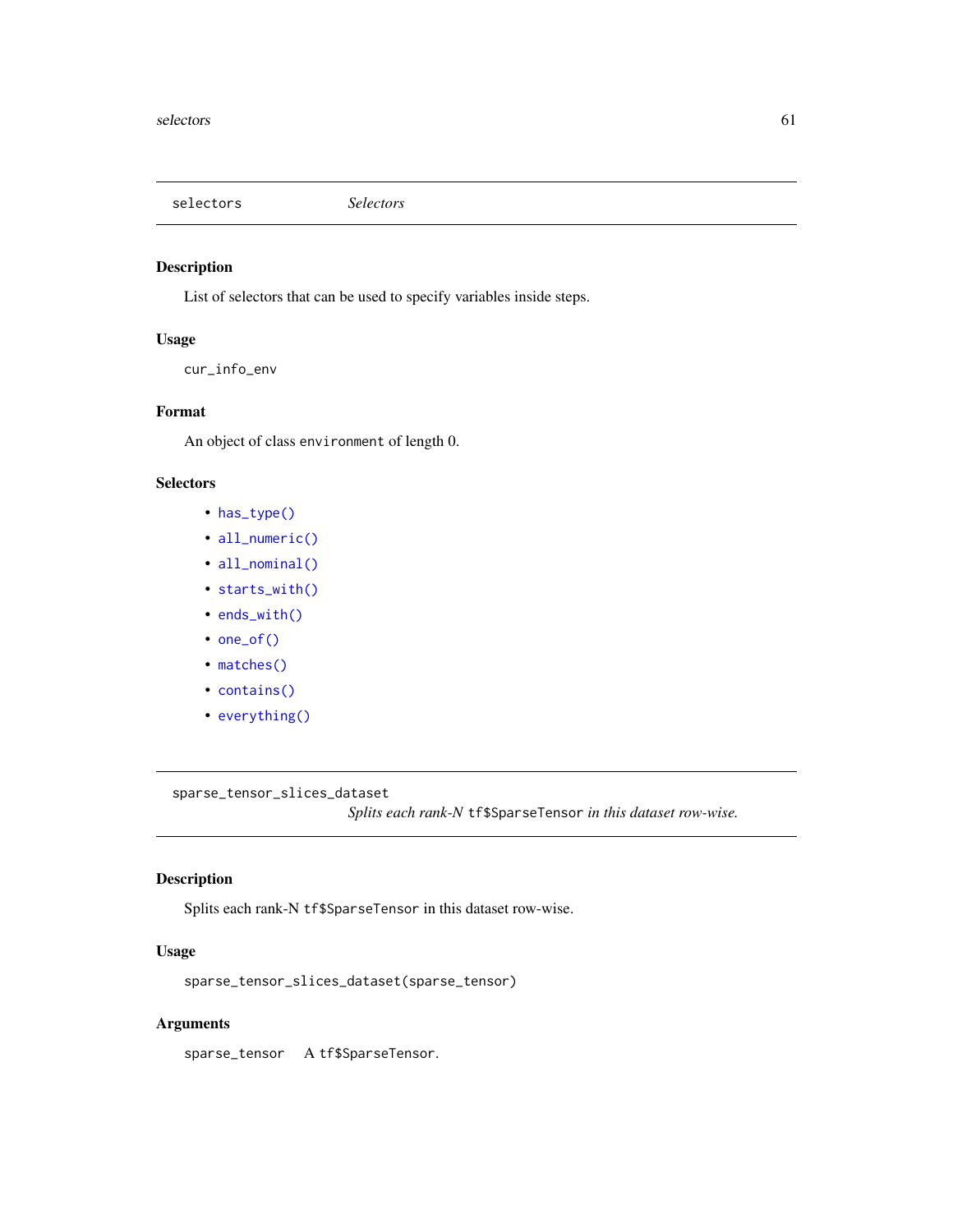# Value

A dataset of rank-(N-1) sparse tensors.

## See Also

Other tensor datasets: [tensor\\_slices\\_dataset\(](#page-77-0)), [tensors\\_dataset\(](#page-77-1))

sql\_record\_spec *A dataset consisting of the results from a SQL query*

## Description

A dataset consisting of the results from a SQL query

## Usage

```
sql_record_spec(names, types)
```
sql\_dataset(driver\_name, data\_source\_name, query, record\_spec)

sqlite\_dataset(filename, query, record\_spec)

## Arguments

| names            | Names of columns returned from the query                                                                                           |  |
|------------------|------------------------------------------------------------------------------------------------------------------------------------|--|
| types            | List of tf\$DType objects (e.g. tf\$int32, tf\$double, tf\$string) representing<br>the types of the columns returned by the query. |  |
| driver_name      | String containing the database type. Currently, the only supported value is<br>'sglite'.                                           |  |
| data_source_name |                                                                                                                                    |  |
|                  | String containing a connection string to connect to the database.                                                                  |  |
| query            | String containing the SQL query to execute.                                                                                        |  |
| record_spec      | Names and types of database columns                                                                                                |  |
| filename         | Filename for the database                                                                                                          |  |

## Value

A dataset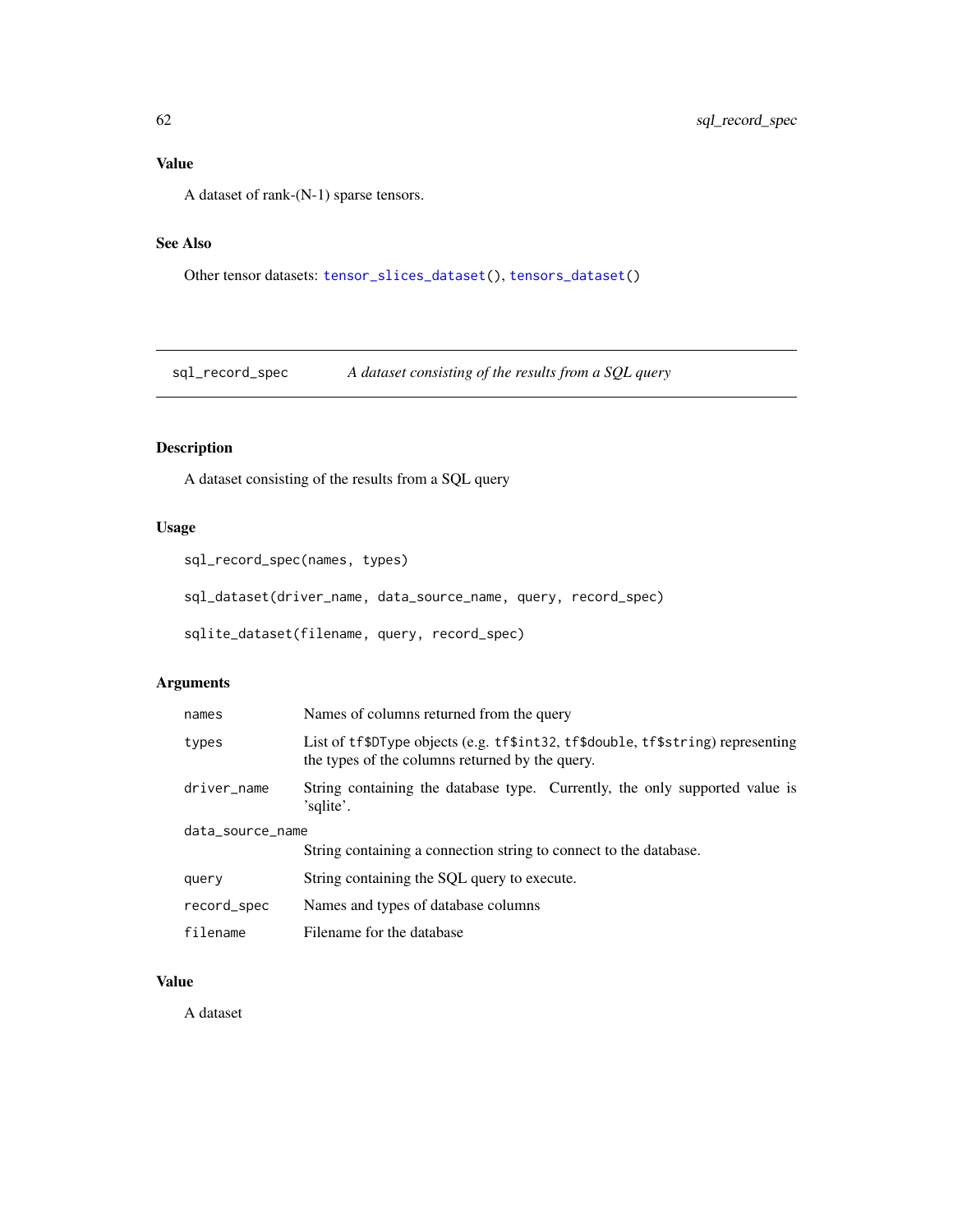<span id="page-62-0"></span>

#### Description

List of steps that can be used to specify columns in the feature\_spec interface.

#### Steps

- [step\\_numeric\\_column\(\)](#page-73-0) to define numeric columns.
- [step\\_categorical\\_column\\_with\\_vocabulary\\_list\(\)](#page-67-0) to define categorical columns.
- [step\\_categorical\\_column\\_with\\_hash\\_bucket\(\)](#page-63-0) to define categorical columns where ids are set by hashing.
- [step\\_categorical\\_column\\_with\\_identity\(\)](#page-65-0) to define categorical columns represented by integers in the range [0-num\_buckets).
- [step\\_categorical\\_column\\_with\\_vocabulary\\_file\(\)](#page-66-0) to define categorical columns when their vocabulary is available in a file.
- [step\\_indicator\\_column\(\)](#page-72-0) to create indicator columns from categorical columns.
- [step\\_embedding\\_column\(\)](#page-70-0) to create embeddings columns from categorical columns.
- [step\\_bucketized\\_column\(\)](#page-62-1) to create bucketized columns from numeric columns.
- [step\\_crossed\\_column\(\)](#page-69-0) to perform crosses of categorical columns.
- [step\\_shared\\_embeddings\\_column\(\)](#page-75-0) to share embeddings between a list of categorical columns.
- [step\\_remove\\_column\(\)](#page-74-0) to remove columns from the specification.

## See Also

• [selectors](#page-60-0) for a list of selectors that can be used to specify variables.

Other Feature Spec Functions: [dataset\\_use\\_spec\(](#page-37-0)), [feature\\_spec\(](#page-41-0)), [fit.FeatureSpec\(](#page-43-0)), [step\\_bucketized\\_column\(](#page-62-1)), [step\\_categorical\\_column\\_with\\_hash\\_bucket\(](#page-63-0)), [step\\_categorical\\_column\\_with\\_identity\(](#page-65-0)), [step\\_categorical\\_column\\_with\\_vocabulary\\_file\(](#page-66-0)), [step\\_categorical\\_column\\_with\\_vocabulary\\_list\(](#page-67-0)), [step\\_crossed\\_column\(](#page-69-0)), [step\\_embedding\\_column\(](#page-70-0)), [step\\_indicator\\_column\(](#page-72-0)), [step\\_numeric\\_column\(](#page-73-0)), [step\\_remove\\_column\(](#page-74-0)), [step\\_shared\\_embeddings\\_column\(](#page-75-0))

<span id="page-62-1"></span>step\_bucketized\_column

*Creates bucketized columns*

## Description

Use this step to create bucketized columns from numeric columns.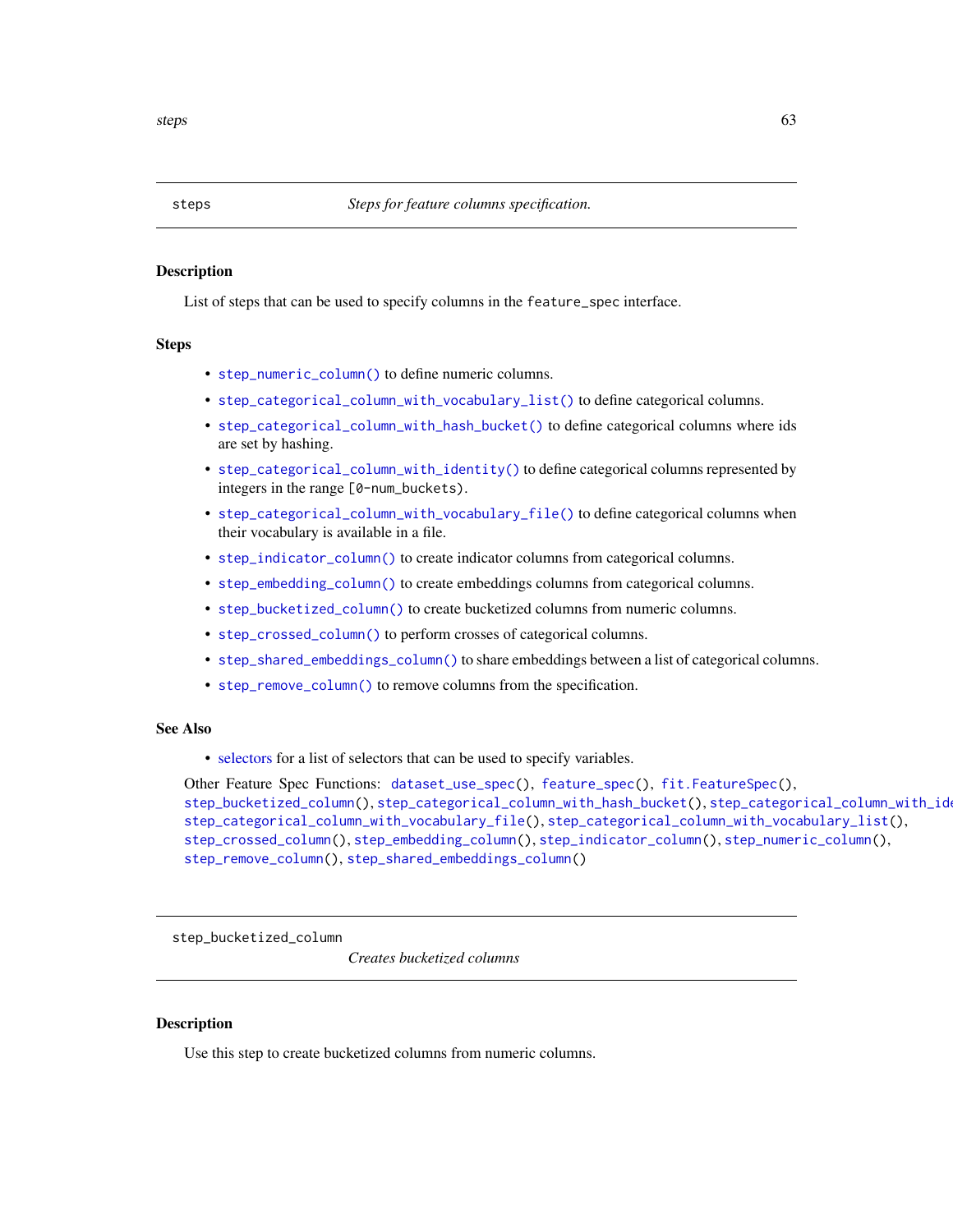#### Usage

```
step_bucketized_column(spec, ..., boundaries)
```
#### **Arguments**

| spec                    | A feature specification created with feature_spec().                                     |
|-------------------------|------------------------------------------------------------------------------------------|
| $\cdot$ $\cdot$ $\cdot$ | Comma separated list of variable names to apply the step. selectors can also be<br>used. |
| boundaries              | A sorted list or tuple of floats specifying the boundaries.                              |

#### Value

a FeatureSpec object.

#### See Also

[steps](#page-62-0) for a complete list of allowed steps.

```
Other Feature Spec Functions: dataset_use_spec(), feature_spec(), fit.FeatureSpec(),
step_categorical_column_with_hash_bucket(), step_categorical_column_with_identity(),
step_categorical_column_with_vocabulary_file(), step_categorical_column_with_vocabulary_list(),
step_crossed_column(), step_embedding_column(), step_indicator_column(), step_numeric_column(),
step_remove_column(), step_shared_embeddings_column(), steps
```
## Examples

```
## Not run:
library(tfdatasets)
data(hearts)
file <- tempfile()
writeLines(unique(hearts$thal), file)
hearts <- tensor_slices_dataset(hearts) %>% dataset_batch(32)
# use the formula interface
spec <- feature_spec(hearts, target ~ age) %>%
  step_numeric_column(age) %>%
  step_bucketized_column(age, boundaries = c(10, 20, 30))
spec_fit <- fit(spec)
final_dataset <- hearts %>% dataset_use_spec(spec_fit)
```

```
## End(Not run)
```
<span id="page-63-0"></span>step\_categorical\_column\_with\_hash\_bucket *Creates a categorical column with hash buckets specification*

#### **Description**

Represents sparse feature where ids are set by hashing.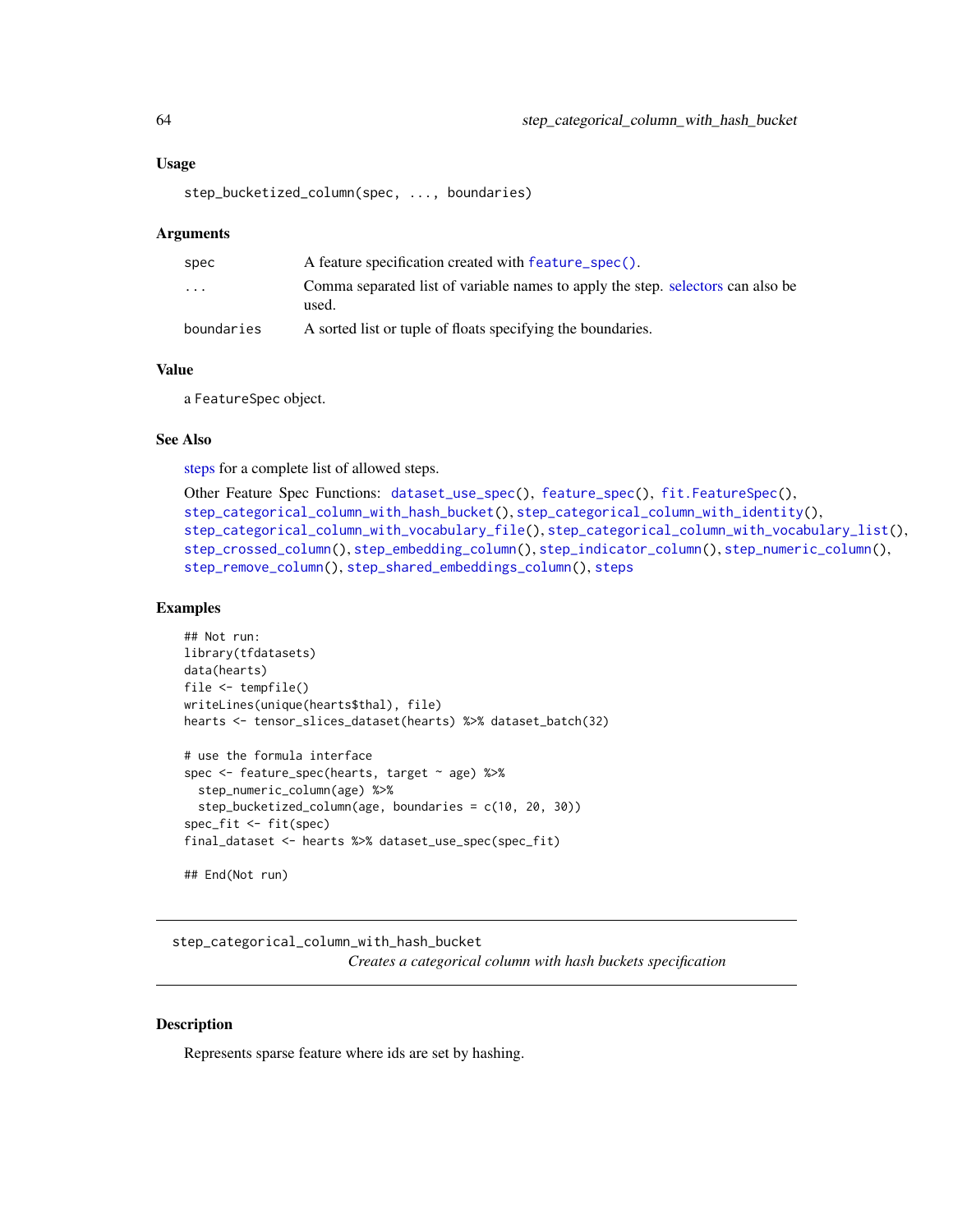#### Usage

```
step_categorical_column_with_hash_bucket(
  spec,
  ...,
 hash_bucket_size,
  dtype = tf$string
)
```
#### Arguments

| spec             | A feature specification created with feature_spec().                                     |  |
|------------------|------------------------------------------------------------------------------------------|--|
| $\cdot$          | Comma separated list of variable names to apply the step. selectors can also be<br>used. |  |
| hash_bucket_size |                                                                                          |  |
|                  | An int $> 1$ . The number of buckets.                                                    |  |
| dtype            | The type of features. Only string and integer types are supported.                       |  |

#### Value

a FeatureSpec object.

#### See Also

[steps](#page-62-0) for a complete list of allowed steps.

```
Other Feature Spec Functions: dataset_use_spec(), feature_spec(), fit.FeatureSpec(),
step_bucketized_column(step_categorical_column_with_identity(), step_categorical_column_with_vocab
step_categorical_column_with_vocabulary_list(), step_crossed_column(), step_embedding_column(),
step_indicator_column(), step_numeric_column(), step_remove_column(), step_shared_embeddings_column(),
steps
```
#### Examples

```
## Not run:
library(tfdatasets)
data(hearts)
hearts <- tensor_slices_dataset(hearts) %>% dataset_batch(32)
# use the formula interface
spec <- feature_spec(hearts, target ~ thal) %>%
  step_categorical_column_with_hash_bucket(thal, hash_bucket_size = 3)
spec_fit <- fit(spec)
final_dataset <- hearts %>% dataset_use_spec(spec_fit)
## End(Not run)
```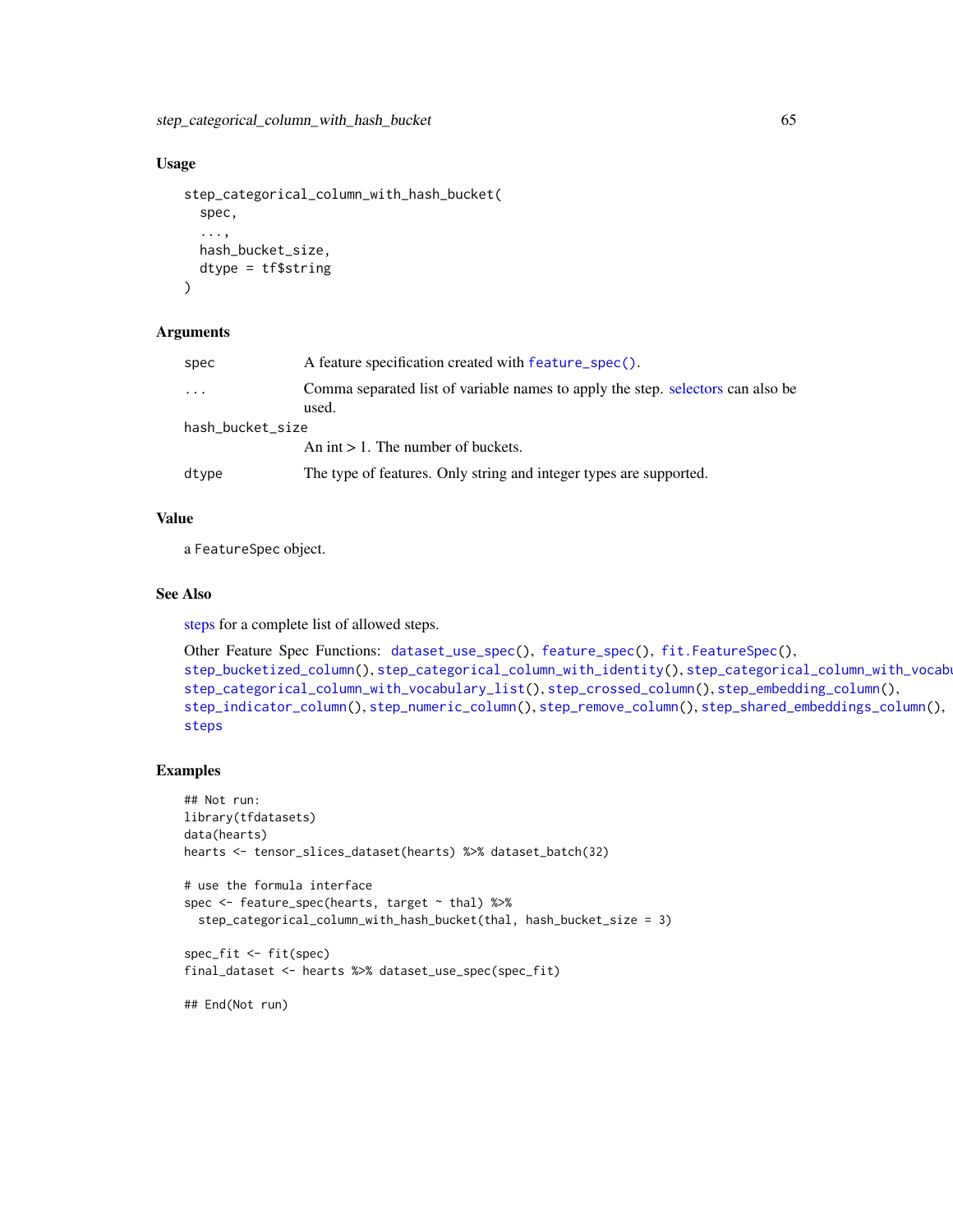<span id="page-65-0"></span>step\_categorical\_column\_with\_identity *Create a categorical column with identity*

#### Description

Use this when your inputs are integers in the range  $[0$ -num\_buckets).

#### Usage

```
step_categorical_column_with_identity(
  spec,
  ...,
 num_buckets,
  default_value = NULL
)
```
#### Arguments

| spec          | A feature specification created with feature_spec().                                                                                                                                              |
|---------------|---------------------------------------------------------------------------------------------------------------------------------------------------------------------------------------------------|
| $\cdots$      | Comma separated list of variable names to apply the step. selectors can also be<br>used.                                                                                                          |
| num_buckets   | Range of inputs and outputs is $[0, num_buckets]$ .                                                                                                                                               |
| default_value | If NULL, this column's graph operations will fail for out-of-range inputs. Other-<br>wise, this value must be in the range $[0, \text{ num_buckets})$ , and will replace inputs<br>in that range. |

#### Value

a FeatureSpec object.

#### See Also

[steps](#page-62-0) for a complete list of allowed steps.

```
Other Feature Spec Functions: dataset_use_spec(), feature_spec(), fit.FeatureSpec(),
step_bucketized_column(step_categorical_column_with_hash_bucket(), step_categorical_column_with_vo
step_categorical_column_with_vocabulary_list(), step_crossed_column(), step_embedding_column(),
step_indicator_column(), step_numeric_column(), step_remove_column(), step_shared_embeddings_column(),
steps
```
## Examples

```
## Not run:
library(tfdatasets)
data(hearts)
```
hearts\$thal <- as.integer(as.factor(hearts\$thal)) - 1L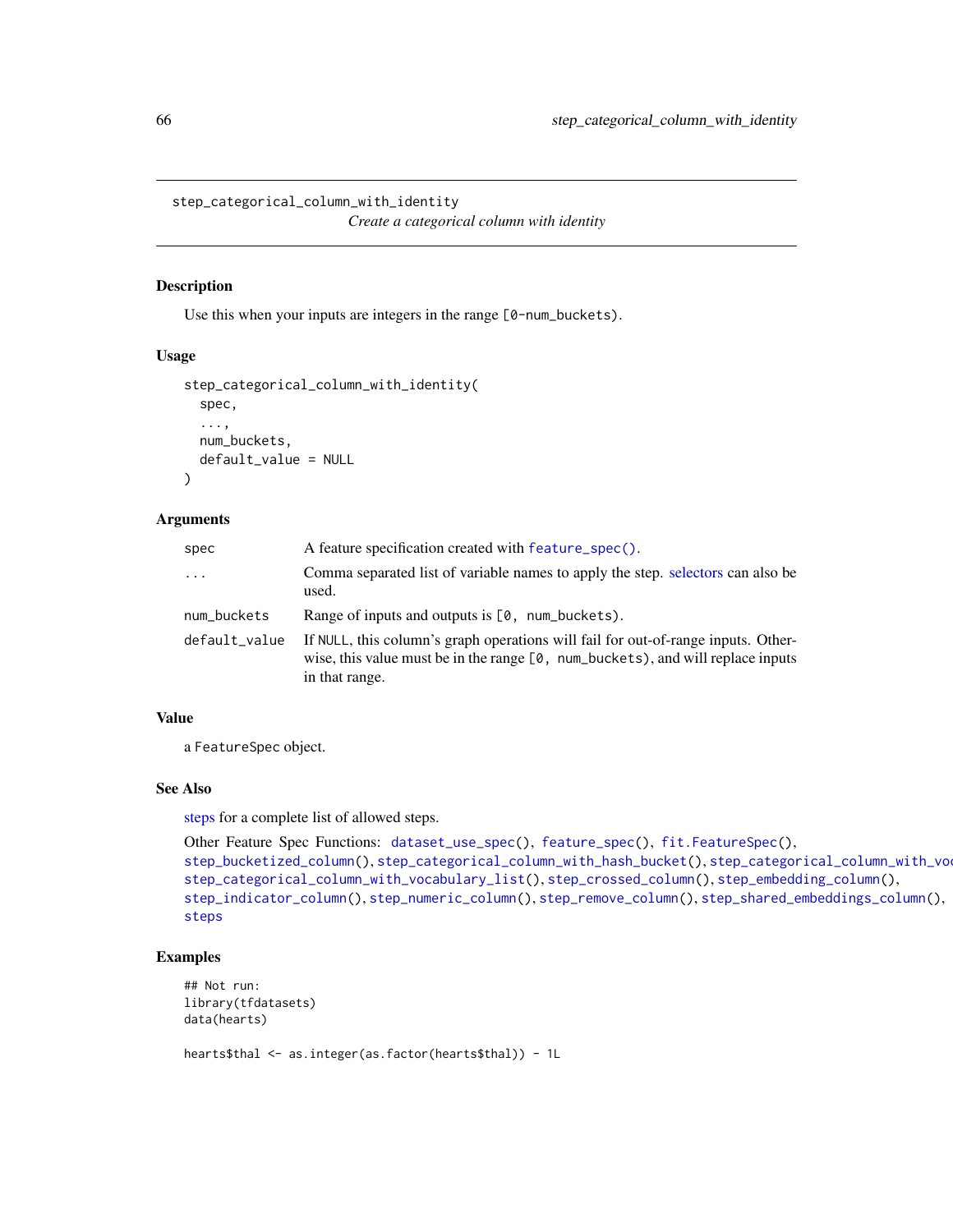```
hearts <- tensor_slices_dataset(hearts) %>% dataset_batch(32)
# use the formula interface
spec <- feature_spec(hearts, target ~ thal) %>%
  step_categorical_column_with_identity(thal, num_buckets = 5)
spec_fit <- fit(spec)
final_dataset <- hearts %>% dataset_use_spec(spec_fit)
## End(Not run)
```
<span id="page-66-0"></span>step\_categorical\_column\_with\_vocabulary\_file *Creates a categorical column with vocabulary file*

## Description

Use this function when the vocabulary of a categorical variable is written to a file.

## Usage

```
step_categorical_column_with_vocabulary_file(
  spec,
  ...,
  vocabulary_file,
  vocabulary_size = NULL,
  dtype = tf$string,
  default_value = NULL,
 num_oov_buckets = 0L
)
```
## Arguments

| spec            | A feature specification created with feature_spec().                                                                                                                                                        |  |  |
|-----------------|-------------------------------------------------------------------------------------------------------------------------------------------------------------------------------------------------------------|--|--|
| $\ddots$        | Comma separated list of variable names to apply the step. selectors can also be<br>used.                                                                                                                    |  |  |
| vocabulary_file |                                                                                                                                                                                                             |  |  |
|                 | The vocabulary file name.                                                                                                                                                                                   |  |  |
| vocabulary_size |                                                                                                                                                                                                             |  |  |
|                 | Number of the elements in the vocabulary. This must be no greater than length<br>of vocabulary_file, if less than length, later values are ignored. If None, it is<br>set to the length of vocabulary_file. |  |  |
| dtype           | The type of features. Only string and integer types are supported.                                                                                                                                          |  |  |
| default_value   | The integer ID value to return for out-of-vocabulary feature values, defaults to<br>-1. This can not be specified with a positive num_oov_buckets.                                                          |  |  |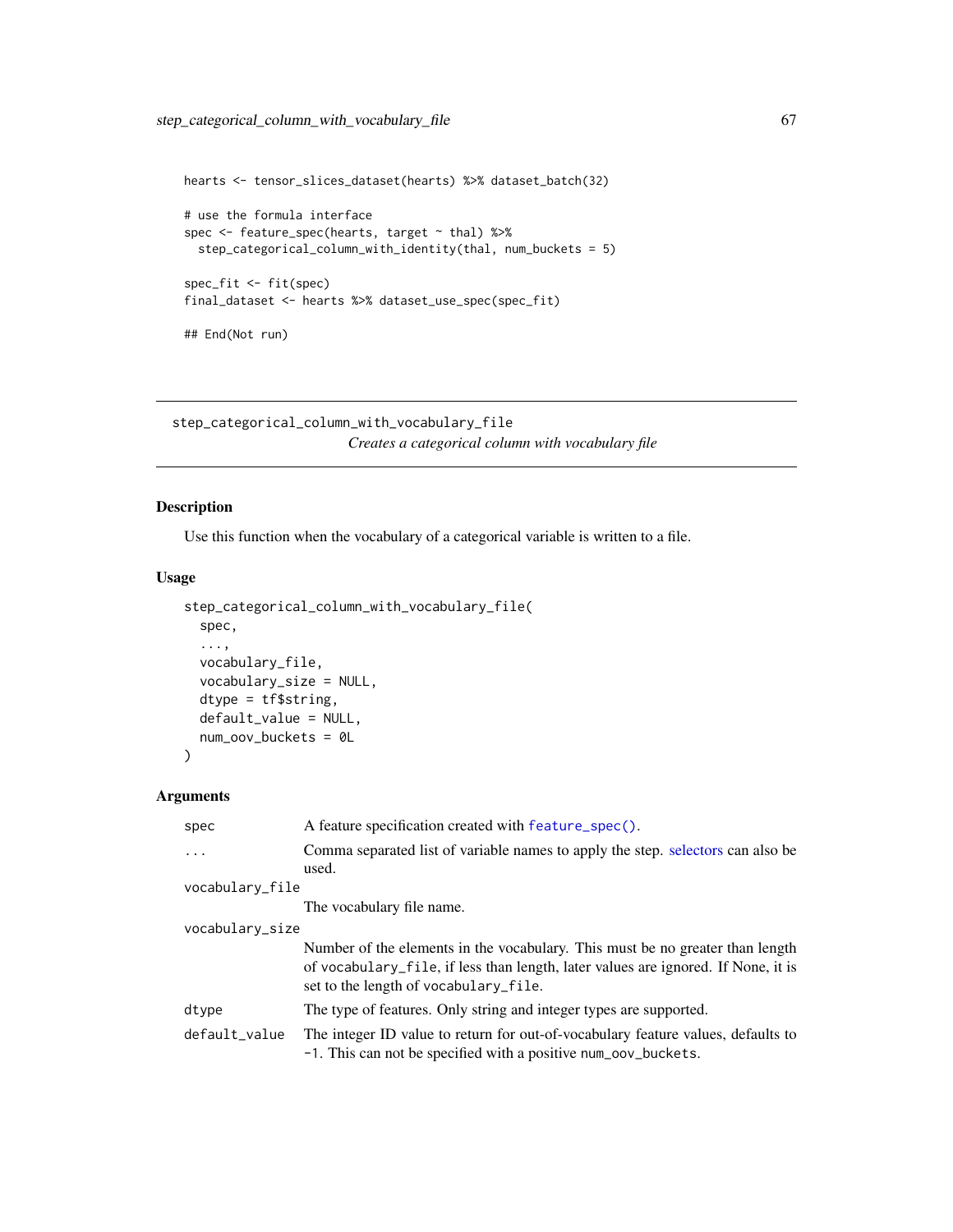num\_oov\_buckets

Non-negative integer, the number of out-of-vocabulary buckets. All out-ofvocabulary inputs will be assigned IDs in the range [vocabulary\_size, vocabulary\_size+num\_oov\_bu based on a hash of the input value. A positive num\_oov\_buckets can not be specified with default\_value.

#### Value

a FeatureSpec object.

#### See Also

[steps](#page-62-0) for a complete list of allowed steps.

```
Other Feature Spec Functions: dataset_use_spec(), feature_spec(), fit.FeatureSpec(),
step_bucketized_column(), step_categorical_column_with_hash_bucket(), step_categorical_column_with_identity(),
step_categorical_column_with_vocabulary_list(), step_crossed_column(), step_embedding_column(),
step_indicator_column(), step_numeric_column(), step_remove_column(), step_shared_embeddings_column(),
steps
```
#### Examples

```
## Not run:
library(tfdatasets)
data(hearts)
file <- tempfile()
writeLines(unique(hearts$thal), file)
hearts <- tensor_slices_dataset(hearts) %>% dataset_batch(32)
# use the formula interface
spec <- feature_spec(hearts, target ~ thal) %>%
  step_categorical_column_with_vocabulary_file(thal, vocabulary_file = file)
spec_fit <- fit(spec)
final_dataset <- hearts %>% dataset_use_spec(spec_fit)
```
## End(Not run)

<span id="page-67-0"></span>step\_categorical\_column\_with\_vocabulary\_list *Creates a categorical column specification*

### Description

Creates a categorical column specification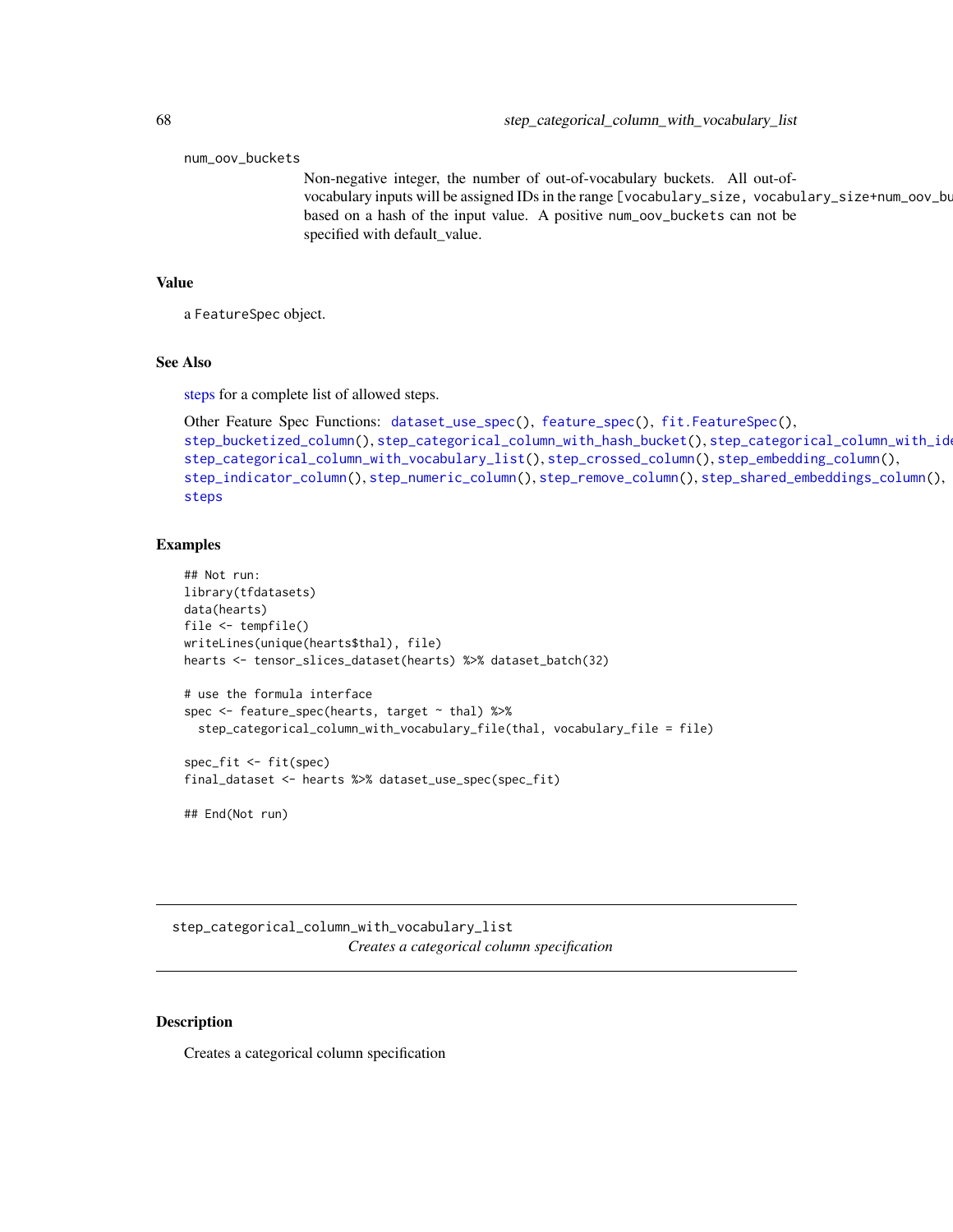## Usage

```
step_categorical_column_with_vocabulary_list(
  spec,
  ...,
 vocabulary_list = NULL,
 dtype = NULL,
 default_value = -1L,num_oov_buckets = 0L
)
```
#### Arguments

|                 | spec          | A feature specification created with feature_spec().                                                                                                                                                                                                                                           |  |
|-----------------|---------------|------------------------------------------------------------------------------------------------------------------------------------------------------------------------------------------------------------------------------------------------------------------------------------------------|--|
|                 | $\cdots$      | Comma separated list of variable names to apply the step. selectors can also be<br>used.                                                                                                                                                                                                       |  |
| vocabulary_list |               |                                                                                                                                                                                                                                                                                                |  |
|                 |               | An ordered iterable defining the vocabulary. Each feature is mapped to the index<br>of its value (if present) in vocabulary_list. Must be castable to dtype. If NULL<br>the vocabulary will be defined as all unique values in the dataset provided when<br>fitting the specification.         |  |
|                 | dtype         | The type of features. Only string and integer types are supported. If NULL, it will<br>be inferred from vocabulary_list.                                                                                                                                                                       |  |
|                 | default_value | The integer ID value to return for out-of-vocabulary feature values, defaults to<br>-1. This can not be specified with a positive num_oov_buckets.                                                                                                                                             |  |
| num_oov_buckets |               |                                                                                                                                                                                                                                                                                                |  |
|                 |               | Non-negative integer, the number of out-of-vocabulary buckets. All out-of-<br>vocabulary inputs will be assigned IDs in the range [lenght(vocabulary_list), length(vocabulary_<br>based on a hash of the input value. A positive num_oov_buckets can not be spec-<br>ified with default_value. |  |
|                 |               |                                                                                                                                                                                                                                                                                                |  |

## Value

a FeatureSpec object.

## See Also

[steps](#page-62-0) for a complete list of allowed steps.

```
Other Feature Spec Functions: dataset_use_spec(), feature_spec(), fit.FeatureSpec(),
step_bucketized_column(step_categorical_column_with_hash_bucket(), step_categorical_column_with_id
step_categorical_column_with_vocabulary_file(), step_crossed_column(), step_embedding_column(),
step_indicator_column(), step_numeric_column(), step_remove_column(), step_shared_embeddings_column(),
steps
```
## Examples

## Not run: library(tfdatasets) data(hearts)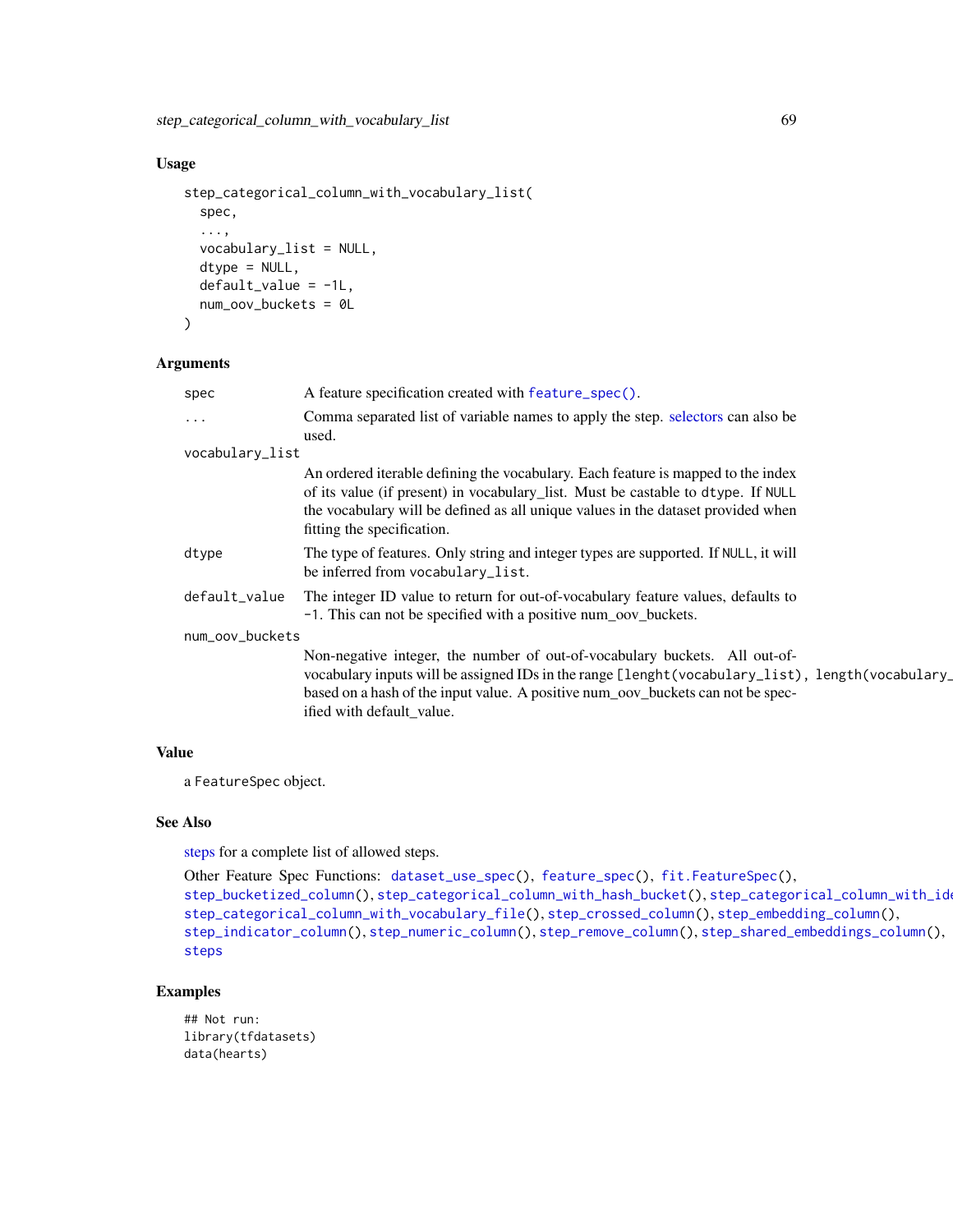```
hearts <- tensor_slices_dataset(hearts) %>% dataset_batch(32)
# use the formula interface
spec <- feature_spec(hearts, target ~ thal) %>%
  step_categorical_column_with_vocabulary_list(thal)
spec_fit <- fit(spec)
final_dataset <- hearts %>% dataset_use_spec(spec_fit)
## End(Not run)
```
<span id="page-69-0"></span>step\_crossed\_column *Creates crosses of categorical columns*

#### Description

Use this step to create crosses between categorical columns.

#### Usage

```
step_crossed_column(spec, ..., hash_bucket_size, hash_key = NULL)
```
## Arguments

| spec             | A feature specification created with feature_spec().                                                                                           |  |
|------------------|------------------------------------------------------------------------------------------------------------------------------------------------|--|
| $\ddotsc$        | Comma separated list of variable names to apply the step. selectors can also be<br>used.                                                       |  |
| hash_bucket_size |                                                                                                                                                |  |
|                  | An int $> 1$ . The number of buckets.                                                                                                          |  |
| hash_key         | (optional) Specify the hash key that will be used by the Fingerprint Cat64 func-<br>tion to combine the crosses fingerprints on SparseCrossOp. |  |

## Value

a FeatureSpec object.

## See Also

[steps](#page-62-0) for a complete list of allowed steps.

```
Other Feature Spec Functions: dataset_use_spec(), feature_spec(), fit.FeatureSpec(),
step_bucketized_column(), step_categorical_column_with_hash_bucket(), step_categorical_column_with_identity(),
step_categorical_column_with_vocabulary_file(), step_categorical_column_with_vocabulary_list(),
step_embedding_column(), step_indicator_column(), step_numeric_column(), step_remove_column(),
step_shared_embeddings_column(), steps
```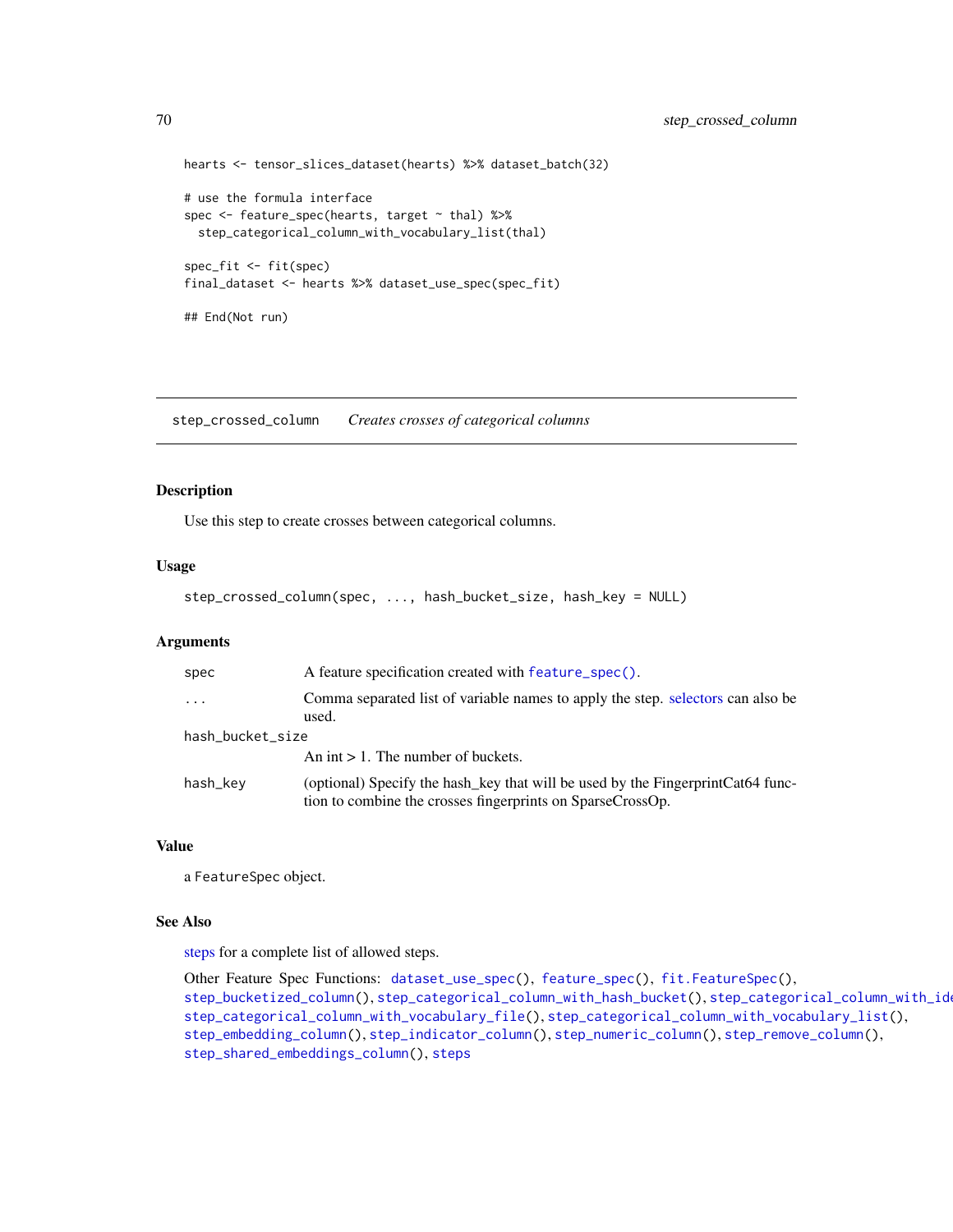## step\_embedding\_column 71

## Examples

```
## Not run:
library(tfdatasets)
data(hearts)
file <- tempfile()
writeLines(unique(hearts$thal), file)
hearts <- tensor_slices_dataset(hearts) %>% dataset_batch(32)
# use the formula interface
spec <- feature_spec(hearts, target ~ age) %>%
  step_numeric_column(age) %>%
  step_bucketized_column(age, boundaries = c(10, 20, 30))
spec_fit <- fit(spec)
final_dataset <- hearts %>% dataset_use_spec(spec_fit)
## End(Not run)
```
<span id="page-70-0"></span>step\_embedding\_column *Creates embeddings columns*

## Description

Use this step to create ambeddings columns from categorical columns.

## Usage

```
step_embedding_column(
 spec,
  ...,
 dimension = function(x) {
     as.integer(x^0.25)
},
 combiner = "mean",
  initializer = NULL,
 ckpt_to_load_from = NULL,
  tensor_name_in_ckpt = NULL,
 max\_norm = NULL,trainable = TRUE
)
```
#### Arguments

| spec      | A feature specification created with feature_spec().                                                                       |
|-----------|----------------------------------------------------------------------------------------------------------------------------|
| $\cdots$  | Comma separated list of variable names to apply the step. selectors can also be<br>used.                                   |
| dimension | An integer specifying dimension of the embedding, must be $> 0$ . Can also be a<br>function of the size of the vocabulary. |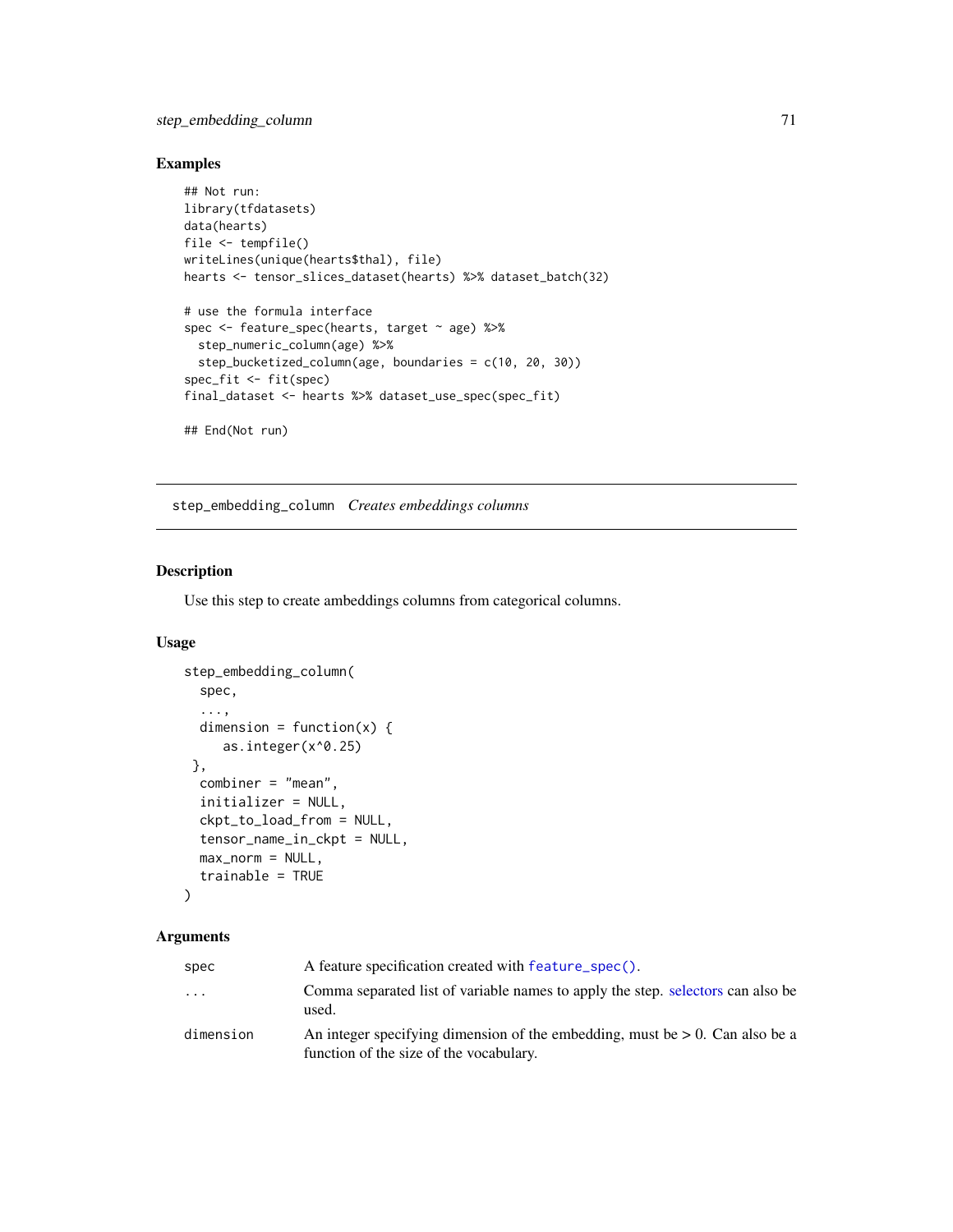| combiner            | A string specifying how to reduce if there are multiple entries in a single row.<br>Currently 'mean', 'sqrtn' and 'sum' are supported, with 'mean' the default.<br>'sqrtn' often achieves good accuracy, in particular with bag-of-words columns.<br>Each of this can be thought as example level normalizations on the column. For<br>more information, see tf.embedding_lookup_sparse. |  |  |
|---------------------|------------------------------------------------------------------------------------------------------------------------------------------------------------------------------------------------------------------------------------------------------------------------------------------------------------------------------------------------------------------------------------------|--|--|
| initializer         | A variable initializer function to be used in embedding variable initialization. If<br>not specified, defaults to tf. truncated_normal_initializer with mean 0.0<br>and standard deviation 1/sqrt(dimension).                                                                                                                                                                            |  |  |
| ckpt_to_load_from   |                                                                                                                                                                                                                                                                                                                                                                                          |  |  |
|                     | String representing checkpoint name/pattern from which to restore column weights.<br>Required if tensor_name_in_ckpt is not NULL.                                                                                                                                                                                                                                                        |  |  |
| tensor_name_in_ckpt |                                                                                                                                                                                                                                                                                                                                                                                          |  |  |
|                     | Name of the Tensor in ckpt_to_load_from from which to restore the column<br>weights. Required if ckpt_to_load_from is not NULL.                                                                                                                                                                                                                                                          |  |  |
| max_norm            | If not NULL, embedding values are 12-normalized to this value.                                                                                                                                                                                                                                                                                                                           |  |  |
| trainable           | Whether or not the embedding is trainable. Default is TRUE.                                                                                                                                                                                                                                                                                                                              |  |  |

## Value

a FeatureSpec object.

#### See Also

[steps](#page-62-0) for a complete list of allowed steps.

```
Other Feature Spec Functions: dataset_use_spec(), feature_spec(), fit.FeatureSpec(),
step_bucketized_column(), step_categorical_column_with_hash_bucket(), step_categorical_column_with_identity(),
step_categorical_column_with_vocabulary_file(), step_categorical_column_with_vocabulary_list(),
step_crossed_column(), step_indicator_column(), step_numeric_column(), step_remove_column(),
step_shared_embeddings_column(), steps
```
#### Examples

```
## Not run:
library(tfdatasets)
data(hearts)
file <- tempfile()
writeLines(unique(hearts$thal), file)
hearts <- tensor_slices_dataset(hearts) %>% dataset_batch(32)
# use the formula interface
spec <- feature_spec(hearts, target ~ thal) %>%
 step_categorical_column_with_vocabulary_list(thal) %>%
  step_embedding_column(thal, dimension = 3)
spec_fit <- fit(spec)
final_dataset <- hearts %>% dataset_use_spec(spec_fit)
```
## End(Not run)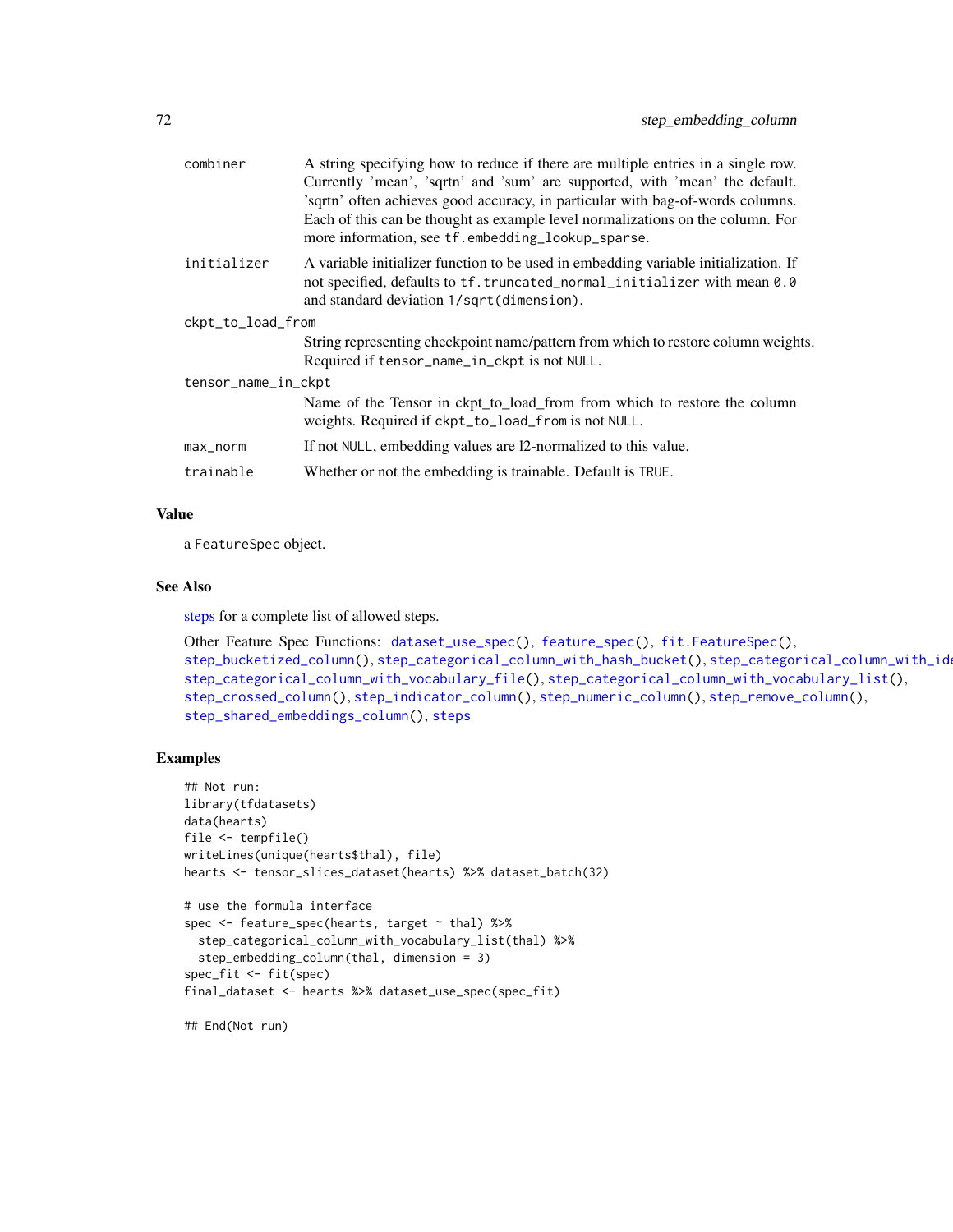<span id="page-72-1"></span><span id="page-72-0"></span>step\_indicator\_column *Creates Indicator Columns*

#### Description

Use this step to create indicator columns from categorical columns.

## Usage

```
step_indicator_column(spec, ...)
```
## Arguments

| spec                    | A feature specification created with feature_spec().                                     |
|-------------------------|------------------------------------------------------------------------------------------|
| $\cdot$ $\cdot$ $\cdot$ | Comma separated list of variable names to apply the step. selectors can also be<br>used. |

# Value

a FeatureSpec object.

#### See Also

[steps](#page-62-0) for a complete list of allowed steps.

```
Other Feature Spec Functions: dataset_use_spec(), feature_spec(), fit.FeatureSpec(),
step_bucketized_column(), step_categorical_column_with_hash_bucket(), step_categorical_column_with_identity(),
step_categorical_column_with_vocabulary_file(), step_categorical_column_with_vocabulary_list(),
step_crossed_column(), step_embedding_column(), step_numeric_column(), step_remove_column(),
step_shared_embeddings_column(), steps
```
## Examples

```
## Not run:
library(tfdatasets)
data(hearts)
file <- tempfile()
writeLines(unique(hearts$thal), file)
hearts <- tensor_slices_dataset(hearts) %>% dataset_batch(32)
# use the formula interface
spec <- feature_spec(hearts, target ~ thal) %>%
  step_categorical_column_with_vocabulary_list(thal) %>%
  step_indicator_column(thal)
spec_fit <- fit(spec)
final_dataset <- hearts %>% dataset_use_spec(spec_fit)
```
## End(Not run)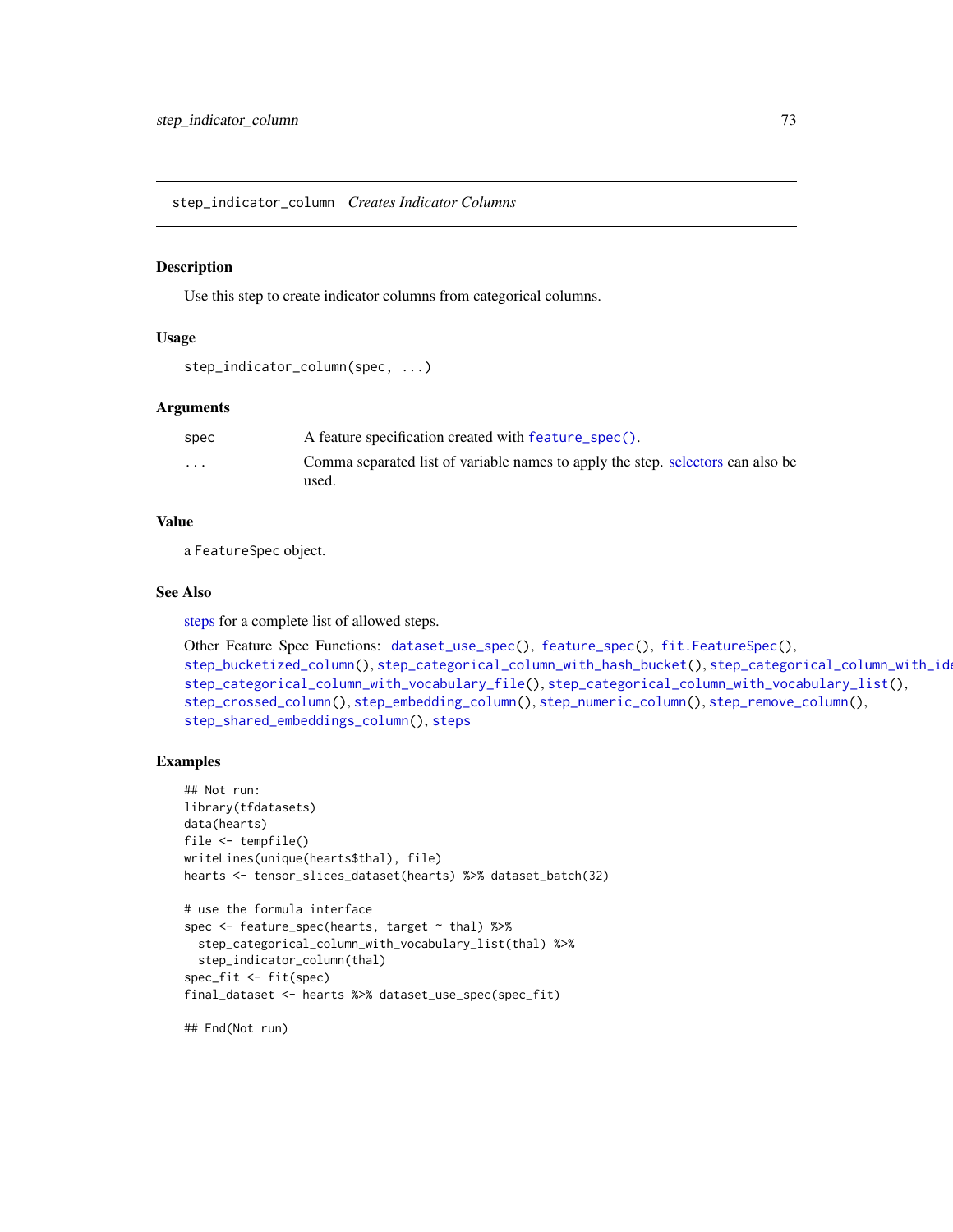<span id="page-73-1"></span><span id="page-73-0"></span>step\_numeric\_column *Creates a numeric column specification*

# Description

step\_numeric\_column creates a numeric column specification. It can also be used to normalize numeric columns.

## Usage

```
step_numeric_column(
  spec,
  ...,
 shape = 1L,
 default_value = NULL,
 dtype = tf$float32,
 normalizer_fn = NULL
)
```
# Arguments

| spec          | A feature specification created with feature_spec().                                                                                                                                                                                                                                                                                                                                                                                                                                                                                                                       |
|---------------|----------------------------------------------------------------------------------------------------------------------------------------------------------------------------------------------------------------------------------------------------------------------------------------------------------------------------------------------------------------------------------------------------------------------------------------------------------------------------------------------------------------------------------------------------------------------------|
| $\ddots$      | Comma separated list of variable names to apply the step. selectors can also be<br>used.                                                                                                                                                                                                                                                                                                                                                                                                                                                                                   |
| shape         | An iterable of integers specifies the shape of the Tensor. An integer can be<br>given which means a single dimension Tensor with given width. The Tensor<br>representing the column will have the shape of $batch_size + shape$ .                                                                                                                                                                                                                                                                                                                                          |
| default_value | A single value compatible with dtype or an iterable of values compatible with<br>dtype which the column takes on during tf. Example parsing if data is missing.<br>A default value of NULL will cause tf.parse_example to fail if an example<br>does not contain this column. If a single value is provided, the same value will<br>be applied as the default value for every item. If an iterable of values is provided,<br>the shape of the default_value should be equal to the given shape.                                                                            |
| dtype         | defines the type of values. Default value is tf\$float32. Must be a non-<br>quantized, real integer or floating point type.                                                                                                                                                                                                                                                                                                                                                                                                                                                |
| normalizer_fn | If not NULL, a function that can be used to normalize the value of the tensor after<br>default_value is applied for parsing. Normalizer function takes the input Tensor<br>as its argument, and returns the output Tensor. (e.g. function(x) $(x - 3.0) / 4.2$ ).<br>Please note that even though the most common use case of this function is nor-<br>malization, it can be used for any kind of Tensorflow transformations. You can<br>also a pre-made scaler, in this case a function will be created after fit. FeatureSpec<br>is called on the feature specification. |

## Value

a FeatureSpec object.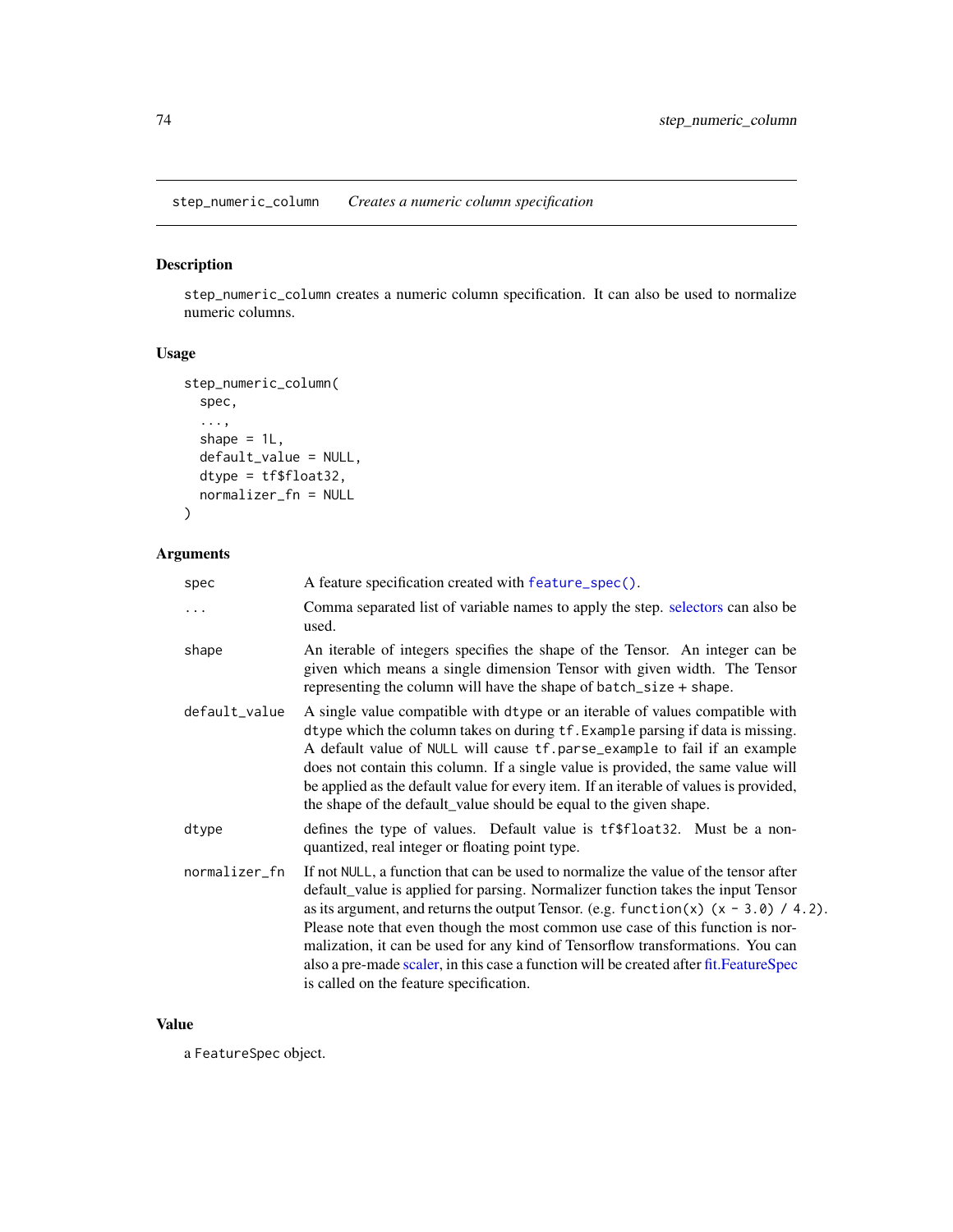## <span id="page-74-1"></span>See Also

[steps](#page-62-0) for a complete list of allowed steps.

```
Other Feature Spec Functions: dataset_use_spec(), feature_spec(), fit.FeatureSpec(),
step_bucketized_column(), step_categorical_column_with_hash_bucket(), step_categorical_column_with_identity(),
step_categorical_column_with_vocabulary_file(), step_categorical_column_with_vocabulary_list(),
step_crossed_column(), step_embedding_column(), step_indicator_column(), step_remove_column(),
step_shared_embeddings_column(), steps
```
## Examples

```
## Not run:
library(tfdatasets)
data(hearts)
hearts <- tensor_slices_dataset(hearts) %>% dataset_batch(32)
# use the formula interface
spec <- feature_spec(hearts, target ~ age) %>%
  step_numeric_column(age, normalizer_fn = standard_scaler())
spec_fit <- fit(spec)
final_dataset <- hearts %>% dataset_use_spec(spec_fit)
## End(Not run)
```
<span id="page-74-0"></span>step\_remove\_column *Creates a step that can remove columns*

#### Description

Removes features of the feature specification.

#### Usage

```
step_remove_column(spec, ...)
```
## Arguments

| A feature specification created with feature_spec().                                     |
|------------------------------------------------------------------------------------------|
| Comma separated list of variable names to apply the step. selectors can also be<br>used. |
|                                                                                          |

## Value

a FeatureSpec object.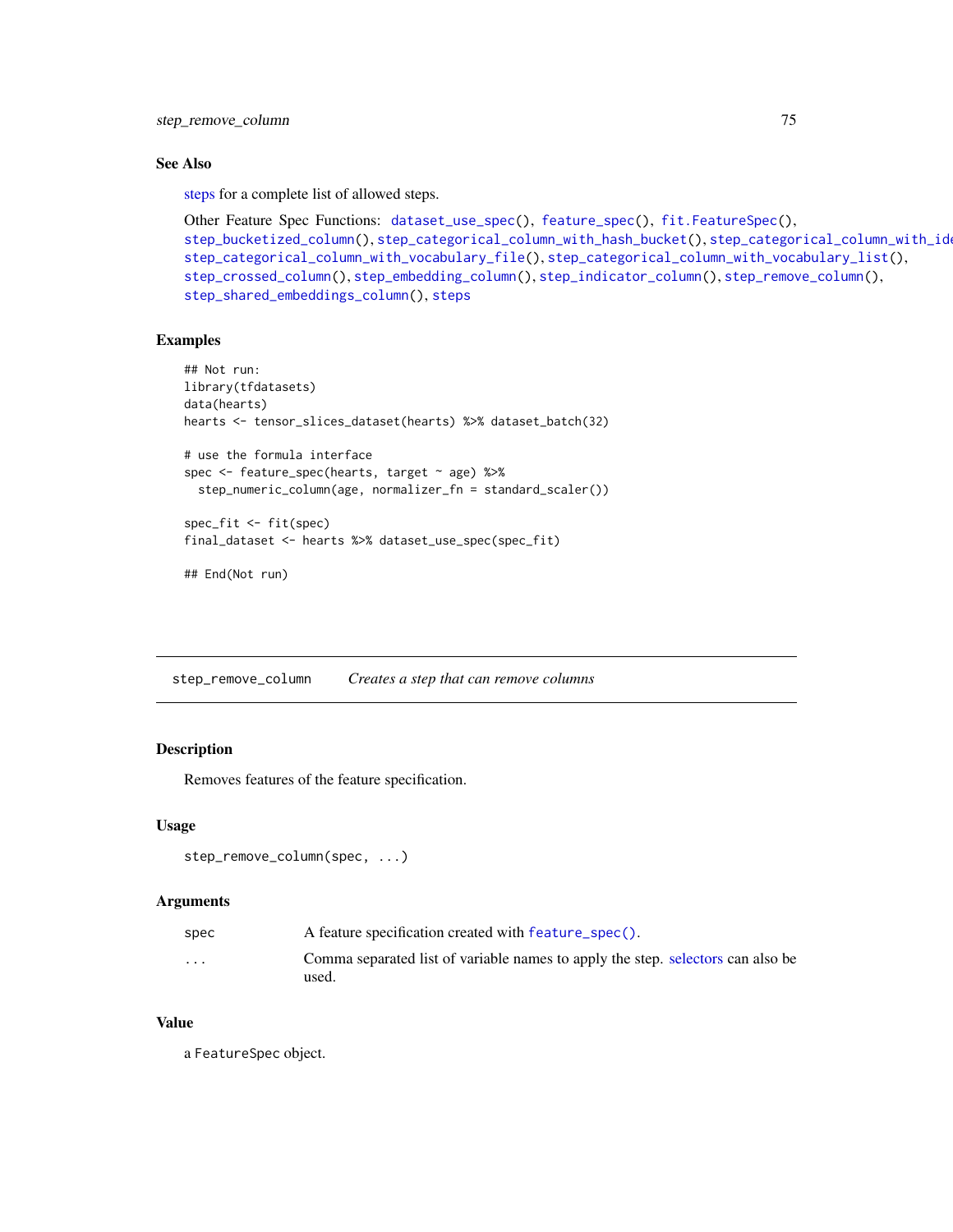## See Also

[steps](#page-62-0) for a complete list of allowed steps.

```
Other Feature Spec Functions: dataset_use_spec(), feature_spec(), fit.FeatureSpec(),
step_bucketized_column(), step_categorical_column_with_hash_bucket(), step_categorical_column_with_identity(),
step_categorical_column_with_vocabulary_file(), step_categorical_column_with_vocabulary_list(),
step_crossed_column(), step_embedding_column(), step_indicator_column(), step_numeric_column(),
step_shared_embeddings_column(), steps
```
## Examples

```
## Not run:
library(tfdatasets)
data(hearts)
hearts <- tensor_slices_dataset(hearts) %>% dataset_batch(32)
# use the formula interface
spec <- feature_spec(hearts, target ~ age) %>%
  step_numeric_column(age, normalizer_fn = scaler_standard()) %>%
  step_bucketized_column(age, boundaries = c(20, 50)) %>%
  step_remove_column(age)
spec_fit <- fit(spec)
final_dataset <- hearts %>% dataset_use_spec(spec_fit)
```
## End(Not run)

<span id="page-75-0"></span>step\_shared\_embeddings\_column

*Creates shared embeddings for categorical columns*

# Description

This is similar to [step\\_embedding\\_column,](#page-70-0) except that it produces a list of embedding columns that share the same embedding weights.

## Usage

```
step_shared_embeddings_column(
  spec,
  ...,
 dimension,
  combiner = "mean",
  initializer = NULL,
  shared_embedding_collection_name = NULL,
  ckpt_to_load_from = NULL,
  tensor_name_in_ckpt = NULL,
 max\_norm = NULL,
```
<span id="page-75-1"></span>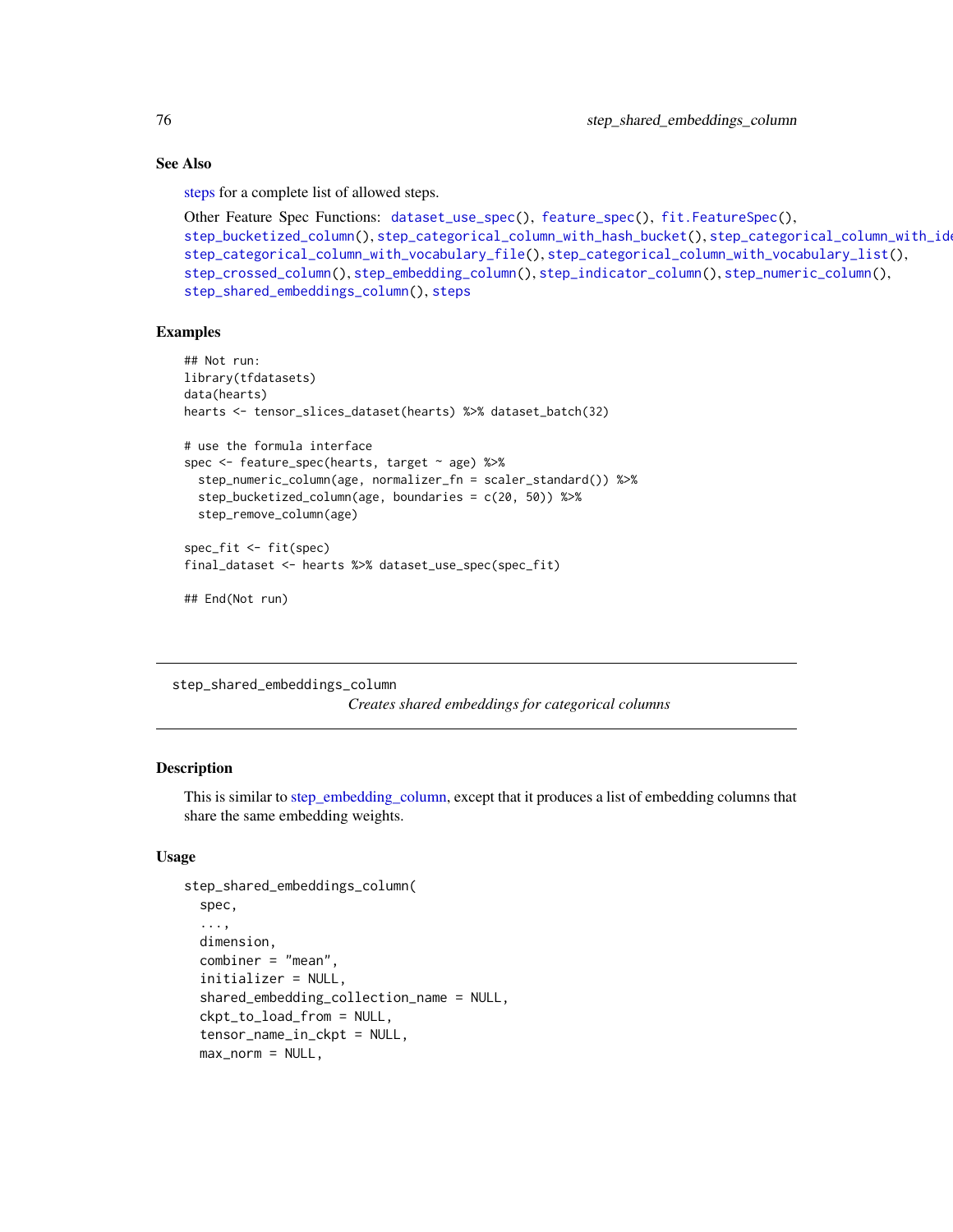<span id="page-76-0"></span>trainable = TRUE  $\lambda$ 

# Arguments

| A feature specification created with feature_spec().                                                                                                                                                                                                                                                                                                                                     |
|------------------------------------------------------------------------------------------------------------------------------------------------------------------------------------------------------------------------------------------------------------------------------------------------------------------------------------------------------------------------------------------|
| Comma separated list of variable names to apply the step. selectors can also be<br>used.                                                                                                                                                                                                                                                                                                 |
| An integer specifying dimension of the embedding, must be $> 0$ . Can also be a<br>function of the size of the vocabulary.                                                                                                                                                                                                                                                               |
| A string specifying how to reduce if there are multiple entries in a single row.<br>Currently 'mean', 'sqrtn' and 'sum' are supported, with 'mean' the default.<br>'sqrtn' often achieves good accuracy, in particular with bag-of-words columns.<br>Each of this can be thought as example level normalizations on the column. For<br>more information, see tf.embedding_lookup_sparse. |
| A variable initializer function to be used in embedding variable initialization. If<br>not specified, defaults to tf. truncated_normal_initializer with mean 0.0<br>and standard deviation 1/sqrt(dimension).                                                                                                                                                                            |
| shared_embedding_collection_name                                                                                                                                                                                                                                                                                                                                                         |
| Optional collective name of these columns. If not given, a reasonable name will<br>be chosen based on the names of categorical_columns.                                                                                                                                                                                                                                                  |
| ckpt_to_load_from                                                                                                                                                                                                                                                                                                                                                                        |
| String representing checkpoint name/pattern from which to restore column weights.<br>Required if tensor_name_in_ckpt is not NULL.                                                                                                                                                                                                                                                        |
| tensor_name_in_ckpt                                                                                                                                                                                                                                                                                                                                                                      |
| Name of the Tensor in ckpt_to_load_from from which to restore the column<br>weights. Required if ckpt_to_load_from is not NULL.                                                                                                                                                                                                                                                          |
| If not NULL, embedding values are 12-normalized to this value.                                                                                                                                                                                                                                                                                                                           |
| Whether or not the embedding is trainable. Default is TRUE.                                                                                                                                                                                                                                                                                                                              |
|                                                                                                                                                                                                                                                                                                                                                                                          |

# Value

a FeatureSpec object.

## Note

Does not work in the eager mode.

# See Also

[steps](#page-62-0) for a complete list of allowed steps.

```
Other Feature Spec Functions: dataset_use_spec(), feature_spec(), fit.FeatureSpec(),
step_bucketized_column(step_categorical_column_with_hash_bucket(), step_categorical_column_with_id
step_categorical_column_with_vocabulary_file(), step_categorical_column_with_vocabulary_list(),
step_crossed_column(), step_embedding_column(), step_indicator_column(), step_numeric_column(),
step_remove_column(), steps
```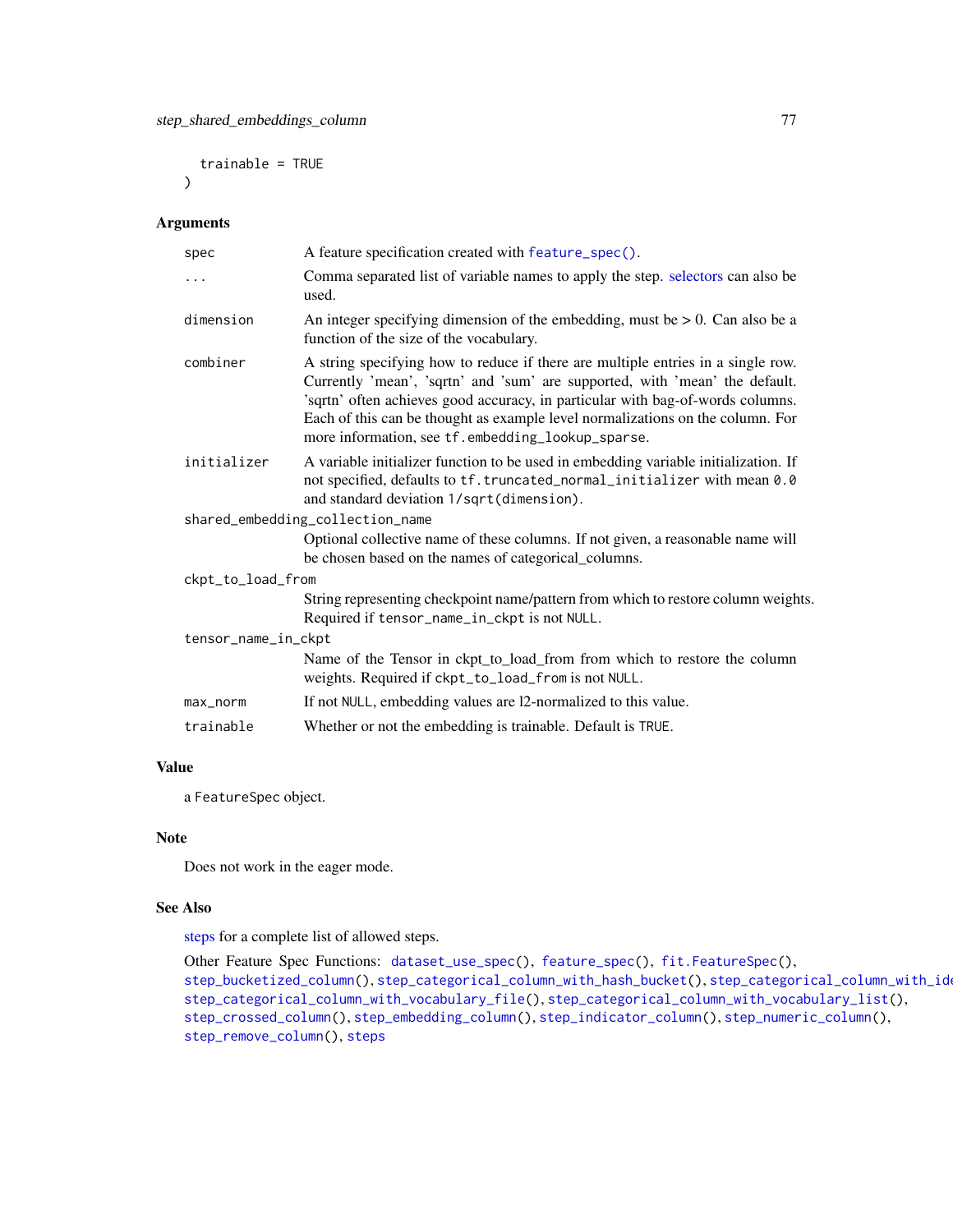<span id="page-77-2"></span><span id="page-77-1"></span>

# Description

Creates a dataset with a single element, comprising the given tensors.

#### Usage

```
tensors_dataset(tensors)
```
# Arguments

tensors A nested structure of tensors.

# Value

A dataset.

# See Also

Other tensor datasets: [sparse\\_tensor\\_slices\\_dataset\(](#page-60-1)), [tensor\\_slices\\_dataset\(](#page-77-0))

<span id="page-77-0"></span>tensor\_slices\_dataset *Creates a dataset whose elements are slices of the given tensors.*

## Description

Creates a dataset whose elements are slices of the given tensors.

# Usage

```
tensor_slices_dataset(tensors)
```
## Arguments

tensors A nested structure of tensors, each having the same size in the 0th dimension.

# Value

A dataset.

## See Also

Other tensor datasets: [sparse\\_tensor\\_slices\\_dataset\(](#page-60-1)), [tensors\\_dataset\(](#page-77-1))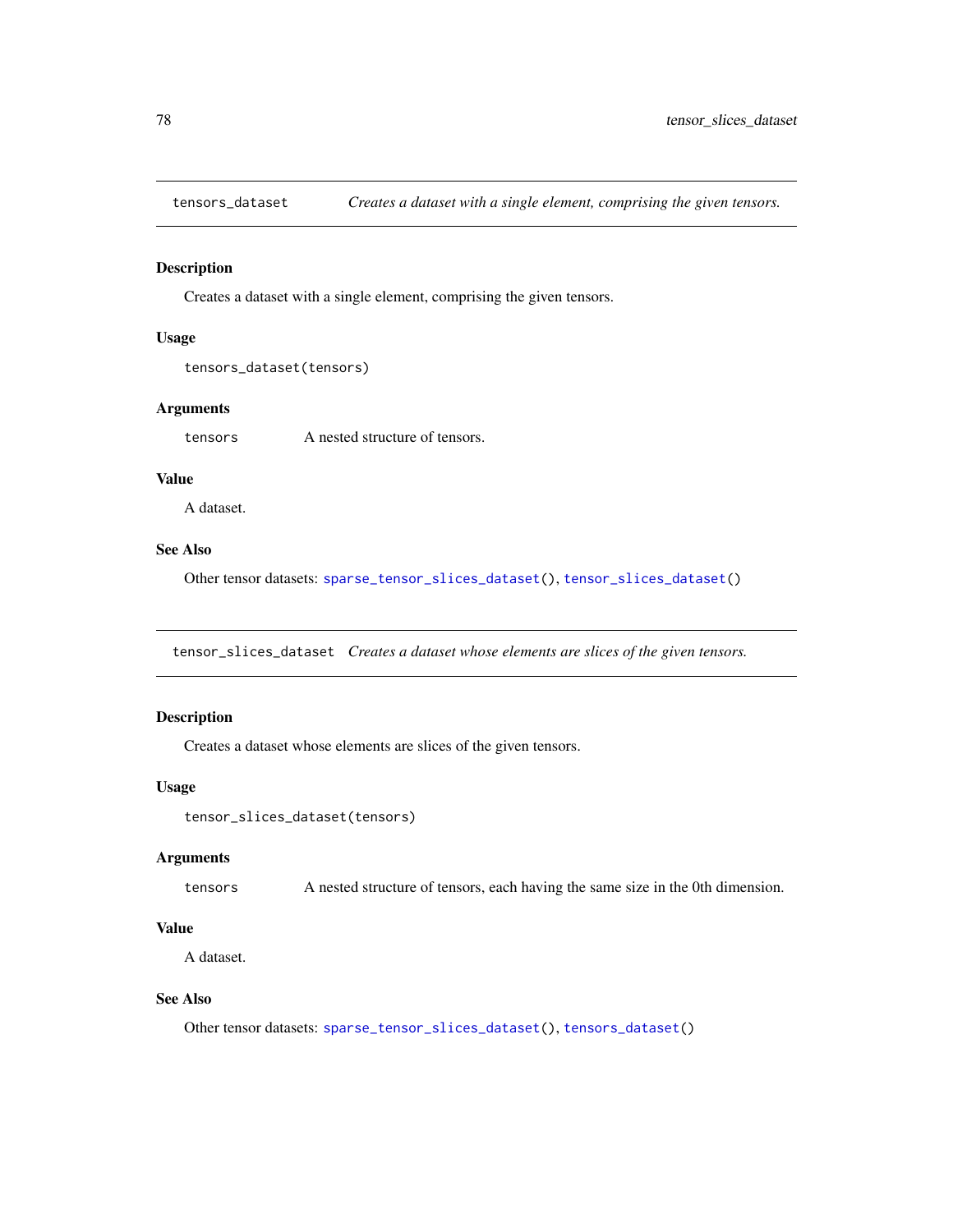<span id="page-78-0"></span>text\_line\_dataset *A dataset comprising lines from one or more text files.*

## Description

A dataset comprising lines from one or more text files.

# Usage

```
text_line_dataset(
  filenames,
  compression_type = NULL,
  record_spec = NULL,
  parallel_records = NULL
\mathcal{L}
```
## Arguments

| filenames        | String(s) specifying one or more filenames                                                                                                    |  |
|------------------|-----------------------------------------------------------------------------------------------------------------------------------------------|--|
| compression_type |                                                                                                                                               |  |
|                  | A string, one of: NULL (no compression), "ZLIB", or "GZIP".                                                                                   |  |
| record_spec      | (Optional) Specification used to decode deliminated text lines into records (see<br>$delim\_record\_spec()$ ).                                |  |
| parallel_records |                                                                                                                                               |  |
|                  | (Optional) An integer, representing the number of records to decode in parallel.<br>If not specified, records will be processed sequentially. |  |

# Value

A dataset

tfrecord\_dataset *A dataset comprising records from one or more TFRecord files.*

## Description

A dataset comprising records from one or more TFRecord files.

# Usage

```
tfrecord_dataset(
  filenames,
  compression_type = NULL,
 buffer_size = NULL,
  num_parallel_reads = NULL
\mathcal{E}
```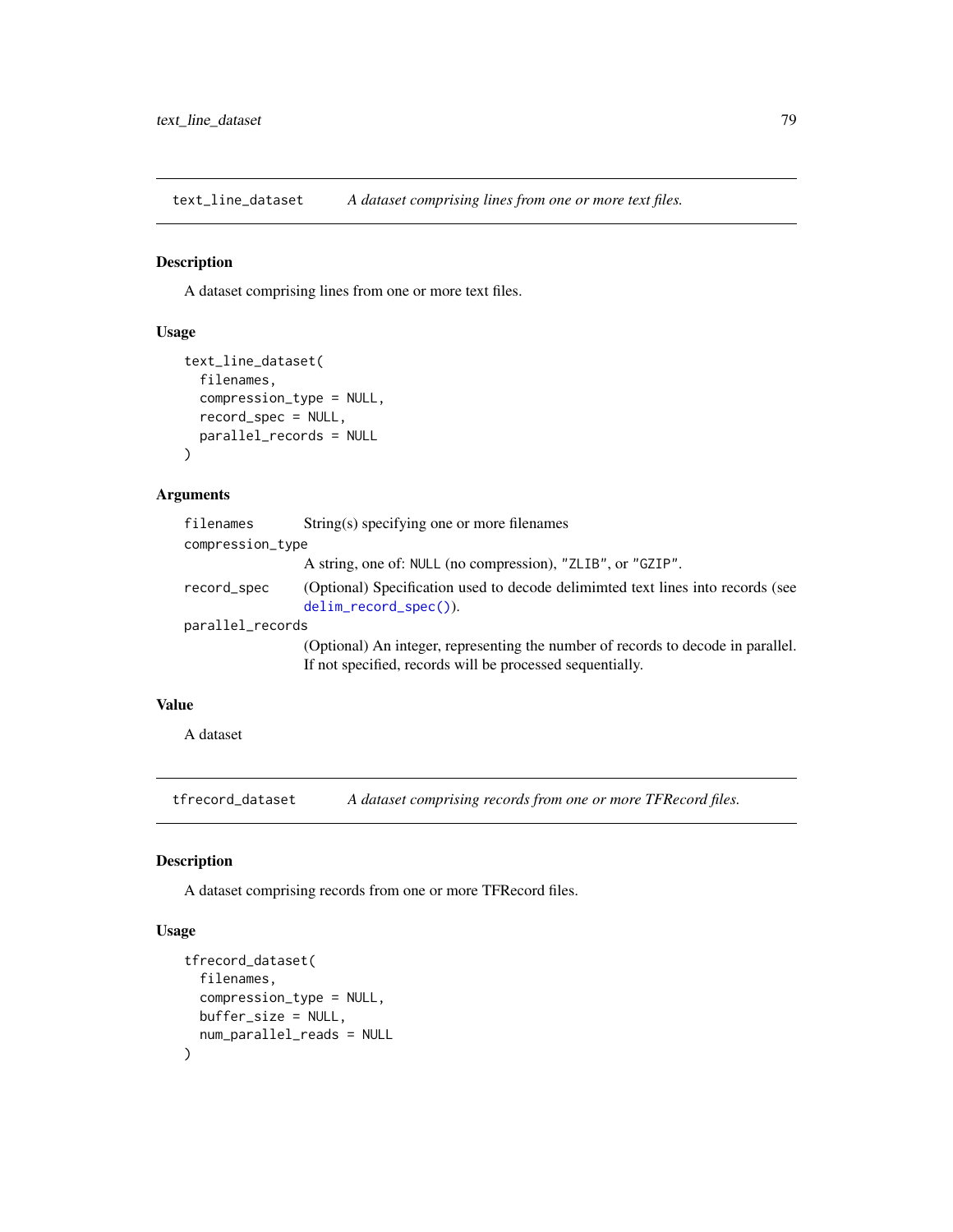## <span id="page-79-0"></span>Arguments

| filenames          | String(s) specifying one or more filenames                                                                    |
|--------------------|---------------------------------------------------------------------------------------------------------------|
| compression_type   |                                                                                                               |
|                    | A string, one of: NULL (no compression), "ZLIB", or "GZIP".                                                   |
| buffer_size        | An integer representing the number of bytes in the read buffer. (0 means no<br>buffering).                    |
| num_parallel_reads |                                                                                                               |
|                    | An integer representing the number of files to read in parallel. Defaults to read-<br>ing files sequentially. |

## Details

If the dataset encodes a set of TFExample instances, then they can be decoded into named records using the [dataset\\_map\(\)](#page-17-0) function (see example below).

# Examples

## Not run:

```
# Creates a dataset that reads all of the examples from two files, and extracts
# the image and label features.
filenames <- c("/var/data/file1.tfrecord", "/var/data/file2.tfrecord")
dataset <- tfrecord_dataset(filenames) %>%
  dataset_map(function(example_proto) {
    features <- list(
      image = tf$FixedLenFeature(shape(), tf$string, default_value = ""),
      label = tf$FixedLenFeature(shape(), tf$int32, default_value = 0L)
   \lambdatf$parse_single_example(example_proto, features)
  })
## End(Not run)
```

| until_out_of_range | Execute code that traverses a dataset until an out of range condition |
|--------------------|-----------------------------------------------------------------------|
|                    | occurs                                                                |

# Description

Execute code that traverses a dataset until an out of range condition occurs

#### Usage

```
until_out_of_range(expr)
```
out\_of\_range\_handler(e)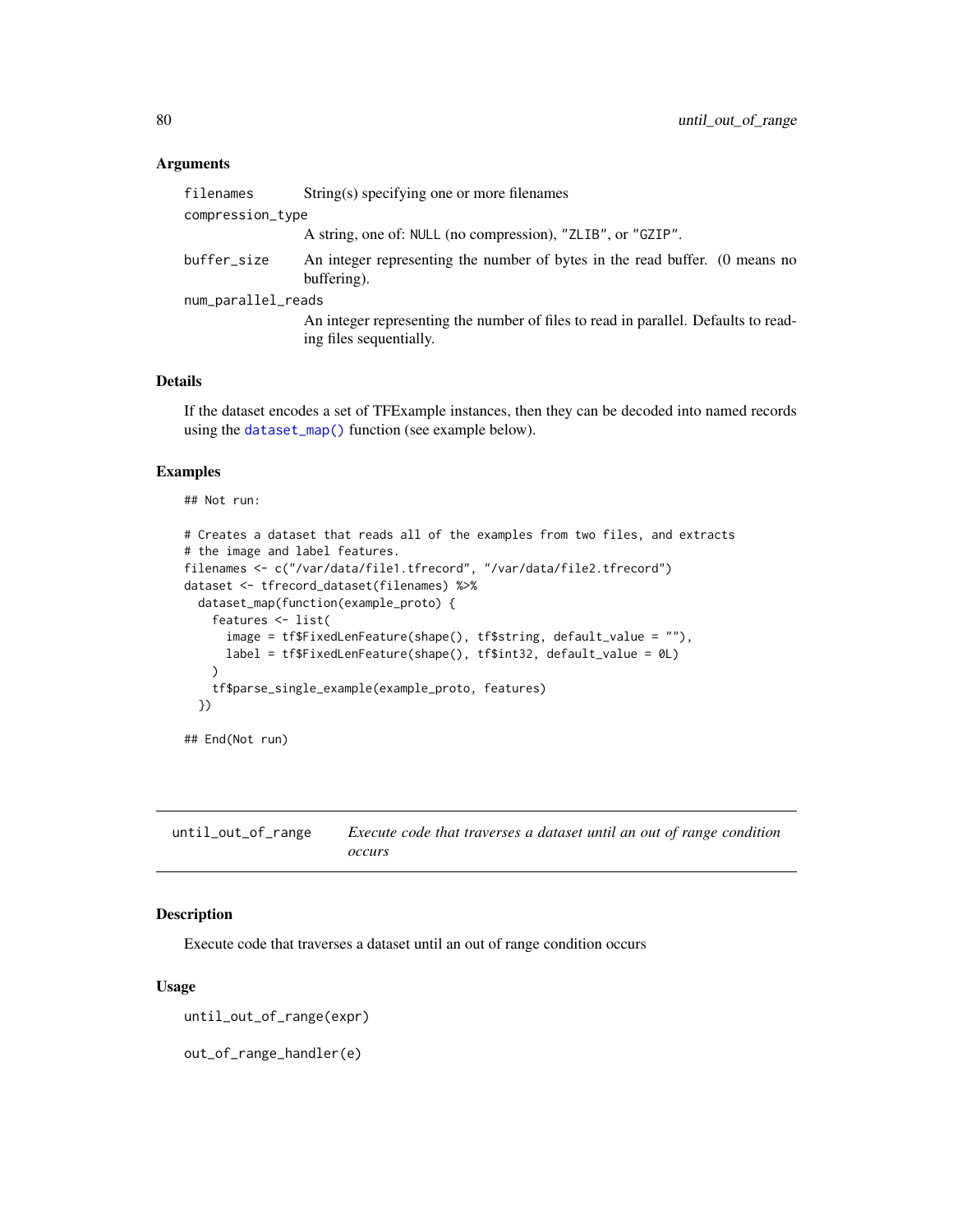# <span id="page-80-0"></span>with\_dataset 81

#### Arguments

| expr | Expression to execute (will be executed multiple times until the condition oc- |
|------|--------------------------------------------------------------------------------|
|      | curs)                                                                          |
| e    | Error object                                                                   |

# Details

When a dataset iterator reaches the end, an out of range runtime error will occur. This function will catch and ignore the error when it occurs.

#### Examples

```
## Not run:
library(tfdatasets)
dataset <- text_line_dataset("mtcars.csv", record_spec = mtcars_spec) %>%
  dataset_batch(128) %>%
  dataset_repeat(10) %>%
  dataset_prepare(x = c(mpg, disp), y = cyl)
iter <- make_iterator_one_shot(dataset)
next_batch <- iterator_get_next(iter)
until_out_of_range({
  batch <- sess$run(next_batch)
  # use batch$x and batch$y tensors
})
## End(Not run)
```
with\_dataset *Execute code that traverses a dataset*

# Description

Execute code that traverses a dataset

# Usage

```
with_dataset(expr)
```
#### Arguments

expr Expression to execute

## Details

When a dataset iterator reaches the end, an out of range runtime error will occur. You can catch and ignore the error when it occurs by wrapping your iteration code in a call to with\_dataset() (see the example below for an illustration).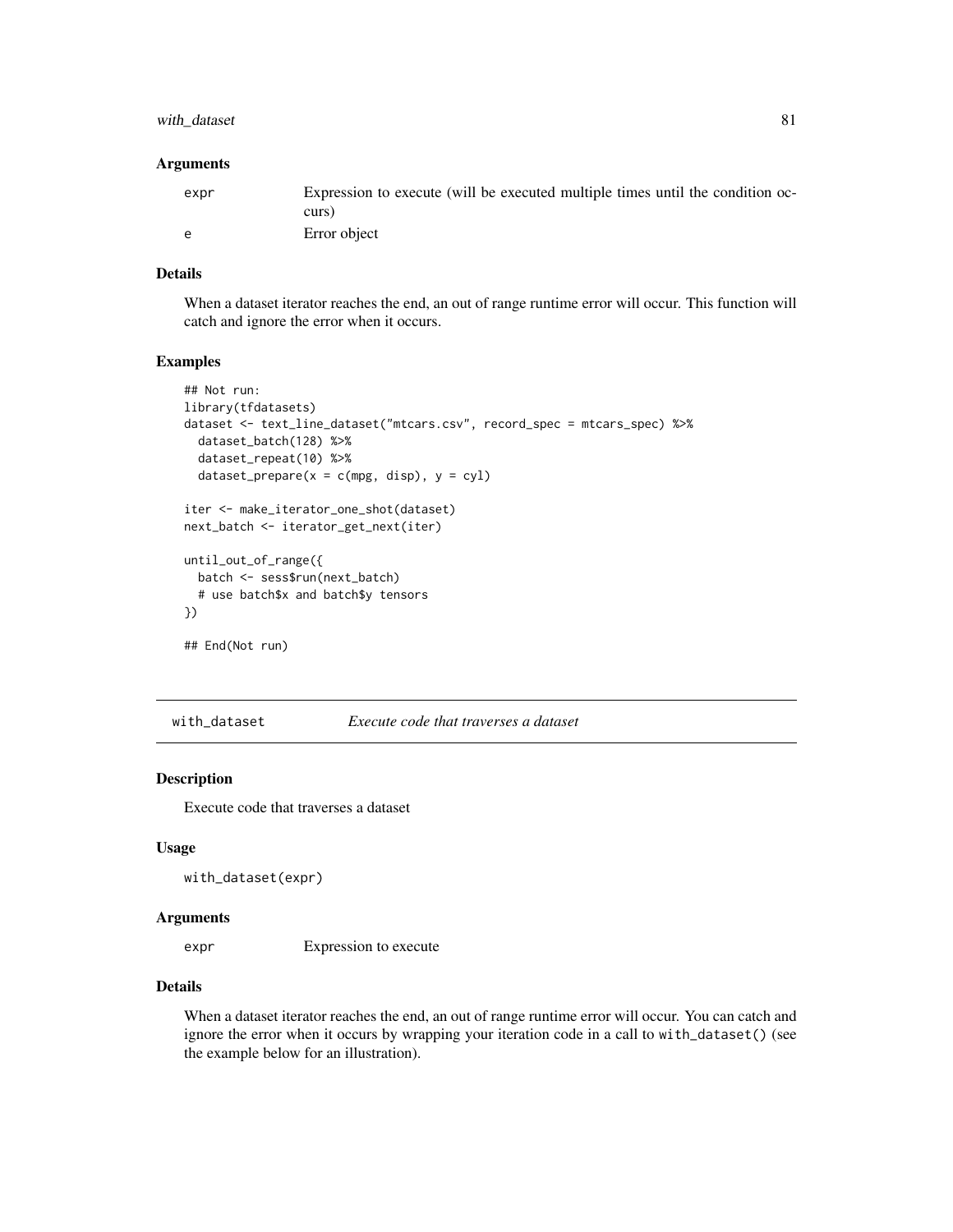# Examples

```
## Not run:
library(tfdatasets)
dataset <- text_line_dataset("mtcars.csv", record_spec = mtcars_spec) %>%
  dataset\_prepare(x = c(mpg, disp), y = cyl) %>%
  dataset_batch(128) %>%
  dataset_repeat(10)
iter <- make_iterator_one_shot(dataset)
next_batch <- iterator_get_next(iter)
with_dataset({
 while(TRUE) {
   batch <- sess$run(next_batch)
   # use batch$x and batch$y tensors
  }
})
## End(Not run)
```
zip\_datasets *Creates a dataset by zipping together the given datasets.*

# Description

Merges datasets together into pairs or tuples that contain an element from each dataset.

#### Usage

zip\_datasets(...)

## Arguments

... Datasets to zip (or a single argument with a list or list of lists of datasets).

## Value

A dataset

<span id="page-81-0"></span>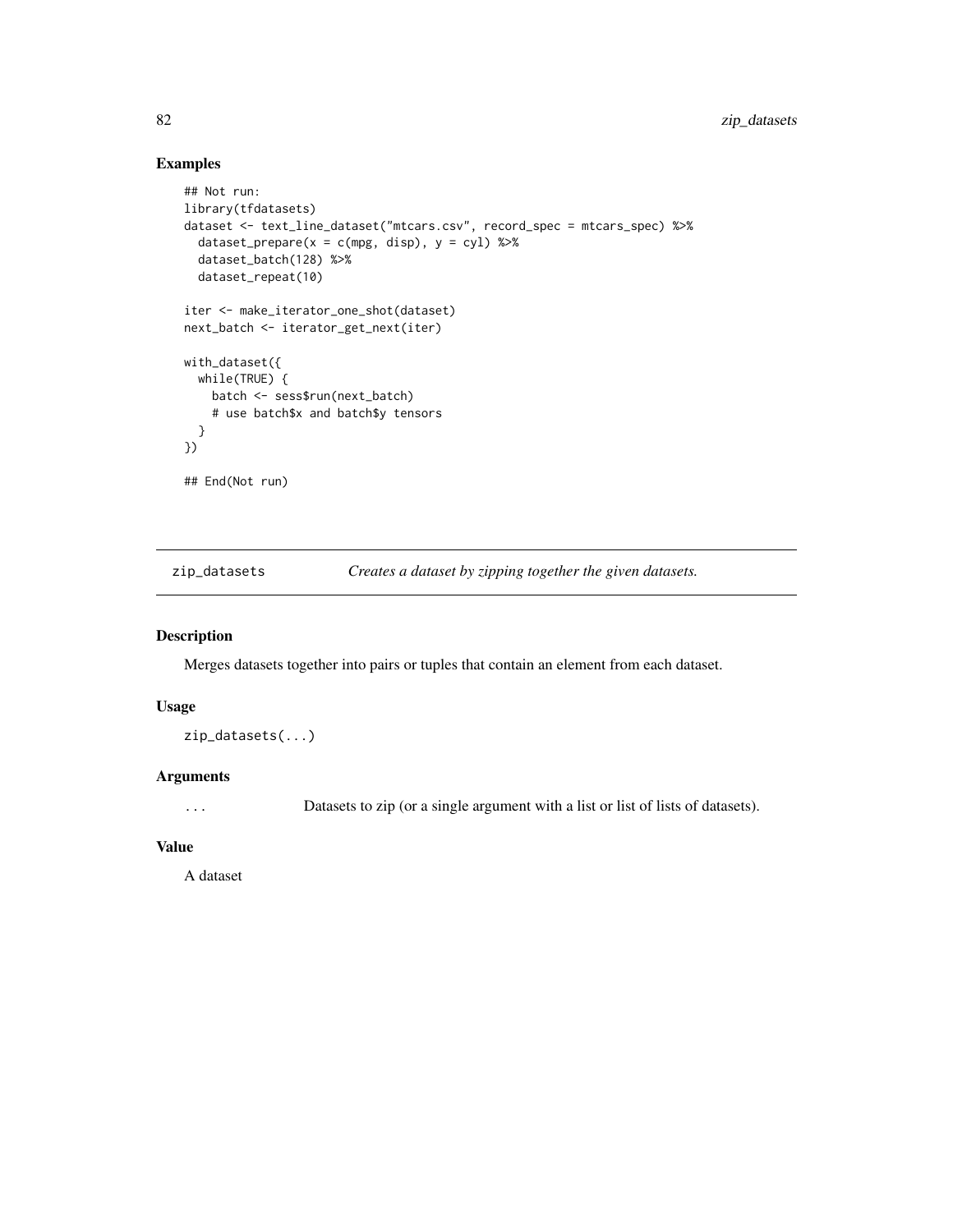# Index

```
∗ Dataset methods
    dataset_shard, 31
∗ Feature Spec Functions
    dataset_use_spec, 38
    feature_spec, 42
    fit.FeatureSpec, 44
    step_bucketized_column, 63
    step_categorical_column_with_hash_bucket,
        64
    step_categorical_column_with_identity,
        66
    step_categorical_column_with_vocabulary_fileratorfunctions
        67
    step_categorical_column_with_vocabulary_list,
iterator_initializer, 48
        68
    step_crossed_column, 70
    step_embedding_column, 71
    step_indicator_column, 73
    step_numeric_column, 74
    step_remove_column, 75
    step_shared_embeddings_column, 76
    steps, 63
∗ Selectors
    all_nominal, 4
    all_numeric, 4
    has_type, 46
∗ dataset methods
    dataset_batch, 7
    dataset_cache, 10
    dataset_collect, 11
    dataset_concatenate, 12
    dataset_decode_delim, 12
    dataset_filter, 14
    dataset_interleave, 17
    dataset_map, 18
    dataset_map_and_batch, 19
    dataset_padded_batch, 21
    dataset_prefetch, 24
    dataset_prefetch_to_device, 24
                                                     dataset_reduce, 27
                                                     dataset_repeat, 29
                                                     dataset_shuffle, 31
                                                     dataset_shuffle_and_repeat, 32
                                                     dataset_skip, 33
                                                     dataset_take, 35
                                                     dataset_take_while, 36
                                                     dataset_window, 39
                                                ∗ datasets
                                                     hearts, 46
                                                     selectors, 61
                                                     iterator_get_next, 48
                                                     iterator_make_initializer, 49
                                                     iterator_string_handle, 49
                                                     make-iterator, 51
                                                ∗ reading datasets
                                                     until_out_of_range, 80
                                                ∗ scaler
                                                     scaler_min_max, 60
                                                     scaler_standard, 60
                                                ∗ tensor datasets
                                                     sparse_tensor_slices_dataset, 61
                                                     tensor_slices_dataset, 78
                                                     tensors_dataset, 78
                                                ∗ text datasets
                                                     text_line_dataset, 79
                                                all_nominal, 4, 4, 46
                                                all_nominal(), 61
                                                all_numeric, 4, 4, 46
                                                all_numeric(), 61
                                                as.array.tensorflow.python.data.ops.dataset_ops.DatasetV2
                                                         (as_tensor.tensorflow.python.data.ops.dataset_ops.DatasetV2),
                                                         5
                                                as_array_iterator, 4
                                                as_tensor.tensorflow.python.data.ops.dataset_ops.DatasetV2,
                                                         5
```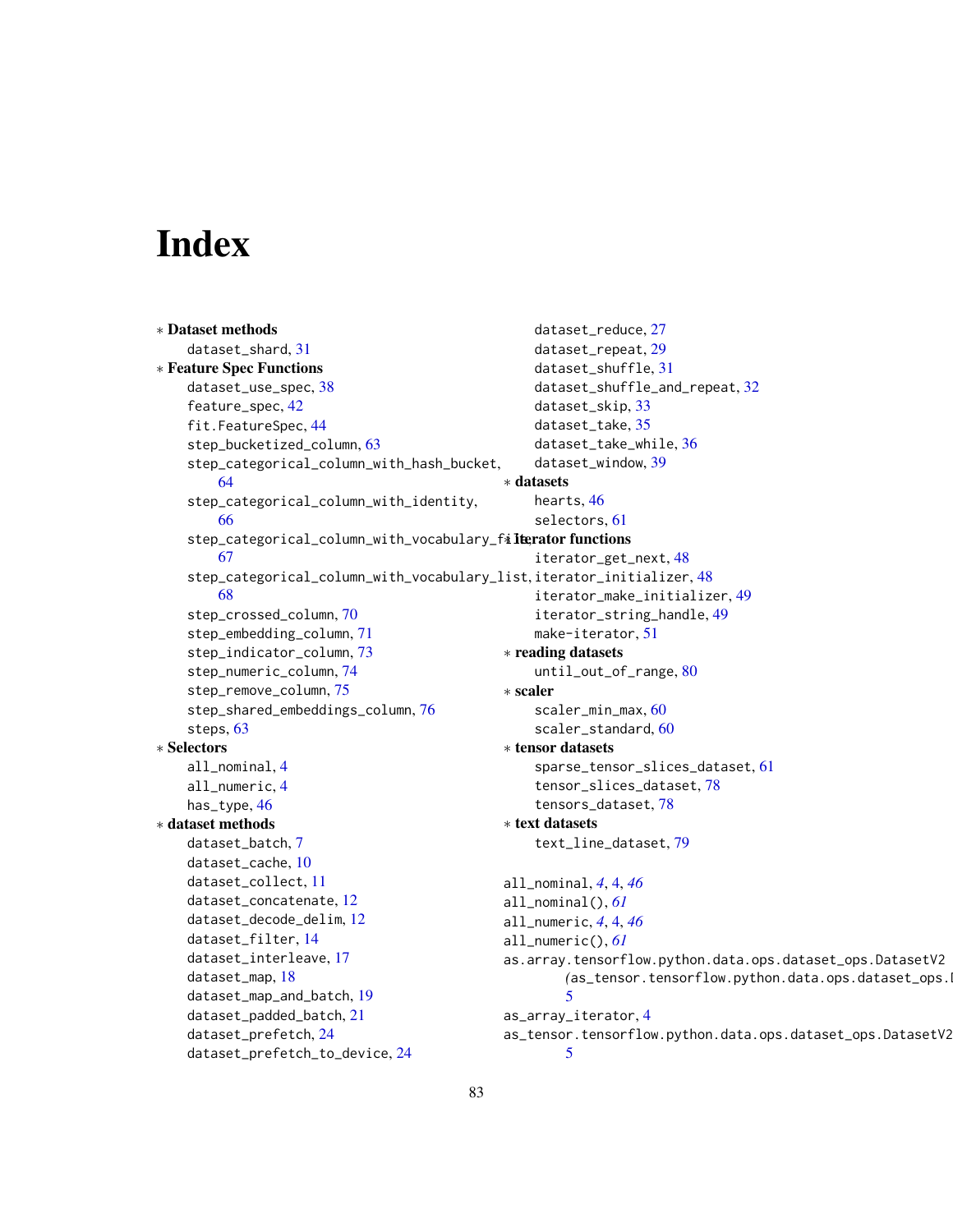## 84 INDEX

choose\_from\_datasets, [6](#page-5-0) compile(), *[55](#page-54-0)* contains(), *[61](#page-60-2)* csv\_record\_spec *(*delim\_record\_spec*)*, [40](#page-39-1) cur\_info\_env *(*selectors*)*, [61](#page-60-2)

dataset\_batch, [7,](#page-6-0) *[11](#page-10-0)[–14](#page-13-0)*, *[18–](#page-17-1)[20](#page-19-0)*, *[23–](#page-22-0)[25](#page-24-0)*, *[27](#page-26-0)*, *[29](#page-28-0)*, *[32,](#page-31-0) [33](#page-32-0)*, *[36,](#page-35-0) [37](#page-36-0)*, *[40](#page-39-1)* dataset\_batch(), *[22,](#page-21-0) [23](#page-22-0)* dataset\_bucket\_by\_sequence\_length, [8](#page-7-0) dataset\_cache, *[8](#page-7-0)*, [10,](#page-9-0) *[11–](#page-10-0)[14](#page-13-0)*, *[18–](#page-17-1)[20](#page-19-0)*, *[23–](#page-22-0)[25](#page-24-0)*, *[27](#page-26-0)*, *[29](#page-28-0)*, *[32,](#page-31-0) [33](#page-32-0)*, *[36,](#page-35-0) [37](#page-36-0)*, *[40](#page-39-1)* dataset\_collect, *[8](#page-7-0)*, *[11](#page-10-0)*, [11,](#page-10-0) *[12–](#page-11-0)[14](#page-13-0)*, *[18–](#page-17-1)[20](#page-19-0)*, *[23](#page-22-0)[–25](#page-24-0)*, *[27](#page-26-0)*, *[29](#page-28-0)*, *[32,](#page-31-0) [33](#page-32-0)*, *[36,](#page-35-0) [37](#page-36-0)*, *[40](#page-39-1)* dataset\_concatenate, *[8](#page-7-0)*, *[11](#page-10-0)*, [12,](#page-11-0) *[13,](#page-12-0) [14](#page-13-0)*, *[18](#page-17-1)[–20](#page-19-0)*, *[23](#page-22-0)[–25](#page-24-0)*, *[27](#page-26-0)*, *[29](#page-28-0)*, *[32,](#page-31-0) [33](#page-32-0)*, *[36,](#page-35-0) [37](#page-36-0)*, *[40](#page-39-1)* dataset\_decode\_delim, *[8](#page-7-0)*, *[11,](#page-10-0) [12](#page-11-0)*, [12,](#page-11-0) *[14](#page-13-0)*, *[18](#page-17-1)[–20](#page-19-0)*, *[23](#page-22-0)[–25](#page-24-0)*, *[27](#page-26-0)*, *[29](#page-28-0)*, *[32,](#page-31-0) [33](#page-32-0)*, *[36,](#page-35-0) [37](#page-36-0)*, *[40](#page-39-1)* dataset\_enumerate, [13](#page-12-0) dataset\_filter, *[8](#page-7-0)*, *[11–](#page-10-0)[13](#page-12-0)*, [14,](#page-13-0) *[18–](#page-17-1)[20](#page-19-0)*, *[23–](#page-22-0)[25](#page-24-0)*, *[27](#page-26-0)*, *[29](#page-28-0)*, *[32,](#page-31-0) [33](#page-32-0)*, *[36,](#page-35-0) [37](#page-36-0)*, *[40](#page-39-1)* dataset\_flat\_map, [15](#page-14-0) dataset\_group\_by\_window, [16](#page-15-0) dataset\_interleave, *[8](#page-7-0)*, *[11–](#page-10-0)[14](#page-13-0)*, [17,](#page-16-0) *[19,](#page-18-0) [20](#page-19-0)*, *[23](#page-22-0)[–25](#page-24-0)*, *[27](#page-26-0)*, *[29](#page-28-0)*, *[32,](#page-31-0) [33](#page-32-0)*, *[36,](#page-35-0) [37](#page-36-0)*, *[40](#page-39-1)* dataset\_map, *[8](#page-7-0)*, *[11](#page-10-0)[–14](#page-13-0)*, *[18](#page-17-1)*, [18,](#page-17-1) *[20](#page-19-0)*, *[23–](#page-22-0)[25](#page-24-0)*, *[27](#page-26-0)*, *[29](#page-28-0)*, *[32,](#page-31-0) [33](#page-32-0)*, *[36,](#page-35-0) [37](#page-36-0)*, *[40](#page-39-1)* dataset\_map(), *[80](#page-79-0)* dataset\_map\_and\_batch, *[8](#page-7-0)*, *[11–](#page-10-0)[14](#page-13-0)*, *[18,](#page-17-1) [19](#page-18-0)*, [19,](#page-18-0) *[23](#page-22-0)[–25](#page-24-0)*, *[27](#page-26-0)*, *[29](#page-28-0)*, *[32,](#page-31-0) [33](#page-32-0)*, *[36,](#page-35-0) [37](#page-36-0)*, *[40](#page-39-1)* dataset\_options, [20](#page-19-0) dataset\_padded\_batch, *[8](#page-7-0)*, *[11–](#page-10-0)[14](#page-13-0)*, *[18–](#page-17-1)[20](#page-19-0)*, [21,](#page-20-0) *[24,](#page-23-0) [25](#page-24-0)*, *[27](#page-26-0)*, *[29](#page-28-0)*, *[32,](#page-31-0) [33](#page-32-0)*, *[36,](#page-35-0) [37](#page-36-0)*, *[40](#page-39-1)* dataset\_prefetch, *[8](#page-7-0)*, *[11–](#page-10-0)[14](#page-13-0)*, *[18–](#page-17-1)[20](#page-19-0)*, *[23](#page-22-0)*, [24,](#page-23-0) *[25](#page-24-0)*, *[27](#page-26-0)*, *[29](#page-28-0)*, *[32,](#page-31-0) [33](#page-32-0)*, *[36,](#page-35-0) [37](#page-36-0)*, *[40](#page-39-1)* dataset\_prefetch\_to\_device, *[8](#page-7-0)*, *[11–](#page-10-0)[14](#page-13-0)*, *[18](#page-17-1)[–20](#page-19-0)*, *[23,](#page-22-0) [24](#page-23-0)*, [24,](#page-23-0) *[27](#page-26-0)*, *[29](#page-28-0)*, *[32,](#page-31-0) [33](#page-32-0)*, *[36,](#page-35-0) [37](#page-36-0)*, *[40](#page-39-1)* dataset\_prepare, [25](#page-24-0) dataset\_reduce, *[8](#page-7-0)*, *[11–](#page-10-0)[14](#page-13-0)*, *[18–](#page-17-1)[20](#page-19-0)*, *[23–](#page-22-0)[25](#page-24-0)*, [27,](#page-26-0) *[29](#page-28-0)*, *[32,](#page-31-0) [33](#page-32-0)*, *[36,](#page-35-0) [37](#page-36-0)*, *[40](#page-39-1)* dataset\_rejection\_resample, [27](#page-26-0) dataset\_repeat, *[8](#page-7-0)*, *[11–](#page-10-0)[14](#page-13-0)*, *[18–](#page-17-1)[20](#page-19-0)*, *[23–](#page-22-0)[25](#page-24-0)*, *[27](#page-26-0)*, [29,](#page-28-0) *[32,](#page-31-0) [33](#page-32-0)*, *[36,](#page-35-0) [37](#page-36-0)*, *[40](#page-39-1)* dataset\_scan, [30](#page-29-0) dataset\_shard, [31](#page-30-0)

dataset\_shuffle, *[8](#page-7-0)*, *[11](#page-10-0)[–14](#page-13-0)*, *[18](#page-17-1)[–20](#page-19-0)*, *[23](#page-22-0)[–25](#page-24-0)*, *[27](#page-26-0)*, *[29](#page-28-0)*, [31,](#page-30-0) *[33](#page-32-0)*, *[36,](#page-35-0) [37](#page-36-0)*, *[40](#page-39-1)* dataset\_shuffle\_and\_repeat, *[8](#page-7-0)*, *[11](#page-10-0)[–14](#page-13-0)*, *[18](#page-17-1)[–20](#page-19-0)*, *[23](#page-22-0)[–25](#page-24-0)*, *[27](#page-26-0)*, *[29](#page-28-0)*, *[32](#page-31-0)*, [32,](#page-31-0) *[33](#page-32-0)*, *[36,](#page-35-0) [37](#page-36-0)*, *[40](#page-39-1)* dataset\_skip, *[8](#page-7-0)*, *[11](#page-10-0)[–14](#page-13-0)*, *[18](#page-17-1)[–20](#page-19-0)*, *[23](#page-22-0)[–25](#page-24-0)*, *[27](#page-26-0)*, *[29](#page-28-0)*, *[32,](#page-31-0) [33](#page-32-0)*, [33,](#page-32-0) *[36,](#page-35-0) [37](#page-36-0)*, *[40](#page-39-1)* dataset\_snapshot, [34](#page-33-0) dataset\_take, *[8](#page-7-0)*, *[11](#page-10-0)[–14](#page-13-0)*, *[18](#page-17-1)[–20](#page-19-0)*, *[23](#page-22-0)[–25](#page-24-0)*, *[27](#page-26-0)*, *[29](#page-28-0)*, *[32,](#page-31-0) [33](#page-32-0)*, [35,](#page-34-0) *[37](#page-36-0)*, *[40](#page-39-1)* dataset\_take\_while, *[8](#page-7-0)*, *[11](#page-10-0)[–14](#page-13-0)*, *[18](#page-17-1)[–20](#page-19-0)*, *[23](#page-22-0)[–25](#page-24-0)*, *[27](#page-26-0)*, *[29](#page-28-0)*, *[32,](#page-31-0) [33](#page-32-0)*, *[36](#page-35-0)*, [36,](#page-35-0) *[40](#page-39-1)* dataset\_unbatch, [37](#page-36-0) dataset\_unique, [37](#page-36-0) dataset\_use\_spec, [38,](#page-37-1) *[42](#page-41-1)*, *[44](#page-43-1)*, *[63](#page-62-2)[–66](#page-65-1)*, *[68](#page-67-1)[–70](#page-69-1)*, *[72,](#page-71-0) [73](#page-72-1)*, *[75](#page-74-1)[–77](#page-76-0)* dataset\_use\_spec(), *[42](#page-41-1)*, *[44](#page-43-1)* dataset\_window, *[8](#page-7-0)*, *[11](#page-10-0)[–14](#page-13-0)*, *[18](#page-17-1)[–20](#page-19-0)*, *[23](#page-22-0)[–25](#page-24-0)*, *[27](#page-26-0)*, *[29](#page-28-0)*, *[32,](#page-31-0) [33](#page-32-0)*, *[36,](#page-35-0) [37](#page-36-0)*, [39](#page-38-0) delim\_record\_spec, [40](#page-39-1) delim\_record\_spec(), *[13](#page-12-0)*, *[79](#page-78-0)* dense\_features, [41](#page-40-0) ends\_with(), *[61](#page-60-2)* evaluate, *[48](#page-47-0)* everything(), *[61](#page-60-2)* feature\_spec, *[39](#page-38-0)*, [42,](#page-41-1) *[44](#page-43-1)*, *[63](#page-62-2)[–66](#page-65-1)*, *[68](#page-67-1)[–70](#page-69-1)*, *[72,](#page-71-0) [73](#page-72-1)*, *[75](#page-74-1)[–77](#page-76-0)* feature\_spec(), *[38](#page-37-1)*, *[41](#page-40-0)*, *[44](#page-43-1)*, *[64](#page-63-1)[–67](#page-66-1)*, *[69](#page-68-0)[–71](#page-70-1)*, *[73](#page-72-1)[–75](#page-74-1)*, *[77](#page-76-0)* file list dataset. [43](#page-42-0) fit.FeatureSpec, *[39](#page-38-0)*, *[42](#page-41-1)*, [44,](#page-43-1) *[63](#page-62-2)[–66](#page-65-1)*, *[68](#page-67-1)[–70](#page-69-1)*, *[72](#page-71-0)[–77](#page-76-0)* fit.FeatureSpec(), *[38](#page-37-1)*, *[42](#page-41-1)* fixed\_length\_record\_dataset, [45](#page-44-0) get\_single\_element  $(as_{\text{r}}$  tensor.tensorflow.python.data.ops.dataset\_ops. [5](#page-4-0) has\_type, *[4](#page-3-0)*, [46](#page-45-0) has\_type(), *[61](#page-60-2)* hearts, [46](#page-45-0) input\_fn *(*input\_fn.tf\_dataset*)*, [47](#page-46-0) input\_fn(), *[26](#page-25-0)* input\_fn.tf\_dataset, [47](#page-46-0) iter\_next(), *[5](#page-4-0)*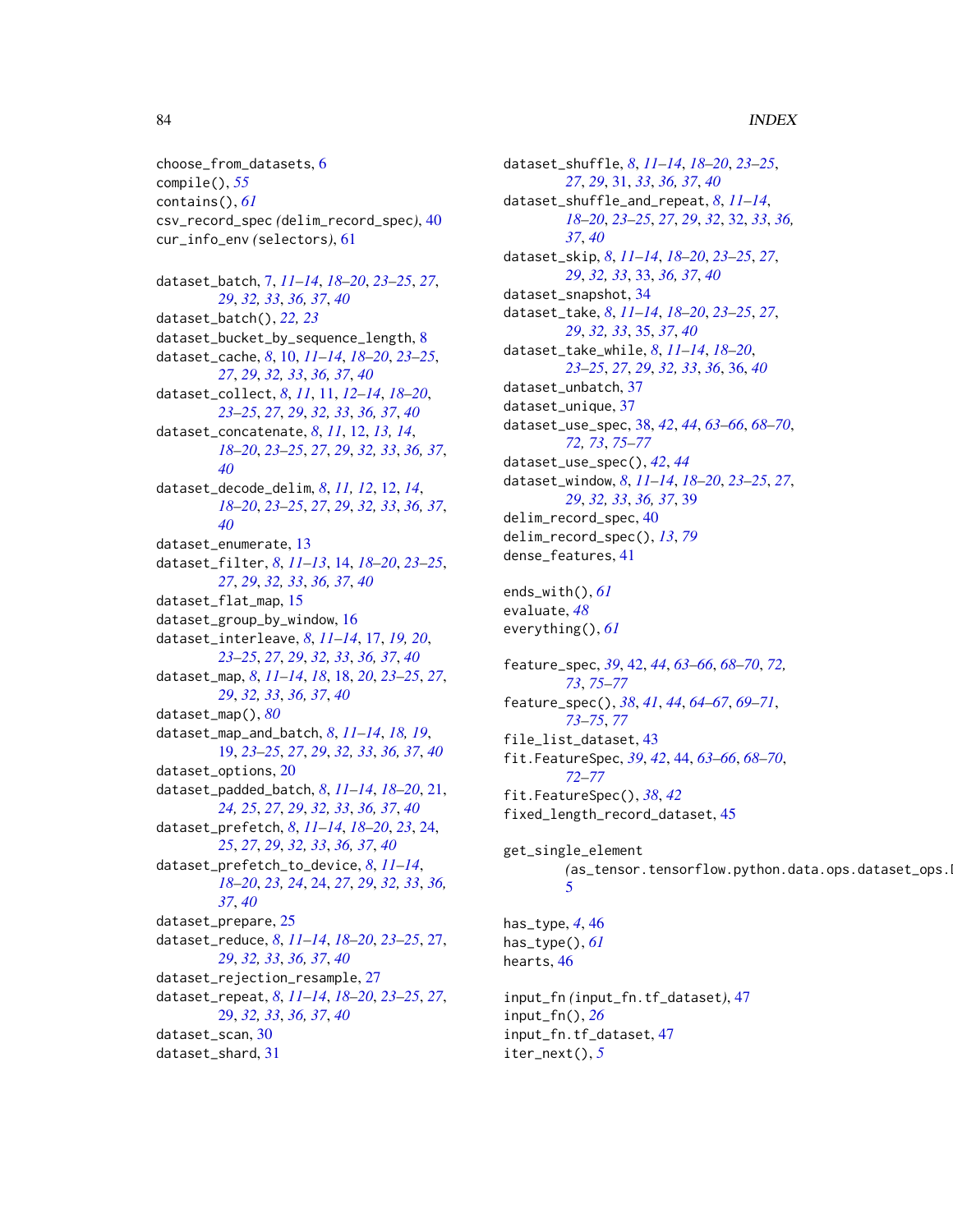## $INDEX$  85

```
iterate(), 5
iterator_get_next, 48, 48, 49, 50, 53
iterator_initializer, 48, 48, 49, 50, 53
iterator_initializer(), 52
iterator_make_initializer, 48, 49, 50, 53
iterator_make_initializer(), 52
iterator_string_handle, 48, 49, 49, 53
iterator_string_handle(), 52
keras::layer_dense_features(), 50
layer_input(), 55
layer_input_from_dataset, 50
length.tensorflow.python.data.ops.dataset_ops.DatasetV2
step_categorical_column_with_hash_bucket(),
        (length.tf_dataset), 51
length.tf_dataset, 51
make-iterator, 51
make_csv_dataset, 53
make_iterator_from_string_handle
        (make-iterator), 51
make_iterator_from_structure
        (make-iterator), 51
make_iterator_initializable
        (make-iterator), 51
make_iterator_one_shot (make-iterator),
        51
matches(), 61
next_batch, 55
one_of(), 61
out_of_range_handler
        (until_out_of_range), 80
output_shapes (output_types), 56
output_shapes(), 14, 15, 17, 19, 20
output_types, 56
output_types(), 14, 15, 17, 19, 20
predict, 48
random_integer_dataset, 57
range_dataset, 57
read_files, 58
rlang::as_function(), 19, 20
sample_from_datasets, 59
scaler, 59, 60, 74
scaler_min_max, 59, 60, 60
scaler_standard, 59, 60, 60
                                                 sql_record_spec, 62
                                                 starts_with(), 61
                                                          73, 75–77
                                                          63
                                                          75–77
                                                          63
                                                          75–77
                                                          63
                                                          75–77
                                                          63
                                                 steps, 39, 42, 44, 46, 63, 64–66, 68–70, 72,
```
selectors, [61,](#page-60-2) *[63](#page-62-2)[–67](#page-66-1)*, *[69](#page-68-0)[–71](#page-70-1)*, *[73](#page-72-1)[–75](#page-74-1)*, *[77](#page-76-0)* sparse\_tensor\_slices\_dataset, [61,](#page-60-2) *[78](#page-77-2)* sql\_dataset *(*sql\_record\_spec*)*, [62](#page-61-0) sqlite\_dataset *(*sql\_record\_spec*)*, [62](#page-61-0) step\_bucketized\_column, *[39](#page-38-0)*, *[42](#page-41-1)*, *[44](#page-43-1)*, *[63](#page-62-2)*, [63,](#page-62-2) *[65,](#page-64-0) [66](#page-65-1)*, *[68](#page-67-1)[–70](#page-69-1)*, *[72,](#page-71-0) [73](#page-72-1)*, *[75](#page-74-1)[–77](#page-76-0)* step\_bucketized\_column(), *[63](#page-62-2)* step\_categorical\_column\_with\_hash\_bucket, *[39](#page-38-0)*, *[42](#page-41-1)*, *[44](#page-43-1)*, *[63,](#page-62-2) [64](#page-63-1)*, [64,](#page-63-1) *[66](#page-65-1)*, *[68](#page-67-1)[–70](#page-69-1)*, *[72,](#page-71-0)* step\_categorical\_column\_with\_identity, *[39](#page-38-0)*, *[42](#page-41-1)*, *[44](#page-43-1)*, *[63](#page-62-2)[–65](#page-64-0)*, [66,](#page-65-1) *[68](#page-67-1)[–70](#page-69-1)*, *[72,](#page-71-0) [73](#page-72-1)*, step\_categorical\_column\_with\_identity(), step\_categorical\_column\_with\_vocabulary\_file, *[39](#page-38-0)*, *[42](#page-41-1)*, *[44](#page-43-1)*, *[63](#page-62-2)[–66](#page-65-1)*, [67,](#page-66-1) *[69,](#page-68-0) [70](#page-69-1)*, *[72,](#page-71-0) [73](#page-72-1)*, step\_categorical\_column\_with\_vocabulary\_file(), step\_categorical\_column\_with\_vocabulary\_list, *[39](#page-38-0)*, *[42](#page-41-1)*, *[44](#page-43-1)*, *[63](#page-62-2)[–66](#page-65-1)*, *[68](#page-67-1)*, [68,](#page-67-1) *[70](#page-69-1)*, *[72,](#page-71-0) [73](#page-72-1)*, step\_categorical\_column\_with\_vocabulary\_list(), step\_crossed\_column, *[39](#page-38-0)*, *[42](#page-41-1)*, *[44](#page-43-1)*, *[63](#page-62-2)[–66](#page-65-1)*, *[68,](#page-67-1) [69](#page-68-0)*, [70,](#page-69-1) *[72,](#page-71-0) [73](#page-72-1)*, *[75](#page-74-1)[–77](#page-76-0)* step\_crossed\_column(), *[63](#page-62-2)* step\_embedding\_column, *[39](#page-38-0)*, *[42](#page-41-1)*, *[44](#page-43-1)*, *[63](#page-62-2)[–66](#page-65-1)*, *[68](#page-67-1)[–70](#page-69-1)*, [71,](#page-70-1) *[73](#page-72-1)*, *[75](#page-74-1)[–77](#page-76-0)* step\_embedding\_column(), *[63](#page-62-2)* step\_indicator\_column, *[39](#page-38-0)*, *[42](#page-41-1)*, *[44](#page-43-1)*, *[63](#page-62-2)[–66](#page-65-1)*, *[68](#page-67-1)[–70](#page-69-1)*, *[72](#page-71-0)*, [73,](#page-72-1) *[75](#page-74-1)[–77](#page-76-0)* step\_indicator\_column(), *[63](#page-62-2)* step\_numeric\_column, *[39](#page-38-0)*, *[42](#page-41-1)*, *[44](#page-43-1)*, *[60](#page-59-0)*, *[63](#page-62-2)[–66](#page-65-1)*, *[68](#page-67-1)[–70](#page-69-1)*, *[72,](#page-71-0) [73](#page-72-1)*, [74,](#page-73-1) *[76,](#page-75-1) [77](#page-76-0)* step\_numeric\_column(), *[63](#page-62-2)* step\_remove\_column, *[39](#page-38-0)*, *[42](#page-41-1)*, *[44](#page-43-1)*, *[63](#page-62-2)[–66](#page-65-1)*, *[68](#page-67-1)[–70](#page-69-1)*, *[72,](#page-71-0) [73](#page-72-1)*, *[75](#page-74-1)*, [75,](#page-74-1) *[77](#page-76-0)* step\_remove\_column(), *[63](#page-62-2)* step\_shared\_embeddings\_column, *[39](#page-38-0)*, *[42](#page-41-1)*, *[44](#page-43-1)*, *[63](#page-62-2)[–66](#page-65-1)*, *[68](#page-67-1)[–70](#page-69-1)*, *[72,](#page-71-0) [73](#page-72-1)*, *[75,](#page-74-1) [76](#page-75-1)*, [76](#page-75-1) step\_shared\_embeddings\_column(), *[63](#page-62-2)*